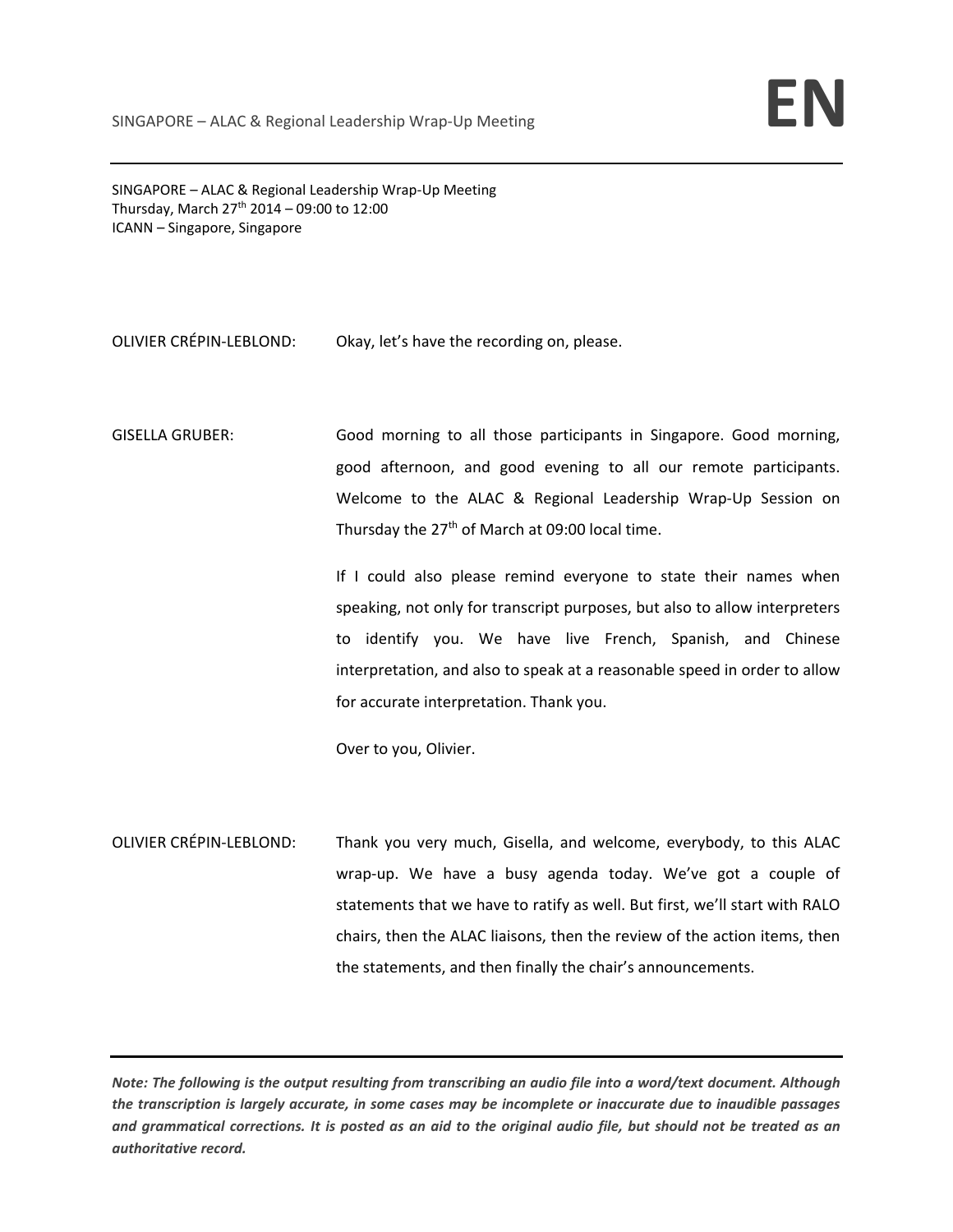So let's start with the report from RALO chairs. I'm going to go into reverse alphabetical order, starting with the NARALO report.

Garth, you have the floor.

GARTH BRUEN: Sorry, I was being distracted by my colleagues. I think that we've had a really, really positive and productive week. We've put forth a number of agendas and pointed out some problems that we can fix as a community. Among these are compliance and accessibility, especially for the disabled community. I'm really, really happy with the continuing work that we do.

> Just as a note, I'm reading my home news, and one of our politicians is blaming Internet ignorance for certain policy failure. Last week, we had our politicians in the U.S. attacking ICANN. Now we've got the politicians attacking Internet users. So I think that not only are we going into a new era of Internet governance; we're going into a new era of Internet blame game. It's something that we have to be aware of. Thank you.

OLIVIER CRÉPIN‐LEBLOND: Thank you very much, Garth. If you could just send us the link, that would provide for some interesting reading. Next, we have the LACRALO report.

JOSE ARCE: Good morning, everybody. Actually, we have been working on several topics in my region, and we're trying to summarize all of them. The

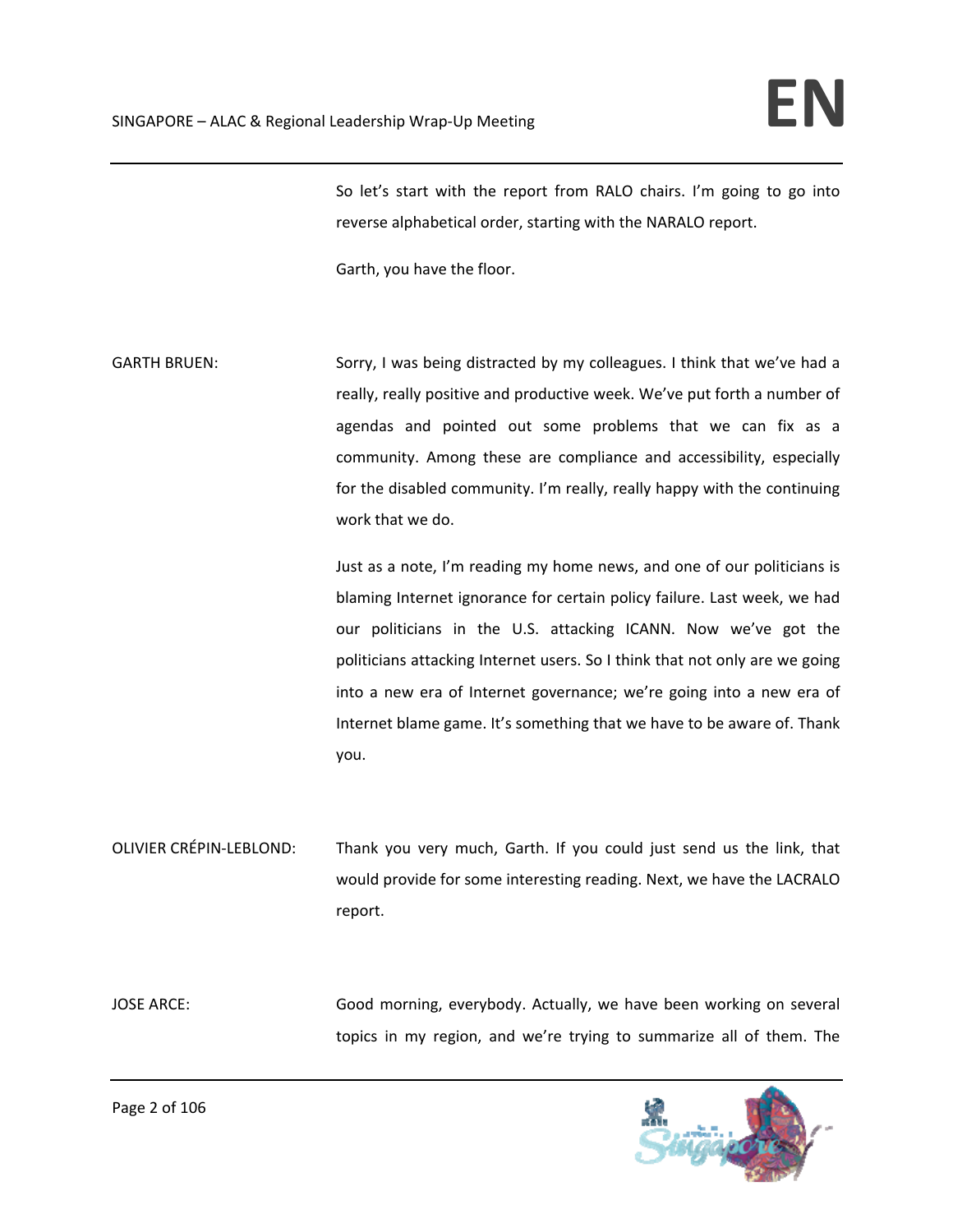region has worked very hard in some of our groups, the Internal Governance Group. This group was not fully developed in my region, a region that is going to work on the concrete objectives for the short and long-terms in an institutionalized manner. This is very relevant to us.

We have been working with a new group created in the region on the .country/.pais new domain name. One of the works we're going to conduct is the development of an interactive map with all the .pais locations.

We have also been working and engaged in the next meeting to be held in Brazil, which has taken a lot of our time. We have been making various inputs to as many fora as we can. There is another group that is working very hard.

Certainly the ATLAS II Summit has taken a lot of our time. Several people from our region are engaged in the various groups. They're working on it.

Sylvia is reminding me of something very important since Costa Rica, where we had that fantastic general assembly with everybody's attendance. A capacity‐building program was created then. We took advantage of the participation of a guest, which is still available today. This has resulted in an increased number of structures as well as the internal growth of our structure with more groups, and this has improved the quality of our members.

Another group which is working also very hard, which is the group – well, today it is my last day as chair, and I'm rather confused. I have a mind block. I remember its name now. It's the Leveling Group, which is

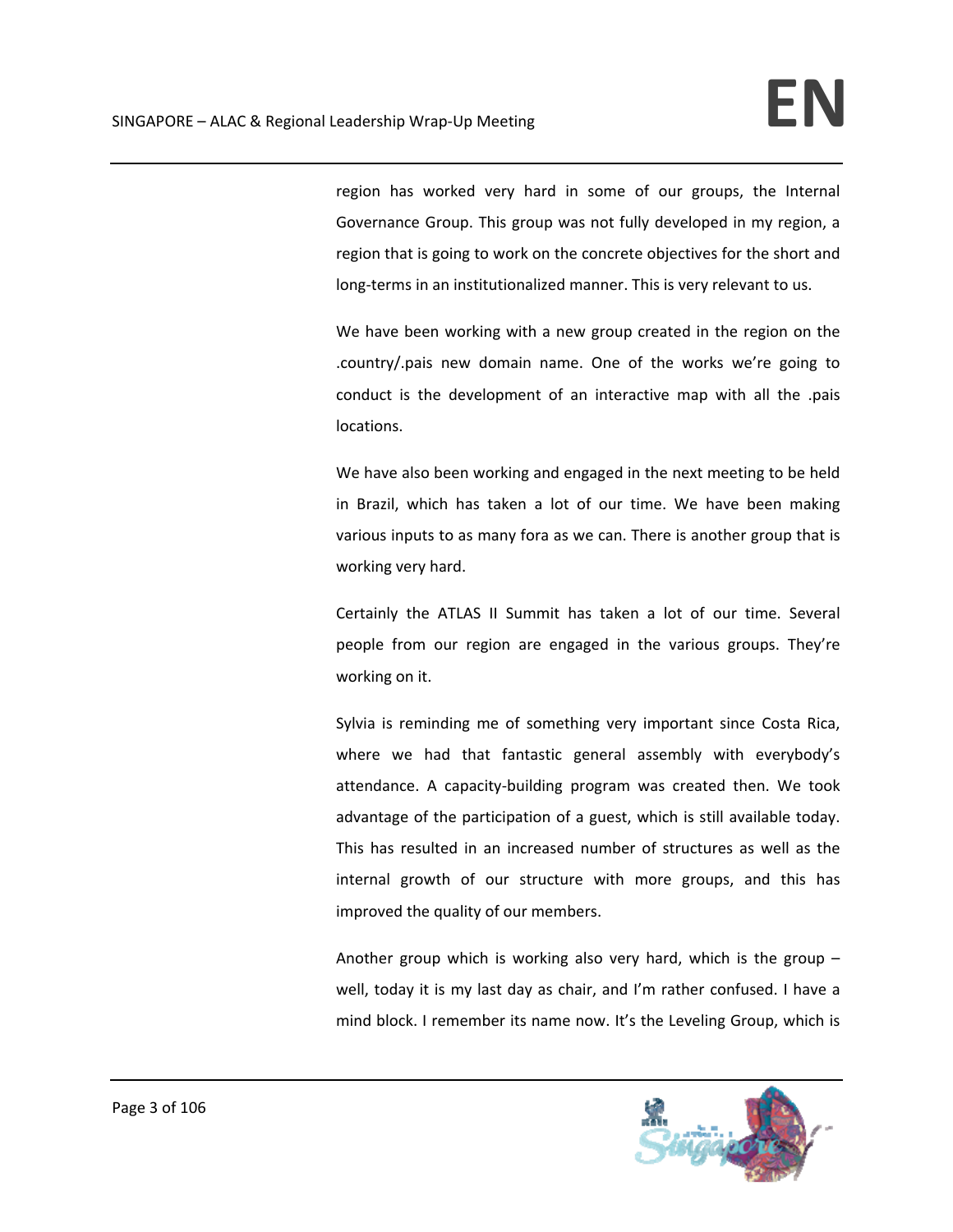working in parallel with the training group in the development of content for our ALS to improve their performance. So that's all. Thank you.

OLIVIER CRÉPIN‐LEBLOND: Thank you very much for this report, Jose. Next we have the report from EURALO, and Wolf has provided us with details. Is it Sandra? Will you be speaking to this?

> Well, Wolf has told us the monthly report will be the EURALO report, but if you have anything to add, then you have the floor.

SANDRA HOFERICHTER: He's apologizing because we divided. He has to join the European Strategy Meeting, so I will just give you a brief summary of what's going on in our region.

> The latest action was the Board Seat 15 election, which as you might remember, was a bit more to do than in other regions because, in EURALO, the chair took a direct vote for his vote, and so the consultation among our members was quite a lot of work to do to contact them all to mobilize them. Finally, we could reach participation of nearly 90% of our members, and Wolf received his directed vote for the Board Seat 15 election.

> Another thing which keeps the European region busy and many of the EURALO members are involved here is the EuroDIG (the upcoming European Dialogue on Internet Governance), which is the European IGF. We are at the moment in the stage of the session planning. After very

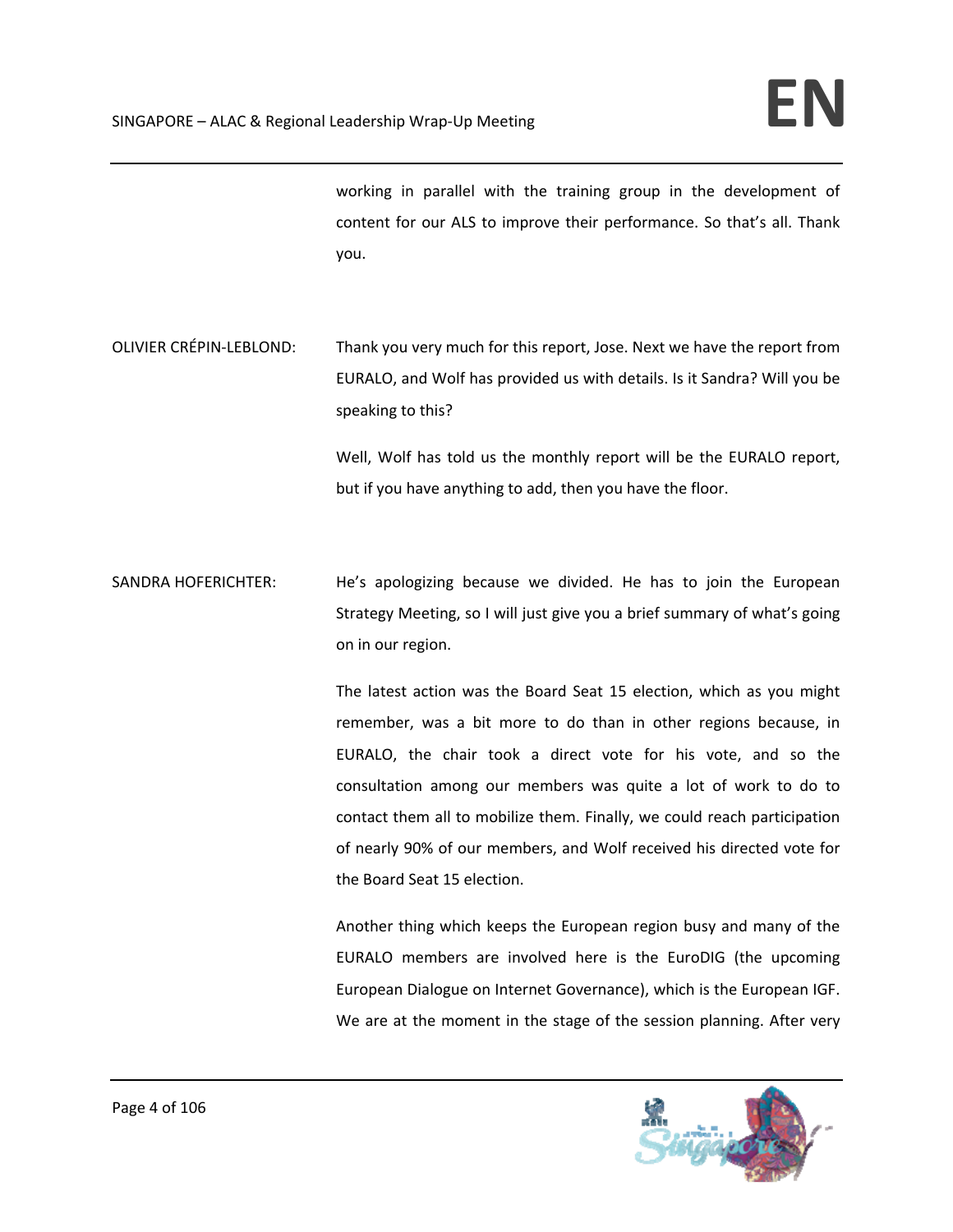inclusive participation and planning process, we are now in the stage of session planning.

Many of the European members are taking over responsibility, and not only from EURALO, but also from the ccNSO or from the Business Constituency, taking over responsibility to organize a session at EuroDig. It was just confirmed and publically announced that Fadi Chehadé will again be our key participant at EuroDIG. We are very happy about this. He did already in Lisbon last year, so I think this is becoming a more and more stable collaboration between ICANN and EURALO on a European level.

Also, our new European Vice‐President, Jean‐Jacques Sahel, we know him already from previous years. He's coming from Microsoft to ICANN. We had a very good relationship in the past, and we are really happy that we can continue this good relationship now on the ICANN level as well.

That's from our region. More information can be find in the monthly report. Thank you very much.

OLIVIER CRÉPIN‐LEBLOND: Thank you very much, Sandra. Next we have the APRALO statement.

SIRANUSH VARDANYAN: Thank you, Chair. For the last couple of months, you can imagine how busy the region was because we were hosting the Singapore meeting. We did a lot of work on having yesterday this APRALO showcase, which I hope you all enjoyed. A lot of efforts were put for preparation staff and

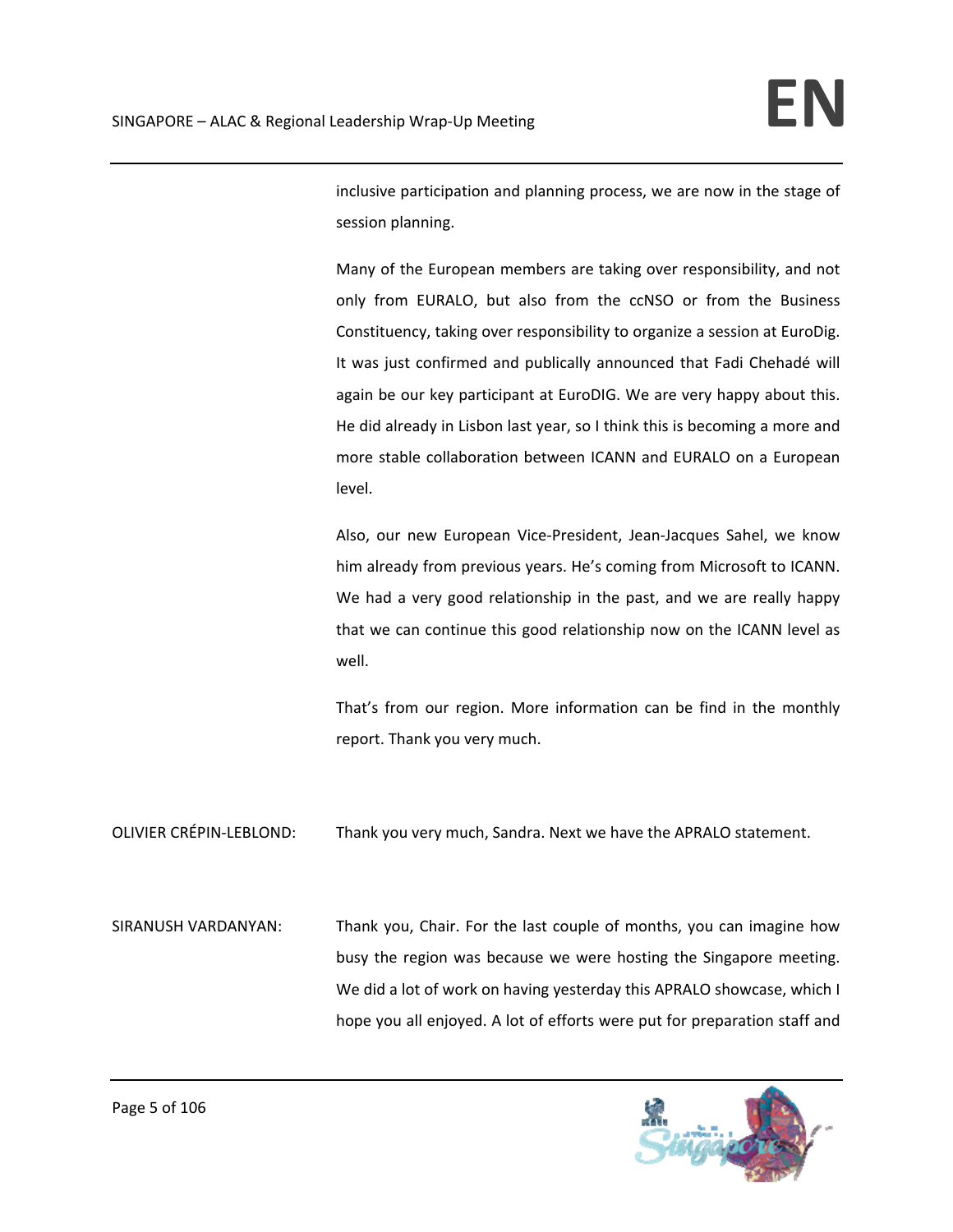also to sign official MoUs with APNIC and APTLD. I think this is a very good step forward to have this official relationship, and it will be very helpful for the region in the future.

Another important stuff which we achieved during this month was adoption of a new APRALO RoP (Rules of Procedures), which we developed, commented, sent to consensus call to all ALSes. Finally, during yesterday's monthly APRALO call, we adopted the new APRALO RoP charter.

The new item in it, especially, is opening the doors for individual memberships. For the coming months, we will finalize the procedure for how we are going to include individual members in APRALO. We have already received a couple of e‐mails from people who are interested to become an individual member. So we'll be developing these rules and procedures for them to become full members of APRALO.

One of the main highlights also I would like to mention is the ICANN Accessibility Task Force Work Group – oops! Woo! Yeah, wonderful pictures, Glenn, and thank you. I think APRALO in red looks wonderful, don't we? Yeah. So enjoy the pictures a little bit. Yes, this coming…

[audio break]

JEAN‐JACQUES SUBRENAT: That our African friends have complained because of the lack of African applications in the ICANN structure and in the board of ICANN, so I

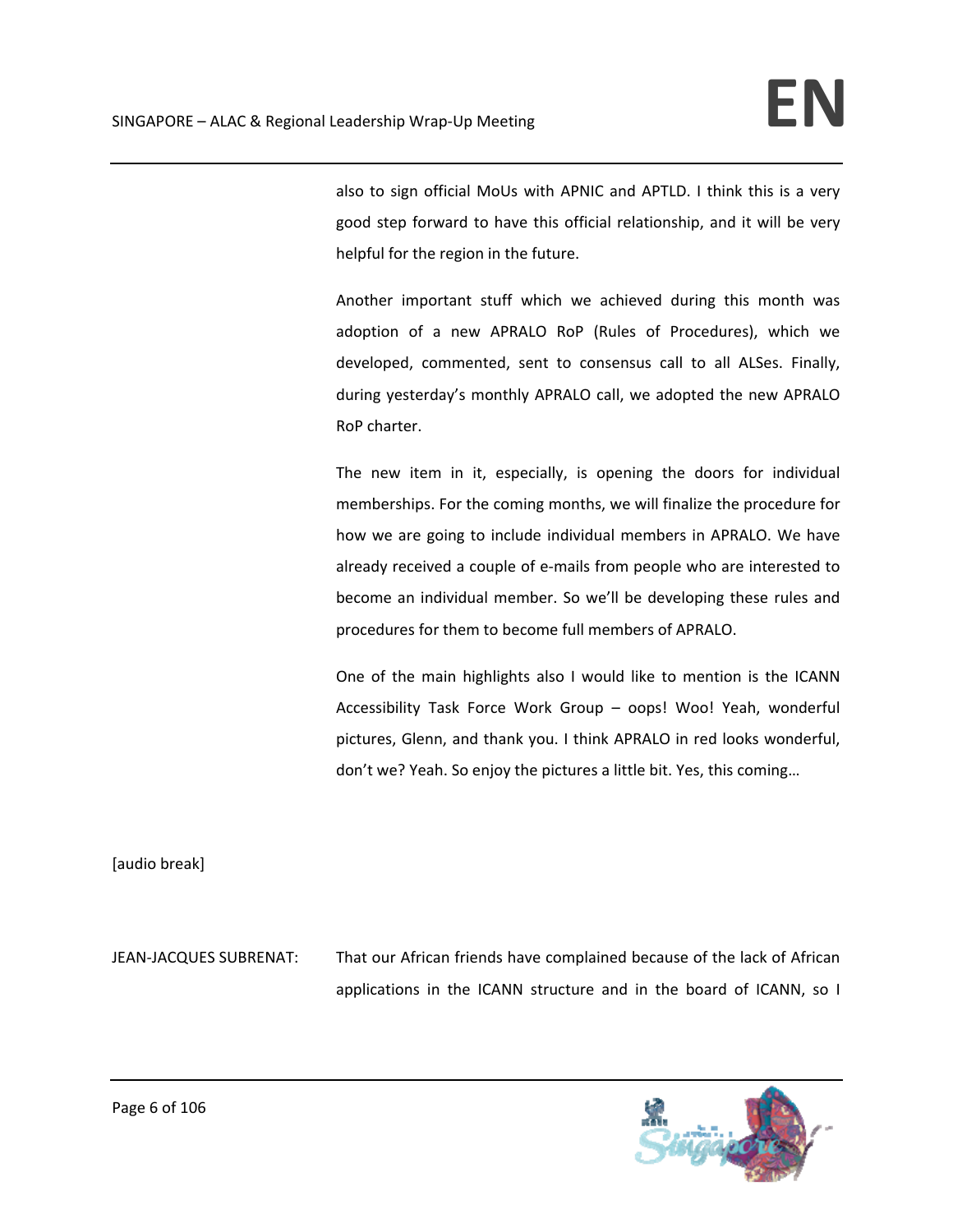wanted to ask you what do you think for the Seat 15? Have you had some African applications? Which number? How did it work?

Because for me, it's amazing that the desire of participation is so strong and then afterward, there are so few applicants for this function. I'm not criticizing those who applied, no. And I'm not criticizing Rinalia – not at all. But my question is to Africa. How did it work?

AZIZ HILALI: Thank you, Jean‐Jacques, for this question. It's always a problem at the applicants level, yes. We announced it in our list. We asked members from Africa to apply. And first to answer your question, there was no applicants from Africa. The only potential persons who could have applied decided not to apply at the last minute. Because when you need to apply, you first try to know if you have some possibility to win, and those persons decided they had no possibility to win, so they didn't apply.

> The meeting of 2015 in Africa is the first time an ALS hosts this next meeting of ICANN, which is going to take place from the  $8<sup>th</sup>$  to the 15<sup>th</sup> of February 2015, and it's the ALS. We are in with Tijani, and this ALS applied. I think it's a very good thing, so we are going to have the next meeting – this meeting – in Marrakech. The next meeting of Africa will take place in Marrakech in Morocco.

JEAN-JACQUES SUBRENAT: Thank you very much, Aziz.

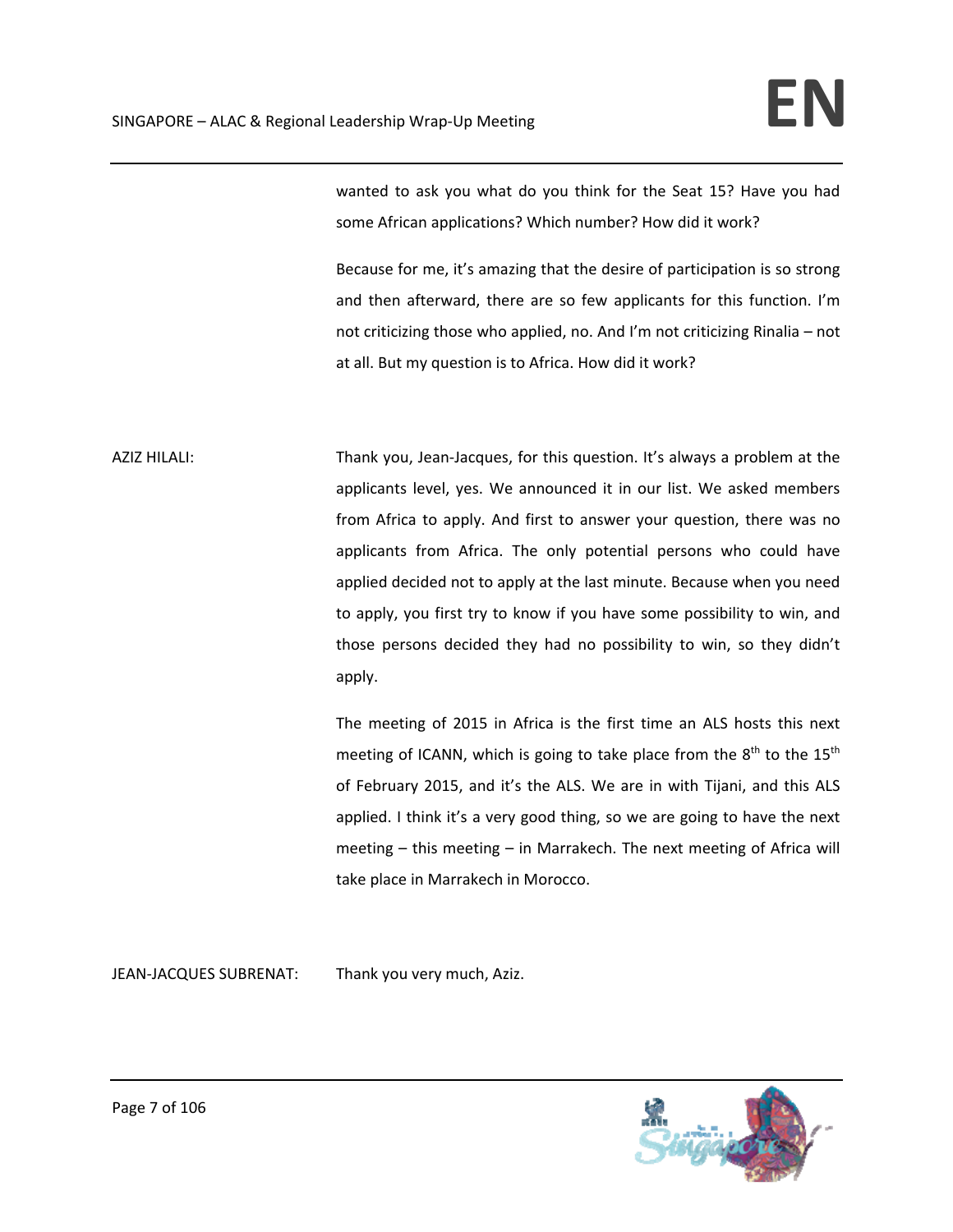OLIVIER CRÉPIN‐LEBLOND: So this concludes our RALO reports. Just two things which might have been lost in the flow here. The first one is the historic signing of the MoU by APRALO with APTLD and APNIC. I think that's absolutely thrilling, and so I just wanted a round of applause to Siranush and APRALO.

> We have discussed what we can do with this because it's signed on paper, and of course we're not a community that works on paper. We work all around the world, so we will have those MoUs scanned, and they will then be put on the web.

> I hope that there will be a lot more faxed/Telexed over/telegraphed around the world. I hope that we will soon see some other MoUs signed between the other RALOs. It's a great cross-community interaction when I keep on hearing that we're stuck in silos. At-Large definitely is not, and the RALOs definitely are not.

Alan Greenberg?

ALAN GREENBERG: Thank you. Although we can't take any credit for it, we should also note the .africa registry agreement was signed yesterday.

> .africa. You've heard of these new top‐level domains we're going to be using?

OLIVIER CRÉPIN‐LEBLOND: There is hearsay that those are being ruled out. Haven't seen one yet, but okay. Excellent. Next we also have to remind – oh, did you want to speak. You haven't got a name card.

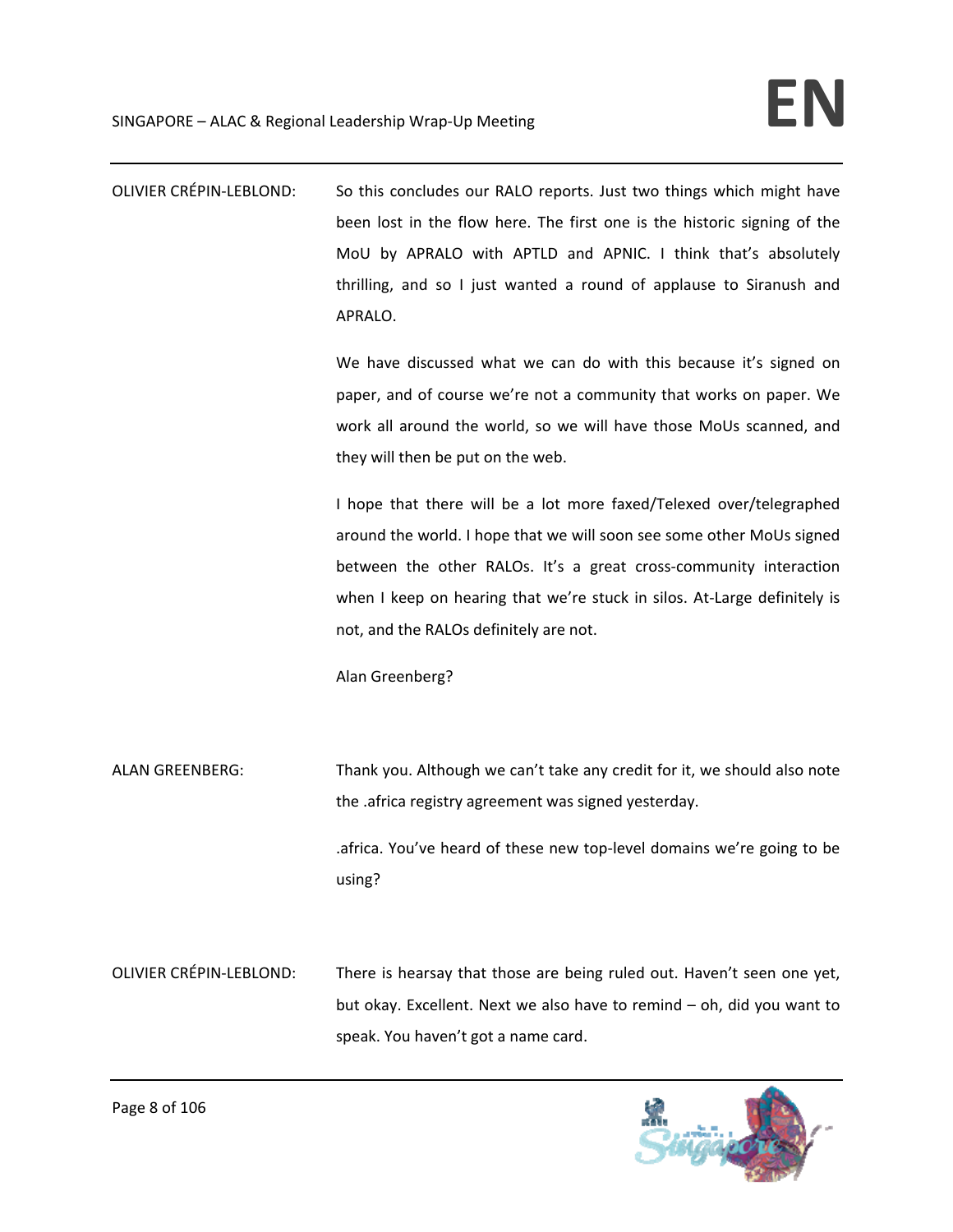- EVAN LEIBOVITCH: Yes. I thought my hand right next to you would have been enough. So is the agreement with .africa, does that mean that this festering disagreement over .africa has been resolved?
- ALAN GREENBERG: Don't be ridiculous.

OLIVIER CRÉPIN‐LEBLOND: Okay, thank you. That's one thing. Let's put this to the side.

The other thing of course is the RALOs are going to be extremely busy in the coming months because we've got the At‐Large Summit in London in is it three months from now?

And the RALOs are going to do a lot of work in advance of this, first with regards to the capacity‐building, but also because each one of the RALOs is going to have a general assembly taking place in London, and we sometimes might forget this. So they will have to prepare for their general assembly and be able to then have the general assembly at some point during the week  $-1$ 'm not quite sure when  $-$  but it will be a very, very busy week indeed.

Let's now go over to our other reports, and the other reports I believe are our liaison reports. And who should we start with – oh, Aziz?

AZIZ HILALI: Okay, I have a question. I asked that question yesterday. I want to ask it again about an idea to know how the program is going to take place.

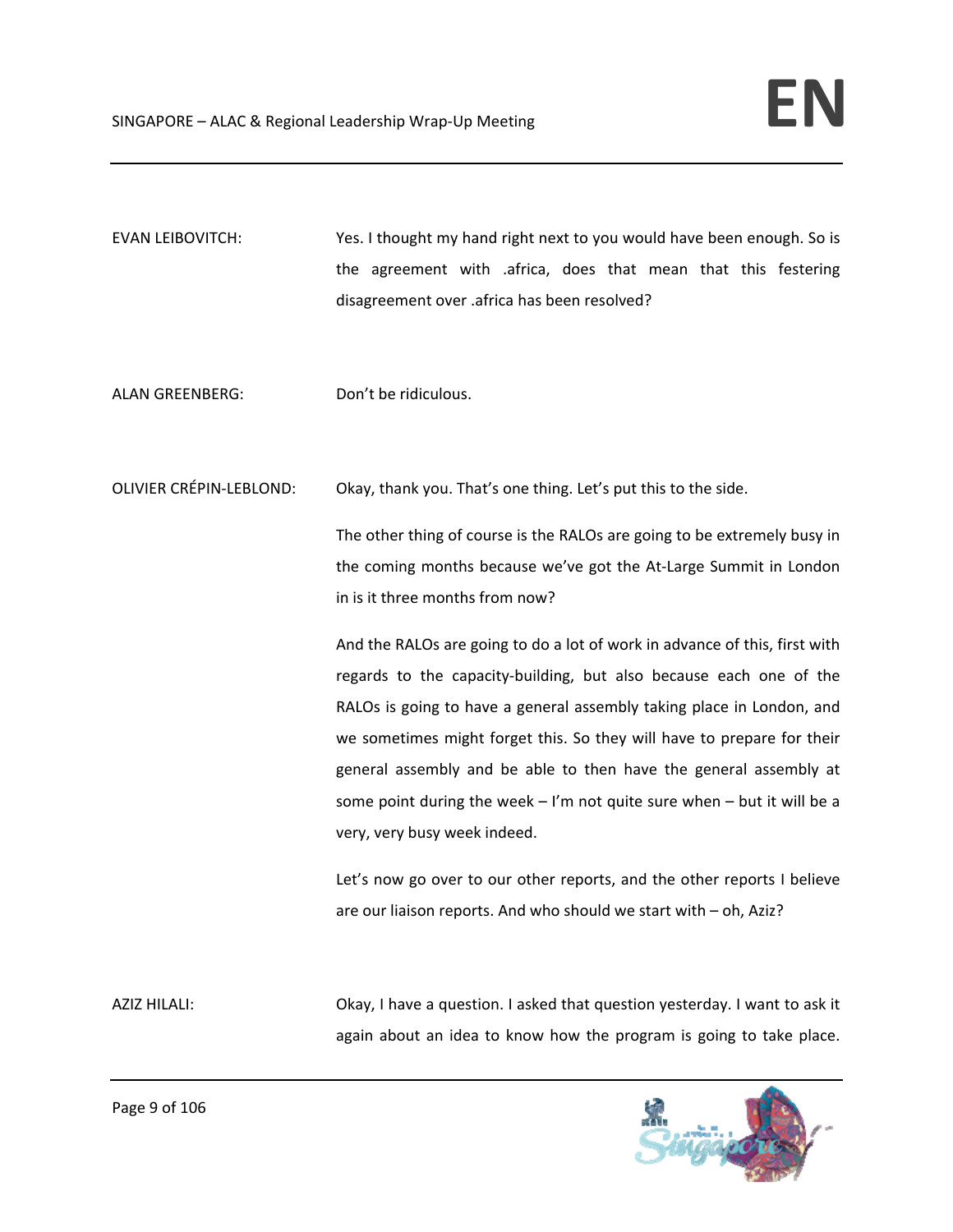|                                | The ICANN meeting is going to take place normally, or the activities<br>from the ALS that we are going to organize are going to take place from<br>7:00-9:00 AM? I need to have an idea, so during the conference call, we<br>can with our ALS speak with them to explain them how it is going to be<br>organized. Thank you very much. |
|--------------------------------|-----------------------------------------------------------------------------------------------------------------------------------------------------------------------------------------------------------------------------------------------------------------------------------------------------------------------------------------|
| <b>OLIVIER CRÉPIN-LEBLOND:</b> | Thank you, Aziz. I'm going to ask Eduardo Diaz.                                                                                                                                                                                                                                                                                         |
| <b>EDUARDO DIAZ:</b>           | I'm sorry, can you repeat that? Because I didn't - my name was put in<br>there.                                                                                                                                                                                                                                                         |
| <b>OLIVIER CRÉPIN-LEBLOND:</b> | Hombre, buenos dias el ATLAS II. Good morning, ATLAS II.                                                                                                                                                                                                                                                                                |
| AZIZ HILALI:                   | Please, Eduardo Diaz. The agenda for ATLAS II. The ATLAS II agenda.                                                                                                                                                                                                                                                                     |
| <b>EDUARDO DIAZ:</b>           | [inaudible], Mr. Chair. So do you want to know the specifics about what<br>the agenda is going to happen during the week? Is that the day-by-day?                                                                                                                                                                                       |
| <b>OLIVIER CRÉPIN-LEBLOND:</b> | Yes, Eduardo. Not day-by-day, but Aziz was asking basically whether it<br>will just be like a normal ICANN meeting, or how will the activities of the<br>RALOs be intertwined with ATLAS II and with the rest of the program?                                                                                                           |

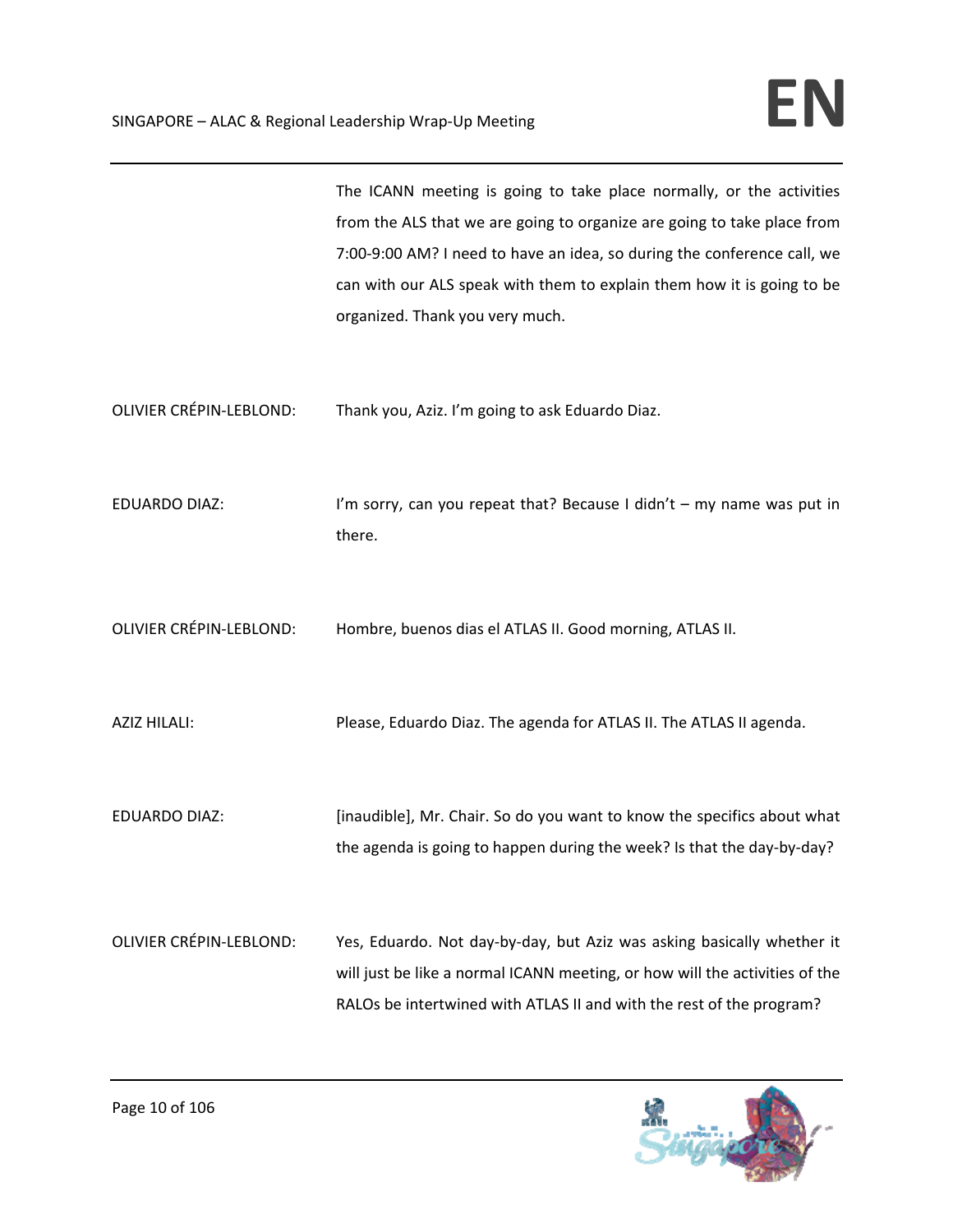EDUARDO DIAZ: Okay. Basically we have Saturday and Sunday before the actual ICANN meeting. That's when the actual summit is going to happen. Then throughout the week, there will be these general assemblies, which I believe they are already set within the week. Heidi, if you can correct me here.

HEIDI ULLRICH: Yes, the general assemblies are going to be one on Tuesday, that's NARALO. That will be 12:30 to 14:30. All of the others will be on Wednesday. I can go ahead and read them. LACRALO is scheduled for three hours, 09:00‐12:00. EURALO is scheduled – we'll have to move that one. It's scheduled currently for 09:00‐11:00, but there can't be parallel ones. APRALO is 11:00 to 13:00. AFRALO/AfrICANN Joint Meeting, 14:00‐15:00, followed immediately by the AFRALO General Assembly, 15:00‐17:00. So I would think, actually going back to EURALO, it's going to be on Tuesday. We need to somehow fit it in on Tuesday.

EDUARDO DIAZ: Is this schedule, so it's already published somewhere in the wiki, right?

HEIDI ULLRICH: There is one that is an earlier version, but the revised one we're still revising that and it will be posted shortly.

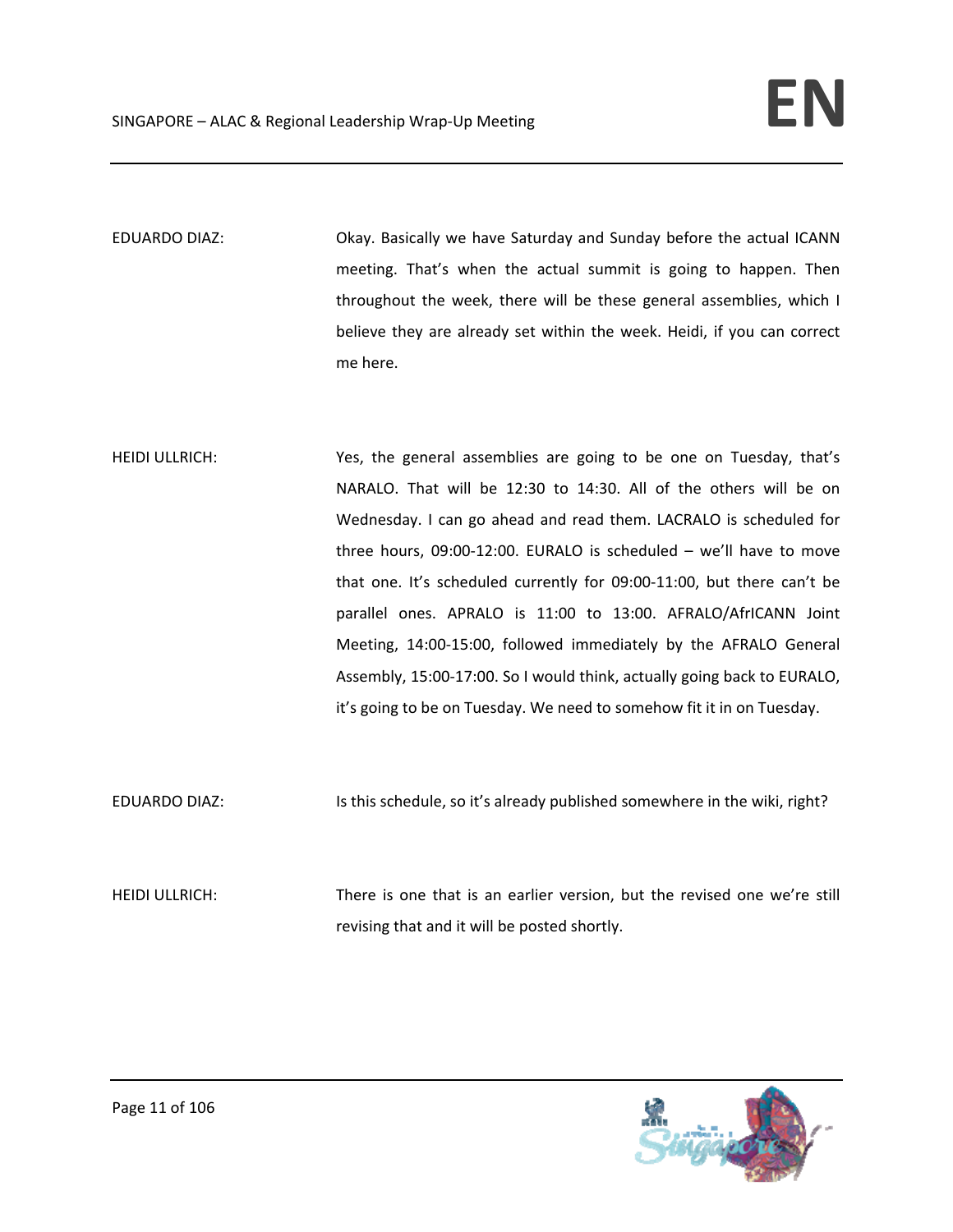| <b>EDUARDO DIAZ:</b>           | Okay, so as soon as we have that, we can publish it and then let<br>everybody know that it's there for their comment. Mr. Chair, does that<br>satisfy the answer to the question?                                                                                                                                                                                             |
|--------------------------------|-------------------------------------------------------------------------------------------------------------------------------------------------------------------------------------------------------------------------------------------------------------------------------------------------------------------------------------------------------------------------------|
| <b>OLIVIER CRÉPIN-LEBLOND:</b> | Thank you very much, Eduardo. The question was asked by Aziz, so I<br>turn over to Aziz. Are you satisfied by the answer to the question?                                                                                                                                                                                                                                     |
| <b>AZIZ HILALI:</b>            | Thank you. I have the wiki page in front of me, so it's okay.                                                                                                                                                                                                                                                                                                                 |
| <b>OLIVIER CRÉPIN-LEBLOND:</b> | Reports and we are going to start, let's see $-$ oh, I see Maureen next to<br>me, so maybe Maureen Hilyard will start with the ccNSO liaison report.                                                                                                                                                                                                                          |
| <b>MAUREEN HILYARD:</b>        | Lucky me. The ccNSO liaison report $-1$ actually did put the link to the<br>report, which is actually online in the liaison report section.                                                                                                                                                                                                                                   |
|                                | But just to summarize because it's sort of like a more diary-type form, I<br>think if we're looking at it from last meeting until now, most of the time<br>that I spent with ccNSO was basically organizing the meeting that we<br>started the week with the joint meeting, which was a little bit disjointed<br>when the leaders were actually locked up in another meeting. |
|                                | So we continued with the overviews of our respective organizations and<br>explained those to each other, Katrina and I. I think that the program<br>didn't actually sort of like happen. The two-day program that ccNSO had<br>at this meeting, I've                                                                                                                          |

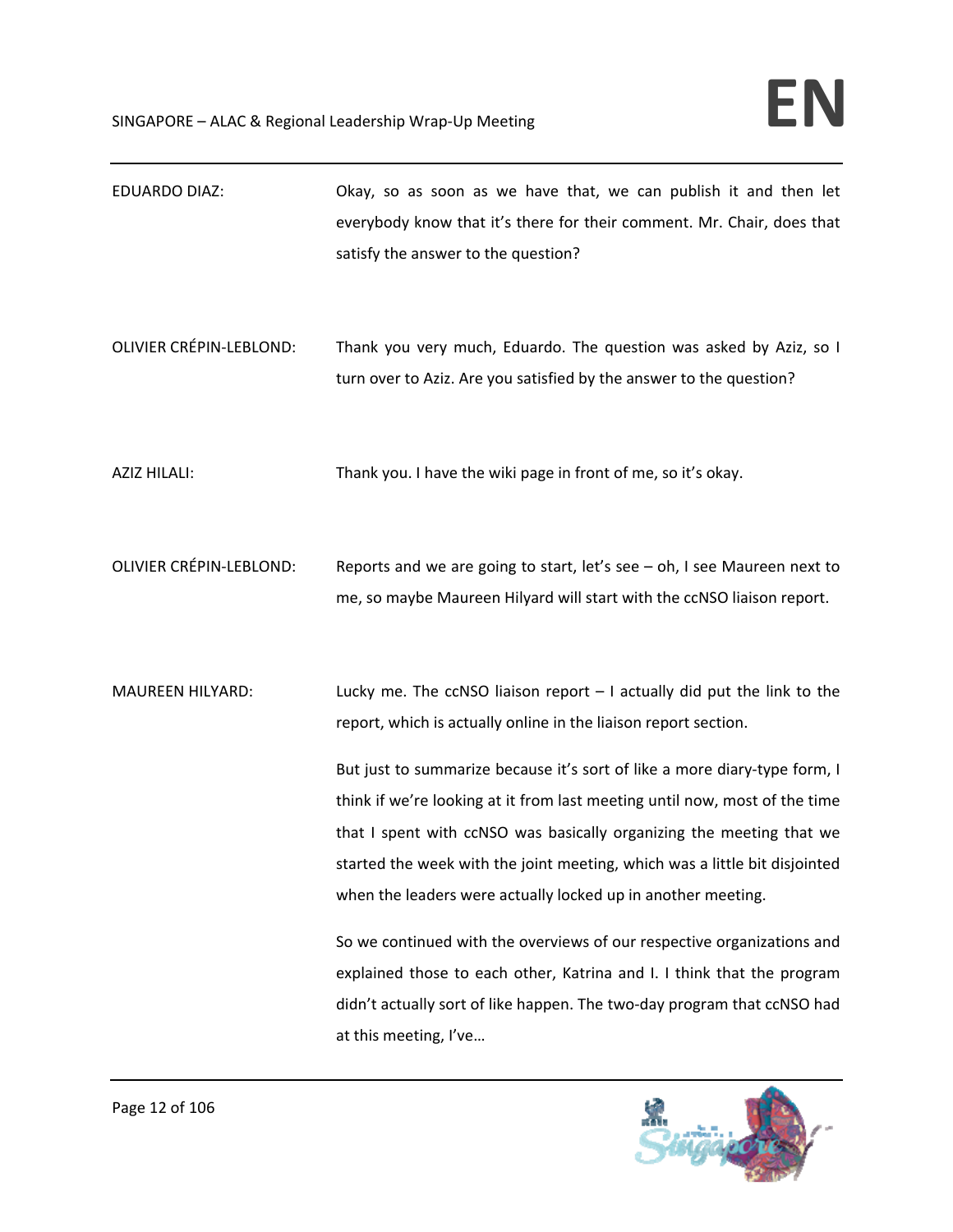| <b>OLIVIER CRÉPIN-LEBLOND:</b> | They can't hear her?                                                                                                      |
|--------------------------------|---------------------------------------------------------------------------------------------------------------------------|
| <b>MAUREEN HILYARD:</b>        | Is it too fast?                                                                                                           |
| <b>OLIVIER CRÉPIN-LEBLOND:</b> | Are you speaking to quickly? Testing, one, two, three. Hello? Can you<br>hear me? Yes? So let's start with Maureen again. |
| <b>MAUREEN HILYARD:</b>        | Right. Okay, first of all, I did explain the program that we had - the joint                                              |

meeting with ALAC and the ccNSO. The rest of my report is actually online, and I did put the link on the chat. But just going through, ccNSO had a two-day program. I found the contents really interesting. Also, looking at some of the content that is actually quite relevant to the sort of thing that we would probably bring back to ALAC.

> Some interesting bits, for example, looking at the potential for ALSes or other interest groups for us. In China, for example, there's about 11 million – where was that? – 11 million new sites. Was it 18? No. Is it 18 million new websites that have just been developed? This is with [inaudible], which is sort of like the end. And as a ccTLD, they're actually also been engaging in outreach and providing workshops so that ccTLDs actually understand this good governance. It's those sorts of things which I've actually found really interesting.

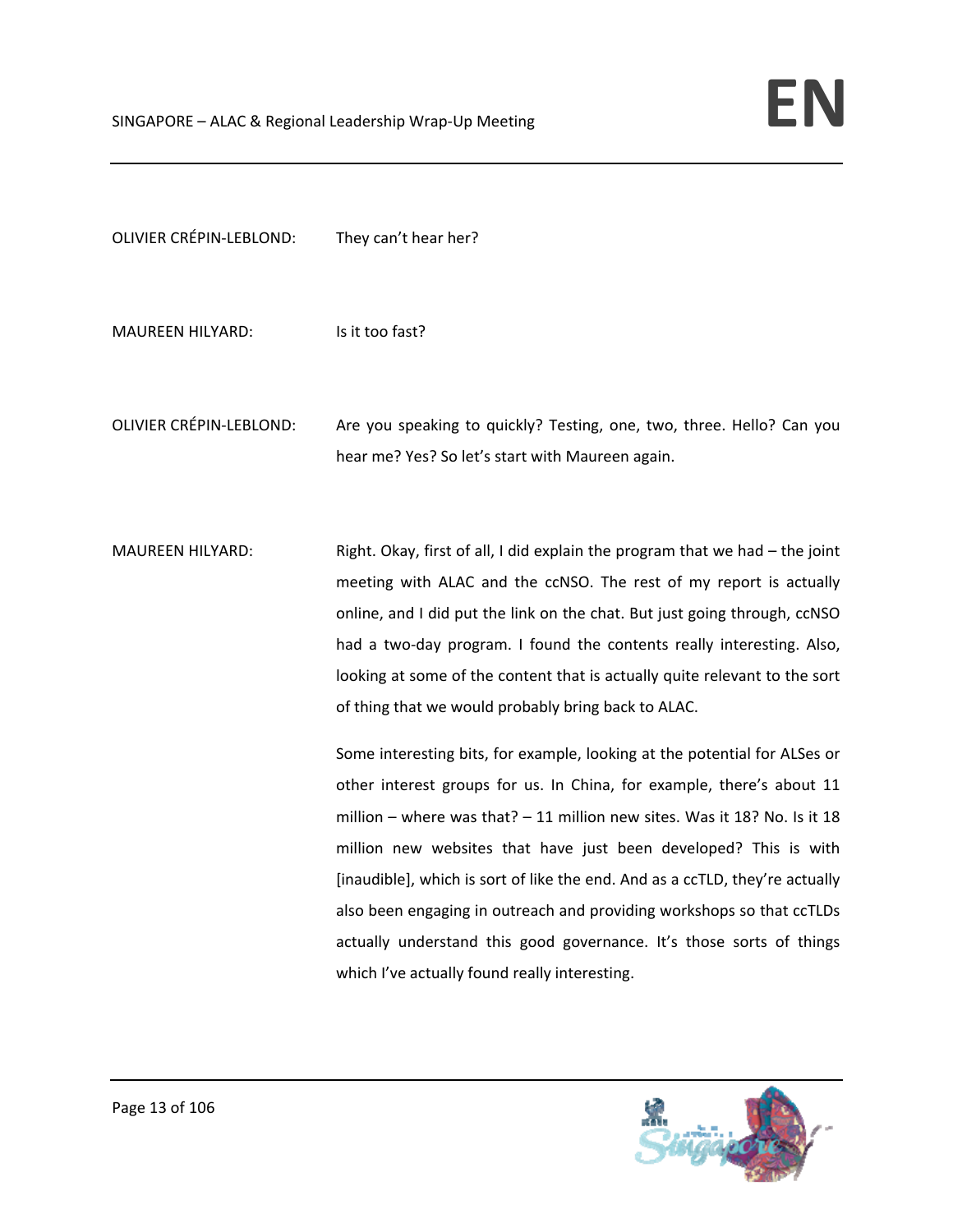With the council meeting, things that came out of it, of course. I engaged in one of the results of that meeting this morning, and that was a cross‐community working group which is looking at the use of country territory names as TLDs, like .africa. So there's a working group being organized for that, which we are a part of. At the council meeting, too, they also had their elections and they reelected Byron as their chair and Katrina and Keith as their vice‐chairs.

But the rest is online if you'd like to have a look. Thank you.

- OLIVIER CRÉPIN‐LEBLOND: Thank you very much, Maureen. Are there any questions for the ccNSO liaison? No questions? Okay, thank you. And we'll move over to the GNSO liaison report, and that's Alan Greenberg.
- ALAN GREENBERG: Thank you very much. The report of the GNSO actions this month is almost complete on the liaison website. It will be done probably later today, but the bulk of it is already there.

Three items I think worthy of note to this group. First of all, there have, of course, been unending IANA and related discussions, interesting discussion on the relation of IANA to the GNSO, or perhaps vice versa. I think, although some people are making connections that are perhaps stronger than they should be, there's an acknowledgement that the IANA support and the stewardship is not a GNSO policy, but GNSO policies are rather moot if IANA's not working properly. So there is certainly a strong interest in the community.

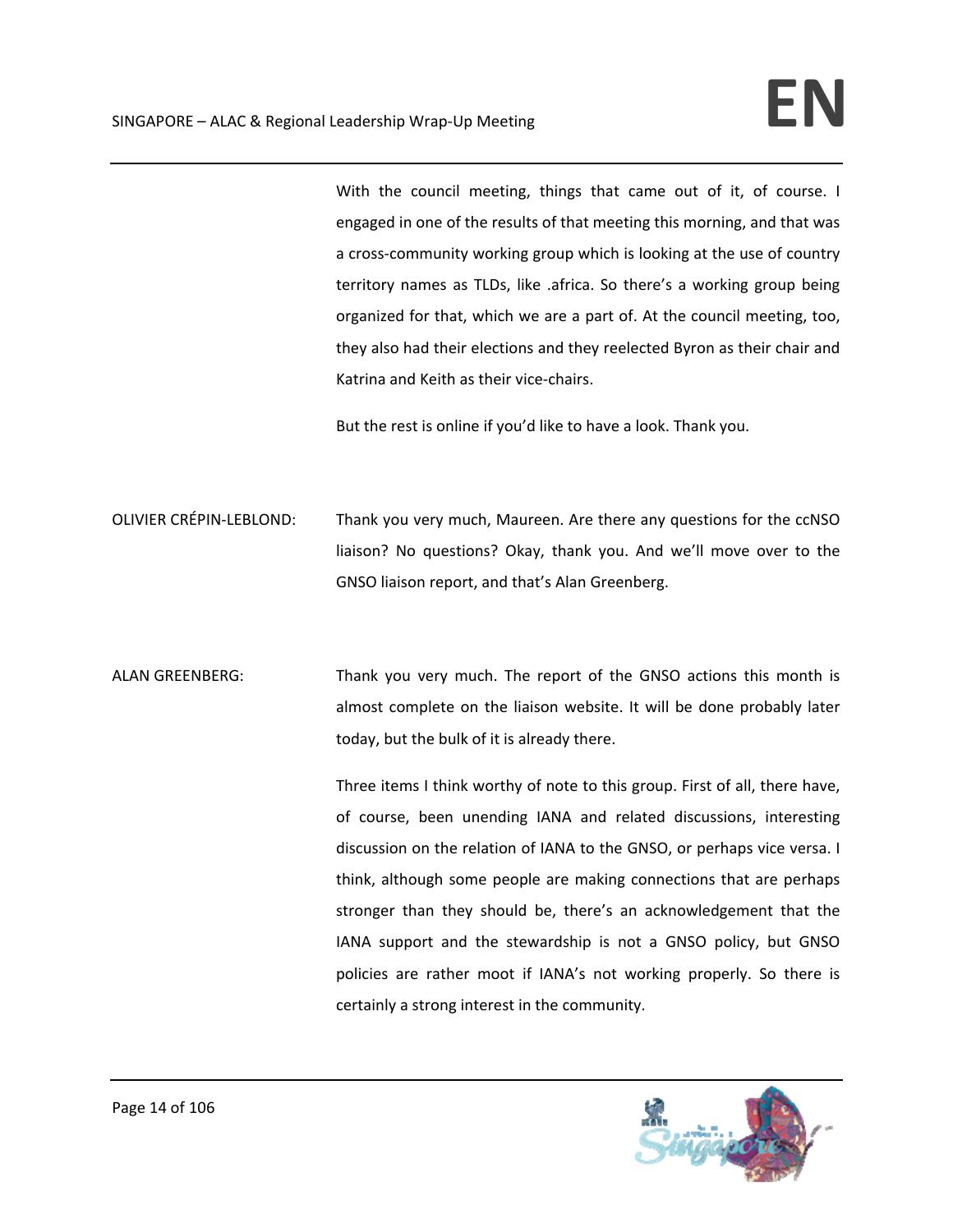Two specific items that were of significant discussion, both on the weekend and at the council meeting. The first is an interesting one. It has to do with the data retention rule in the new RAA, in the 2013 RAA, that basically says registrars have to retain data for two years, even after a domain is deleted. This is in pretty clear violation of European law and law of a number of other countries. The law basically says you can't retain data if you don't have a specific need, which is sufficiently vague that it's not clear how to proceed forward at this point.

The RAA explicitly allows a registrar based on  $-$  it used to be based on if you've already been taken to court by the government, you can ask for a waiver. Now they're basically saying if you have an opinion that you will be in violation, that you can request a waiver.

When this was being discussed during the RAA negotiations, the presumption was that ICANN had a simple process by which to go forward when a waiver request was made. It included things like ICANN coming back with a counter‐legal opinion, and then you somehow find middle ground as to what reasonable retention times are.

That process has now taken over six months, and there is no indication when it will complete. So we have registrars that are in a position of having requested a waiver, there's been no formal action as a result of it, they are still obliged to keep data, potentially in violation of their own country's laws, and if they don't keep it, they're in violation of the RAA, jeopardizing their business. So it's an interesting situation.

The RAA specifically includes a clause saying ICANN may choose to not enforce the data retention clauses, therefore at least not jeopardizing their registrar status. That has not been invoked. So the registrars are

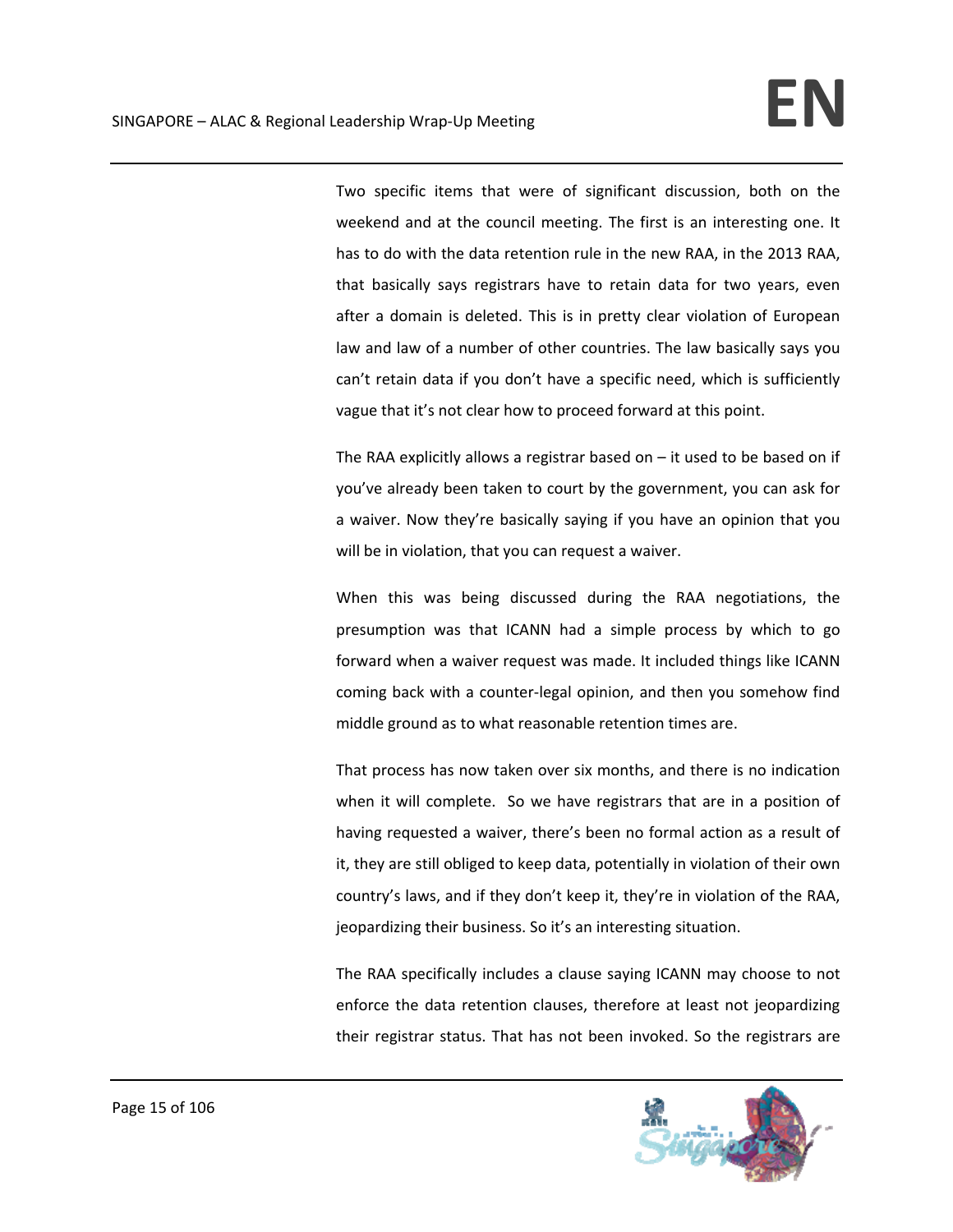concerned, and there are many of them, and are sort of being held in a Never Never Land with puppet strings being pulled by various sides and nothing to do about it. So there was a lot of discussion on that.

Someone pointed out at the end of the discussion – someone with a proper sense of humor – that this is probably not the right time for ICANN to really upset a lot of governments. But that doesn't seem to have struck anyone.

The last item is the charter for the cross-community group, what is now being called the Cross‐Community Working Group Meta Working Group. This is the working group that's trying to establish rules for how cross‐ community working groups work. Did I get that right? The CCWG talking about how CCWG should work without of course the benefit of having rules.

That group has now been chartered by the GNSO and the ccNSO. You'll recall the origin of it is that the GNSO came up with some guidelines for what they thought was reasonable. The ALAC objected vociferously, but we never put anything in writing. The ccNSO objected vociferously, but did put something in writing.

As a result, the current working group is co-chaired by the GNSO and ccNSO and co‐chartered by them. There is a charter, and I will be sending it around. The charter explicitly allows – and there was a lot of discussion in the chartering group on this – explicitly allows no less than two and no more than five members from any ACSO that is interested in participating but does allow observers. The only difference between observers and members is, should there be votes, observers do not vote. But they have equal speaking rights and anything else.

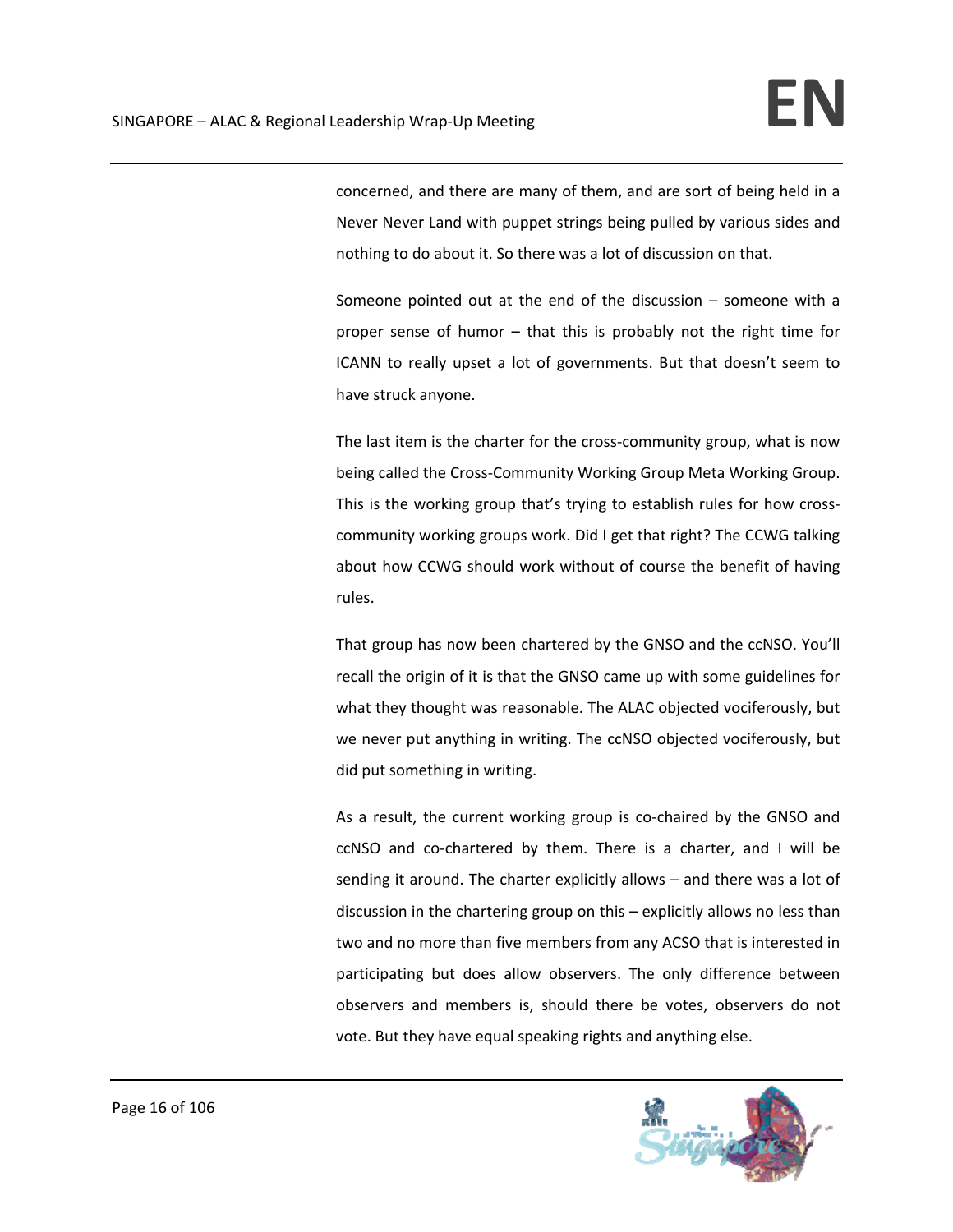If we do not fully populate our quota, at least with the five voting members and preferably with more, than we are giving up any right to complain if we don't like what comes out of it. So I strongly suggest that we populate that group.

Candidates are anyone who has ever participated in a GNSO or ccNSO working group or active discussions plus anyone else who happens to be interested in it or thinks that they understand how future groups should work. But if we don't do it, we have absolutely no grounds to complain if we don't like the outcome, and the outcome will likely be the operational rules that will be used for CCWGs in the future. The number of them is increasing. Thank you.

- OLIVIER CRÉPIN‐LEBLOND: Thank you very much, Alan. Are there any questions? Jean‐Jacques Subrenat and Holly Raiche first. So first, Jean‐Jacques.
- JEAN‐JACQUES SUBRENAT: Thank you, Chair. Alan, thank you for this interesting report. May I come back just a moment on your point about data retention in the framework of the registry  $-$  not authorization  $-$  the word is registry accreditation agreement?

This is really a sort of problem which we'll be meeting more and more in the Internet world, which is the lack of harmonization between legislations. Can you point out one medium sort of legislation, and from which country, which seems to meet the requirements or the minimum requirements of most countries? Can you point me to some?

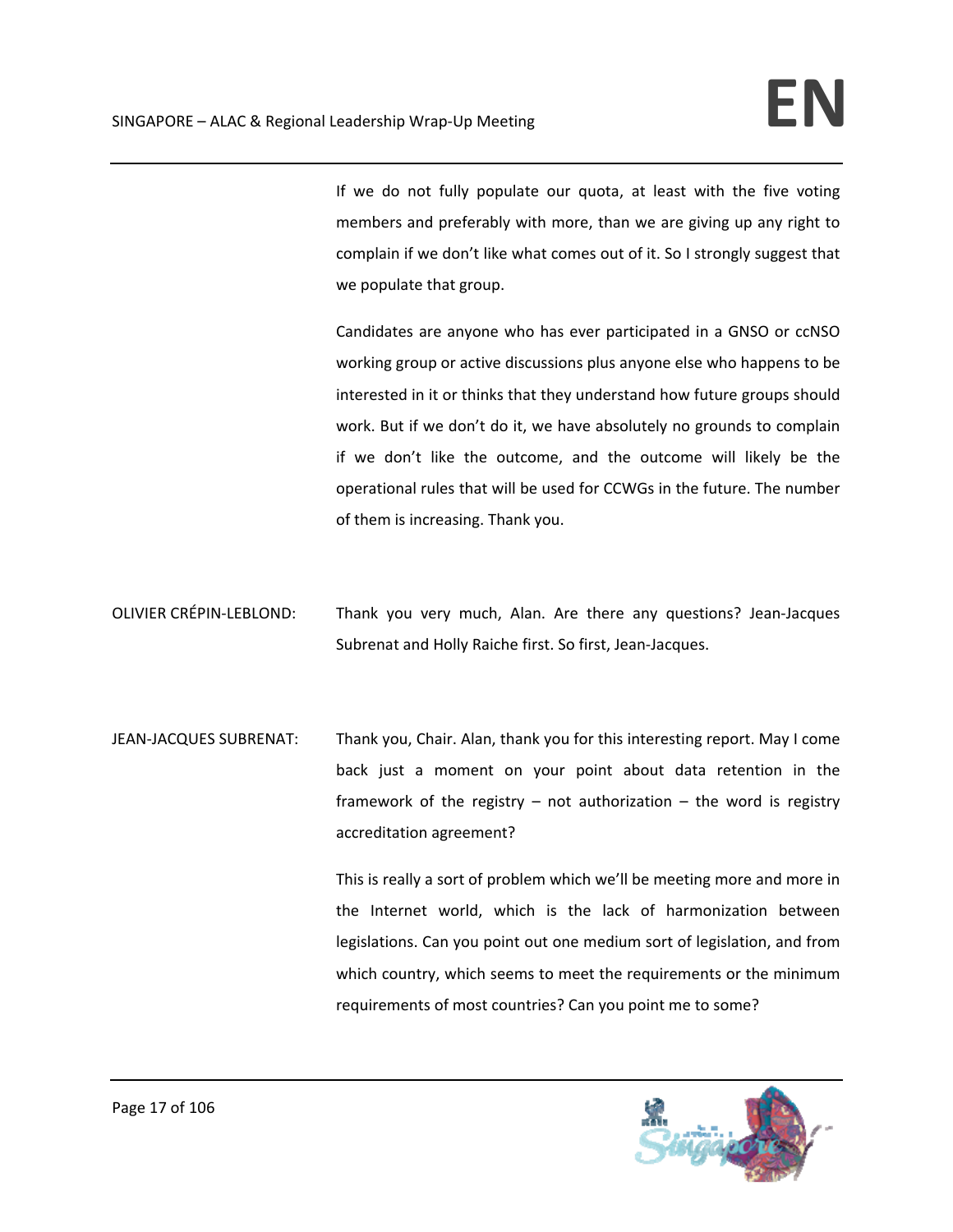I'm asking this question because if you look at the question of international legislation over the past 20 years, you can look at a book like Malcolm Rifkind on Europe, which points out that the very great trend is that European legislation, meaning European Union legislation, is often now considered as a good standard and is being adopted in unusual places, such as Southeast Asia or East Europe. So can you point to something like that? I'd like to study that. Thank you.

OLIVIER CRÉPIN‐LEBLOND: Alan?

ALAN GREENBERG: The answer is no. I cannot. There may well be other people who can. I'm certainly not an expert in this area. It's an area that is confusing because people have very great misunderstandings.

> The presumption is by some people that in the absence of ICANN's rules, a registrar will simply delete all data about a domain as soon as it's terminated. Of course, that isn't the case. There are ICANN rules that, even if the domain is terminated, there are renewal options. There are ways that it can be reclaimed. There are accounting rules and tax rules saying they can't throw away the invoices and things like that for a particularly long period of time in some cases – ten years in many cases.

> So it's not that the registrars are saying, "We want to throw away all data, period." It's just that they need specific laws or requirements to keep it. Now, a contract with ICANN is a contract, and it does put

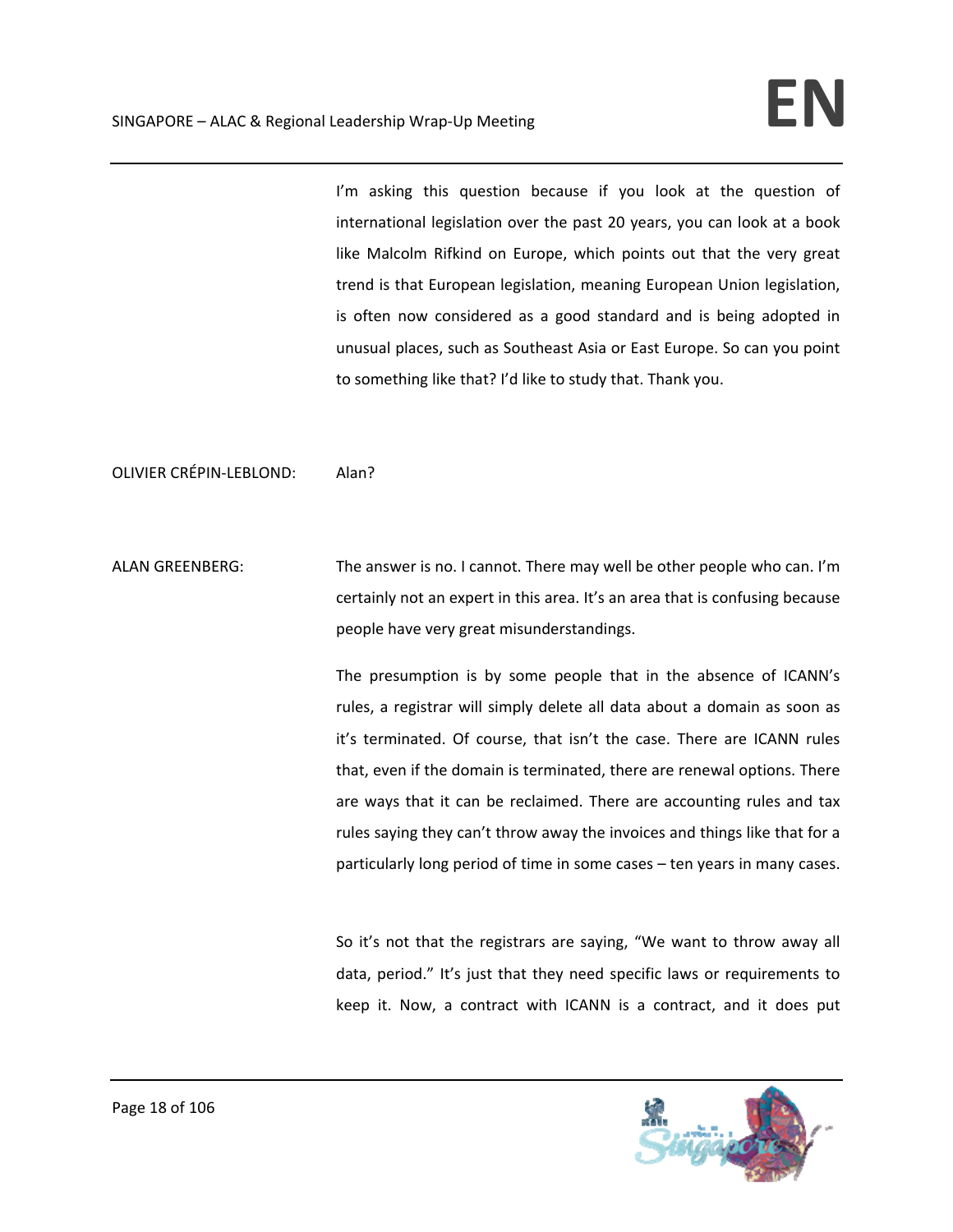requirements on them, but if it cannot be justified exactly what the reasons are, they're in an awkward place.

Now, recall the two‐year limit was put there at the request of law enforcement. Now, each of these countries also have law enforcement, but the two sides within the country don't seem to be talking to each other. So we have one part of the government  $-$  the privacy people  $$ saying you got to get rid of the data if you don't need it, and the law enforcement says, "But you do need it," and they don't seem to be talking to each other. Maybe they're talking at each other.

So it's a confusing situation, and that's perhaps why ICANN has not simply said, "Yes, your waiver is granted because it's so blindly clear." But nevertheless, we're in a Catch‐22 situation, and someone's got to move on it, and the only people who can move at this point are ICANN and ICANN staff.

OLIVIER CRÉPIN‐LEBLOND: Thank you, Alan. Holly Raiche?

HOLLY RAICHE: I suppose two things. First of all, on the privacy issue, it's not just ICANN. If you look at any debate about any legislation about any data that should or shouldn't be retained, there's always a fight between privacy advocates and the law enforcement agency. So ICANN is just yet another player in an unending debate about retention of data and access to the data.

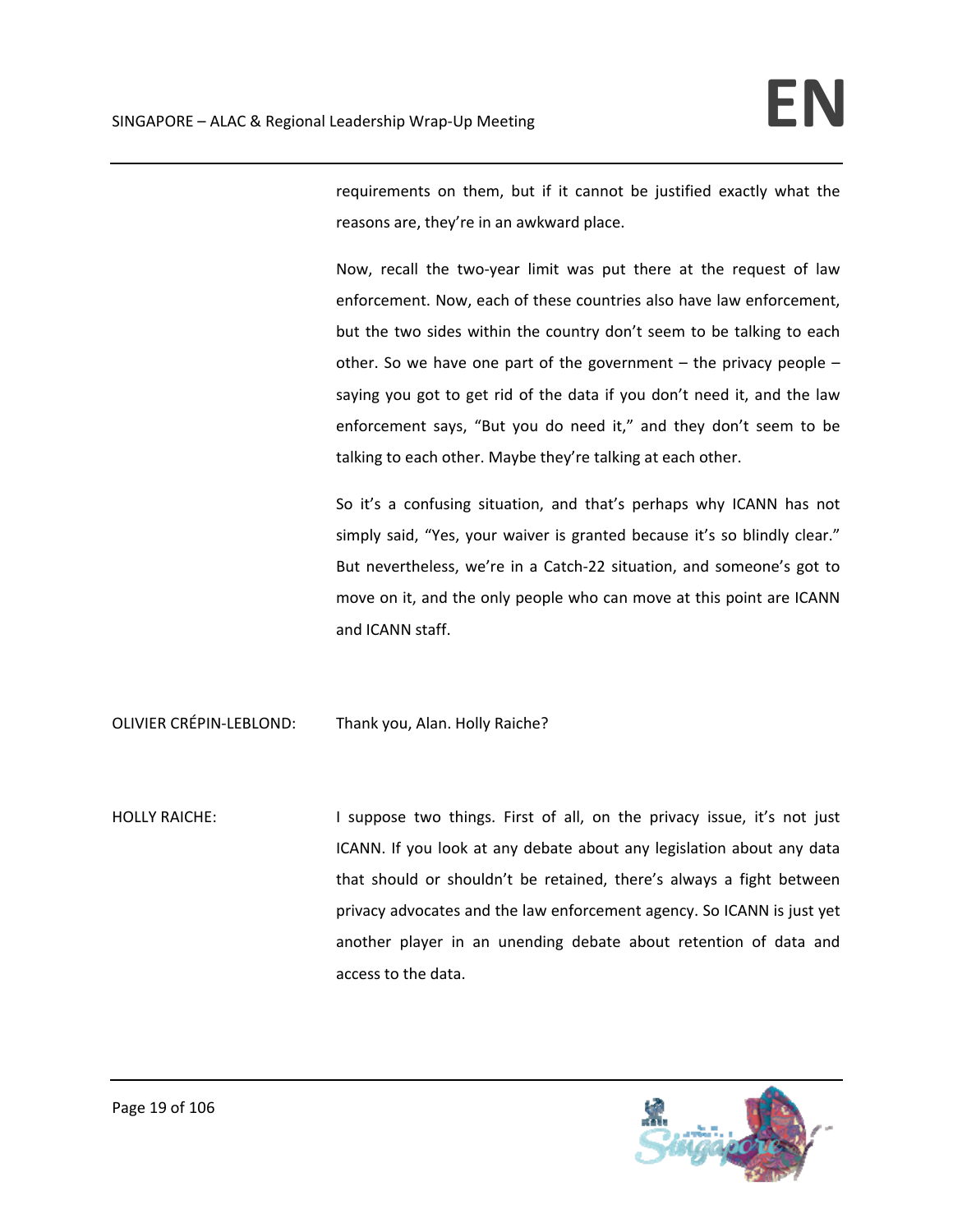I was actually interested in the working group. I've sat in, as you know, several GNSO groups. Is it too late to sign up, and do you think I should?

ALAN GREENBERG: On the first issue of privacy versus data retention, no. This is happening all over the world in many forms, but in this case we're talking about a contract that ICANN has written and agreed to and put into it provisions to address data retention conflicts but hasn't acted on it.

> Is it too late? No, the call is just going out perhaps as we speak or next week for members. The group that has been around until now has been the drafting team drafting the charter, which is not approved the two organizations. So no, it is very timely. The group has not kicked off yet its formal work. I would say you as a person who has participated in a number of GNSO working groups, we have shackles around your ankle. You can't not participate.

> And by the way, I think, because it's suspected in some quarters there's going to be a bit of contention because the styles of the two groups – the GNSO and the ccNSO – and the ALAC have very different working group styles, and the charter has been a meld of those. But there's going to be lots and lots of conflict coming up. I'm not saying it's violent conflict, but discussion in any case.

> We tend to be far more flexible about our rules and how we go forward than the GNSO does. The ccNSO, although it is rigid in a few areas, is also more flexible in many areas than the GNSO tends to be.

> Just on the issue of consensus, it was quite interesting. There was a very long call, and if I may take a minute or so, I'll go into it. You know the

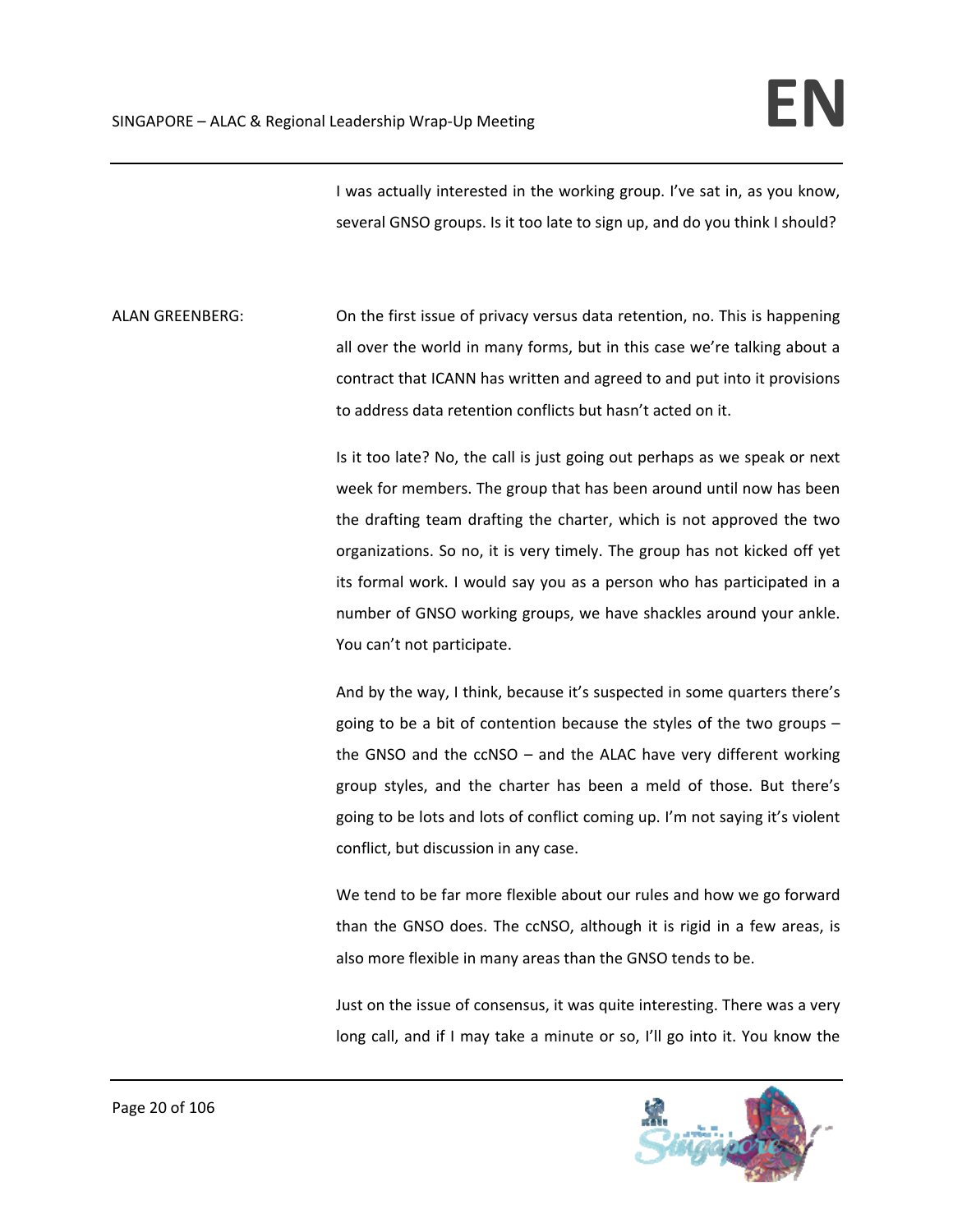GNSO has multiple levels of consensus that are defined in its working groups. The question is, should this working group, what level of consensus should there be? And should we use the GSNO levels, or should we use the ccNSO yes or no?

It was basically decided – I think it was decided, I hope it was decided – to use the yes and no because one of the hallmarks of what's going to come out of this is it's going to have to be flexible. Some future CCWG is going to contain not a random subset but a varying subset of groups. The needs of the group are going to be different.

The actual detailed rules are likely to change from group to group, so anything that is mandated, you really need to make sure it's the lowest common denominator, and therefore it will not be agreed to unless everyone agrees. But that just delineates the things that are absolutely set in concrete from the ones that will vary from working group to working group.

I hope I answered your question. But, yes, it is not too late. Yes, you particularly must participate to the extent I have any control over this. Cheryl I think is a given. I certainly am going to be participating, and I hope I'll be blessed by this group to be an official voting member. So we need two more, plus a few more without voting privileges would not hurt.

OLIVIER CRÉPIN‐LEBLOND: Thank you very much, Alan. We have a question from a remote participant. If you could please read it to the record, Gisella.

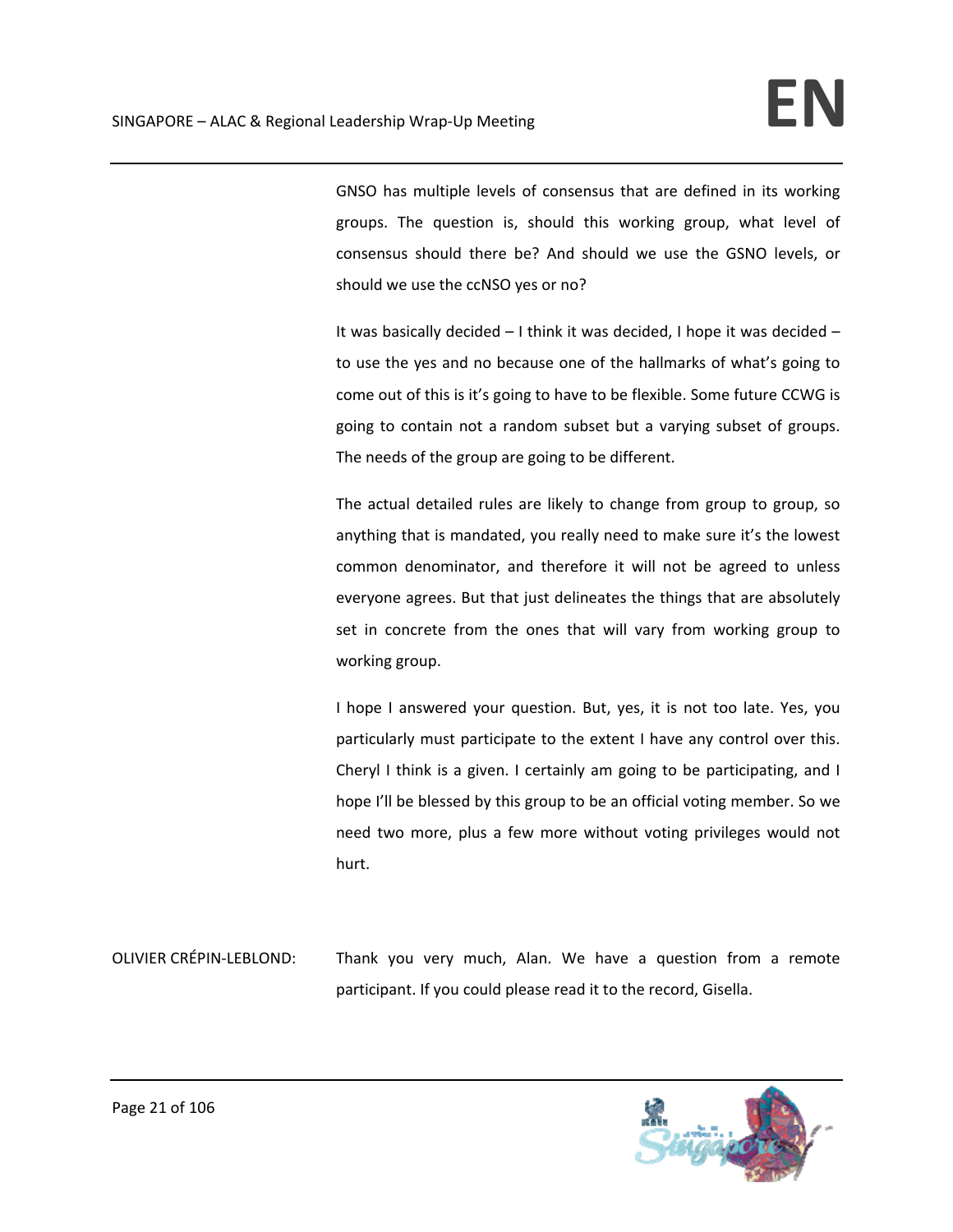| <b>GISELLA GRUBER:</b> | Thank you, Olivier. We have a question from Gretchen Gottlich.        |
|------------------------|-----------------------------------------------------------------------|
|                        | Question: what is the policy on selling or use of any discarded data? |
|                        | May I read the next question?                                         |

- OLIVIER CRÉPIN‐LEBLOND: Maybe we can do one at a time.
- GISELLA GRUBER: Okay, thank you.
- OLIVIER CRÉPIN‐LEBLOND: Alan Greenberg?
- ALAN GREENBERG: I don't think there is such a policy, to be quite candid. Every registrar, when they collect data from their registrants – and I assume we're talking about registrant data in relation to domain names – presumably has some sort of privacy clauses in their registration agreement giving them rights and saying what they will and will not do, and presumably they are supposed to honor those. I don't think ICANN has any mandated rights to override those.
- OLIVIER CRÉPIN‐LEBLOND: Thank you very much, Alan. Next question, back to you, Gisella.

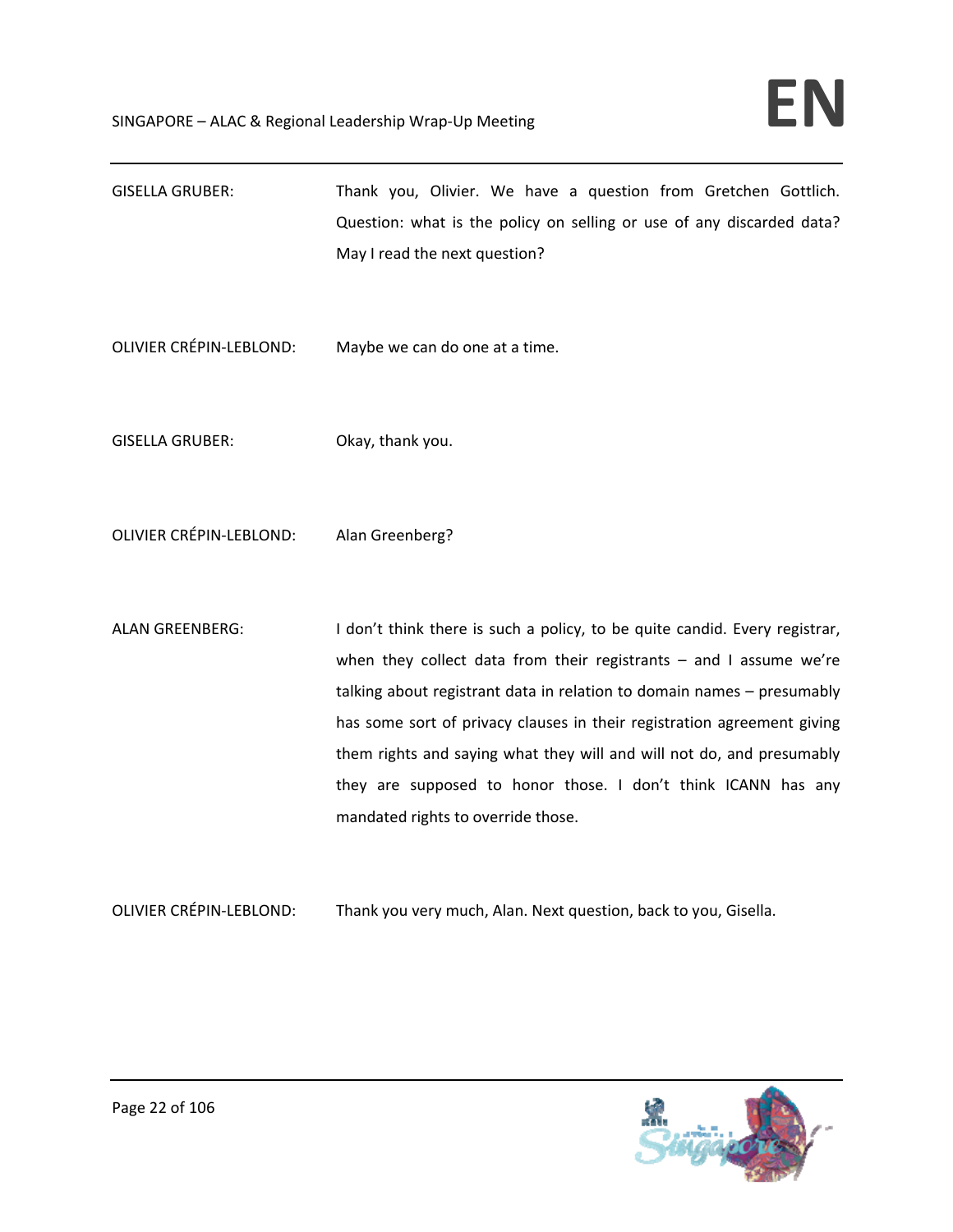GISELLA GRUBER: Thank you, Oliver. Question again from Gretchen Gottlich. How can I join and participate in the next meeting regarding a working group on just this document retention issue?

ALAN GREENBERG: There is no working group on document retention. This currently is essentially a dispute between the two signers of the contract, ICANN and individual registrars. The discussion within the GNSO in particular was, is the GNSO empowered to take any action, and if so, what kind of action should that be?

> There is likely going to be a discussion going on between a number of members of the GNSO to decide whether to bring some sort of motion forward in the GNSO. I don't think there is any formal working group that anyone could join right now, but there may well be something coming out of it in the future. I'm not sure.

- OLIVIER CRÉPIN‐LEBLOND: Thank you very much, Alan. So I'm mindful of the time. I think I'm not seeing any more hands up or hands up on the Adobe Connect, so we can go to our next report, and that's Julie Hammer for the SSAC liaison reports. Julie, you have the floor.
- JULIE HAMMER: Thank you, Olivier. Like all of you, I've spreading myself thin across many meetings, giving priority of course to attending all of the SSAC and security-related sessions but also getting along to as many ALAC meetings as I can, and also those meetings that are of general interest,

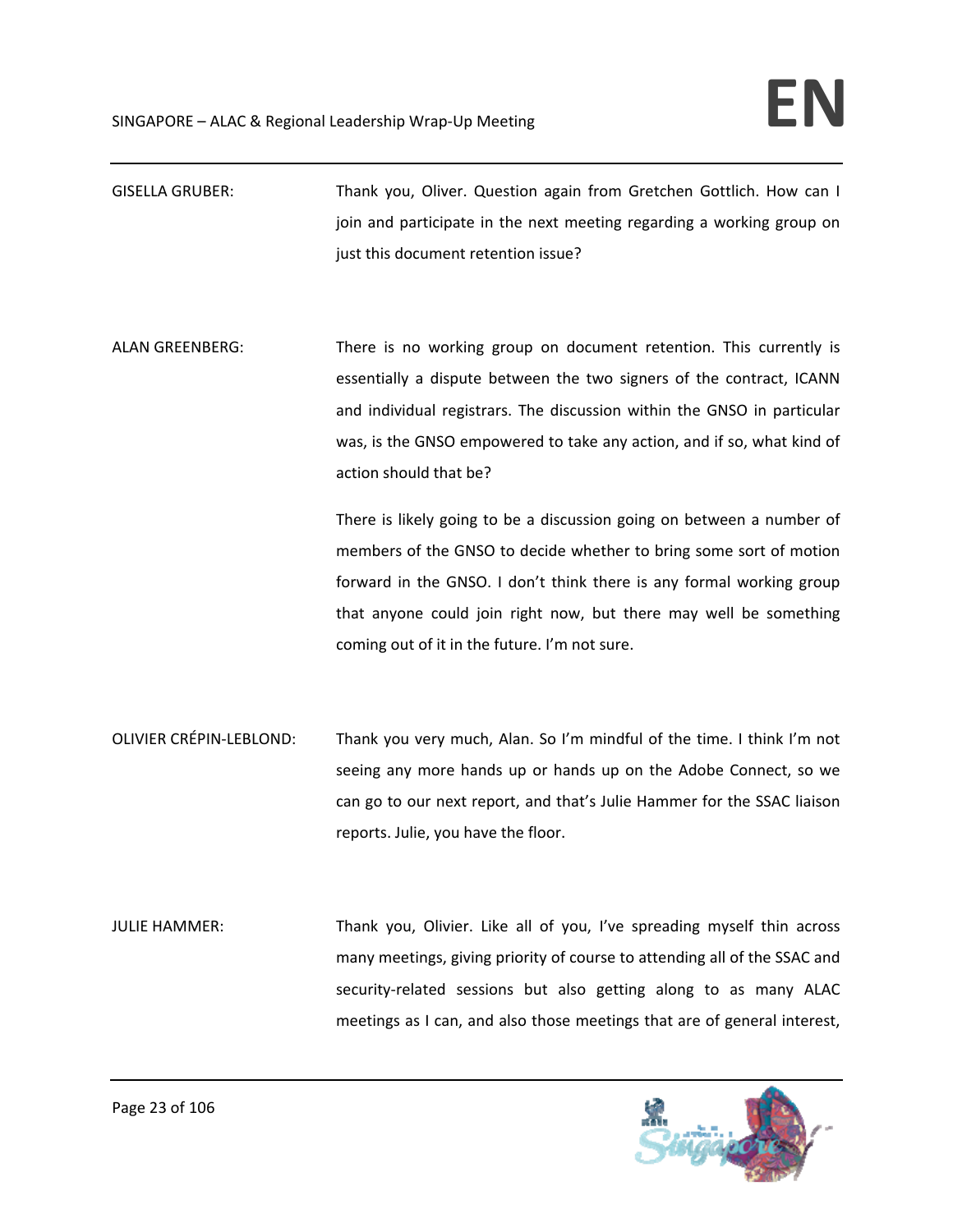and of course the topic of highest interest this week is the IANA globalization topic. I'll come back to that.

The SSAC, of course, meets with all the constituencies during the week, and usually the first one is the ALAC. Thank you for all of you attending that session and making that a very interactive session. That's always very much appreciated by the SSAC.

There was a very interesting DNSSEC workshop for three‐quarters of the day yesterday. I know most of you don't manage to get along to that, but if you ever are able to on a Wednesday, it's usually a fascinating session with much of the technical content going way over my head but perhaps not over some of your heads.

Of course, we also take the opportunity to have a number of work party meetings during the ICANN week, and that tends to happen on the Tuesday on our constituency days.

On Tuesday also, we had a meeting just between the SSAC and JAS Global Advisors to discuss their recently‐released report on mitigating the risk of DNS namespace collisions.

The SSAC has been debating for a little while whether it should actually come out with a comment on that report, seeing the report was actually initiated as a result of an SSAC recommendation to ICANN. It looks highly likely that the SSAC will make a comment on that report, but we'll need to seek an extension of the deadline for comments if that's going to happen.

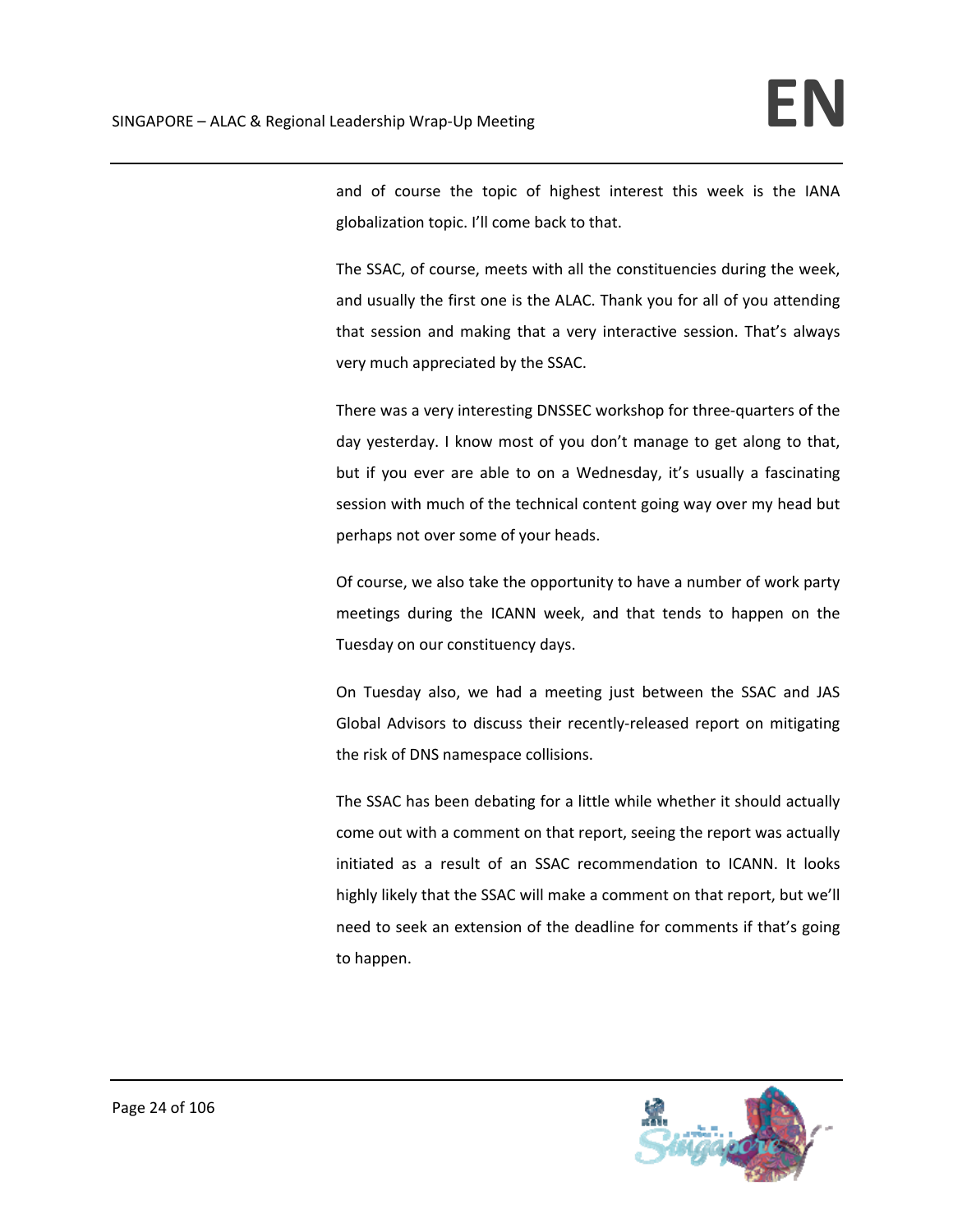So I'll wait and see what happens there, but I've put up my hand to be involved in that, seeing we and ALAC have actually produced a comment that will be voted on later this morning.

In relation to the IANA globalization, the SSAC has actually this week established a new work party to respond to the NTIA announcement. It envisages that it will put forward two different types of SSAC advice on this, one of which may take a little longer to put together than the other.

The first advice that SSAC is considering putting forward is simply the SSAC's views on the principles that should apply to the IANA globalization process. The second one, which may take a little more time, is SSAC advice on the security, stability, and resilience considerations that should be taken into account in the IANA globalization process.

So that's going to occupy the attention of quite a large number of SSAC members who have put up their hands to participate in that. I did not put up my hand to be involved in the detail, but all SSAC members for every SSAC report review the report when it's in final form, so I will certainly be involved before those reports are released.

Just to make a couple of general observations about the SSAC also, I find in seeing what happens with the internal machinations is that any prioritization of proposed topics for work parties often gets overtaken by events shortly after prioritizations have been agreed. Once again, the IANA globalization, which has brought forward an urgent need to put in place a work party and deal with the work associated with that, has, if

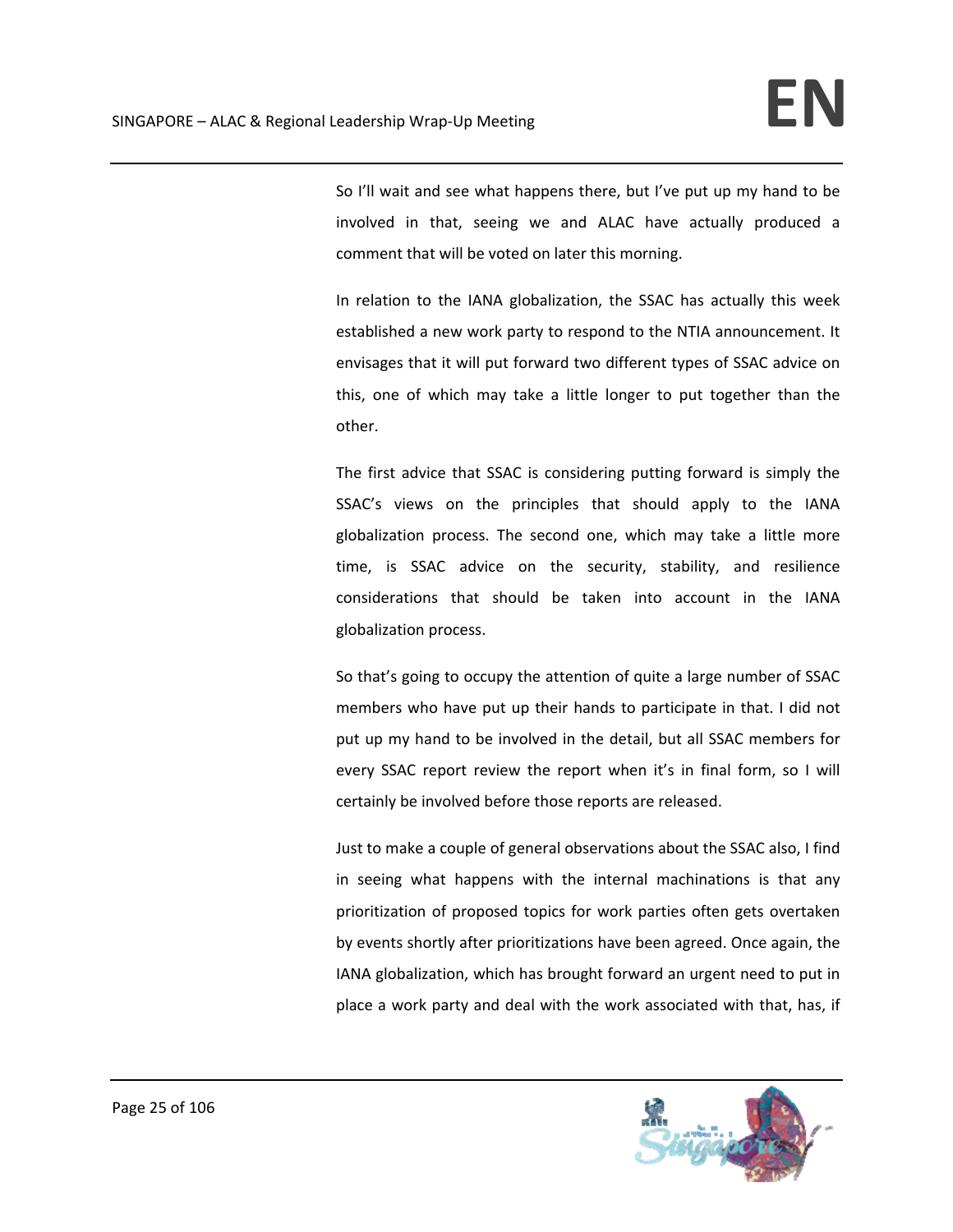you like, bumped a couple of other things further down the priority list of proposed SSAC work parties.

The limitation in the SSAC is, a lot of the time, the staff that are available to support work parties. SSAC being a smaller group than ALAC, has fewer staff members to support them, so it's really not feasible for more than about six work parties to be in operation at any point in time. Some of them are actually standing work parties, such as the admin committee and the work parties that are planning for Internet governance forums and so on.

So there is a limitation, both in terms of how much staff support can be made available for SSAC activities and also, I guess, just how thin some of the volunteers can spread themselves because, as in many of the constituencies, you often see the same names popping up in a great many of the work parties.

In relation to something that came up during our session with the SSAC about making information more readily understandable to the nontechnical members in the community, there's been a little bit more information come to light about that as recently as this morning.

I've just been having conversation with Patrick and with Steve Sheng about a very new initiative that Patrick referenced last Sunday but that I didn't have a great deal of information about until today. That is that there's an initiative that is happening between SSAC, SSAC staff, and ICANN communications staff to actually come up with a range of approaches to better socialize SSAC reports and make them more comprehensible to the non‐technical community.

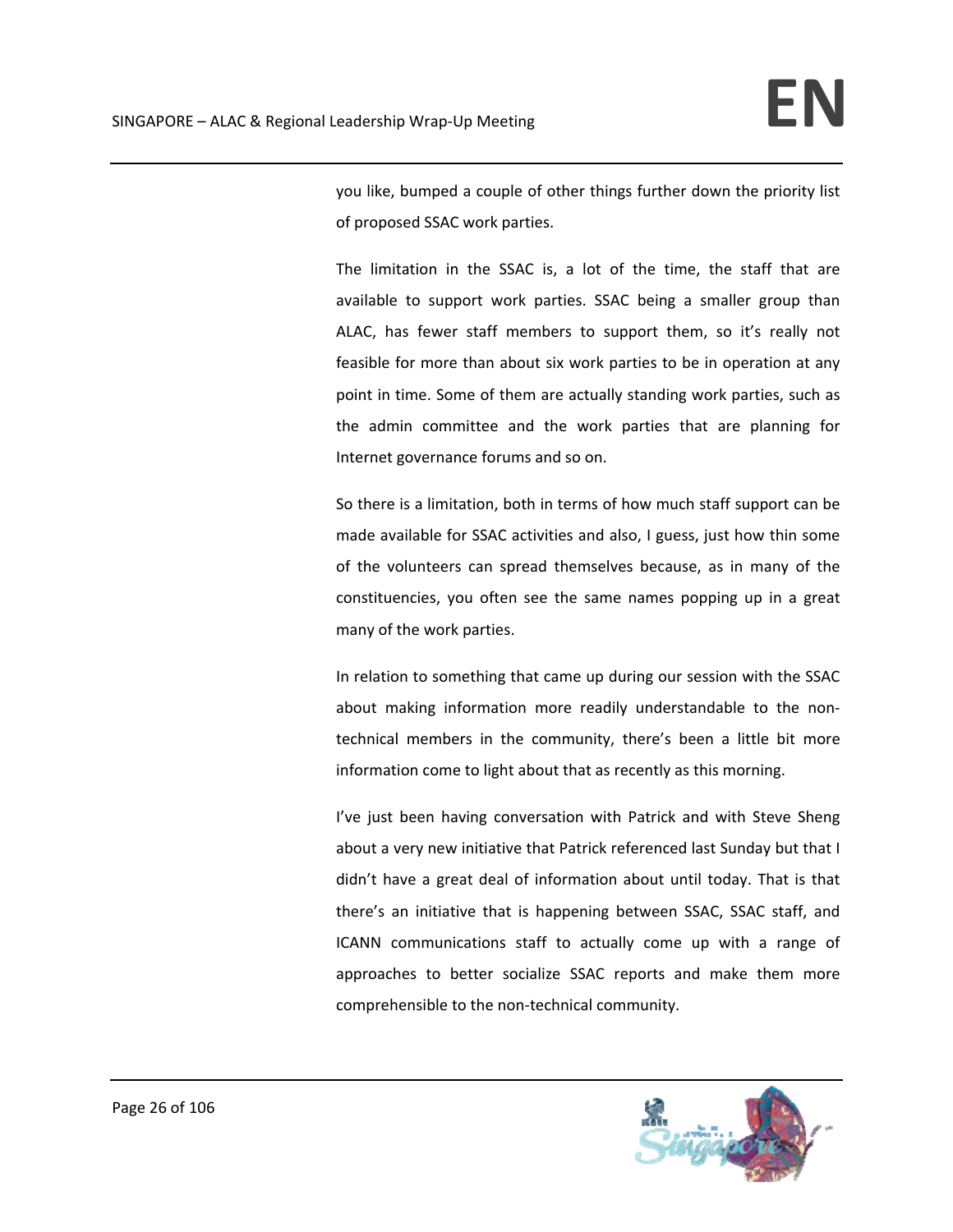Steve is going to be talking to Duncan Burns and his team about putting together additional summaries of reports, presentations, videos, seminars, and webinars. They're the range of the things that might be considered, depending on the community's input about what best meets their needs. I'll note in that process that for ALAC, the ALAC suggestion is that things like Beginner's Guides are very useful products for distribution of information.

So Steve Sheng is at the very beginning of the process of working with the comms team and working out how do this, working out how much translation of SSAC reports might play a role in this initiative as much as alternative means of explaining SSAC guidance.

So as recently as an hour‐and‐a‐half ago, I had got Patrick's sanction to be linked into that process personally. It's not an SSAC work party. It's a staff initiative with the SSAC leadership. But Patrick has agreed and Steve has agreed to keep me in the loop on that so I can input ALAC's perspective and perhaps bring some questions in the formative stages back to ALAC so that we can, if you like, mold that whole initiative in a direction that will meet our needs.

So that's our most recently hot off the press status of that initiative. I think now that I understand that better, when we get to the action items that are raised from that session, I've got some perhaps fine‐ tuned words to propose to you that might link into that action bit better, Olivier. So that completes my report. Thank you.

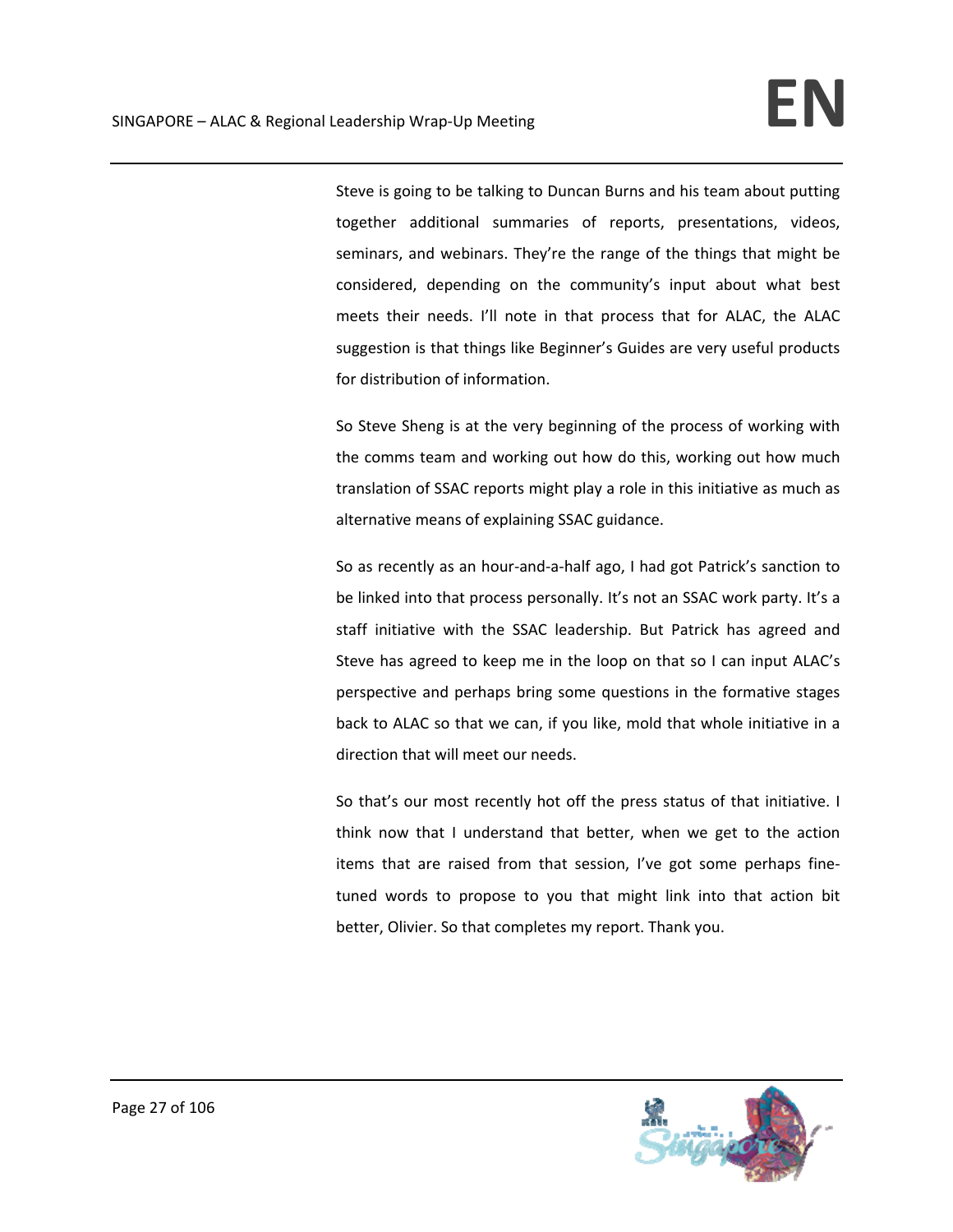- OLIVIER CRÉPIN‐LEBLOND: Thank you very much, Julie. It certainly seems exciting that we're able to raise action items and then throw them off to other SOs and ACs for them to deal with. We have to think about this in the future. Jean‐ Jacques Subrenat?
- JEAN‐JACQUES SUBRENAT: Thank you. I was very interested by your report. Thank you very much. I had a remark, if I may. It's just about the terminology, actually. You mentioned twice the IANA globalization. I would like to caution all of us, not only you, that this for the time being is a red flag. We don't need to agitate in front of the eyes of, let's say, board members because I need to explain why.

I think that most of the members of the current Board may perceive this as a sort of willingness on the part of some parts of the community in ALAC or elsewhere to go against the current trend of accepting the NTIA statement as it is.

There's an ideological element, so I think it's very useful to take care of that and to always mention the exact wording. I take the liberty of reminding you what it is. It is the transition of the stewardship of the IANA function. It's not the globalization of the IANA function and even less of IANA. So for what it's worth, and as I'm French, I thought about this is translation in French, and I think this could be the –

INTERPRETER: Transfer of responsibilities for the IANA function, or transferring the stewardship of the IANA function.



Page 28 of 106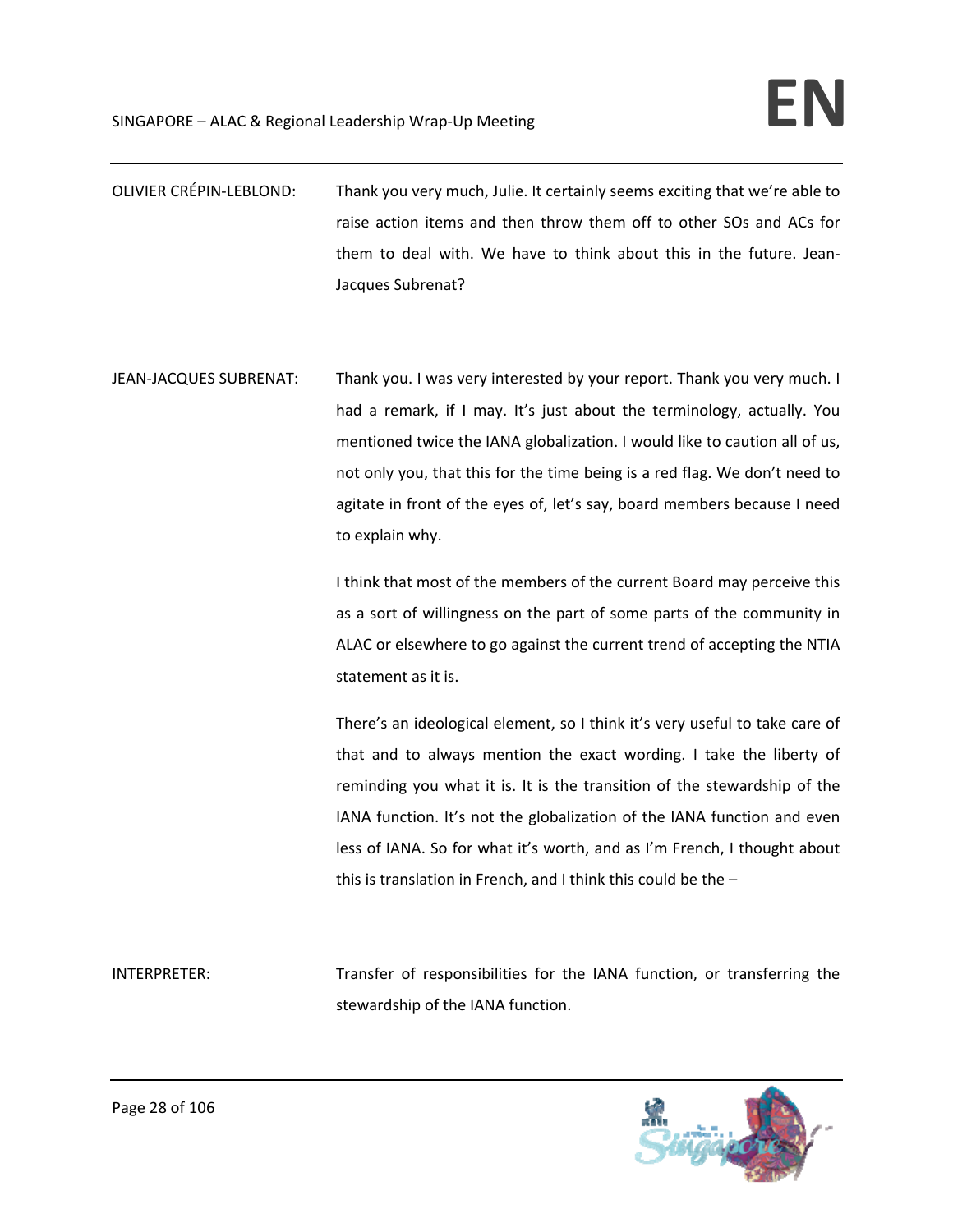JEAN-JACQUES SUBRENAT: What Google Translate gives me here when I input stewardship, it gives me "intendance," which really is quite wrong I think. So just a word of caution, if I may. This is a very touchy and tricky moment. We always have to use the exact wording. Thank you.

OLIVIER CRÉPIN‐LEBLOND: Thank you.

- JULIE HAMMER: Thank you, Jean-Jacques. I take on board absolutely what you've said, and you're spot on. It is very, very important to use the right terminology, and will make sure I do so in future. Thank you.
- OLIVIER CRÉPIN‐LEBLOND: Thank you very much, Julie, and if you could also, while speaking, ensure in the future also amend your current report to reflect this.
- JULIE HAMMER: Sorry, Olivier? Would you –
- OLIVIER CRÉPIN-LEBLOND: If you could amend your current report to reflect this so we don't have -

## JULIE HAMMER: Absolutely. I certainly will. Thank you.

‐

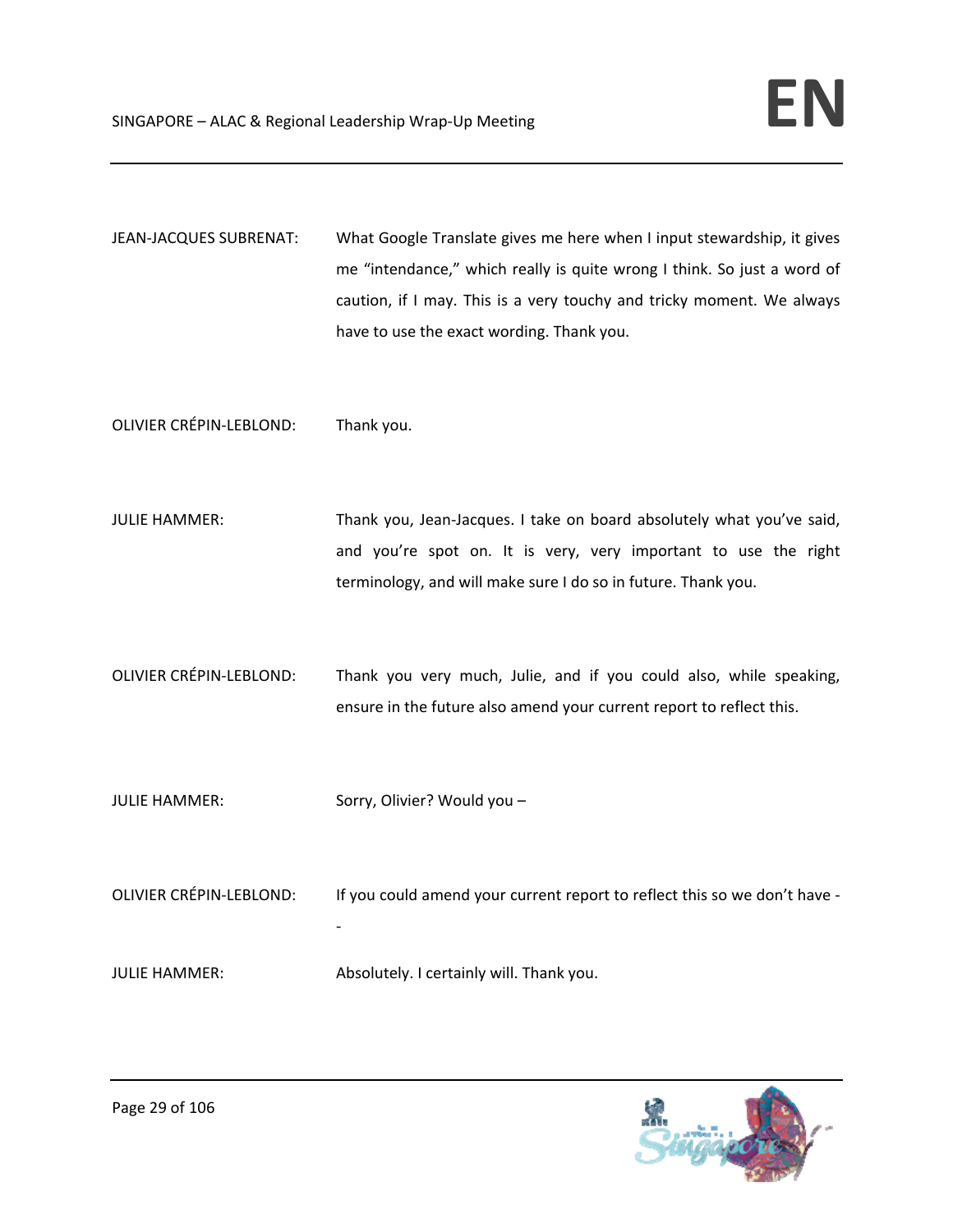OLIVIER CRÉPIN‐LEBLOND: Historically, for those who are not aware, the term has changed in the past few days – few weeks as well. Part of the reason why we have it ingrained into our heads that it's the globalization of IANA is that there was some discussion on this, and when the meeting agendas were built, that was before the IANA contract discussion, and so things have just moved on since.

Alan Greenberg?

- ALAN GREENBERG: It's worth noting that there are strong pressures around the world to globalize IANA. Indeed, but that's why people are so sensitive about it because that says every country should have its own IANA and be able to do its own work and whatever. So I hadn't realized it at the beginning, but the sensitivity is because there are pressures to do just that.
- OLIVIER CRÉPIN‐LEBLOND: Thank you very much, Alan. Now, we have one more bylaw mandated liaison, and that's the .mobi liaison, but that – oh, did you wish to speak to this as well? Holly?
- HOLLY RAICHE: Just a moment, and Julie will be a follow-up. At the SSAC meeting, there was talk – and you've mentioned it – about translation from tech speak to English. Some of the earlier SSAC reports are also really interesting and very valuable, particularly for end users. But you really need to wade through them.

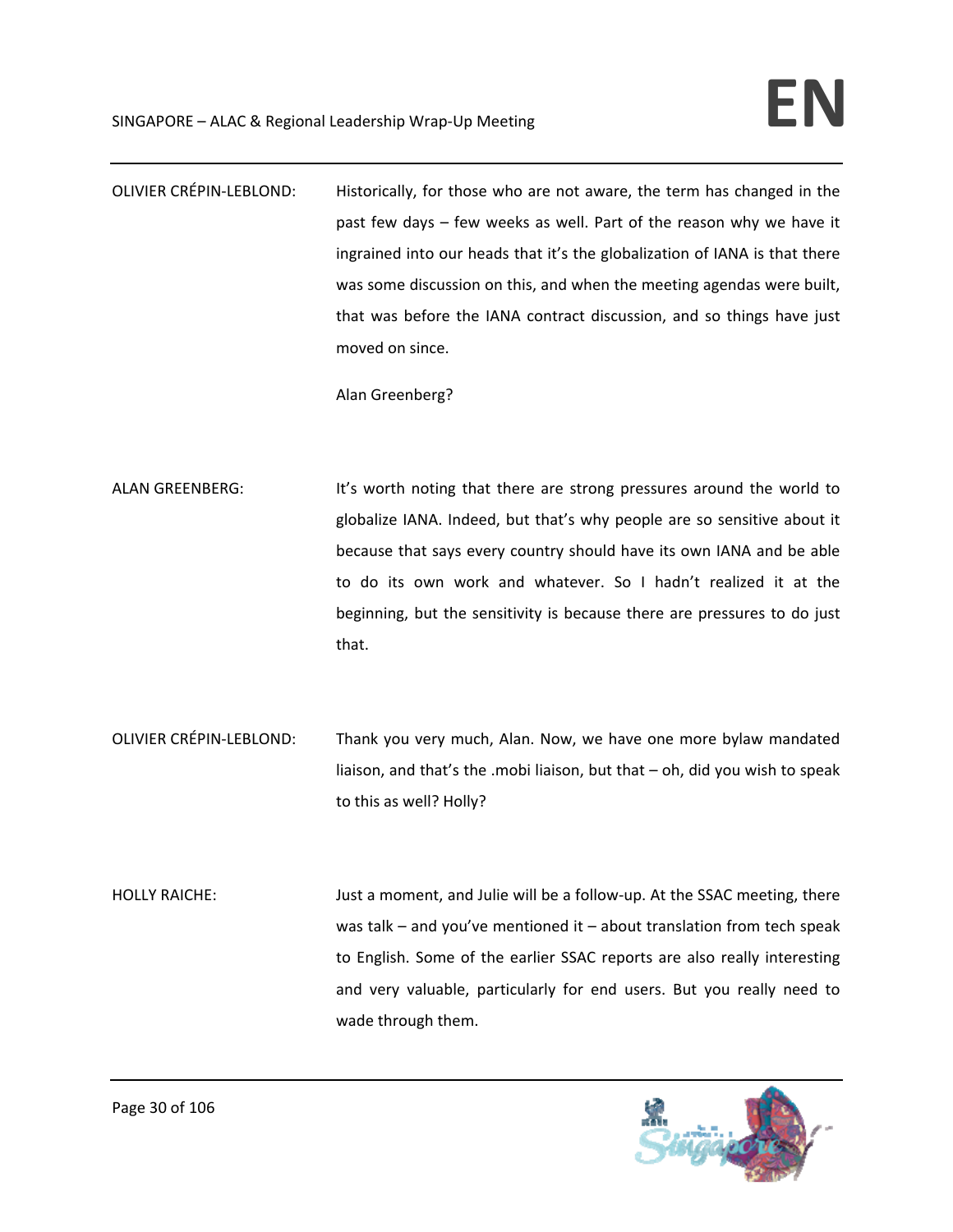At some point, it would be really interesting to go through, starting in 001 if nothing else because 009 was quoted at us saying, "We have been there. We've done that. See?" and have a handle on the sort of things that would be useful to have a look at and perhaps revisit it in terms of end user rather than tech speak. Thanks.

OLIVIER CRÉPIN‐LEBLOND: If I can jump in, this will be treated in the action items because we've actually got an action item specifically with this, and I'll invite you to give us some feedback on this if that's okay with you.

HOLLY RAICHE: That's fine. Thanks.

OLIVIER CRÉPIN‐LEBLOND: Thank you. We do need to move forward. So coming back, the .mobi liaison, Murray McKercher, had a meeting with .mobi. I'm not sure if Murray is on the phone at the moment. No. That report from the first meeting of the .mobi policy advisory board will be put on the wiki if it already isn't. But that .mobi liaison is not funded to come to the ICANN meetings, so Murray wasn't with us.

> Let's move onto the action items, which is the next part of our work. There are quite a few. We're going to have to go quite swiftly through these.

> I'm only going to go through the ones that involve the ALAC. Of course, there are some discussions that have involved some smaller working groups, but let's start with the ALAC & Regional Leadership Workshop.

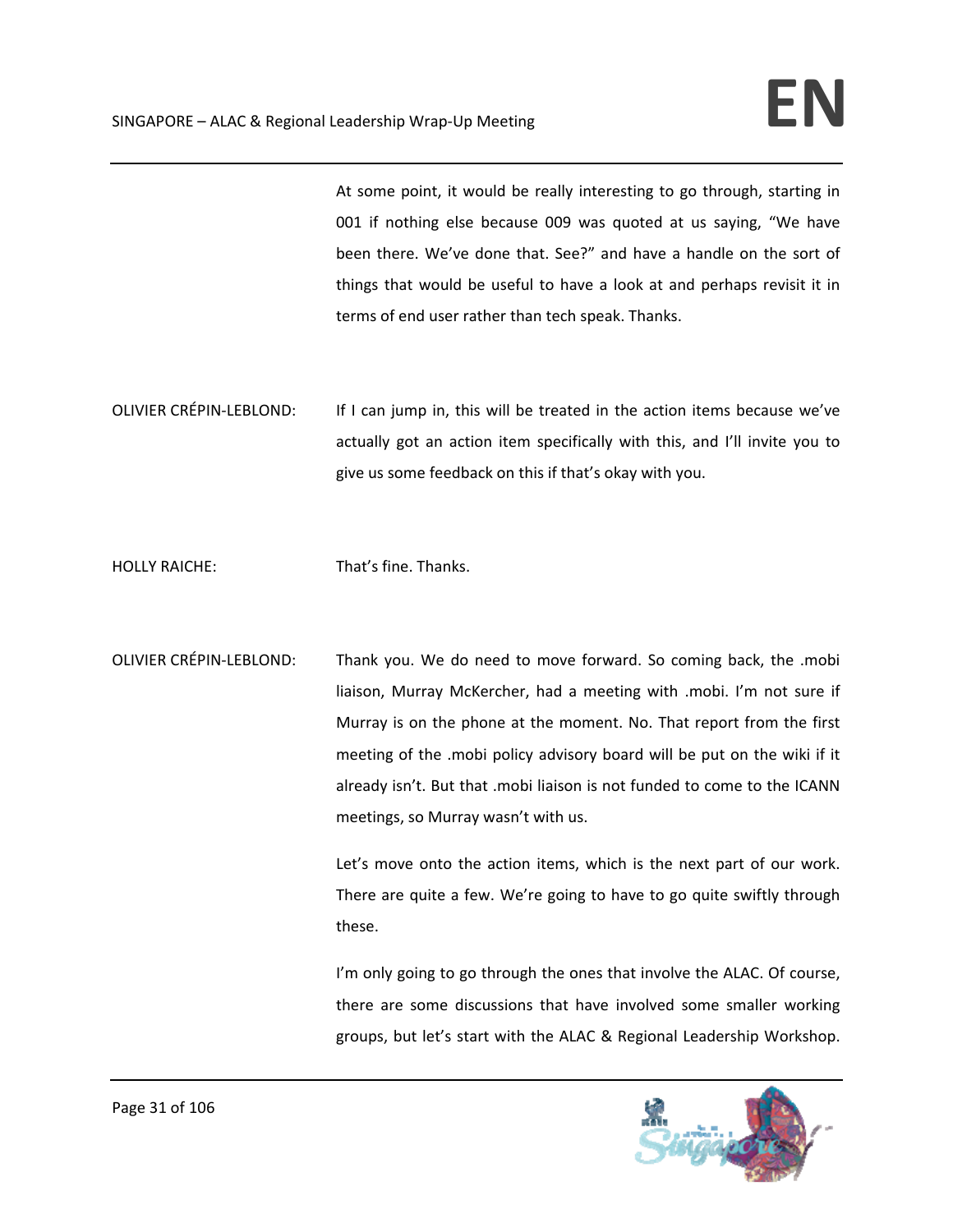The topic is ATLAS II, but it wasn't a meeting of the ATLAS II Working Group itself, so we do have to go through the list.

First action item is Carlos Reyes to send all At-Large lists an announcement about ATLAS II working groups and to add Wolf Ludwig to the Public Relations Working Group. Carlos, you're here. How's that action item doing?

CARLOS REYES: Wolf Ludwig is a part of the Public Relations Working Group, and I will send the note to the ALAC lists or the At-Large lists when I'm back in Washington. I don't have access to all the lists, so I'll work with Ariel on that.

OLIVIER CRÉPIN‐LEBLOND: Okay, thank you very much. Then we have another action item, which is under ATLAS II, which is bizarre, but Ariel Liang to forward Alan Greenberg's presentation to compliance.

ARIEL LIANG: The action item has been completed.

OLIVIER CRÉPIN‐LEBLOND: Thank you very much. Maybe if we can modify the formatting of this page to reflect that it's not in the ATLAS II, that would help. Next, Heidi Ullrich is to forward Garth's e‐mail regarding compliance to the ALAC. Heidi?

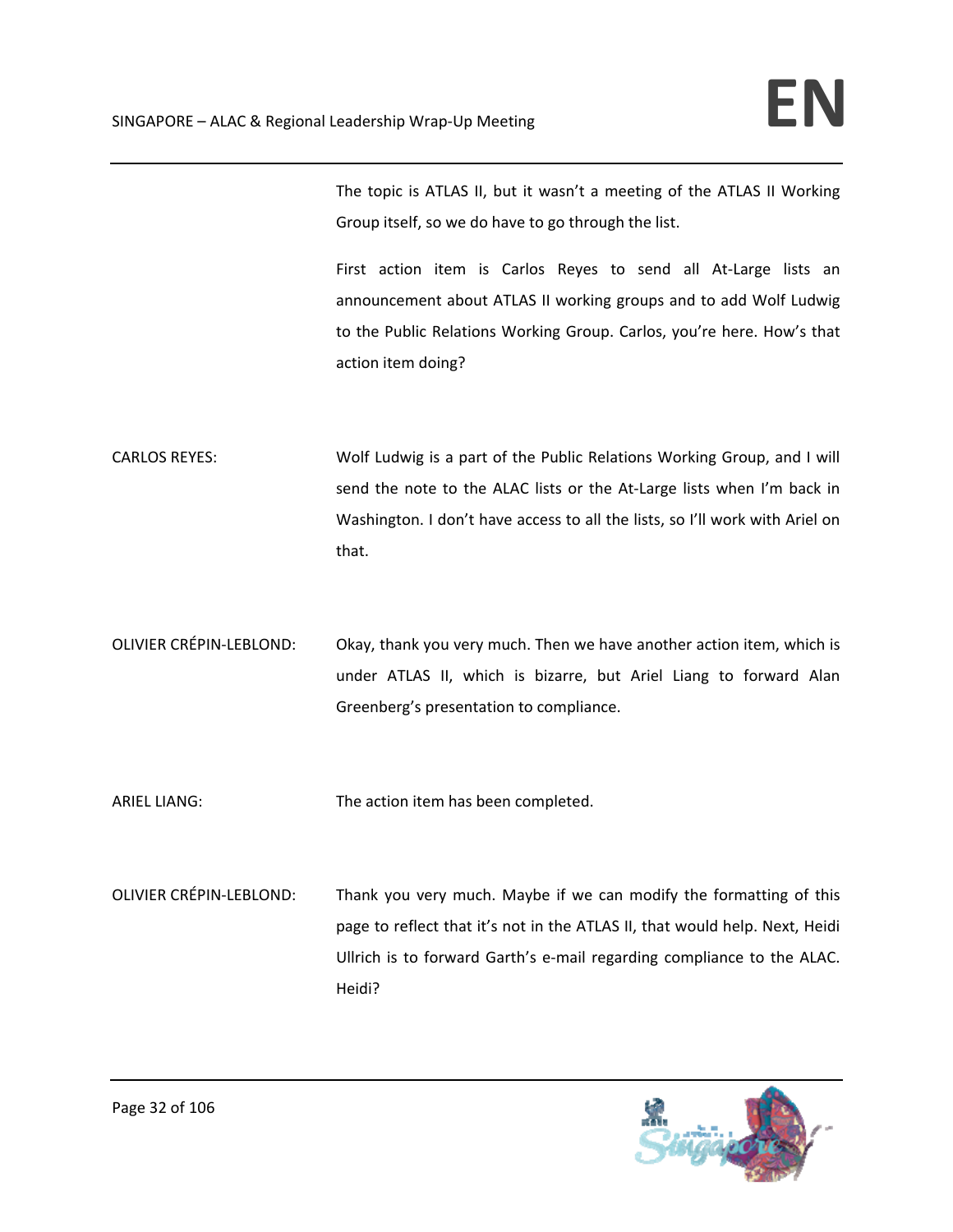| <b>HEIDI ULLRICH:</b>          | That action item must still be completed.                                                                                                                                                                                                                                                                                                                                                                                                                                                                                                                                                                                                                                                                                                                                        |
|--------------------------------|----------------------------------------------------------------------------------------------------------------------------------------------------------------------------------------------------------------------------------------------------------------------------------------------------------------------------------------------------------------------------------------------------------------------------------------------------------------------------------------------------------------------------------------------------------------------------------------------------------------------------------------------------------------------------------------------------------------------------------------------------------------------------------|
|                                |                                                                                                                                                                                                                                                                                                                                                                                                                                                                                                                                                                                                                                                                                                                                                                                  |
| <b>OLIVIER CRÉPIN-LEBLOND:</b> | Thank you very much. So believe those two will go into this second part<br>of the hot topic or somehow. Now, after that, we had a discussion with<br>a communications team, and there is one action item from that. Sandra<br>Hoferichter to ask Chris Gift for greater visibility of the ICANN Academy<br>on the ICANN website. Sandra?                                                                                                                                                                                                                                                                                                                                                                                                                                         |
| <b>SANDRA HOFERICHTER:</b>     | I will listen to the recording and read the transcript carefully, but as far<br>as I understood Chris yesterday, and I asked him, "Did I understand you<br>right?" and he confirmed that we will get a menu button or tap menu or<br>menu tap on the new ICANN.org website which says ICANN Academy.<br>Behind that, you will hopefully get access into all the ICANN capacity-<br>building provisions, including the online learning platform, information,<br>material, ICANN labs - whatever. This is a long ongoing project to<br>establish the information behind such a [inaudible] it gives a very great<br>visibility and underlines the actual project of being the ICANN Academy<br>the axis point for all people who want to find out more about ICANN.<br>Thank you. |
| <b>OLIVIER CRÉPIN-LEBLOND:</b> | Thank you very much, Sandra. Just it's ticked at the moment as being                                                                                                                                                                                                                                                                                                                                                                                                                                                                                                                                                                                                                                                                                                             |

done. I just wonder whether we could transform this as just that you could monitor or maybe staff could monitor that this action item is done

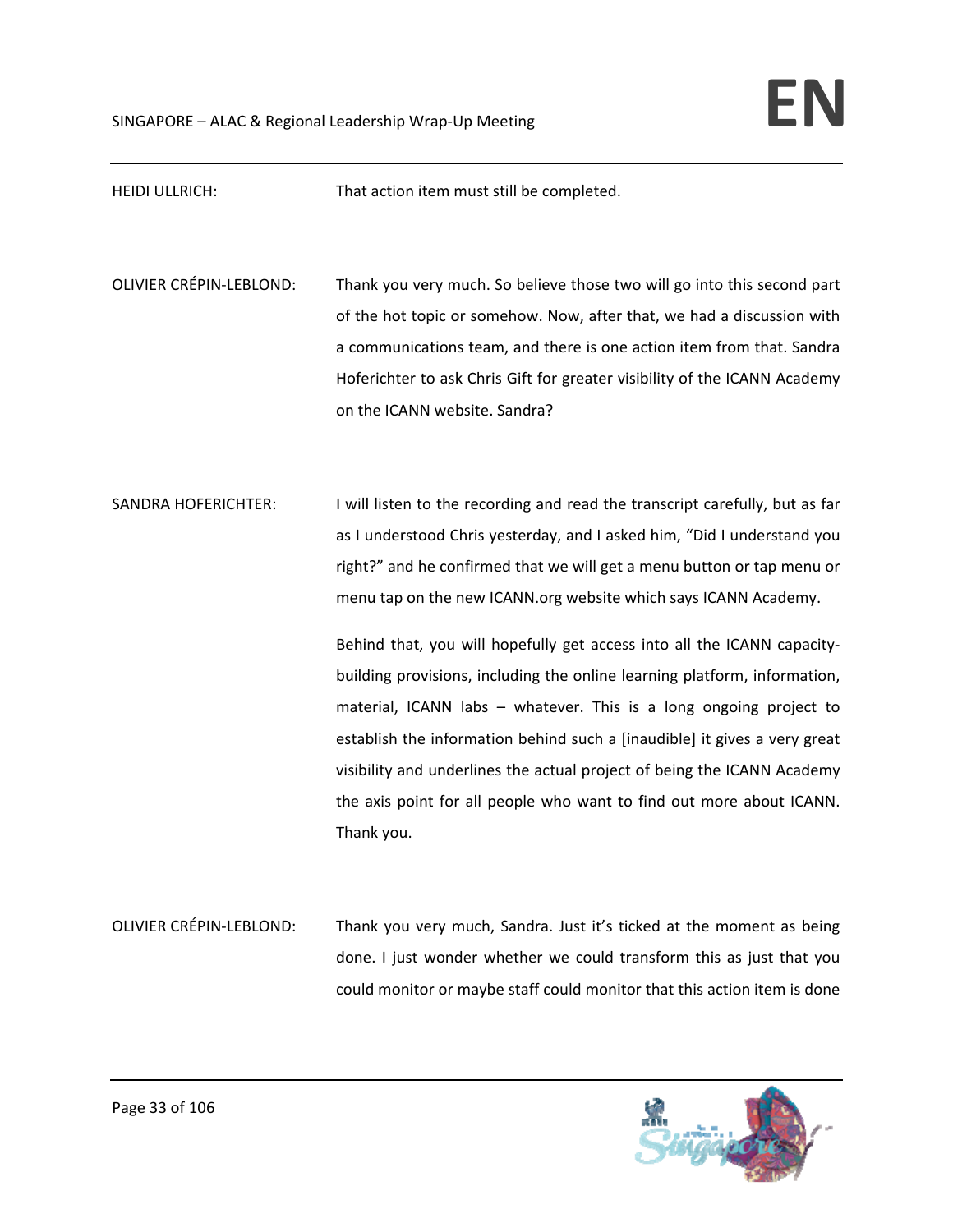by Chris Gift so we do have that button. Since he has mentioned it on the record, it might be important to follow up on this.

Next, the discussion on FY15 budget issues with Xavier Calvez. In there, Xavier is to look into whether the CROPP program can be included in the preparation of the next budget. That's fine? Okay. I see Tijani says it's okay. Tijani?

- TIJANI BEN JEMAA: Yes. I just came from the final session, and Xavier confirmed that he asked the Board that the CROPP program will be treated as the additional requests, so it will be decided on very soon.
- OLIVIER CRÉPIN-LEBLOND: Thank you. So that's completed. Discussion with Maguy Serad, Vice-President of Contractual Compliance. Staff is to send the report drafted by Garth on enforcement of UDRP proceedings and UDRP compliance related to decisions by ICANN compliance, and Alan's presentation too. There's a comma missing there or a semicolon. I don't know. Is this completed, Heidi?

HEIDI ULLRICH: No, that has yet to be completed.

OLIVIER CRÉPIN-LEBLOND: Okay, thank you. Then we move forward to the 24<sup>th</sup> of March, and that is – oh, there's another one. Okay, sorry. I don't know why I jumped this.

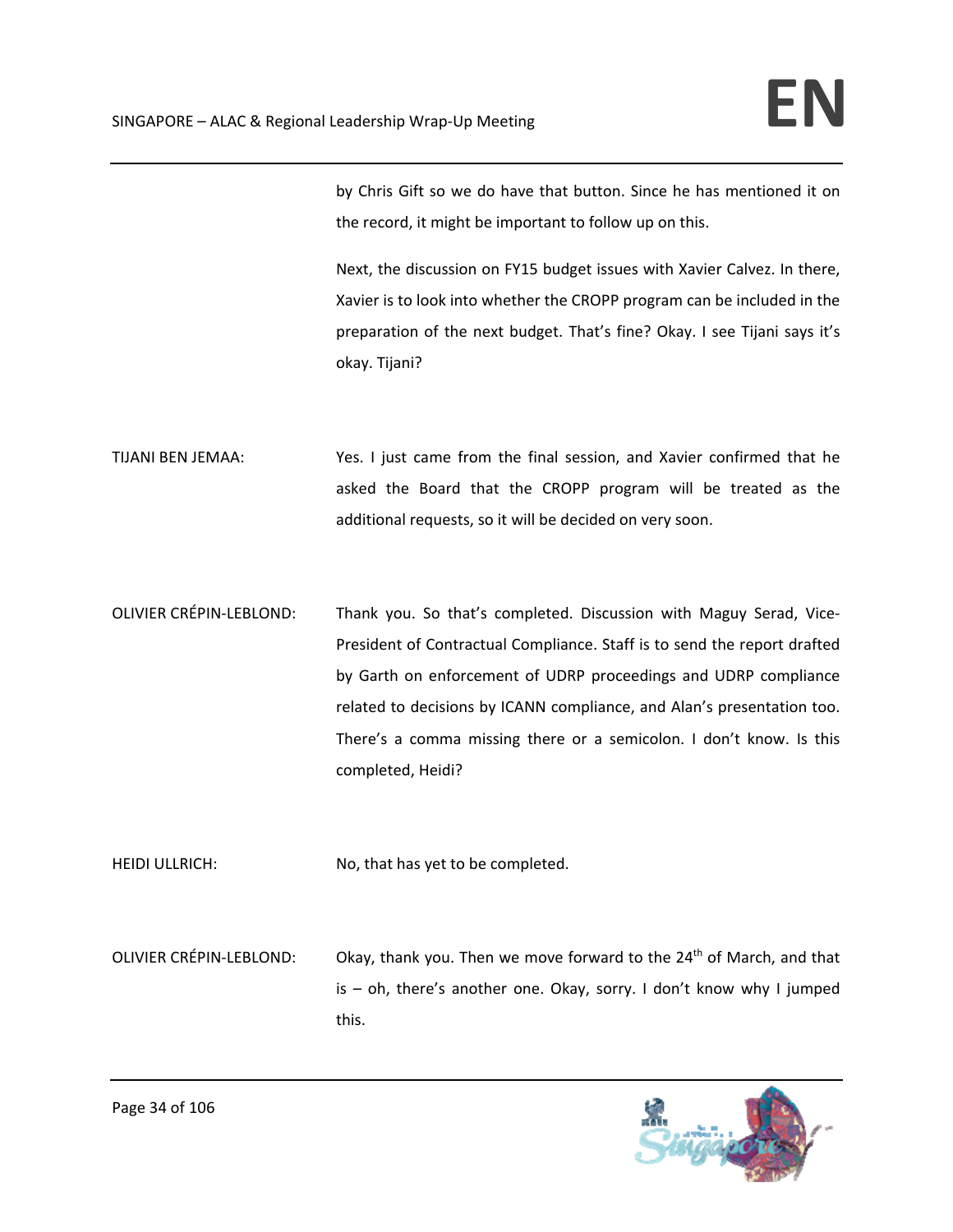Meeting with the SSAC with Patrick Fälström and Jim Galvin. That's an important one, of course. The ALAC is to make a request for a Beginner's Guide on the SSAC advisory reports, which will have been identified by the ALAC as directly affecting end users. This identification of issues may include identification of SSAC reports, which are in need of explanation to end users. Julie Hammer will own this action item. Julie, you have the floor.

JULIE HAMMER: Thank you, Patrick. Now that – sorry. Thank you, Olivier. What meeting am I in? What meeting in I in?

OLIVIER CRÉPIN‐LEBLOND: My hair hasn't quite grown to the same lengths as Patrick's.

JULIE HAMMER: Who am I? I think that's right. I guess in having sort of moved through a few discussion on this topic in the space of the last couple of days, I would like to suggest some alternative words for that action item that perhaps give a little bit more flexibility to the team, but I think will encompass Holly's suggestion in a more generic way and still make the intent of what the original action item proposed.

> I've got some alternate words here, which I'll read to you. ALAC through the SSAC liaison to provide input and support to the new initiative being undertaken by ICANN SSAC staff and ICANN communications staff to better communicate security and stability issues, including relevant SSAC reports, to a broad audience, including end users.

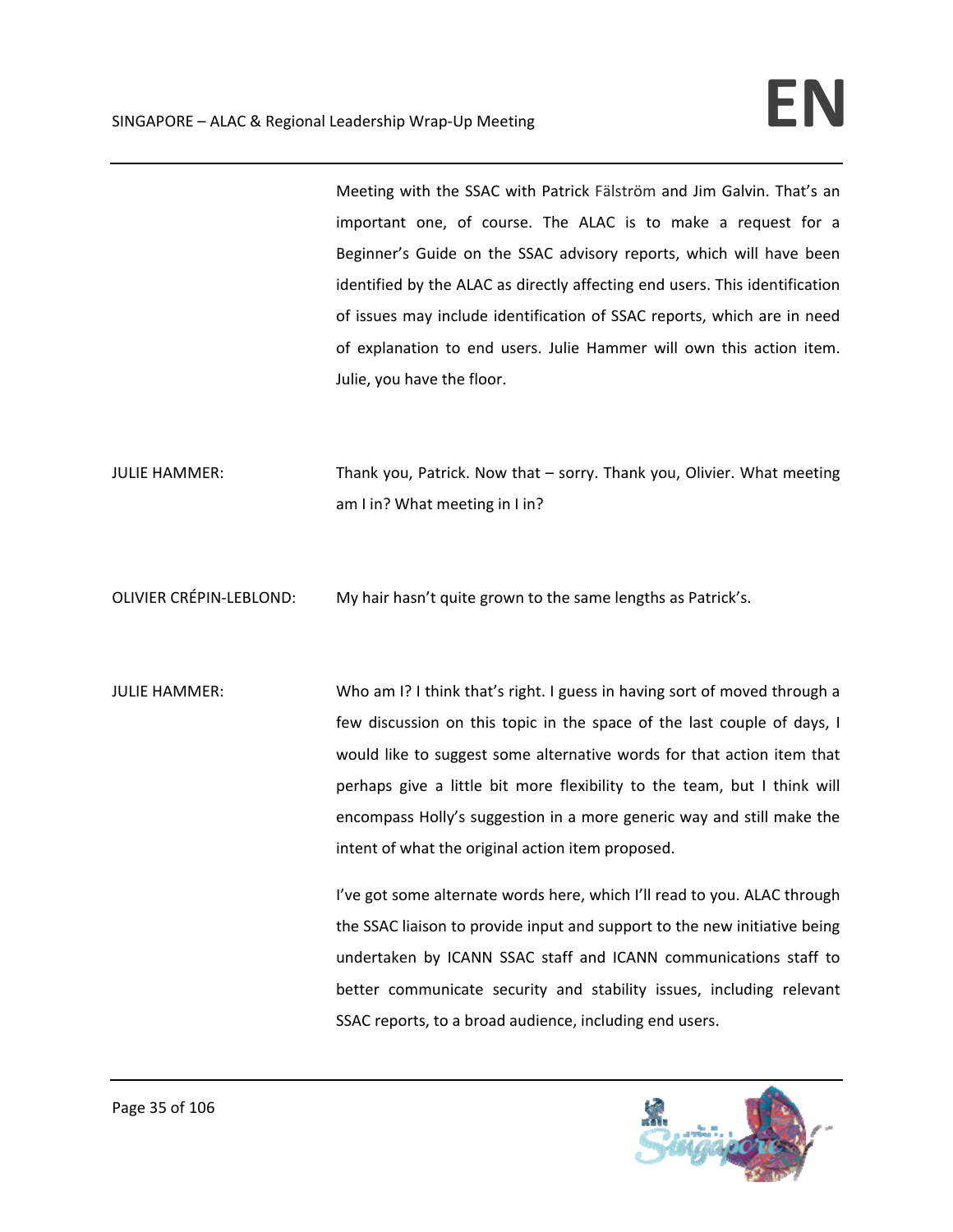OLIVIER CRÉPIN‐LEBLOND: That's fantastic. Have you recorded this?

- JULIE HAMMER: I've got it. I'll e-mail it to whoever wants it. I have recorded it, and implicit in that is if you're going back over the SSAC report, that might still be relevant. Yeah, that's right. So if the meeting is comfortable with that alternate wording, I'll send that to Heidi and Sylvia and yourself, At‐ Large staff and to you, Olivier.
- OLIVIER CRÉPIN‐LEBLOND: Send it to the staff accounts, and everyone will have it. That's great. Thank you. Holly Raiche?
- JULIE HAMMER: Yes. Okay. Thank you.
- HOLLY RAICHE: What I'd hope would be included there: some reports in there where they say specifically this is what registrars might tell their registrants about management of certain details, management of reminders. Those sorts of things where if you go through those reports, they're actually some very helpful hints that would be of real interest to end users. So those are the things that I was particularly thinking of.

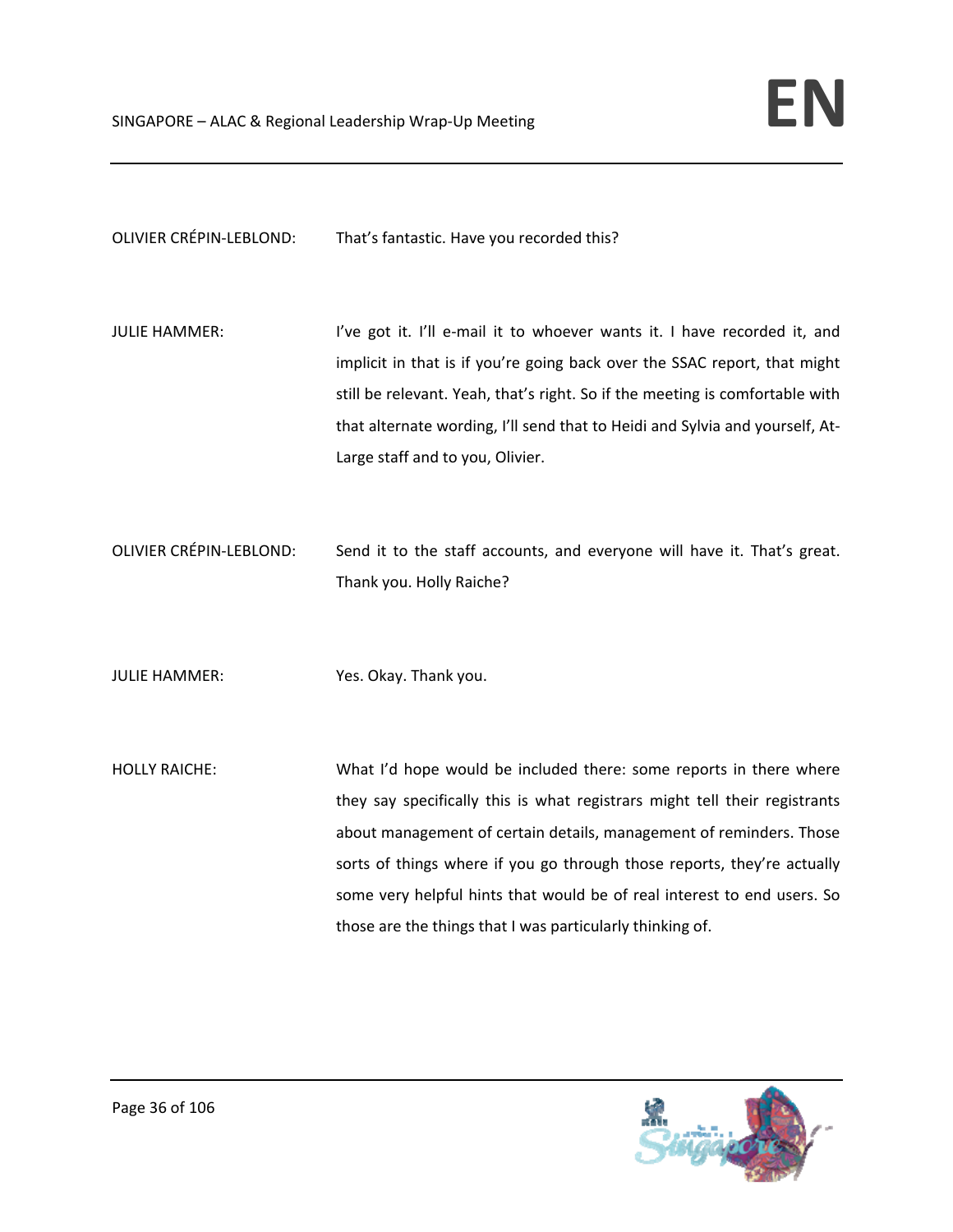- JULIE HAMMER: Yes, Holly, and I think there's a number of those. It's also a matter of translating them into user speak. I shouldn't use the word "translating" because that's a very specific thing, and I think that's another issue which SSAC reports need to be translated into other languages. Yes. Reworded is better. Thank you.
- OLIVIER CRÉPIN‐LEBLOND: Thank you very much, Julie. As long as it doesn't get transliterated, as well. Transfixed – that could be another way to do it. Right. Let's move on.

Now we have the Monday 24<sup>th</sup> of March, which feels like it was a year away. The ALT meeting with the GAC leadership: there was one action item. The GAC leadership promised to send their questions they were going to ask the Board to myself, and that has been sent. That was shared with the ALT.

There are a number of questions on the PIC and PICDRP. As you know, the GAC is going to release GAC report – not report, communique; that's the one – and the communique includes questions and includes various statements and so on. So we had a very early draft of the questions, and it would be interesting to see how that pans out to be today. No feedback was necessary or anything. We just received it for our information.

The 25<sup>th</sup> of March, the Tuesday, the ALAC meeting with the Board. Fadi Chehadé – and I think we might wish to change the spelling of Chehadé so as not to get our eyes poked and out and replaced with an é –

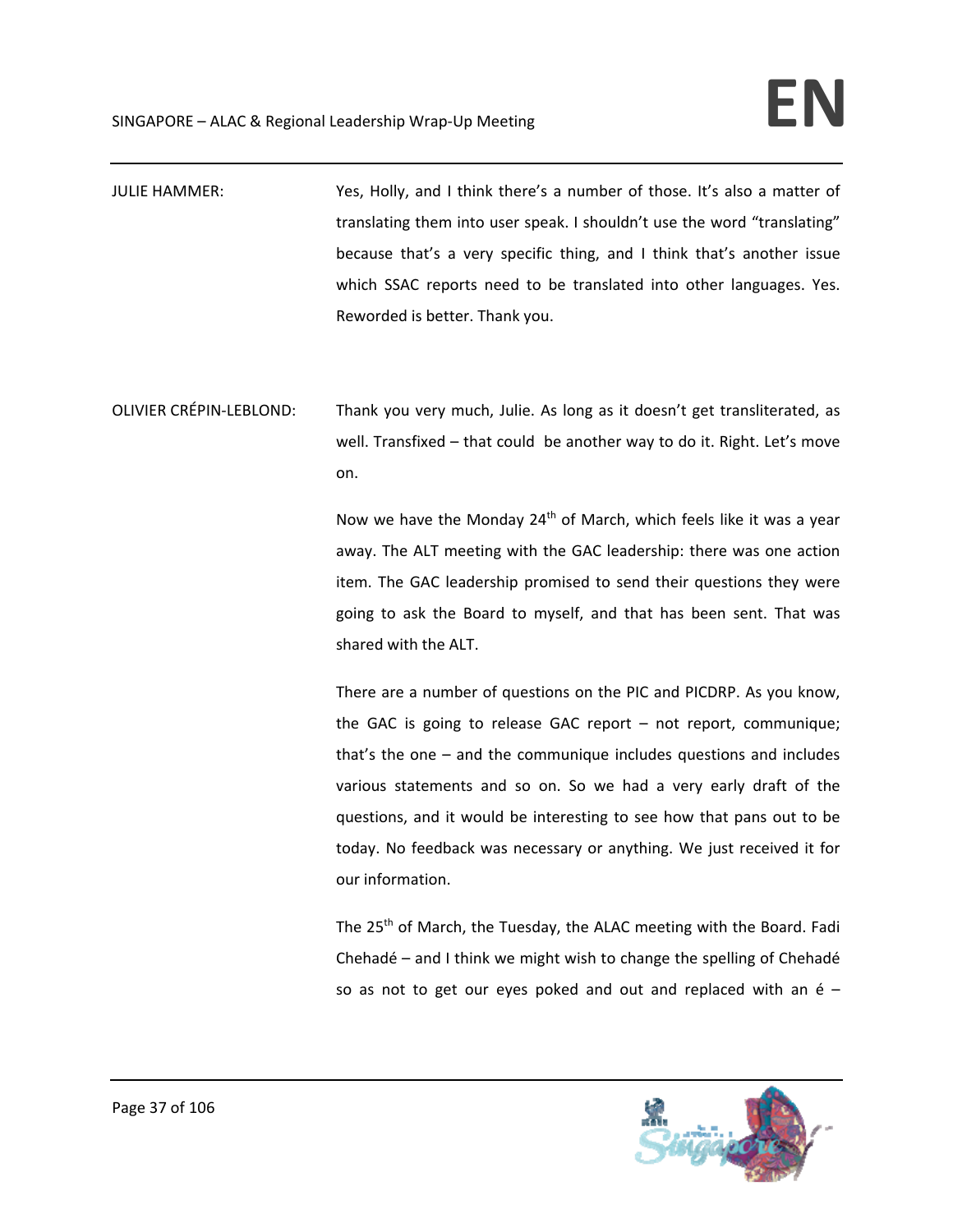Committed that by ICANN 50 we will publish a complete doc describing how we will enforce the PICs.

I hope that it's not for us to publish a complete documentation to describe how we will enforce the PICs, because if that's the case, should we get Garth to work on this one? How are we going to enforce the PICs.

GARTH BRUEN: Sure!

OLIVIER CRÉPIN‐LEBLOND: For the record, there's a very big smile on Garth's face on this one. We'll have to modify this action item, please, Heidi. If you could suggest an alternative text. I'll read through the three action items.

> Fadi Chehadé to follow up on a webinar and a Beginner's Guide on the IANA function and the IANA transition. I think that's fine. And then Fadi Chehadé to request a short course on IANA to be prepared on ICANN Learn.

> These are really good, and we're looking forward to see this. Obviously, there has been an enormous amount of misinformation outside of the ICANN walls and all sorts of rumors, etc., with regards to where does that play in the transition of the stewardship of the –

UNIDENTIFIED FEMALE: Transition of the oversight –

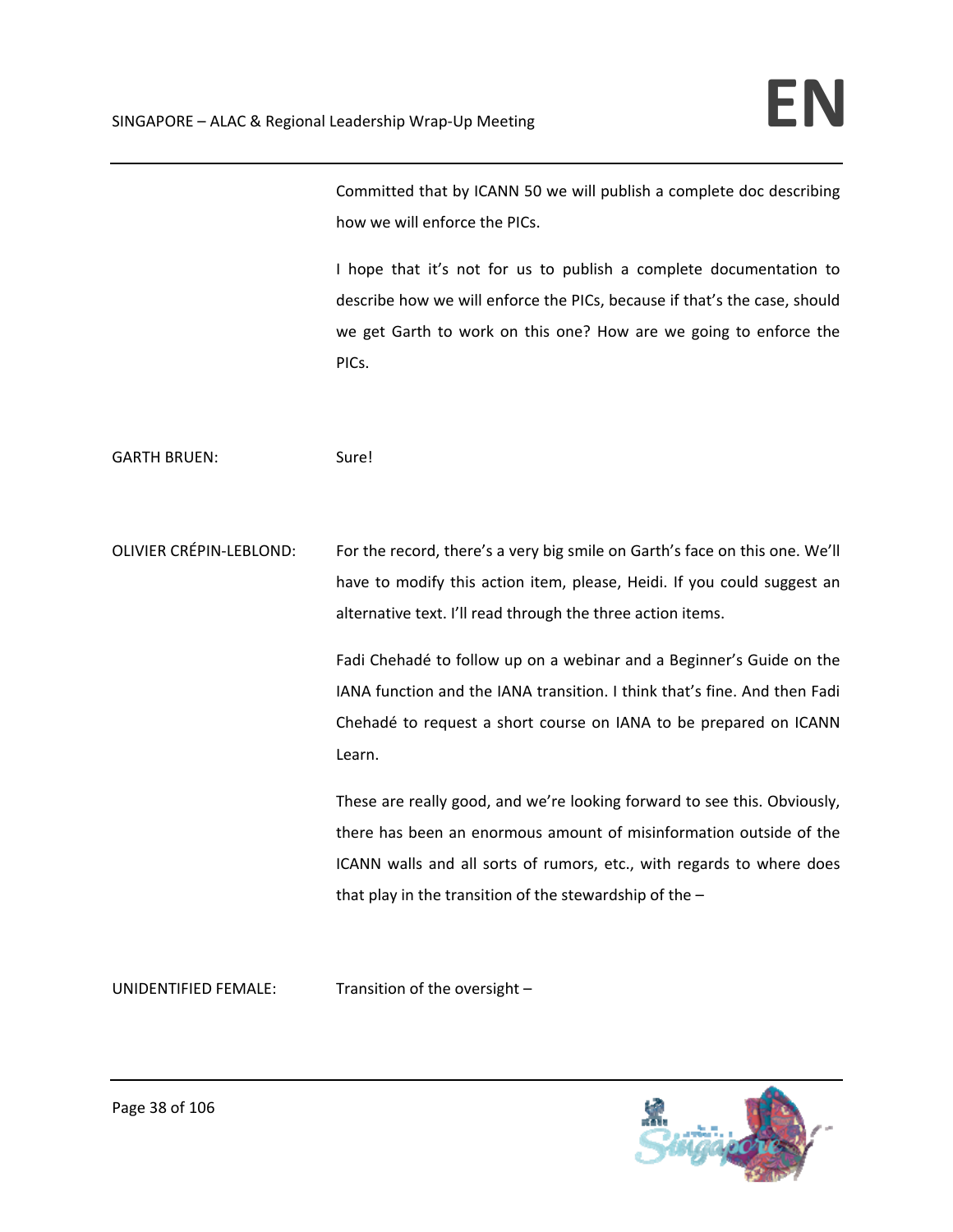| <b>OLIVIER CRÉPIN-LEBLOND:</b> | Oversight of the stewardship. Please. Anything related to IANA. So the<br>first thing will be to be able to describe it. So what has that action item<br>changed to? Heidi? What has that first action been changed to?                                                                                  |
|--------------------------------|----------------------------------------------------------------------------------------------------------------------------------------------------------------------------------------------------------------------------------------------------------------------------------------------------------|
| <b>HEIDI ULLRICH:</b>          | Sorry. This one?                                                                                                                                                                                                                                                                                         |
| <b>OLIVIER CRÉPIN-LEBLOND:</b> | Fadi Chehadé committed that by ICANN 50, ICANN will publish a<br>complete doc describing how they will enforce or how ICANN will<br>enforce the PICs.                                                                                                                                                    |
| <b>HEIDI ULLRICH:</b>          | [inaudible]                                                                                                                                                                                                                                                                                              |
| <b>OLIVIER CRÉPIN-LEBLOND:</b> | Excellent. ALAC work Part 1. Ariel Liang to add Rafid Fatani to the Future<br>Challengers Working Group. Ariel?                                                                                                                                                                                          |
| <b>ARIEL LIANG:</b>            | This AI has been completed.                                                                                                                                                                                                                                                                              |
| <b>OLIVIER CRÉPIN-LEBLOND:</b> | Thank you very much, Ariel. Next, At-Large New gTLD Working Group is<br>a working group, so we won't be treating this action item. On the<br>Wednesday, 26 <sup>th</sup> of March, there was a ALT and RALO officers working<br>breakfast. That was, I think, very productive, indeed. Ariel is to check |

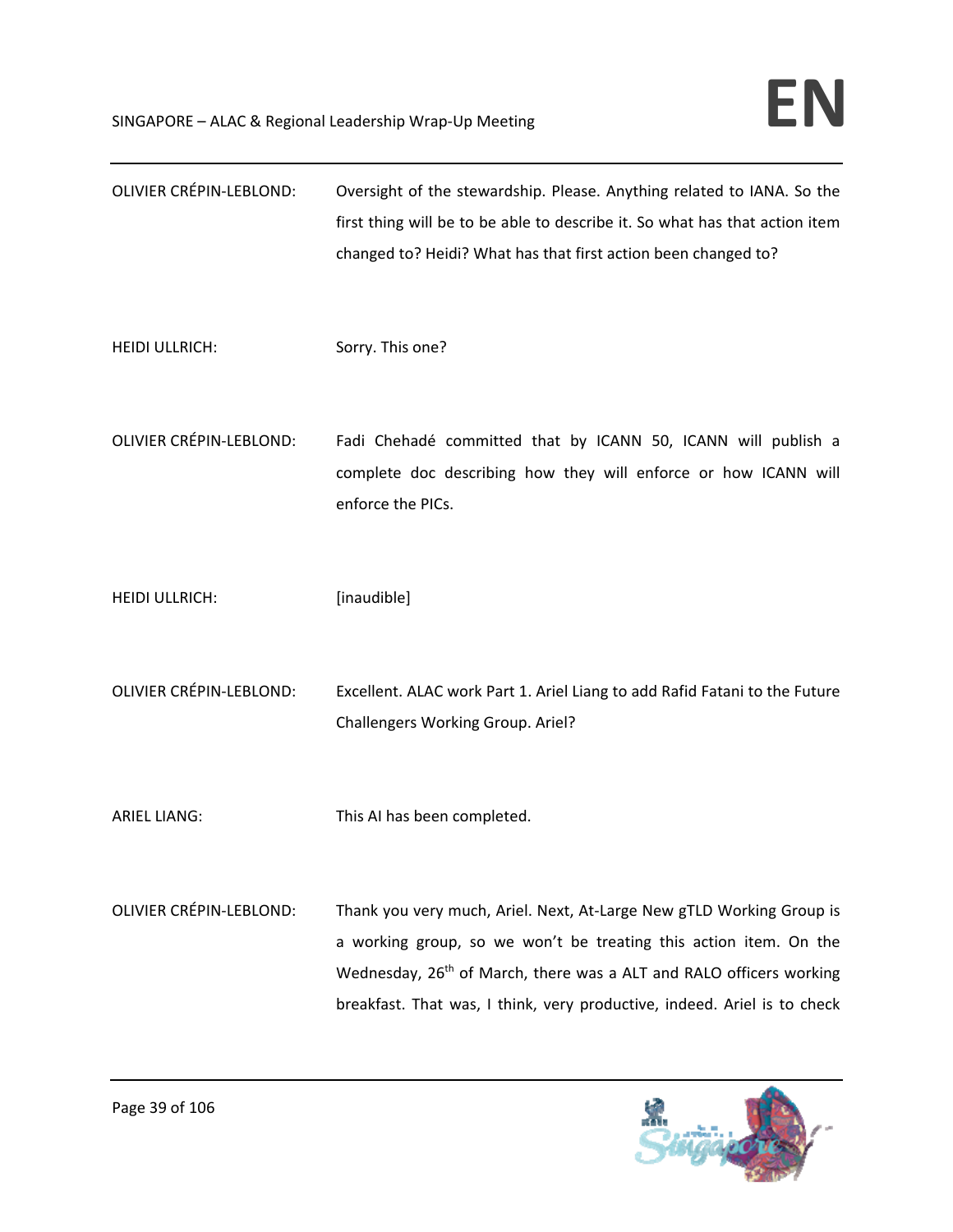with Olivier about the advanced notice of PCs (Public Comments), as well as to investigate the new process of submitting. Ariel?

ARIEL LIANG: I have scheduled a meeting with Olivier tomorrow, and we will talk about this. In progress.

OLIVIER CRÉPIN‐LEBLOND: Okay, thank you. And that then also includes the second action item: Ariel to work with myself in including the wiki public comments page – policy development page, sorry – and the third one is for Ariel to check whether all ALSes are subscribed to the ALAC Announce mailing list. Ariel?

ARIEL LIANG: In progress.

OLIVIER CRÉPIN‐LEBLOND: Thank you, Ariel. Of course, this comes with the premise that at the moment when announcements are sent out, they're sent out not only to the Announce mailing list but also to the RALO lists and to the ALAC list and any other list there. Of course, having multiple instances of the same message just keeps on clobbering the mailbox. Alan Greenberg?

ALAN GREENBERG: Two items. On the previous one, on the policy development page, I did volunteer to work because I do have some explicit suggestions on how

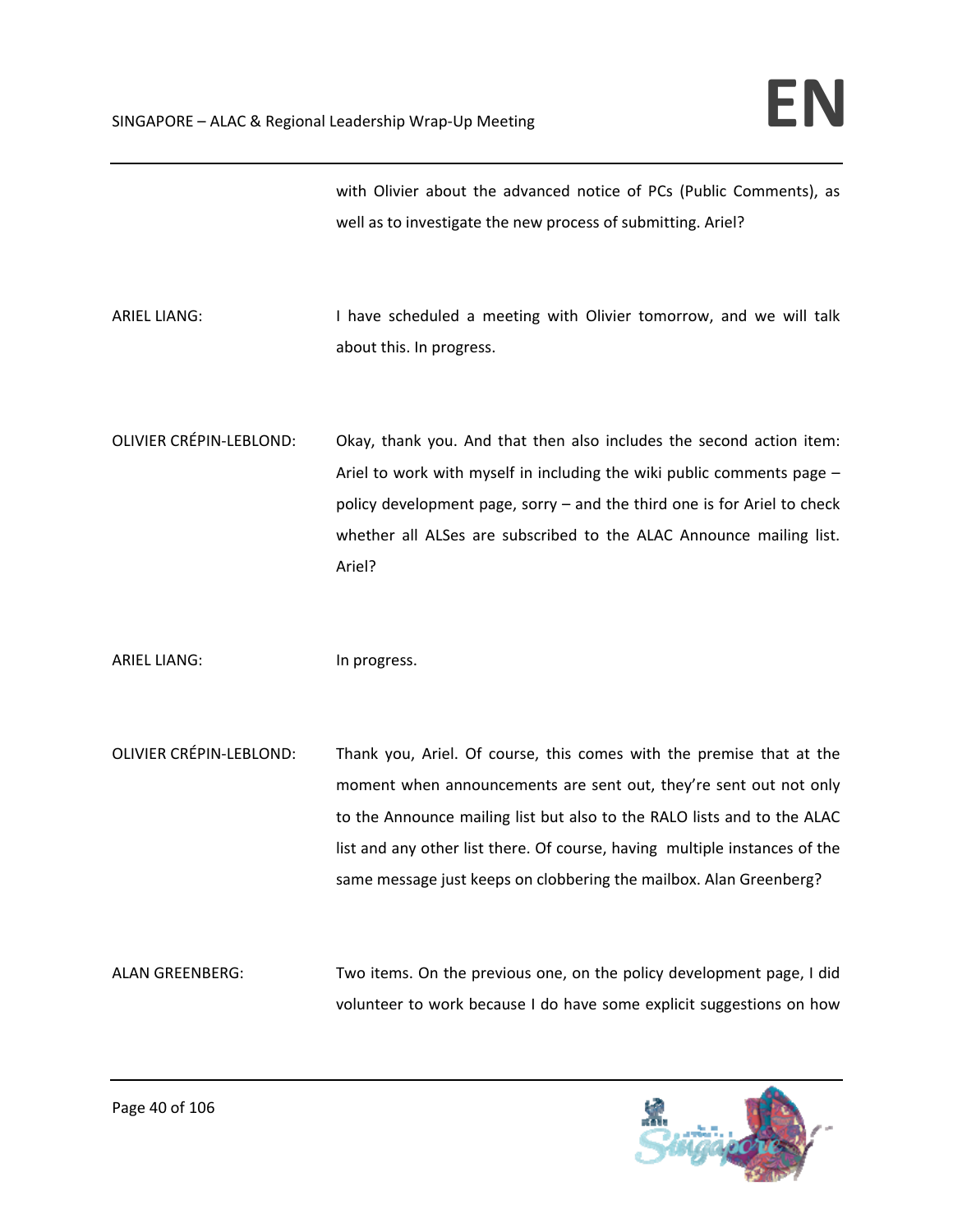to clarify it. So if you'd like me to work with you and Ariel, you may feel free to include my name, should you choose.

The second thing: on the mailing lists, you will recall that a year or so ago I did a complete analysis of who is on which mailing list and trying to identify patterns, and there weren't any. There was a complete set of randomness of who is on which mailing list.

I would suggest that before we try to fix which mailing list we send things to, we again look at that and then try to set up some reasonable rules about who should be on what list or subsets.

You can't assume that someone who is on a RALO list is on the ALAC Announce or on At‐Large or vice versa in any pattern at this point. So right now, blanketing every list is the only way to make sure that we get things out to people. There has to be a better way, but it has to go along with changing the membership rules or changing automatic subscriptions or something.

OLIVIER CRÉPIN‐LEBLOND: Thank you very much, Alan. And yes, there are rules. There are rules already. The thing is people unsubscribe themselves and subscribe themselves elsewhere and don't take care of the rules. So maybe if you wish to enforce the rules, that would be fine. But I've had people unsubscribe and then say, "Well, I wasn't aware. I didn't receive the e‐ mail." But when you unsubscribe yourself from a list, then you don't get the announcements.

> There is, with regards to the ALAC Announce mailing list, there is I think a rule that it's moderated. So if you want to unsubscribe yourself, you'd

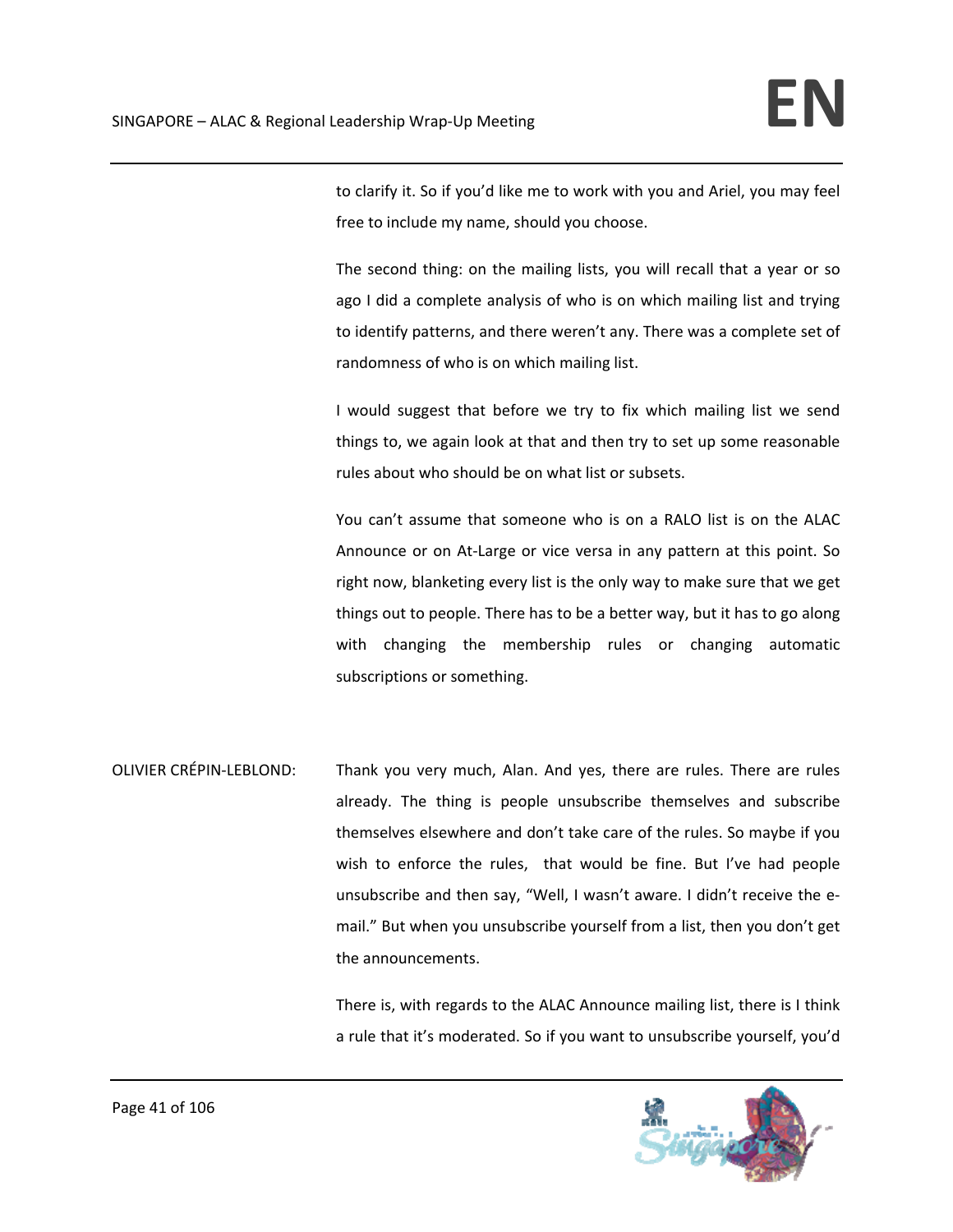need to go through a moderation process. But the other ones, people unsubscribe themselves as they wish, really.

Alan?

ALAN GREENBERG: Yeah, if you recall when we did the ALAC e-mail guide, which does describe the rules for each of these, there was significant discussion about whether we should have moderators stop people from unsubscribing from some lists and not others. So what is in place right now was consciously decided. It may be wrong.

> I believe, for instance, on the ALAC Announce list we do not have such a rule because it is self‐subscribed. We also allow people to self‐ unsubscribe, but that means that one of the mandated people could also unsubscribe themselves. I think. I don't remember. I may be wrong on the parameters for that particular list.

> All I'm saying is we need to make sure that we have a cohesive set of rules, and then we can chastise people for not following them. We don't have such a set right now.

OLIVIER CRÉPIN‐LEBLOND: Thank you very much, Alan. Holly?

HOLLY RAICHE: I'd love to help on the policy page.

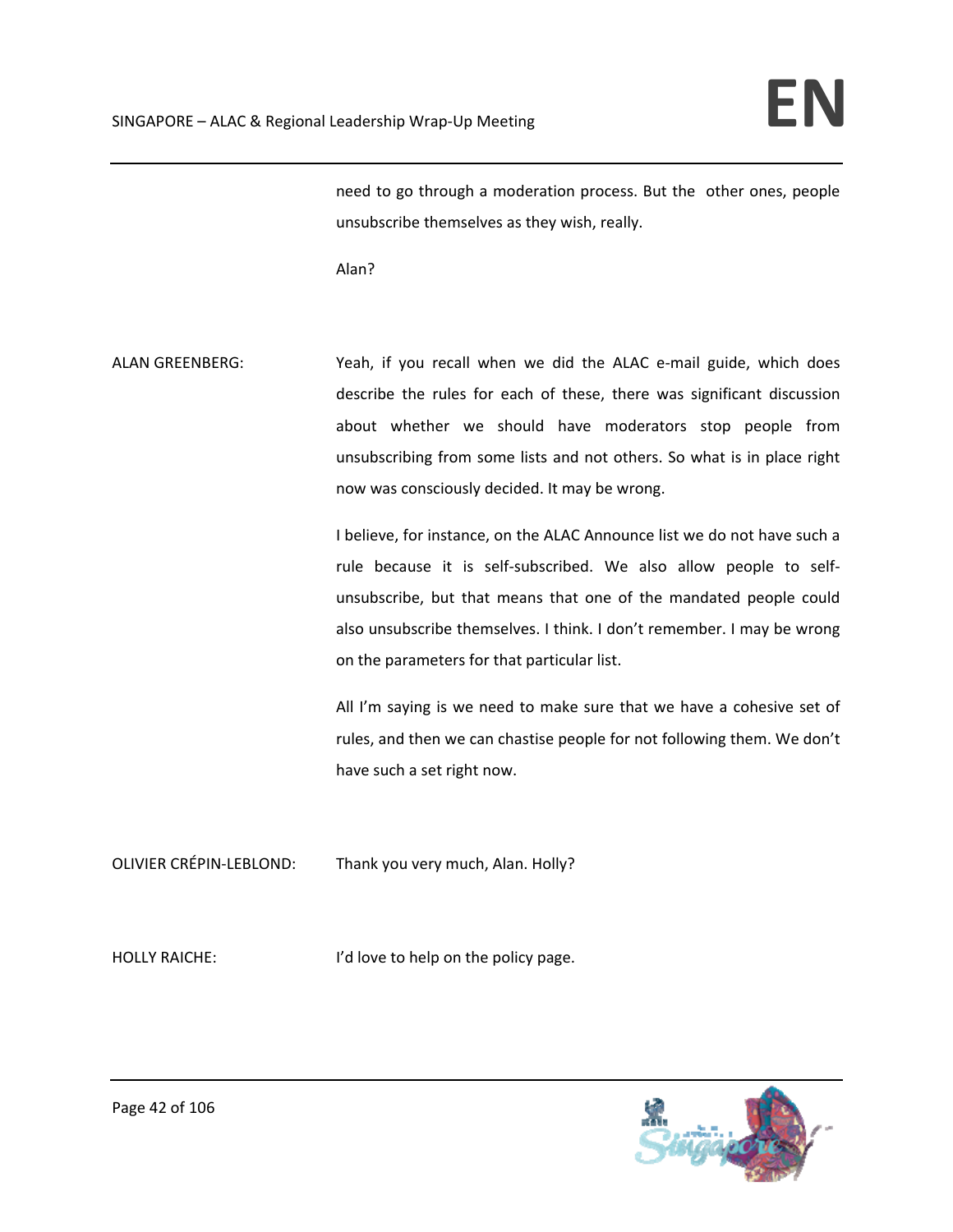OLIVIER CRÉPIN‐LEBLOND: Okay, thank you. So the action item regarding the policy development page is to be amended to include Alan and Holly into this and a new action item to review the rules on subscribing and unsubscribing of mailing lists with Alan and staff. Allocated this.

> Let's move on. The APRALO monthly meeting was a RALO meeting. The ATLAS II Organizing Committee meeting was a committee working group meeting. Academy Working Group as well. Capacity‐Building Work Group. I'm glad to see there's been a lot of working group activity here. It's good to see the progress. ATLAS II Organizing Committee Part 2, and then ATLAS II Thematic Development Meeting. All of these took place on the Wednesday. These will be followed up by the respective working groups.

> On Thursday, the Future Challenges Working Group just earlier just before this meeting. And ,of course, on Friday, we will be defining the action items for Friday.

> This takes us to 10:59 local time, which is one minute before the end of the action items to review, except if someone mentions we've got another lot that we've forgotten. But we're on time.

UNIDENTIFIED FEMALE: Woo‐hoo!

OLIVIER CRÉPIN‐LEBLOND: Any comments or questions? I'm glad to see there is no other question which would last an hour. So let's move on now to the ALAC action, and

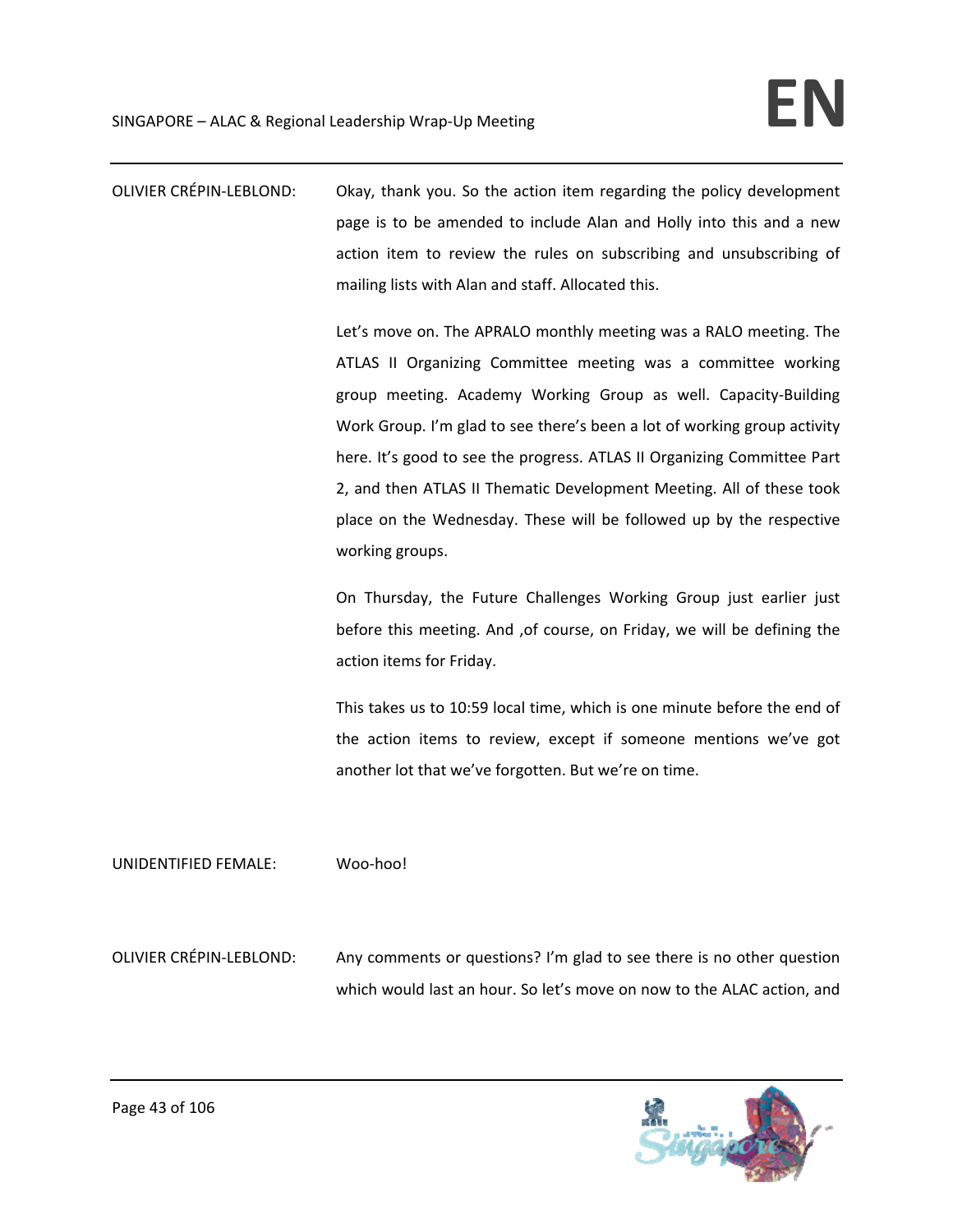the ALAC action is looking at our statements. So now we have to move on and put the statements on the screen, please. Policy Development.

So there was a first statement that was drafted by Julie Hammer, which is related to the security and stability of the DNS. Julie, do you have the statement in front of you whilst this is on its way?

JULIE HAMMER: Is this the DNS [inaudible]?

- OLIVIER CRÉPIN‐LEBLOND: That's, indeed, the one which is called Mitigating the Risk of DNS Namespace Collisions. So Julie has drafted a first draft, and the announcement was circulated on the mailing lists.
- JULIE HAMMER: Olivier, yes, there were no comments on that, so I've simply noted that the first draft is really the final draft for consideration. Did you wish me to read it, or you're happy that people will have looked at it?
- OLIVIER CRÉPIN-LEBLOND: I think it would be interesting, since we do have the time. It would be good, and it's a short statement. If you could please read it.

JULIE HAMMER: Titled: ALAC Statement on Mitigating the Risk of DNS Namespace Collisions: A Study Report by JAS Global Advisors.

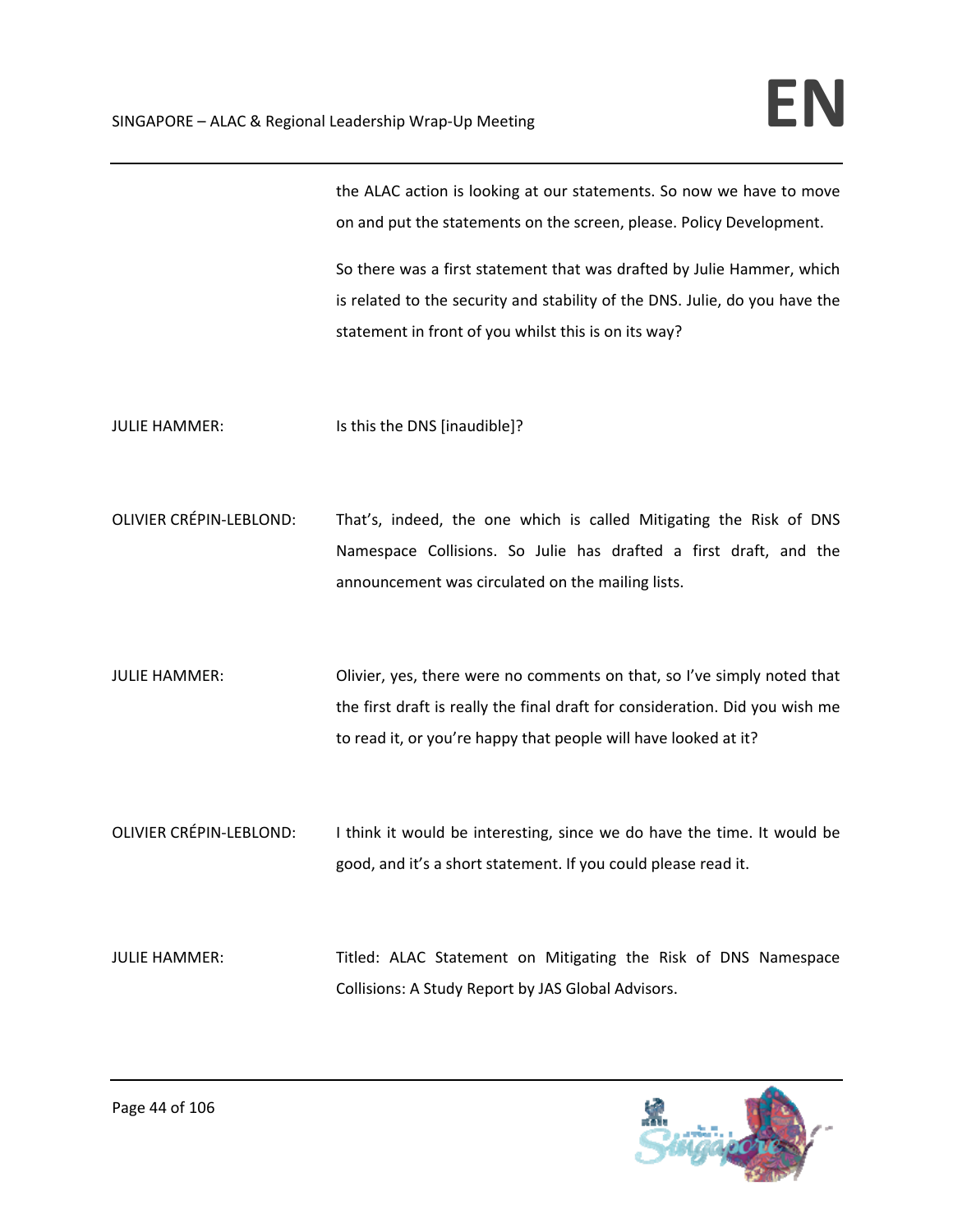The ALAC welcomes the publication of the "Mitigating the Risk of DNS Namespace Collisions" study report by JAS Global Advisors, but notes that at this stage the report is incomplete. For security reasons, certain technical details have been omitted until vulnerabilities discovered during the report have been remedied.

The ALAC notes the assumption on page three that "the modalities, risks, and etiologies of the inevitable DNS namespace collisions in the new TLD namespaces will resemble the collisions that already occur routinely in other parts of the DNS." While there is probably reasonable logic to make this assumption, only time will tell whether it proves to be valid.

The ALAC supports Recommendation 1, which proposes that the TLDs .corp, .home, and .mail be permanently reserved for internal use, but considers that there are other potential TLD strings in high use in internal networks that should also be considered for reservation.

The ALAC considers that Recommendation 3 sets too high a barrier for the application of emergency response options. In deeming that these responses be limited to situations which present a "clear and present danger to human life," this ignores a broad range of scenarios which may have huge detrimental on, for example, national security, critical infrastructure, key economic processes, and the preservation of law and order. Indeed, a situation which presents a probable danger to human life should potentially be included. While recognizing the difficulty of making such judgments, the ALAC recommends that a more moderate approach be pursued in relation to emergency response options.

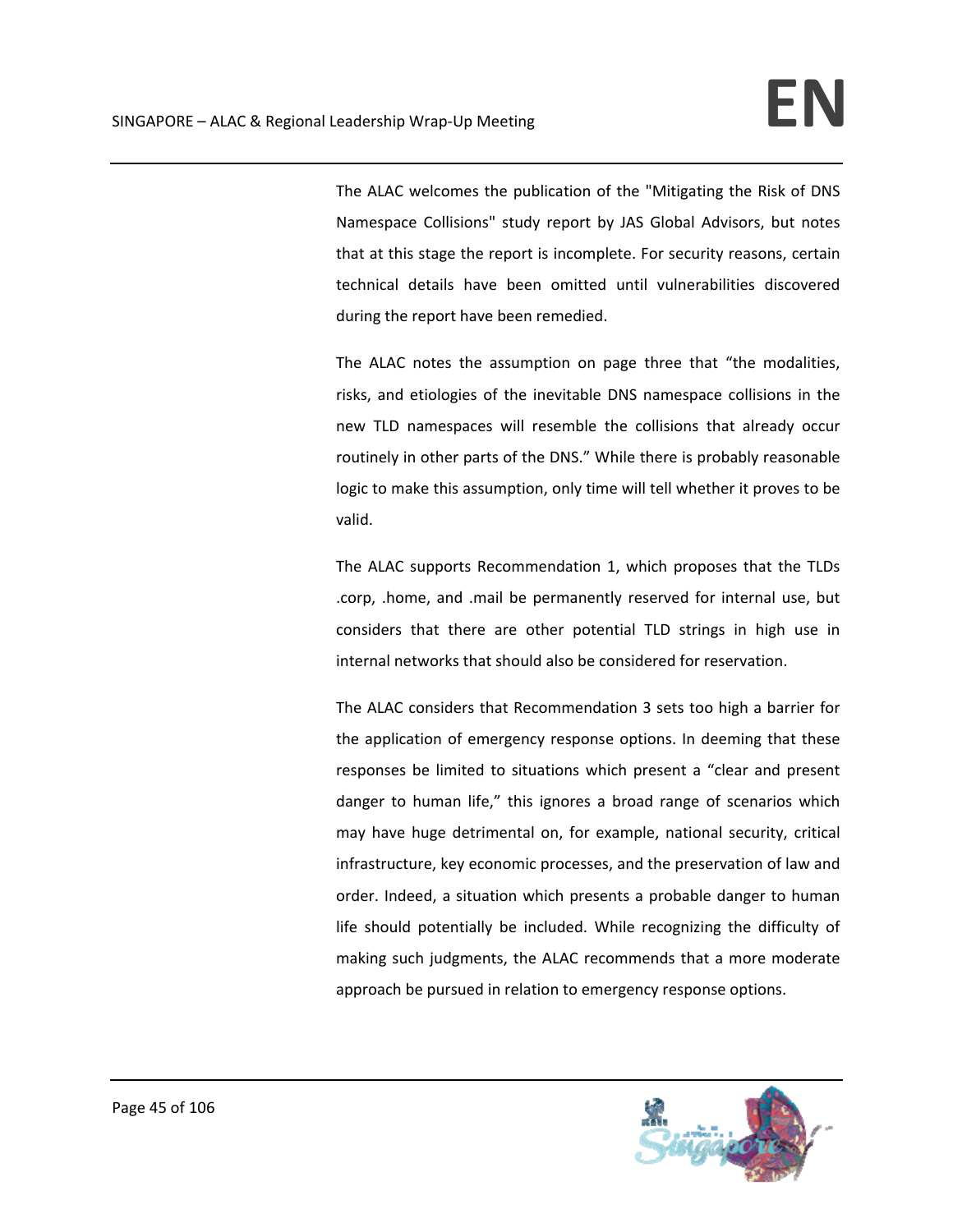In conclusion, the ALAC reaffirms its view that security and stability should be paramount in the ongoing introduction of new TLDs and that the interests of Internet users, whether they be registrants of domain names in the new TLDs or users who are impacted by disruption to the smooth operation of internal networks, should be safeguarded. ICANN should continue to implement initiatives to educate and inform not only system operators, but also individual Internet users.

OLIVIER CRÉPIN‐LEBLOND: Thank you very much, Julie. And I note that Rinalia Abdul Rahim likes this. That's the only comment that was received. Are there any other comments or amendments?

> I was just going to suggest one thing in line with our use of acronyms. Just having a small concern that we keep referring to a TLD. Of course, that's probably the easiest of all acronyms that we have around. But apart from this, I'd like to absolutely thank you for first-class.

> No comments. I think it's more likely to be no comments because we all think it's great. So I see that no one is saying there should be any amendments, in which case I need a proposer. Holly Raiche. And seconded by Rafid Fatani.

We're going to proceed to a vote. Do we have quorum?

HEIDI ULLRICH: Yes, we have 15 out of 15.

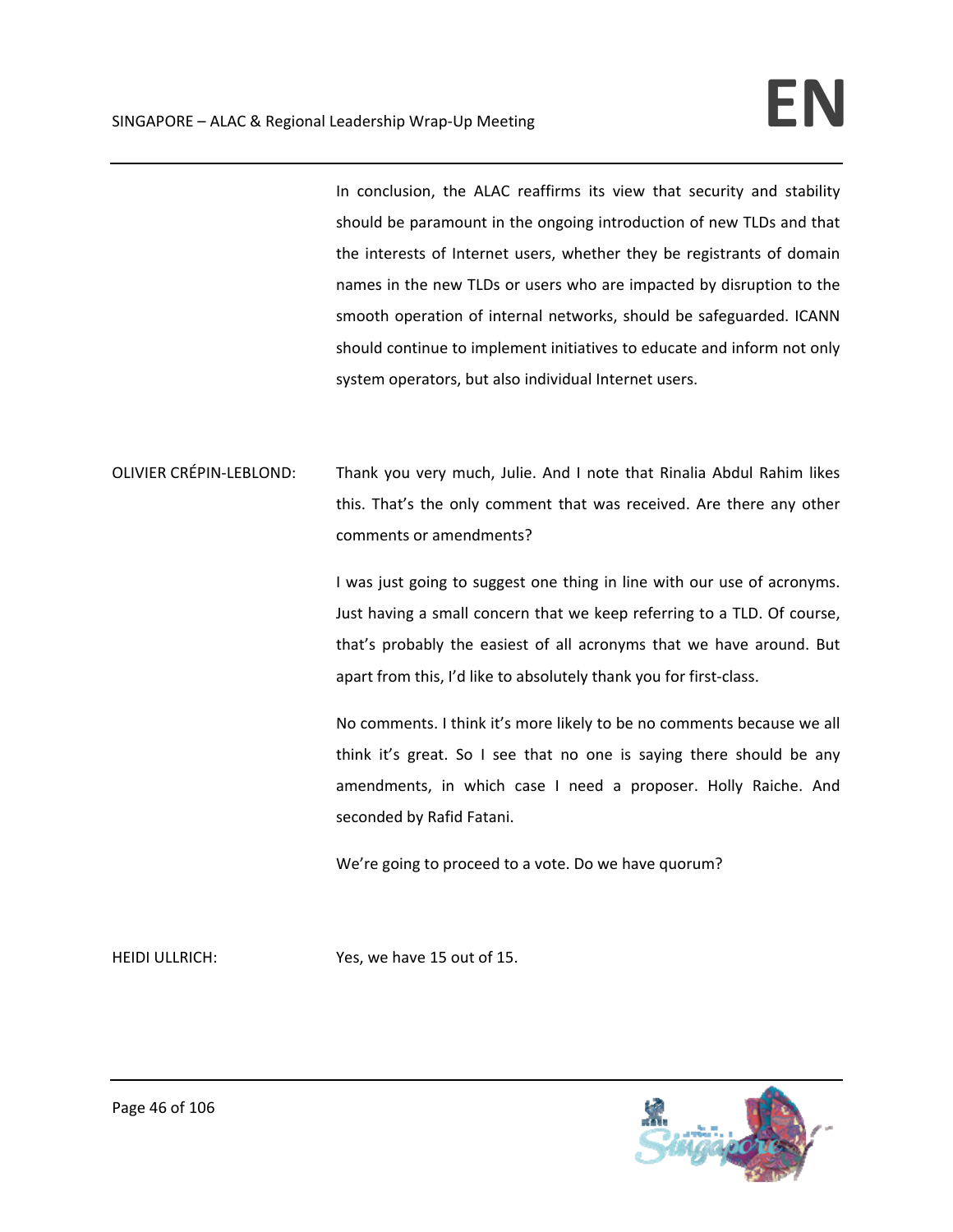| <b>OLIVIER CRÉPIN-LEBLOND:</b> | We have 15 out of 15. That's fantastic. So I'll ask all those in favor.                                                                                                                                                                |
|--------------------------------|----------------------------------------------------------------------------------------------------------------------------------------------------------------------------------------------------------------------------------------|
| <b>HEIDI ULLRICH:</b>          | ALAC members only.                                                                                                                                                                                                                     |
| <b>OLIVIER CRÉPIN-LEBLOND:</b> | ALAC members only, raise your hand or you card.                                                                                                                                                                                        |
| <b>HEIDI ULLRICH:</b>          | We're just going to read their first names. Okay. Eduardo, Dev, Sandra,<br>Jean-Jacques, Rafid, Holly, Maureen, Evan, Olivier, Leon, Tijani, Alan,<br>Hadja, and Beran. Oh, sorry. Fatima. Sorry, I didn't see you. Fatima.<br>Fatima. |
| <b>OLIVIER CRÉPIN-LEBLOND:</b> | Thank you very much. Are there any votes against this statement? If you<br>are voting against, please raise your card or your hand now. ALAC<br>members only. Any abstentions? Okay. Heidi, could we have the results,<br>please.      |
| <b>HEIDI ULLRICH:</b>          | In favor we have 15. Abstentions, we have zero. And nos, we have zero.                                                                                                                                                                 |
| <b>OLIVIER CRÉPIN-LEBLOND:</b> | Fantastic. Statement ratified. Well done.                                                                                                                                                                                              |
|                                | So the process, of course, will continue. Ariel will perform her magic,<br>and the statement will be sent to the public comment period in time.                                                                                        |

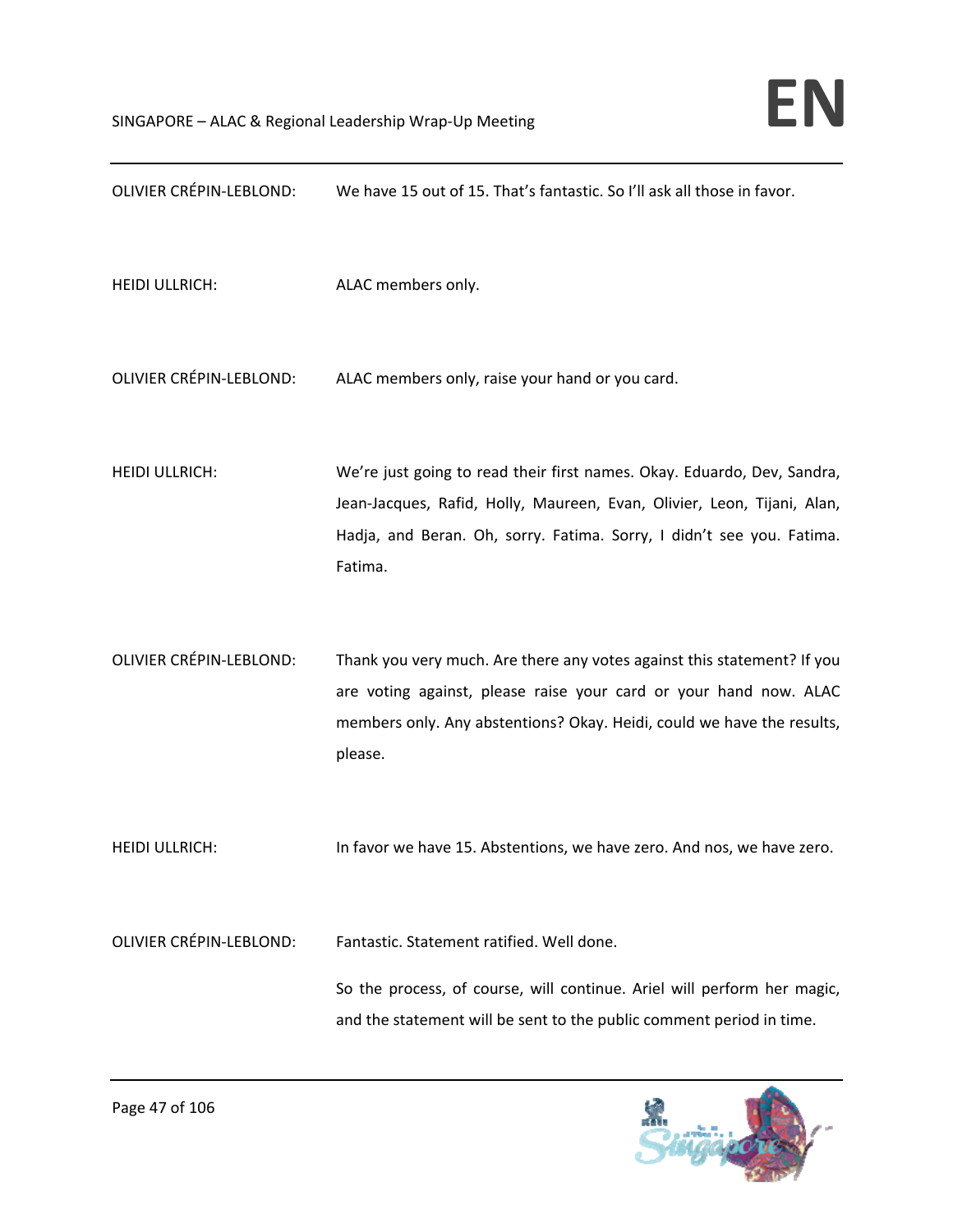So we can now move to our next statement on the list, and this is a statement on the Announcement Regarding the – Holly, could you just call it the IANA Stewardship Transition? Is that what it is?

- HEIDI ULLRICH: The Transition of the Stewardship.
- OLIVIER CRÉPIN‐LEBLOND: Of the IANA Functions?
- HEIDI ULLRICH: Of the IANA Function.
- OLIVIER CRÉPIN‐LEBLOND: So maybe that would be the first amendment that we would need to do is to change the actual name. Could we please take note of this? Because we wouldn't be starting with a good foot with the wrong title, as we have learned earlier this week. Who's going to edit this? I would hope that staff can edit this at this point.

LEON SANCHEZ: I can edit it.

OLIVIER CRÉPIN‐LEBLOND: You can edit it? Okay. The only problem is if you edit it, we don't see it on the screen, whilst if staff edits it, it gets done on the screen, so I'd prefer that. Okay, so we can't edit it on the screen. Okay. So let's have

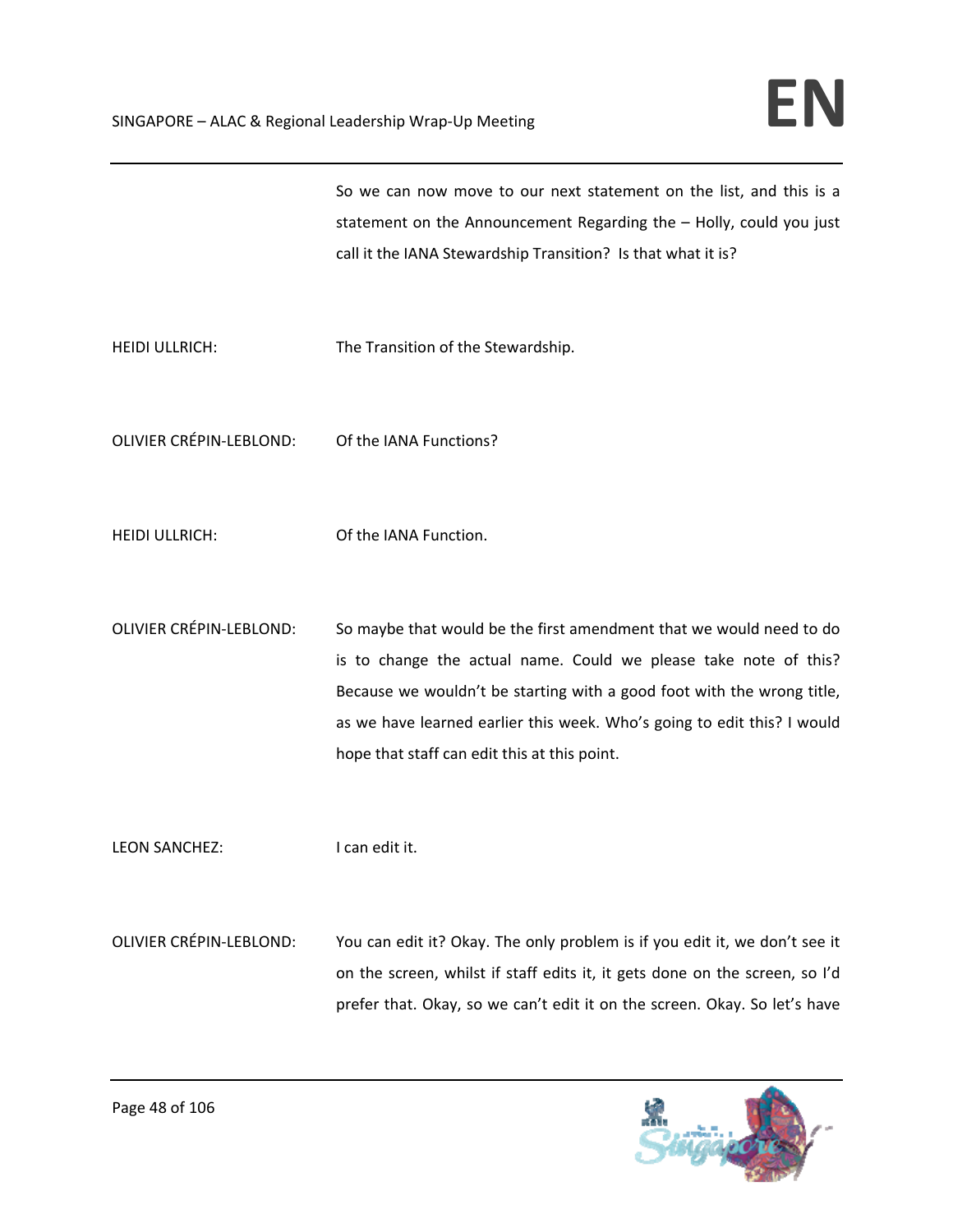Leon edit it and then you can reload it. Let's have Leon edit it, and then you can reload the screen, Gisella. Thank you.

LEON SANCHEZ: Okay, thank you, Olivier. So the amended title would be, "Draft ALAC Statement on the Announcement Regarding the Transition of the Stewardship of the IANA Functions." Is that right?

OLIVIER CRÉPIN‐LEBLOND: Holly? Jean‐Jacques? Second pair of ears. Excellent. Okay.

LEON SANCHEZ: Okay. Then the draft reads as this:

The ALAC welcomes the announcement recently made by the U.S. Department Commerce NTIA and celebrates the designation of ICANN as the institution in charge of convening the global stakeholders to develop a proposal to transition the stewardship over the IANA functions, so far performed by the NTIA, by designing a multistakeholder mechanism that allows said stewardship to be carried out by the broader Internet community.

We trust the design process will be conducted in an open and inclusive fashion that allows the various communities, within and outside of ICANN, to be properly considered and taken into account by adequately incorporating and addressing their concerns and thoughts in the final outcome of this collaborative effort.

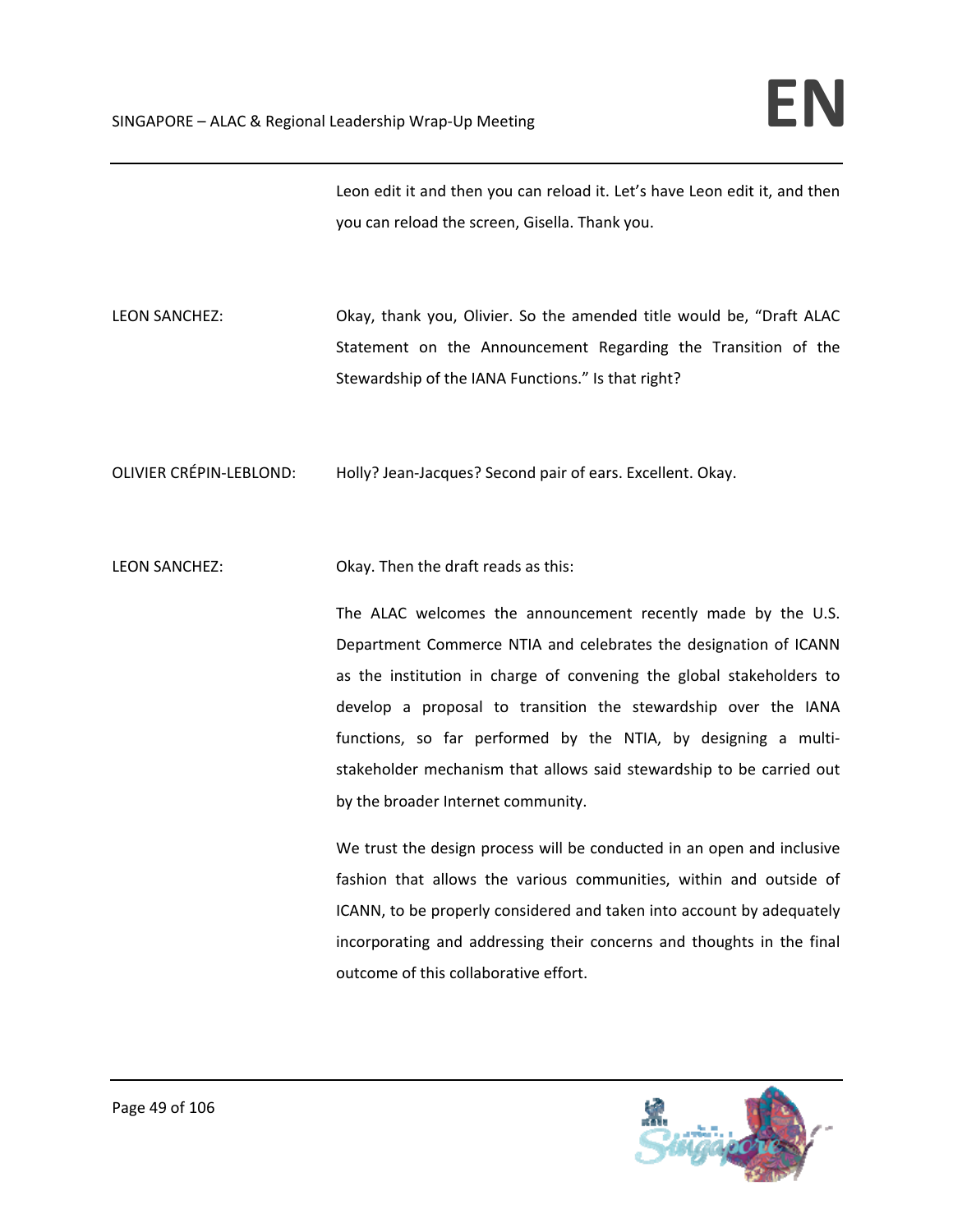We support the different expressions made within the At-Large community and agree that specific and detailed information must be given to the end users community, who have an important role in the Internet governance ecosystem and so far seem to not have been considered as part of this effort.

Furthermore, we call on leadership to ensure that any mechanism that replaces the stewardship over the IANA functions in based on: enhancing the multi-stakeholder model; maintaining the security, stability and resiliency of the Internet DNS; meeting the needs and expectations of the global customers and partners of the IANA services; maintaining the openness of the Internet; providing full and effective accountability for the new stewardship responsibility to the broader stakeholder community by establishing an adequate set of checks and balances; and guaranteeing the common good and the public interest as principles to better serve the end users.

We commit to contributing to the process so that any outcome is a result of a bottom‐up, consensus‐driven, and multi‐stakeholder effort in which the interests of the end users are properly taken into account.

OLIVIER CRÉPIN‐LEBLOND: Okay, thank you. Thank you very much, Leon. I have a question. I don't see that statement on the screen at the moment. You have read a different statement than what's on the screen.

LEON SANCHEZ: That's maybe because you should scroll down.

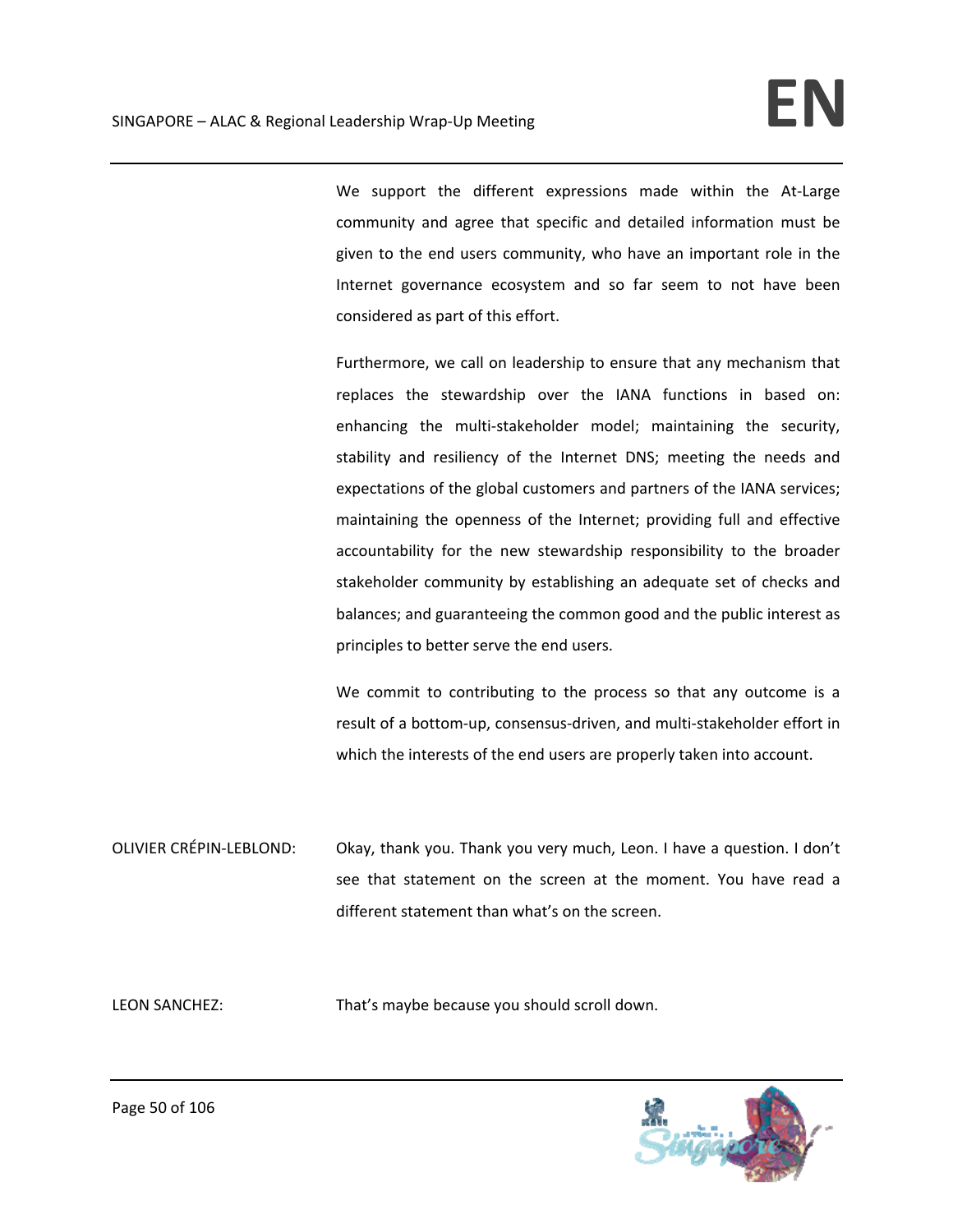- UNIDENTIFIED MALE: Mr. President, I think that the first draft. I think you were reading the final statement, right? Thank you.
- OLIVIER CRÉPIN‐LEBLOND: So then it would be better to scroll down to the final draft than the first draft. Just a point of order. The final draft is in the comments?
- LEON SANCHEZ: Yes. I'm sorry for that.
- OLIVIER CRÉPIN‐LEBLOND: It has to be on the screen for everyone to be able to read whilst you're reading, assuming that some people might not have a computer or be on the right page. So it's just a point of order. Don't worry.
- LEON SANCHEZ: Okay, that is the draft.
- OLIVIER CRÉPIN‐LEBLOND: Now we have it.
- LEON SANCHEZ: Yup.

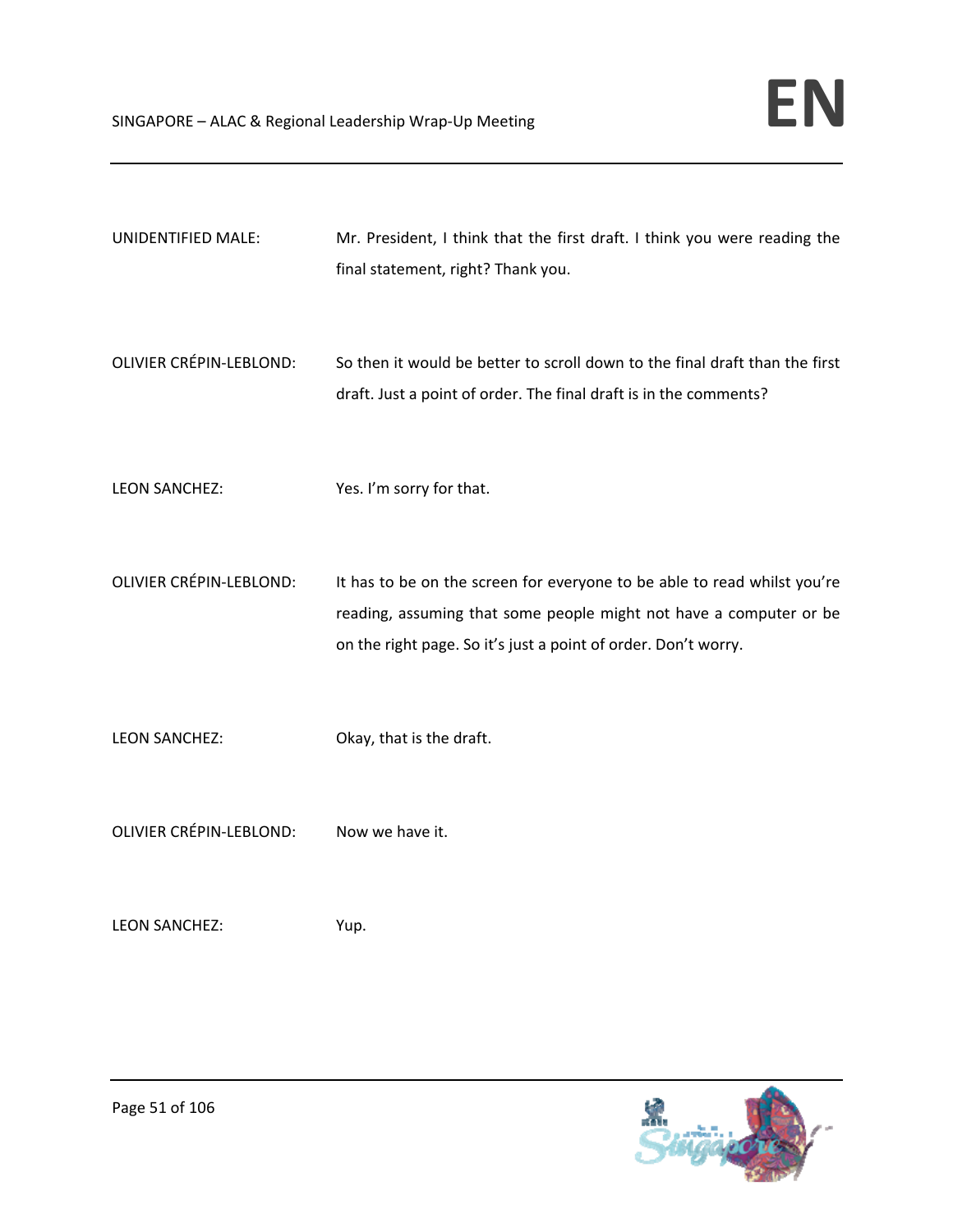| <b>OLIVIER CRÉPIN-LEBLOND:</b> | So let's put it into the final draft version. Heidi is going to do that. She's |
|--------------------------------|--------------------------------------------------------------------------------|
|                                | going to do a cut-and-paste from this over to the final draft. I have to       |
|                                | open the floor for discussion as well on this draft because I think since      |
|                                | there have been some amendments. I understand there's also been                |
|                                | incorporation of some elements of a LACRALO draft as well.                     |

LEON SANCHEZ: Exactly.

OLIVIER CRÉPIN‐LEBLOND: Okay. Let's open the floor for questions and comments. We have Jean‐ Jacques Subrenat first.

JEAN-JACQUES SUBRENAT: Thank you. Congratulations to the drafter or drafters. A comment about paragraph three, which says, at least in the version I see here, "We support the different expressions made within the At-Large community and agree that specific and detailed information must be given to the end users community, who have an important role in the Internet governance ecosystem." My problem starts here: "And so far seems to not have been considered as part of this effort."

> It's largely true what you say, but for diplomatic or other purposes, may I suggest that we say "and whose contribution requires to be increased or taken better care of" or something like that. I don't have a wording to suggest, I'm sorry. But the idea is not to point a finger at someone and say, "You're lousy. You've not been listening to us at all." Thanks.

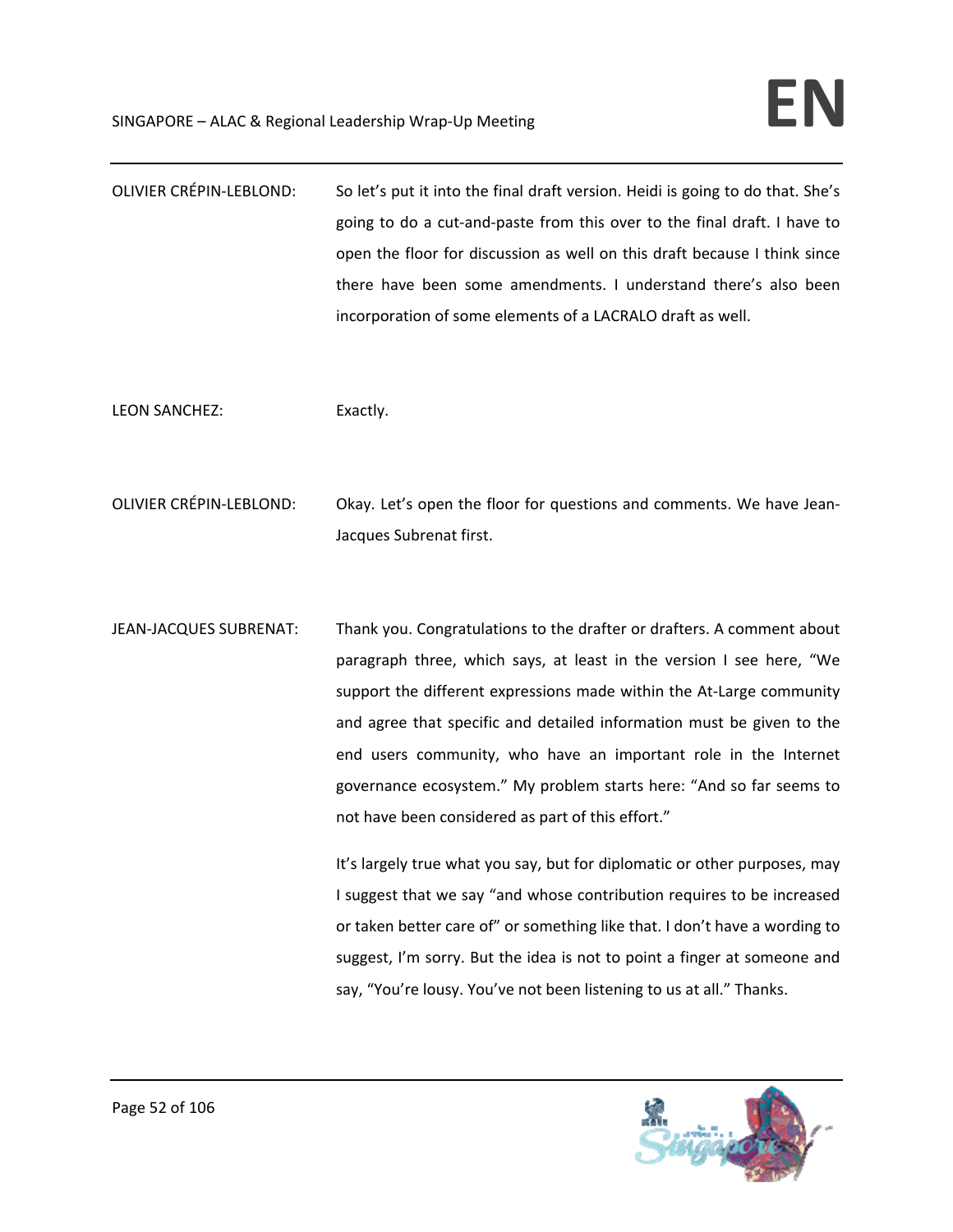| <b>OLIVIER CRÉPIN-LEBLOND:</b> | Thank you very much, Jean-Jacques. Has this been captured? Who's<br>editing, please?                                                                                            |
|--------------------------------|---------------------------------------------------------------------------------------------------------------------------------------------------------------------------------|
| <b>LEON SANCHEZ:</b>           | So then maybe an alternate wording could be: "Who have an important<br>role in the Internet governance ecosystem."                                                              |
| <b>OLIVIER CRÉPIN-LEBLOND:</b> | Holly Raiche?                                                                                                                                                                   |
| <b>HOLLY RAICHE:</b>           | Rather than do negative, why can't we do something like: "Who have an<br>important role in the Internet governance ecosystem and should be part<br>of any further discussions"? |
| <b>OLIVIER CRÉPIN-LEBLOND:</b> | Thank you very much, Holly. Did you catch this, Leon?                                                                                                                           |
| <b>LEON SANCHEZ:</b>           | Yes, it's already been added.                                                                                                                                                   |
|                                | OLIVIER CRÉPIN-LEBLOND: Okay, thank you. Alan Greenberg?                                                                                                                        |
| <b>ALAN GREENBERG:</b>         | I was going to suggest something very similar: "And must be an integral<br>part of any process going forward," as opposed -                                                     |

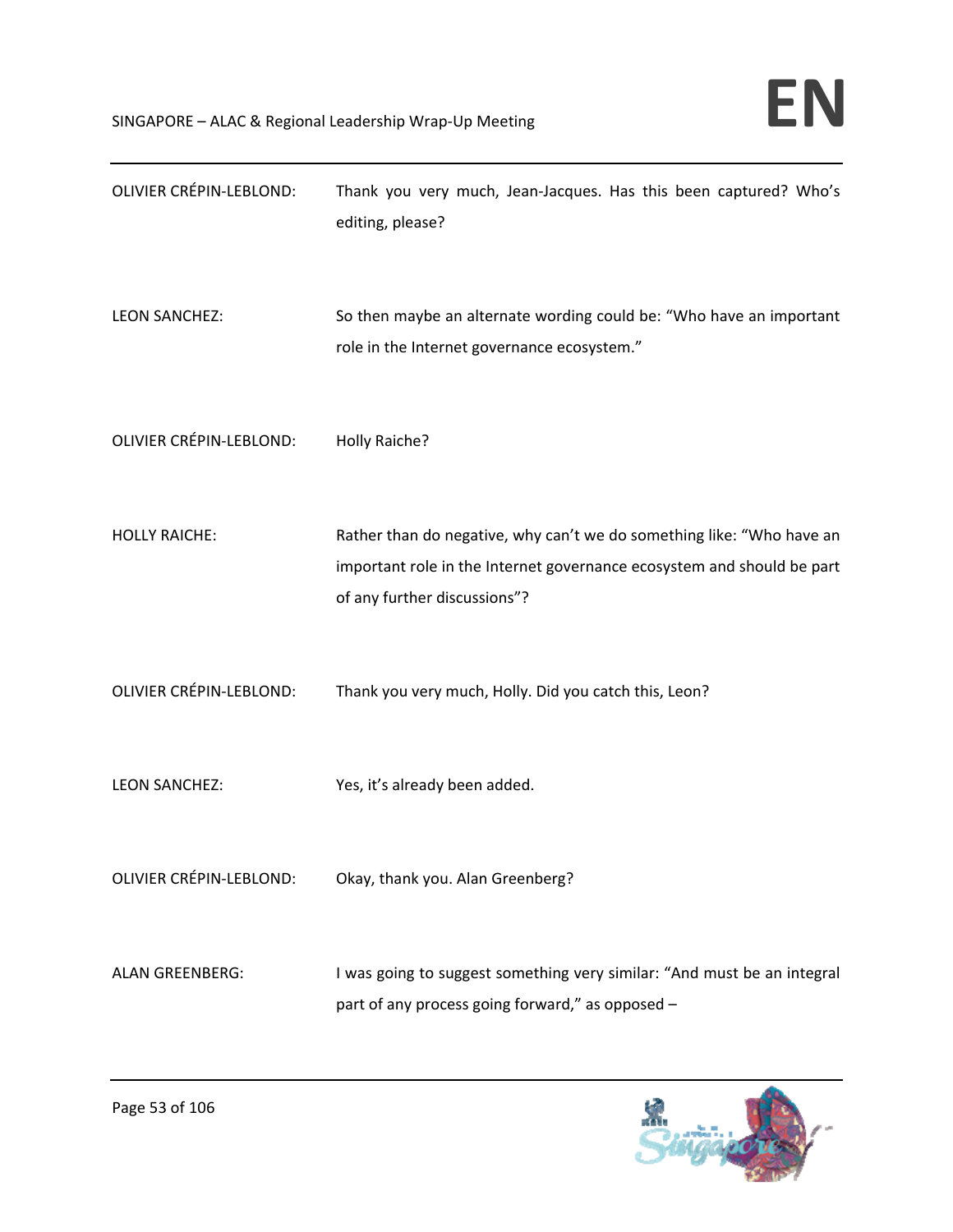| <b>HOLLY RAICHE:</b>           | I don't care.                                                                                                                                                                                                                                    |
|--------------------------------|--------------------------------------------------------------------------------------------------------------------------------------------------------------------------------------------------------------------------------------------------|
| <b>LEON SANCHEZ:</b>           | So that's a "must" instead of a "should."                                                                                                                                                                                                        |
| <b>ALAN GREENBERG:</b>         | Sorry, now I'm confused.                                                                                                                                                                                                                         |
| <b>HOLLY RAICHE:</b>           | "Should" actually is an imperative as well, folks.                                                                                                                                                                                               |
| <b>ALAN GREENBERG:</b>         | Okay. In that case, I just repeated what Holly said instead of what I<br>planned to say because I forgot it.                                                                                                                                     |
| <b>HOLLY RAICHE:</b>           | "And should be part of any further consultations," or whatever I said.                                                                                                                                                                           |
| <b>ALAN GREENBERG:</b>         | Okay, can you read what we have right now? Maybe -                                                                                                                                                                                               |
| <b>OLIVIER CRÉPIN-LEBLOND:</b> | Alan, it's not on the main screen anymore because it's being edited.<br>Okay, we're just dealing with a bit of, I wouldn't say paperwork, but<br>dealing with a bit of connectivity issues and things. So what are the<br>changes, Leon? Please. |

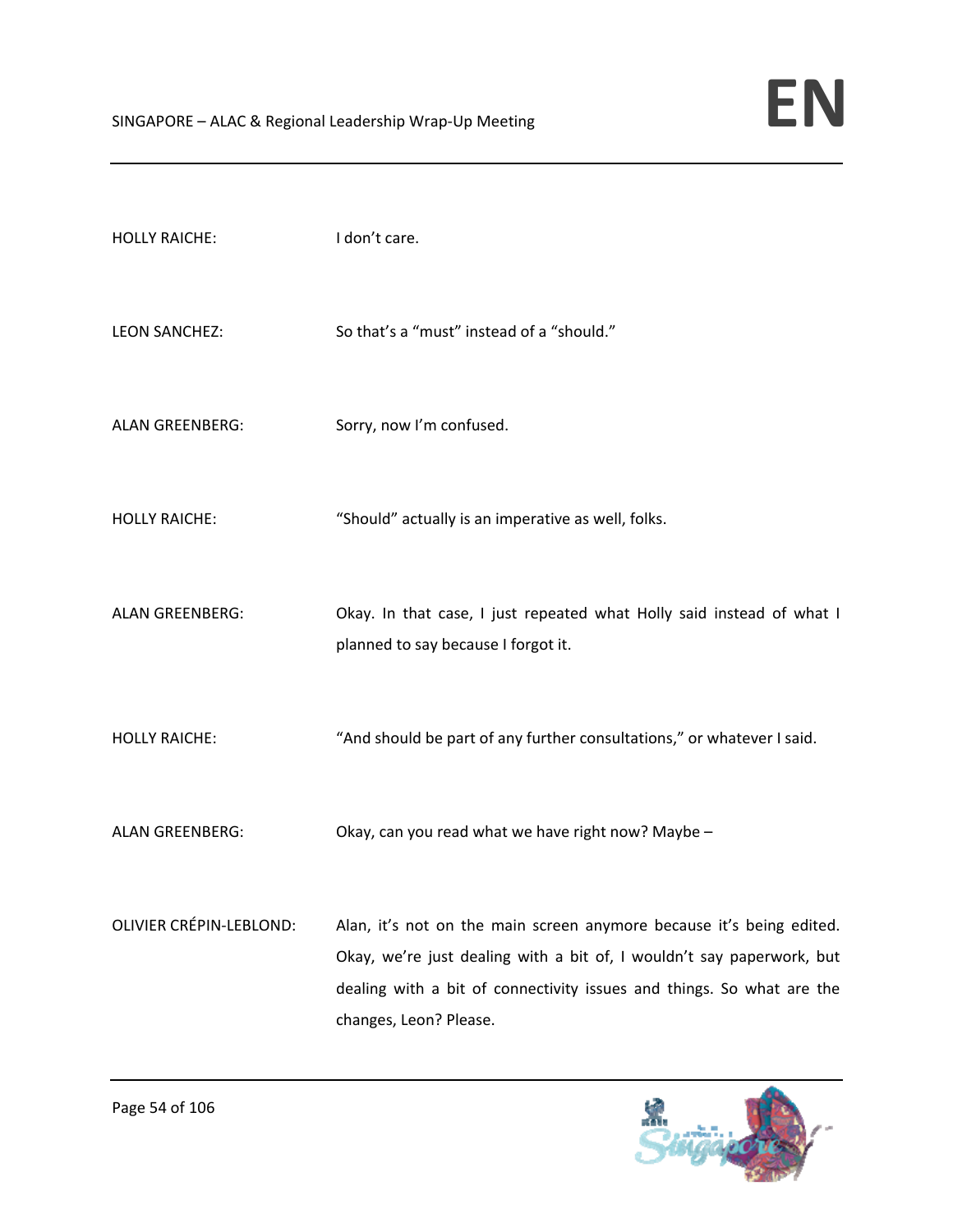LEON SANCHEZ: So the changes are in the third paragraph as Jean-Jacques Subrenat suggested and incorporating both Holly's and Alan's comments in the sense that, "We support the different expressions made within the At-Large community and agree that specific and detailed information must be given to the end users community, who have an important role in the Internet governance ecosystem and must be part of any further discussions."

OLIVIER CRÉPIN‐LEBLOND: Alan?

ALAN GREENBERG: Yeah, I would suggest instead of "discussions," something like "process going forward" or, "any future processes." It's not the discussions; we want to be at the table.

OLIVIER CRÉPIN‐LEBLOND: Do you catch this, Heidi? Can you repeat that please, Alan?

ALAN GREENBERG: Replace "future discussions" with "process going forward."

OLIVIER CRÉPIN‐LEBLOND: Again, please.

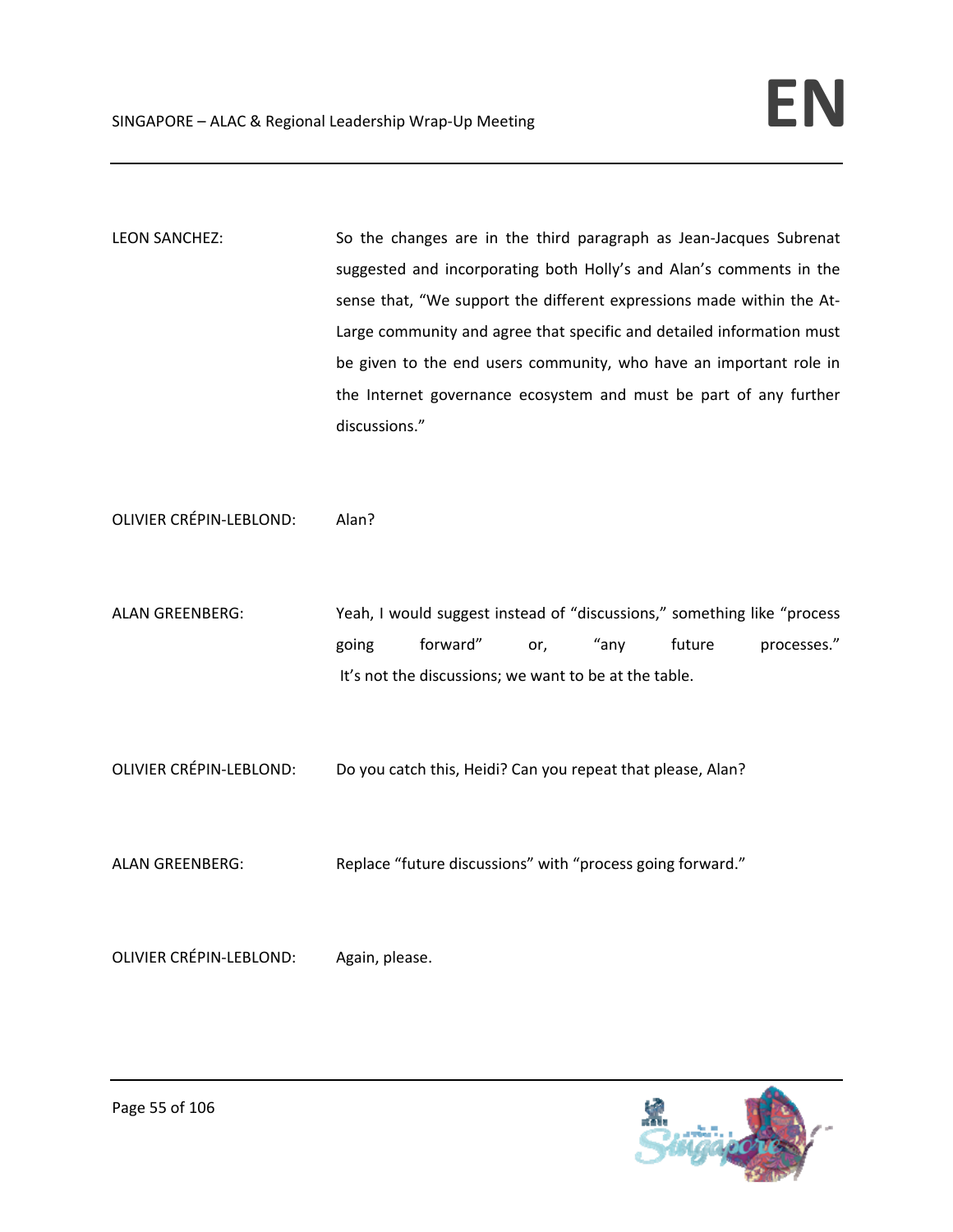HEIDI ULLRICH: You have to read the whole sentence, Alan. Not just that last part. ALAN GREENBERG: Assuming I have in front of me what is the current sentence: "We support the different expressions made within the At-Large Community" – and community should be capitalized – "and agree that specific and detailed information must be given to the end users community" – I think it's just user community – "who have an important role in the Internet governance ecosystem and must be a part of any process going forward." HEIDI ULLRICH: ""Process of going forward." "Of end users." End user or end users? UNIDENTIFIED FEMALE: [inaudible] HEIDI ULLRICH: Got it. Got it. Got it. Okay, I understand. OLIVIER CRÉPIN‐LEBLOND: Okay, can I go back the queue, please? Jean‐Jacques? Okay. Holly? Card down, please. Sandra? SANDRA HOFERICHTER: I'm not sure if the wording of "specific detailed information must be given to the end user community." We don't want to have specific detailed information. We want to be part of a process, and I think that's

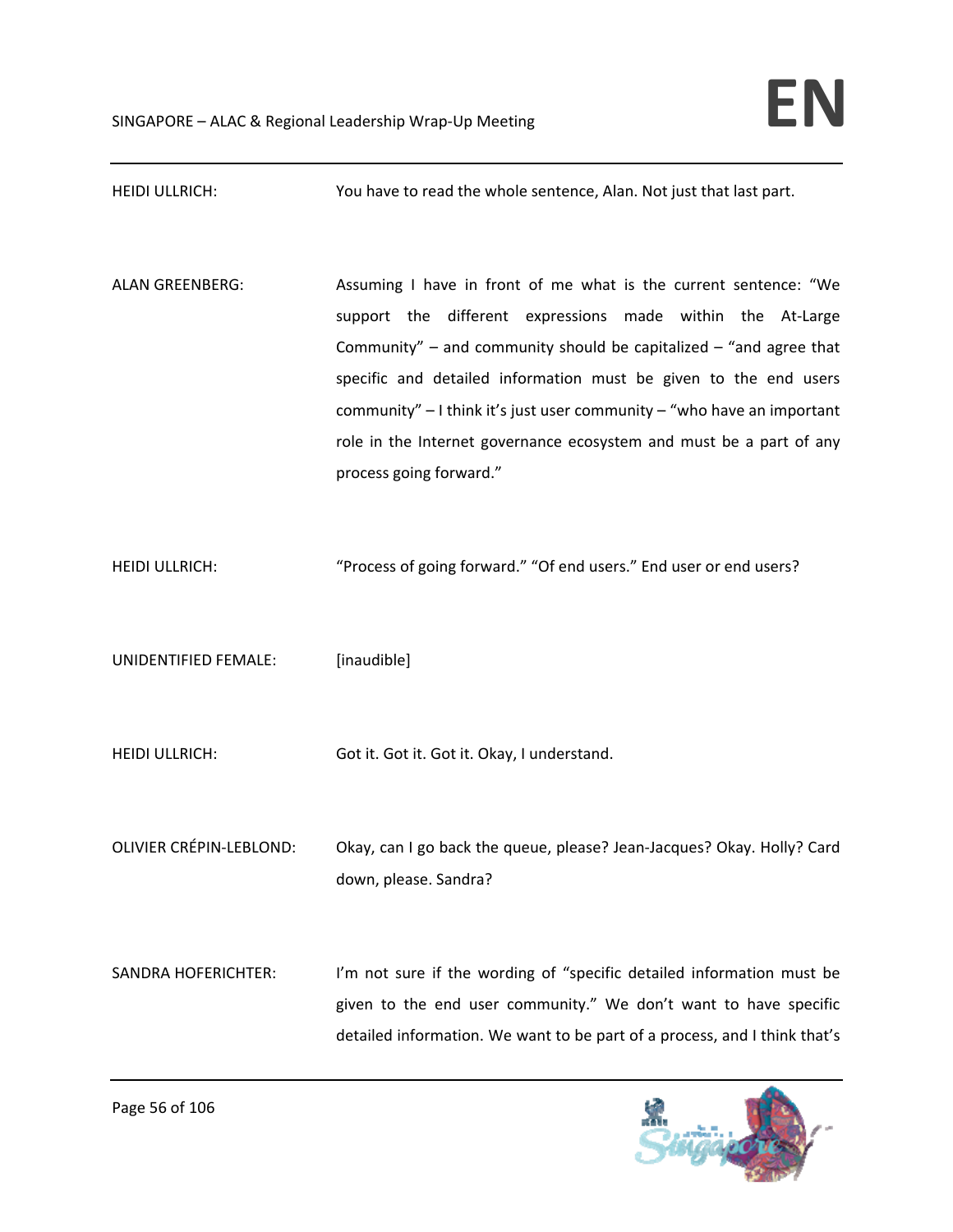a difference. I would actually delete that "specific details must be given." This is because then we are in a recipient position, and we are not in a recipient position. We want to be in a collaborative position.

- OLIVIER CRÉPIN‐LEBLOND: Okay, thank you very much, Sandra. Dev Anand Teelucksingh?
- SANDRA HOFERICHTER: And another -
- OLIVIER CRÉPIN‐LEBLOND: Okay, still with Sandra.
- SANDRA HOFERICHTER: "Who have an important role in the Internet governance" oh okay, Internet governance ecosystem, that's right. But because in this process, we might not have an important role, we might have an observer role, and this has to be defined.
- OLIVIER CRÉPIN‐LEBLOND: Okay, thank you, Sandra. Dev Anand Teelucksingh?
- DEV ANAND TEELUCKSINGH: Just to say that throughout the statement we need to capitalize the word "Internet." Because I've seen capital and common letters used throughout, so just fix that.

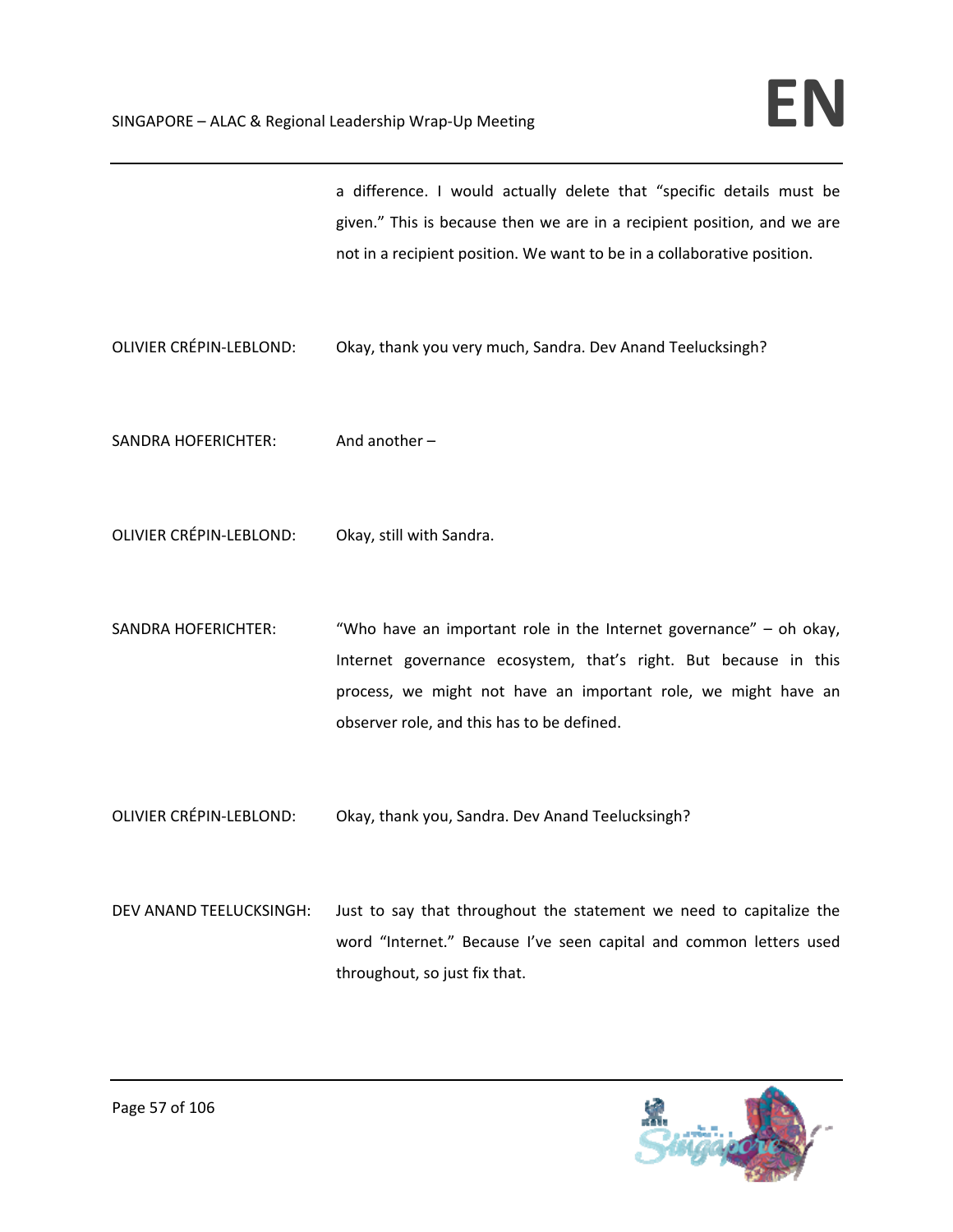OLIVIER CRÉPIN‐LEBLOND: Thank you. Heidi, did you?

HEIDI ULLRICH: Yup, it's capitalized.

OLIVIER CRÉPIN‐LEBLOND: Okay, excellent. Go ahead.

ELLEN STRICKLAND: Ellen Strickland, InternetNZ, speaking. I just wanted to add some thoughts as a non‐ALAC member. I came along today because I do think this is a very important statement, and I'm quite pleased to see the work that's been done and wanted to thank everyone for this statement. I think the addition of the third paragraph and the comments that I've heard are great.

> I just wanted to reflect that, as an organization, we, and as an At‐Large Structure, our understanding is that at the moment, I guess closing today there's a consultation process, sorry, there's an open call for input around the process specifically.

> That's why I'm particularly glad to see the addition of the third paragraph because, as I understand it, what ICANN are looking for is detailed feedback about what that process needs to look like and how the roles and principles of the different groups within it, and that they will then come back on April  $7<sup>th</sup>$  from that with a proposed process.

> So I just wanted to highlight that we see making substantive input about that process as really important because it is about stewardship and the

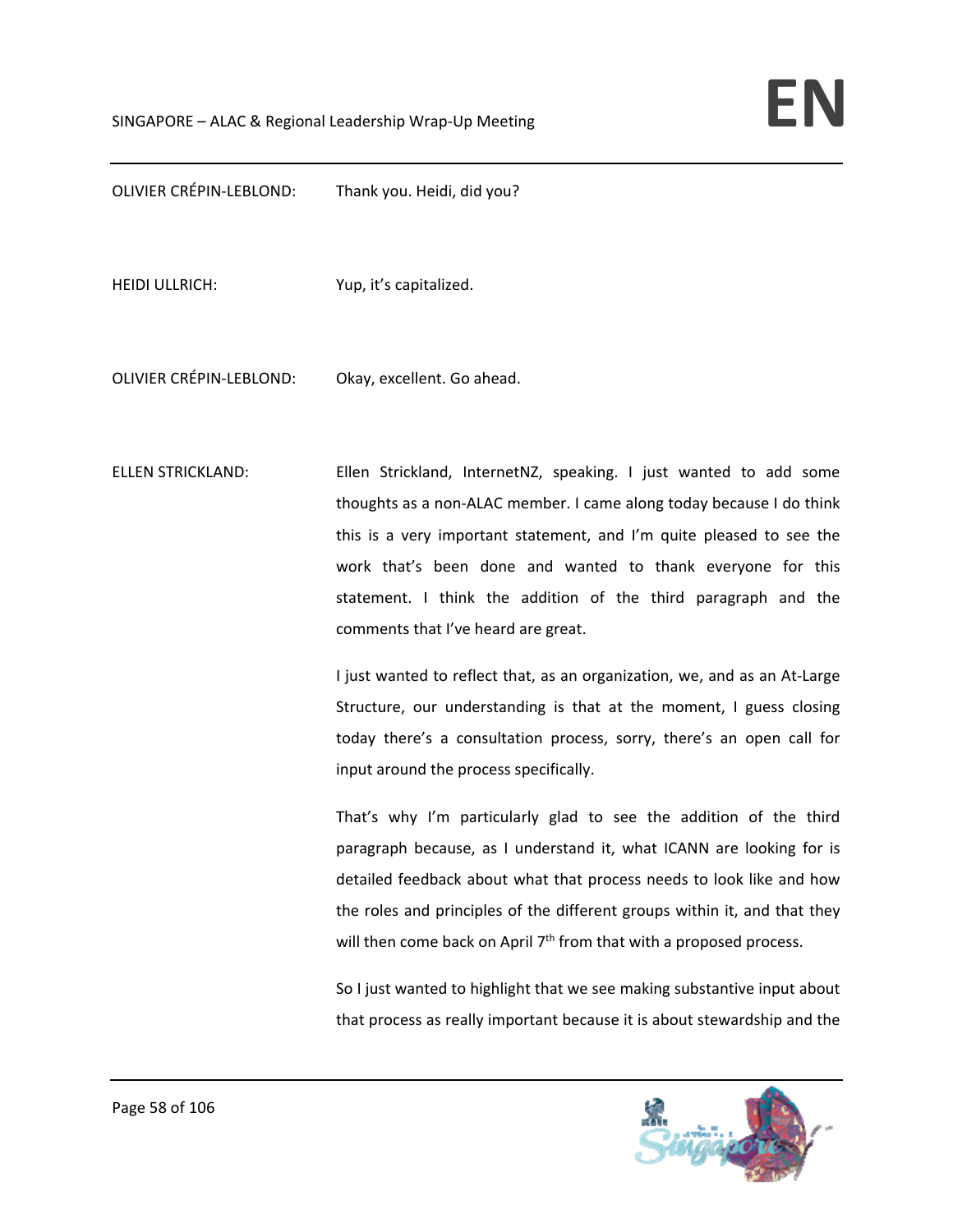end users and ensuring that the outcome includes end user engagement as appropriate, so not being involved in everything, I believe really rests on having a good process that is inclusive.

And towards that, I guess the only addition I would suggest or just question for discussion is in the second paragraph saying that we trust the design process. Not to distrust it, but that we're being asked to give our ideas on what we'd like to see in the process.

I would suggest something like, "We welcome a design process that is conducted in an open and inclusive manner," so that you're making it clear that's the kind of process you want to see.

OLIVIER CRÉPIN‐LEBLOND: Thank you very much, Ellen. Leon?

LEON SANCHEZ: Yes. I agree with that. We might rephrase that instead of, "We trust," to, "We look forward to having a design process that will be conducted."

OLIVIER CRÉPIN‐LEBLOND: Okay. Holly?

HOLLY RAICHE: Just following on from what Ellen says, clearly around this table we can't go any further than we're going today. But I think it is important that we as a group have a small group of people to really think through what the process is so that on April 7 we have something further to say.

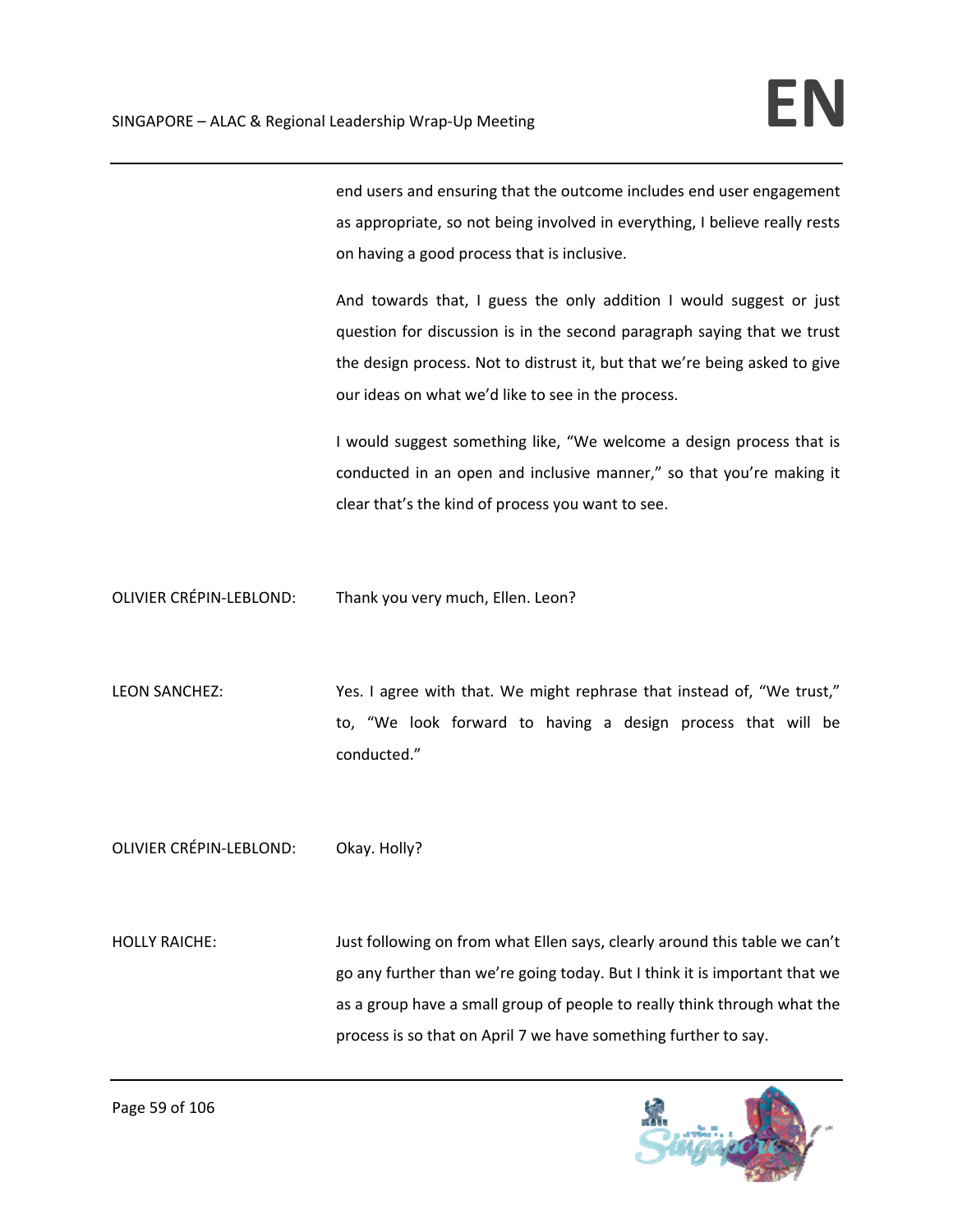Not that we can do I today. We can't do it now. There's no way we can do it now, but I know, Ellen, you're working on a very detailed statement. I know that other constituencies are working on very detailed statements. I think it would be really helpful for ALAC to work on a detailed statement that we can run past people and that they can agree.

She's been involved in the ccNSO. Ellen's doing one for  $-$  so there are probably two or three different inputs we could already look at that uses models and adopt. I think not in this statement, but maybe the only thing that we could say here would be, "We will be further inputting" or something to indicate this is what we can do today, and it's going to take us a couple of weeks to come up with something else in two or three words, non‐controversial.

OLIVIER CRÉPIN‐LEBLOND: Thank you very much. Just one note, and it's good that you pointed this out. In the case that this statement is ratified by the ALAC, I shall be reading it to the public record this afternoon at the beginning of the public meeting as all SO and AC chairs have been invited to do so if their community has developed such statements. So it's, of course, understood that most statements will say something introductory a bit like this one and say that of course we will be continuing the work in the future.

> Dev Anand Teelucksingh – oh, sorry. First, Jean‐Jacques Subrenat, and then Dev.

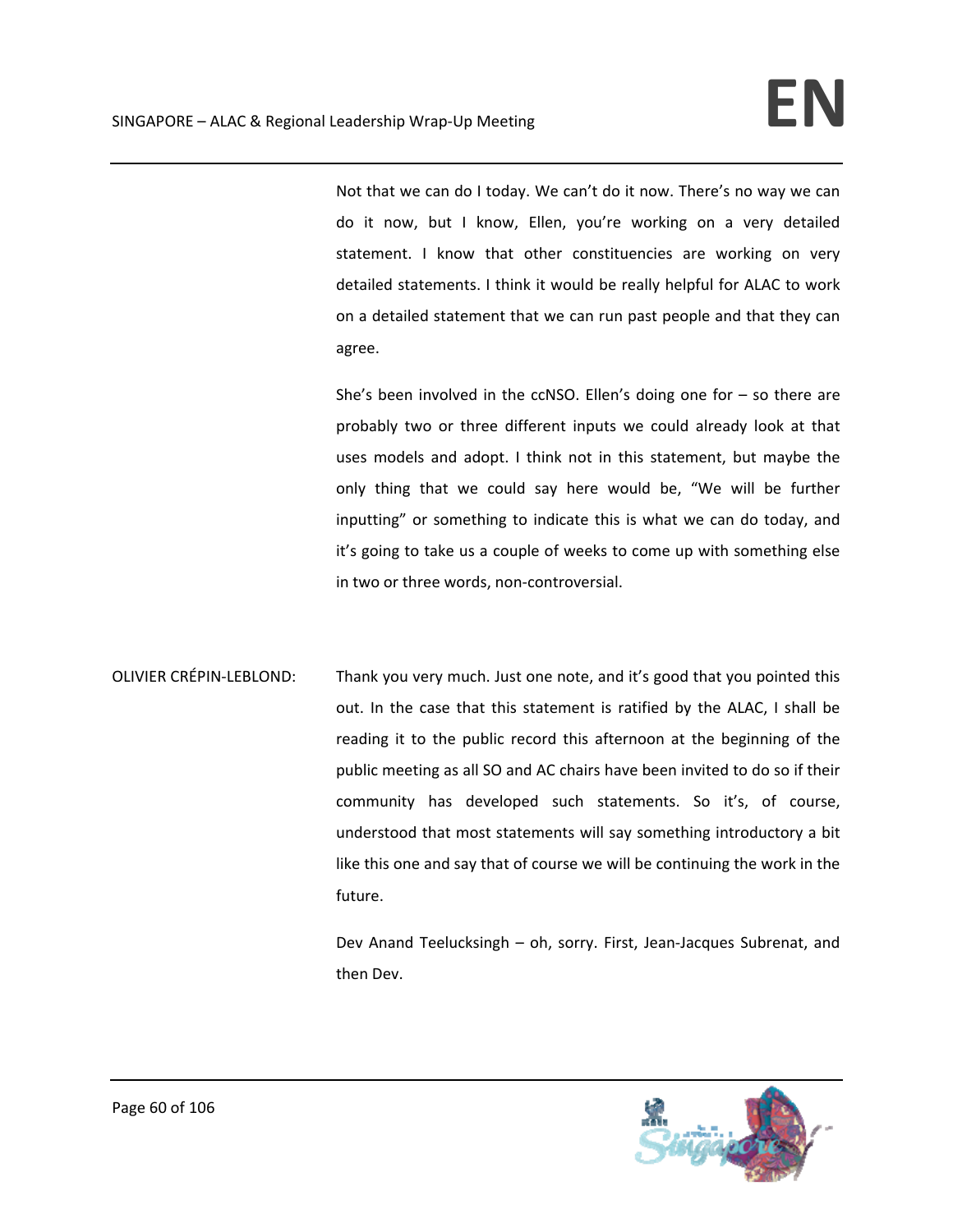- JEAN-JACQUES SUBRENAT: Thank you, Chair. Following on what Ellen just proposed, I think it's a question of tone, especially in light of the fact that you are going to read this statement on our behalf, Olivier, this afternoon. So I would prefer stronger statements, such as, "We expect that the design process will be conducted," etc., rather than "look forward" because look forward means that if you do it, fine. We'll be happy. We'll celebrate. But if you don't do it, well, too bad.
- OLIVIER CRÉPIN‐LEBLOND: Thank you, Jean‐Jacques. I see people nodding affirmatively, yeah? We're okay with this? Okay, could you repeat it please, Jean-Jacques?
- JEAN-JACQUES SUBRENAT: Yes. So I suggest, "We expect the design process to be conducted," etc.
- OLIVIER CRÉPIN‐LEBLOND: "We expect that the design process will be conducted in an open and inclusive fashion." I'm a little concerned about the use of the word "fashion." We might wish to use something else. Dev?

HOLLY RAICHE: [inaudible]

OLIVIER CRÉPIN‐LEBLOND: Mic. Holly, mic, please. We can't hear you.

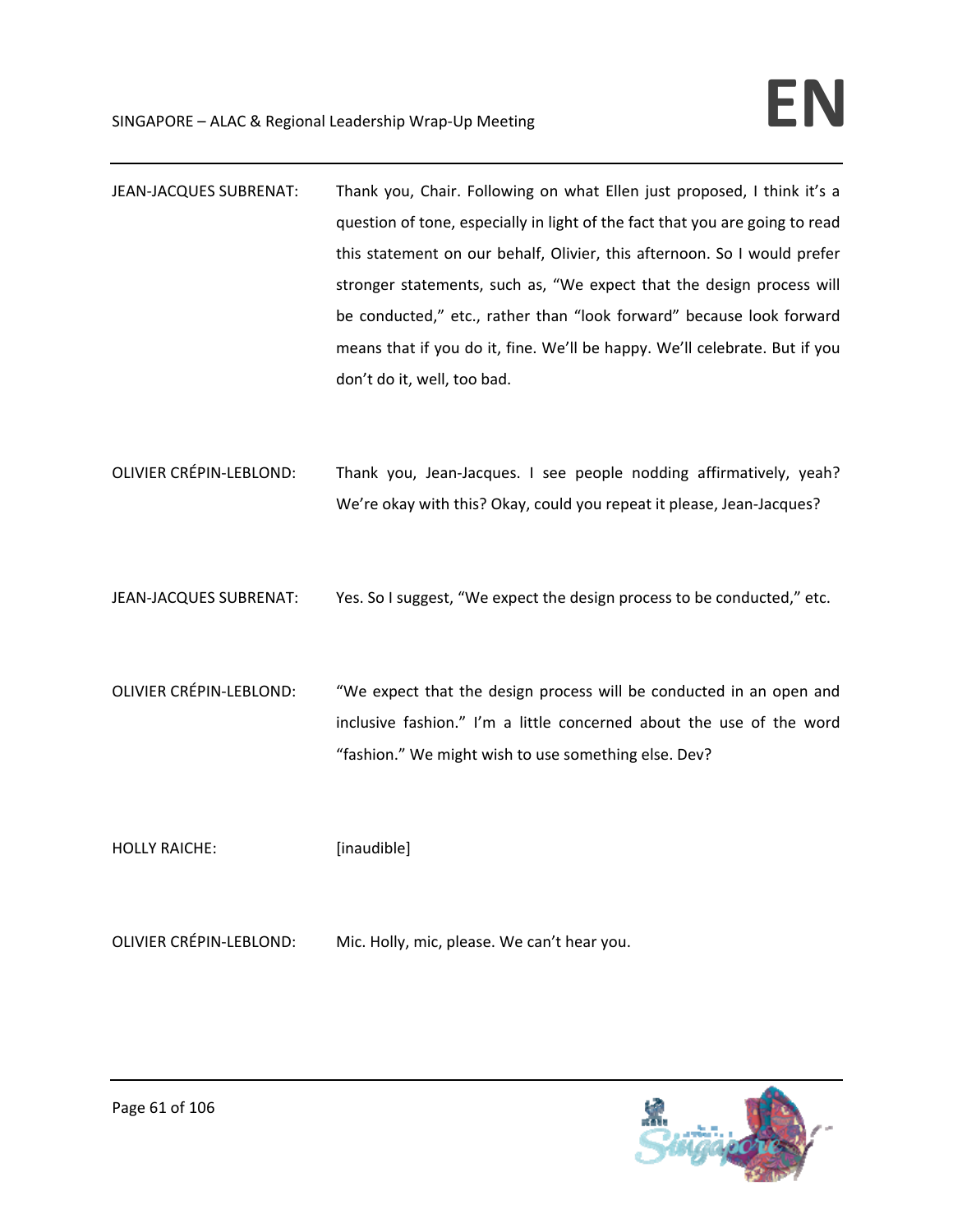| <b>HOLLY RAICHE:</b>           | Okay. "We expect that the design process will be open and inclusive and<br>allow" $-$                                                                                                                                                                                                                                                                |
|--------------------------------|------------------------------------------------------------------------------------------------------------------------------------------------------------------------------------------------------------------------------------------------------------------------------------------------------------------------------------------------------|
| <b>OLIVIER CRÉPIN-LEBLOND:</b> | Change "fashion" to "manner."                                                                                                                                                                                                                                                                                                                        |
| <b>HOLLY RAICHE:</b>           | No, "That allow." I've just eliminated a word, and it's fine.                                                                                                                                                                                                                                                                                        |
| <b>OLIVIER CRÉPIN-LEBLOND:</b> | Can you repeat, please?                                                                                                                                                                                                                                                                                                                              |
| <b>HOLLY RAICHE:</b>           | "We expect that the design process will be open and inclusive, and<br>allow the various communities within and outside of ICANN to be<br>properly considered." Actually, I wouldn't do "properly considered" and<br>"taken into an account." "Will be taken into account by adequately<br>incorporating and addressing their concerns and thoughts." |
| <b>OLIVIER CRÉPIN-LEBLOND:</b> | You're losing Heidi. Sorry.                                                                                                                                                                                                                                                                                                                          |
| <b>HEIDI ULLRICH:</b>          | Could you start over?                                                                                                                                                                                                                                                                                                                                |
| <b>OLIVIER CRÉPIN-LEBLOND:</b> | Start again.                                                                                                                                                                                                                                                                                                                                         |

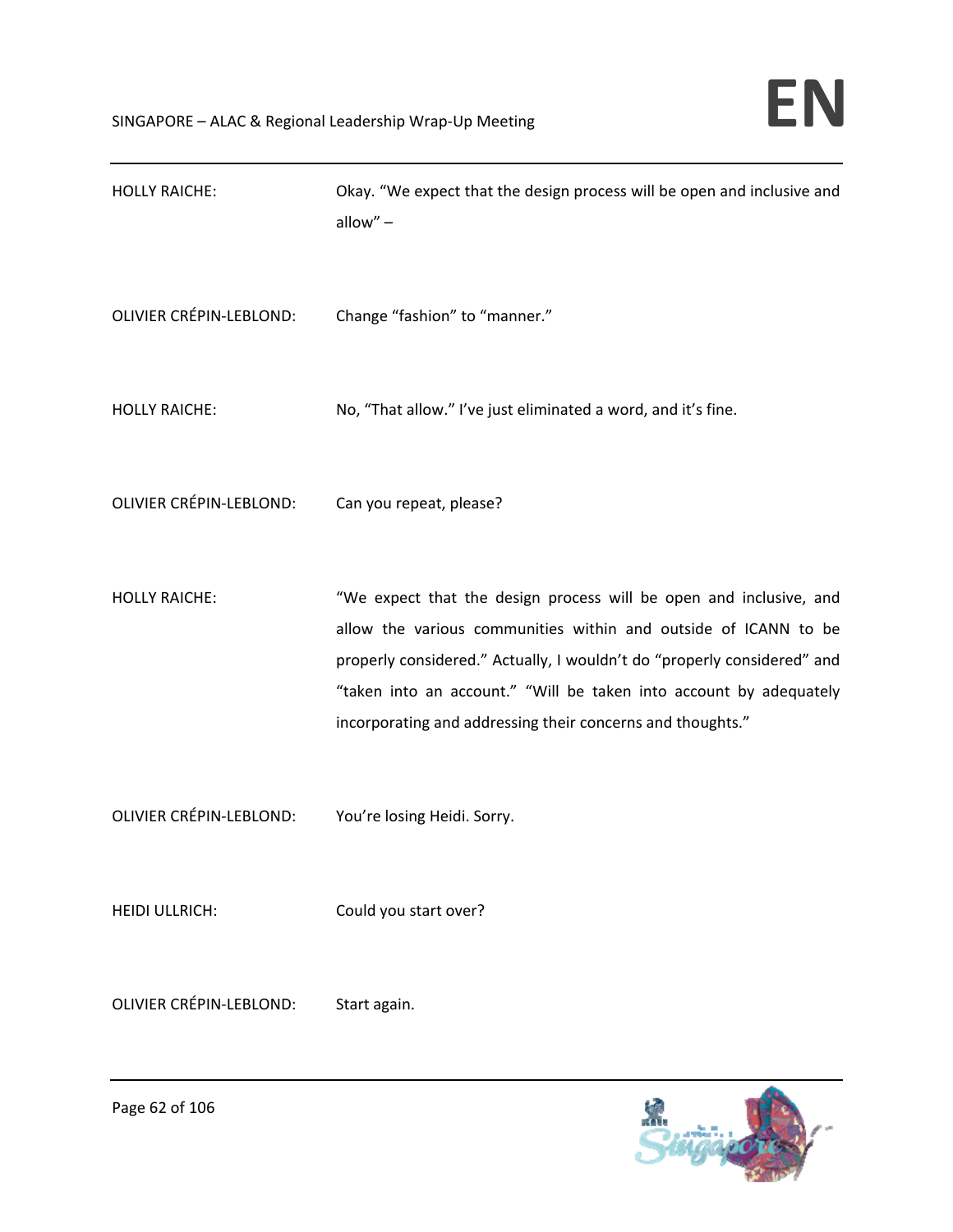HOLY RAICHE: "We expect that the design process will be open and inclusive and will allow" – or "to allow" – no, no, no, no. "Will be open and inclusive." How about, "Will be open and inclusive, allowing the various communities within and outside of ICANN to be properly considered and taken into account by adequately incorporating and addressing their concerns and thoughts in the final outcome of this collaborative effort." There's probably too many words in there, but I just don't want  $to -$ 

- OLIVIER CRÉPIN-LEBLOND: I'm afraid I don't think that makes any sense, though. I've just read what you said and it doesn't because at the moment you're getting the community to be allowed to be taken into account while you want the process to be – let's move on. We've got Dev. I'll let you mull on this. We've got Dev in the queue, then Sandra Hoferichter. Oh, and I've also got Beran. So Dev?
- DEV ANAND TEELUCKSINGH: Sorry. While this is up, I'm going raise a separate issue, so let's wordsmith this particular part.
- OLIVIER CRÉPIN‐LEBLOND: Okay, finish this one. Okay. Sandra.

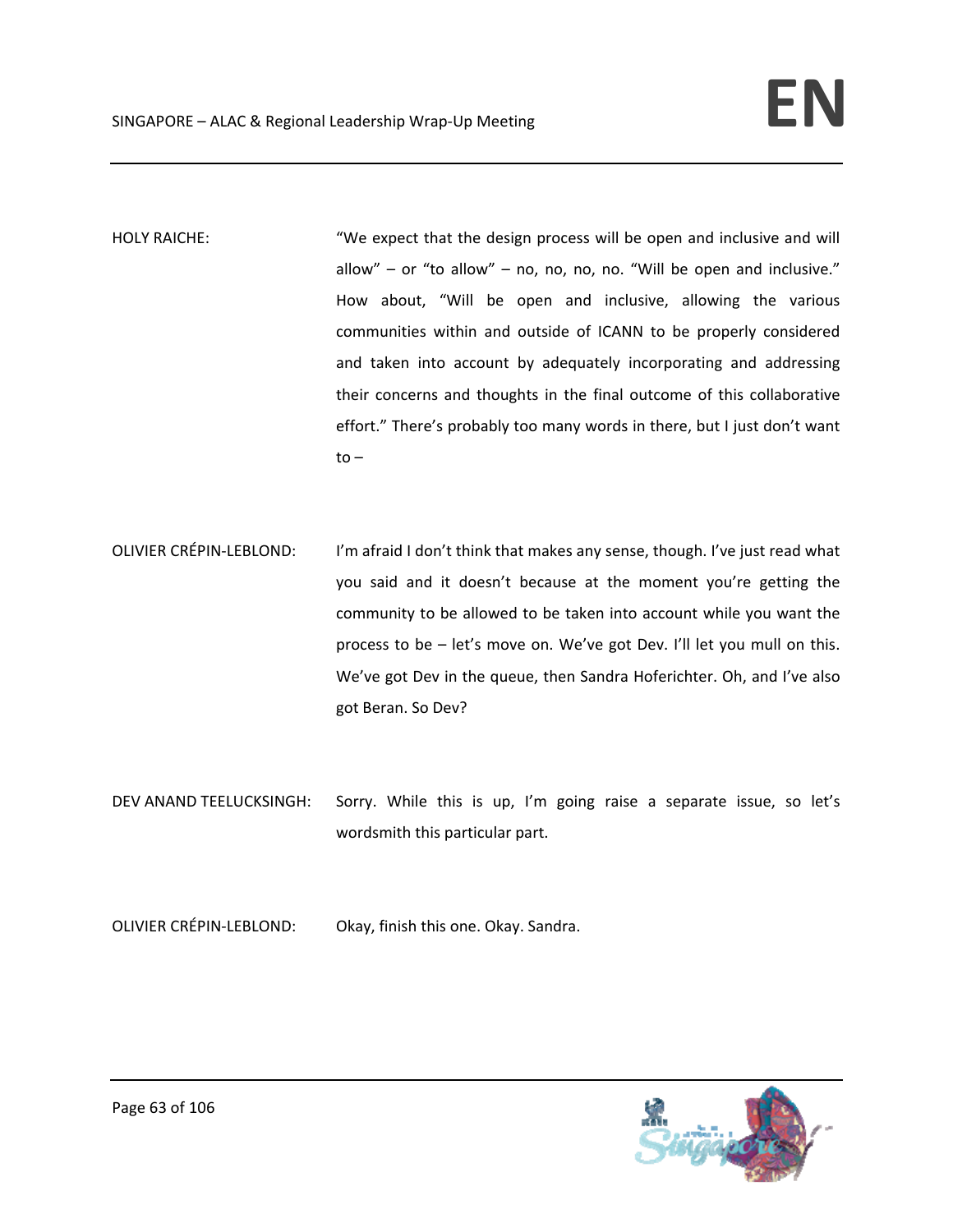- SANDRA HOFERICHTER: I'm not sure if you should consider "outside of ICANN" because at the moment we are taking care of our inside community. Of course, the outside should be included, but to make it a strong statement, it's about including the communities inside of ICANN at the moment.
- OLIVIER CRÉPIN‐LEBLOND: We're trying to first look at this thing that we have a sticky sentence at the moment, so let's not open an additional issue on this. You're speaking about "inside or outside of ICANN," whether we should include outside of ICANN as well.
- SANDRA HOFERICHTER: I would delete "outside."
- HEIDI ULLRICH: It's in the sentence.
- OLIVIER CRÉPIN‐LEBLOND: Okay, it's in the sentence. Beran?
- BERAN DONDEH GILLEN: I just wanted to go back to what Sandra said on the third paragraph about specific and detailed information.
- OLIVIER CRÉPIN-LEBLOND: If I could just stop you for a second, is that screened renewed, yeah? Are we saved on one side, and then please reload. Just want to make sure you work on the proper version.

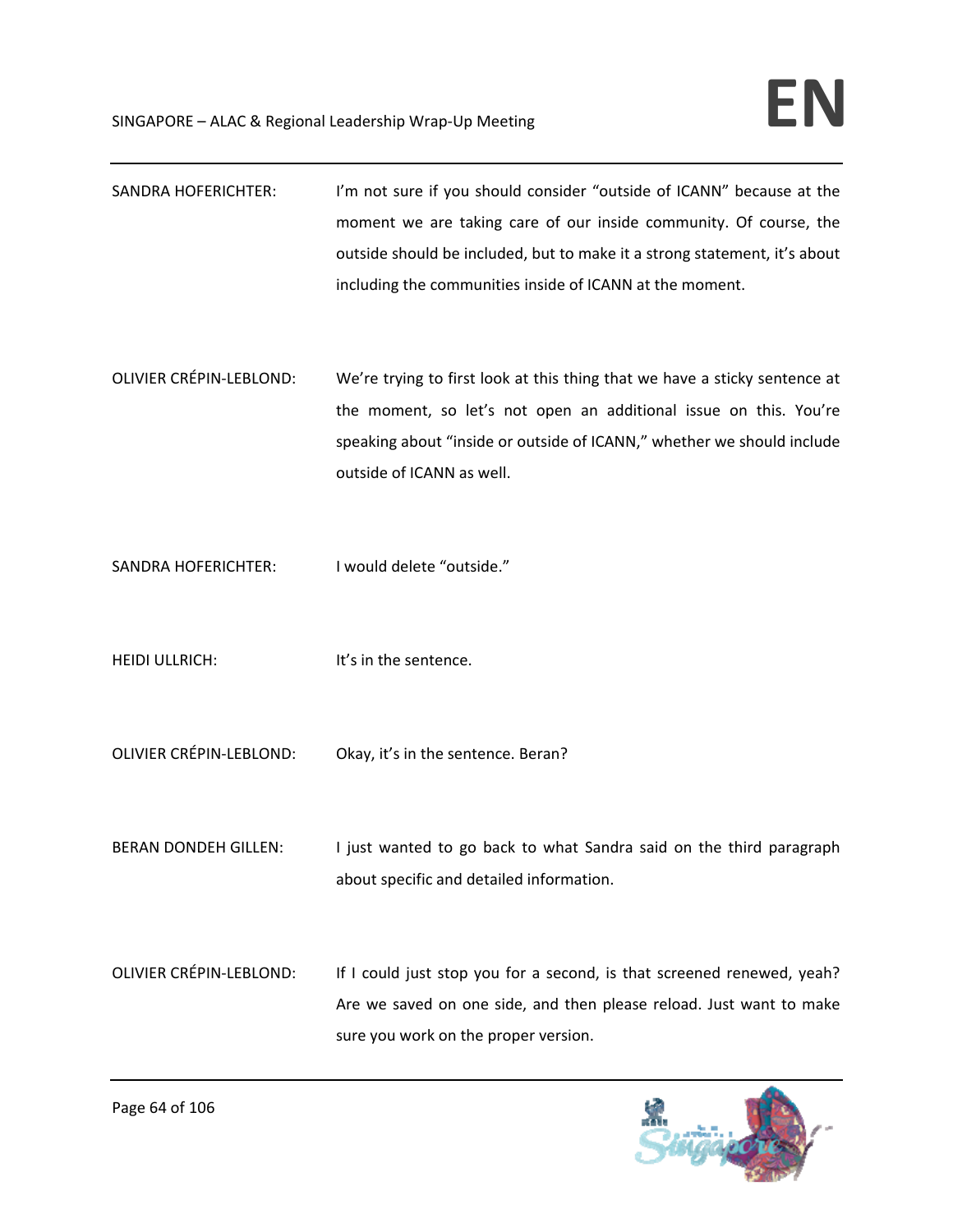UNIDENTIFIED FEMALE: Okay.

OLIVIER CRÉPIN‐LEBLOND: Okay, go ahead, Beran.

- BERAN DONDEH GILLEN: No, I was just going back to what Sandra said about the third paragraph. "We support the different expressions made within the At‐Large community and agree that specific and detailed information." So she wanted that "specific and detailed information" out. Right, Sandra? We didn't have any suggestions for a replacement.
- OLIVIER CRÉPIN‐LEBLOND: Thank you. So you're deleting but not replacing? Okay. Well, we're not going to delete without replacing it with something except if it's obsolete, but there's no obsolescence here.
- BERAN DONDEH GILLEN: How about: "We support the different expressions made within the At-Large community and agree that the end user community have an important role in the Internet governance ecosystem and must be," and just take everything else out?

OLIVIER CRÉPIN‐LEBLOND: Yeah? Can you repeat?

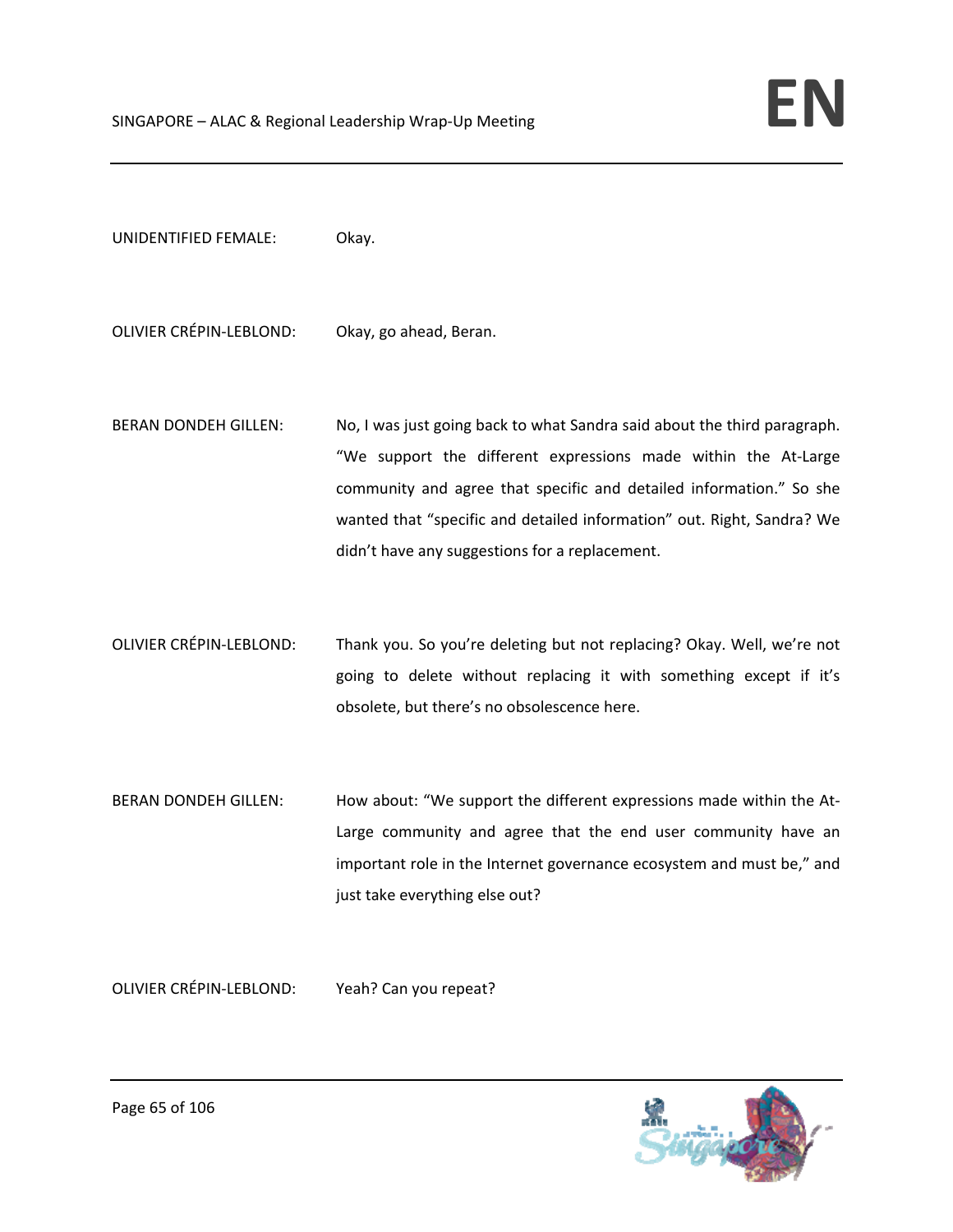| <b>BERAN DONDEH GILLEN:</b>    | Yeah. "We support the different expressions made within the At-Large<br>community and agree that the end user community have an important<br>role in the Internet governance ecosystem and must be a part of the<br>process going forward."                             |
|--------------------------------|-------------------------------------------------------------------------------------------------------------------------------------------------------------------------------------------------------------------------------------------------------------------------|
| <b>HOLLY RAICHE:</b>           | That's nice.                                                                                                                                                                                                                                                            |
| <b>OLIVIER CRÉPIN-LEBLOND:</b> | Thank you, Beran. So you're effectively taking out "agree that specific<br>and detailed information must be given to the end user community."<br>Okay. Save it and we'll look at it again. I've got Alan. Holly, your mic is<br>still on at the moment. Alan, go ahead. |
| <b>ALAN GREENBERG:</b>         | It may be my ears, but I wasn't sure if Beran said "have" or "has."<br>Community is a singular, so it "has," I believe.                                                                                                                                                 |
| <b>OLIVIER CRÉPIN-LEBLOND:</b> | It has to be changed from "have" to "has." Thank you. Dev, I've seen<br>your card hesitantly go up and down and up and down. I don't know if<br>it's whether it's a bit hot and you're fanning yourself, but maybe I<br>should give you the floor.                      |
| DEV ANAND TEELUCKSINGH:        | No. Thanks. I just wanted to make sure there is focused on that issue<br>and solve it before I raise the other issue, and Beran I think has come up<br>with the appropriate wording for that paragraph.                                                                 |

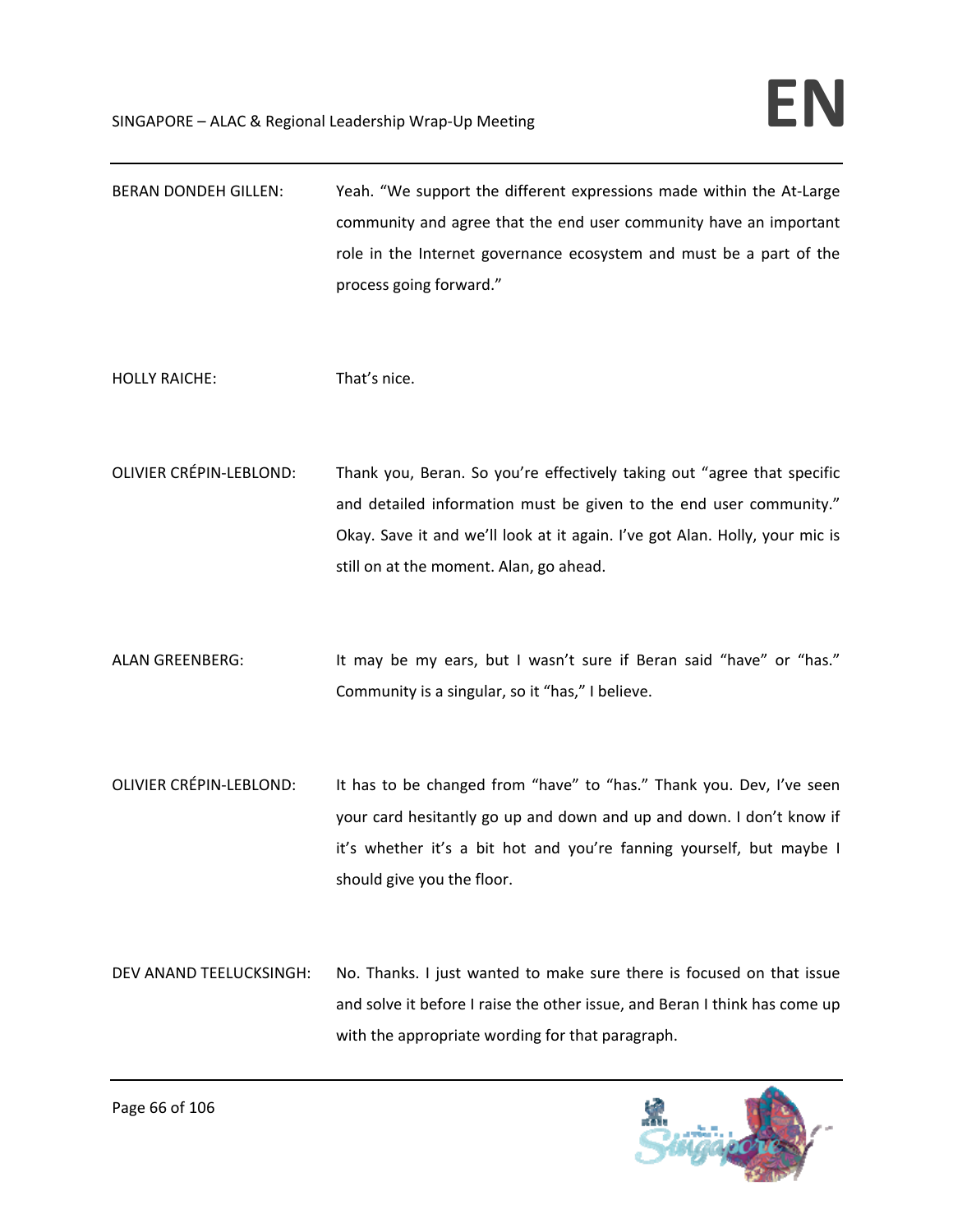|                                              | So just regarding the "furthermore we call on leadership," are we<br>talking about the ICANN leadership? Because we started at "Regarding<br>the U.S. Department of Commerce," so we are addressing this to ICANN<br>itself, right? So we call on ICANN? |
|----------------------------------------------|----------------------------------------------------------------------------------------------------------------------------------------------------------------------------------------------------------------------------------------------------------|
|                                              | OLIVIER CRÉPIN-LEBLOND: This is a statement to the Board, yes.                                                                                                                                                                                           |
| DEV ANAND TEELUCKSINGH:                      | Okay.                                                                                                                                                                                                                                                    |
| OLIVIER CRÉPIN-LEBLOND: Leadership at ICANN? |                                                                                                                                                                                                                                                          |
| <b>HOLLY RAICHE:</b>                         | Or ICANN leadership?                                                                                                                                                                                                                                     |
| OLIVIER CRÉPIN-LEBLOND: Or ICANN leadership? |                                                                                                                                                                                                                                                          |
| DEV ANAND TEELUCKSINGH:                      | Yeah.                                                                                                                                                                                                                                                    |
| OLIVIER CRÉPIN-LEBLOND:                      | Can we just try and scale that right screen a little bit so we can actually<br>see the full text and refresh and not have the lines cut, please?<br>Sylvia Herlein Leite?                                                                                |

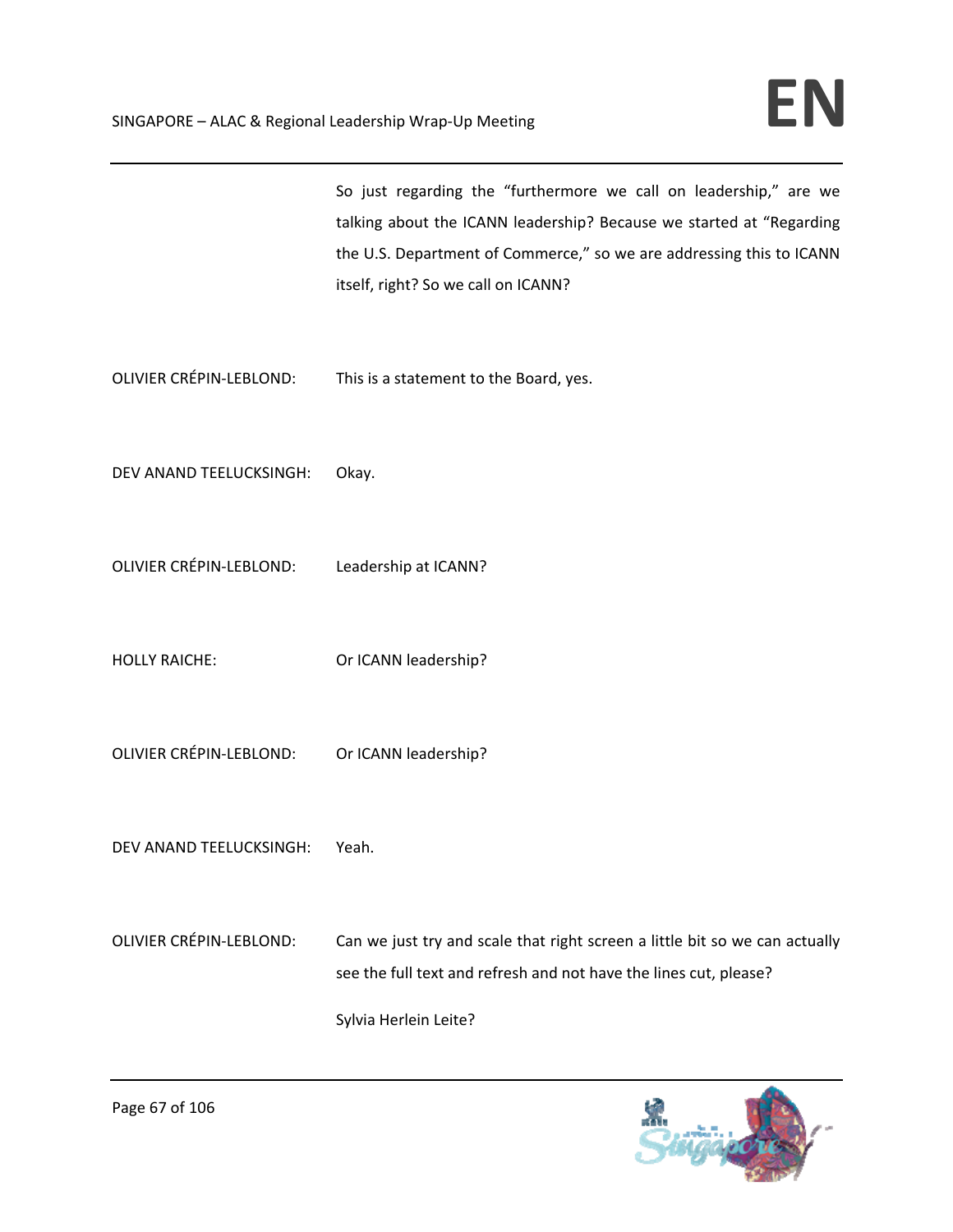SYLVIA HERLEIN LEITE: Just one idea. What about to say, instead of "important role" to say "a vital role" in the third paragraph. "End users community has a vital role in the Internet governance"? Change "important" to "vital." I don't know. Third. Go.

OLIVIER CRÉPIN-LEBLOND: Okay, "vital"? I see some nods around the table. Yeah? "Vital role"? Sounds good. Thank you. Okay, refresh. Resize everything. "Has a vital role." Okay, excellent.

> So coming back to the previous paragraph: "We expect that the design process will be open and inclusive, allowing the various communities within and outside of ICANN to be properly considered and taken into account by adequately incorporating and addressing their concerns and thoughts in the vital outcome of this collaborative effort." "In the final." I have problems reading these days. Okay, Sandra Hoferichter?

SANDRA HOFERICHTER: Was there consensus that we delete "outside," or was it not accepted?

OLIVIER CRÉPIN‐LEBLOND: Well, you're putting it on the table now. Because we had pushed it aside, so now the discussion is open on this. Leon?

LEON SANCHEZ: I would disagree with Sandra on taking out the "outside" part of the statement because we're talking about ICANN leading this process to

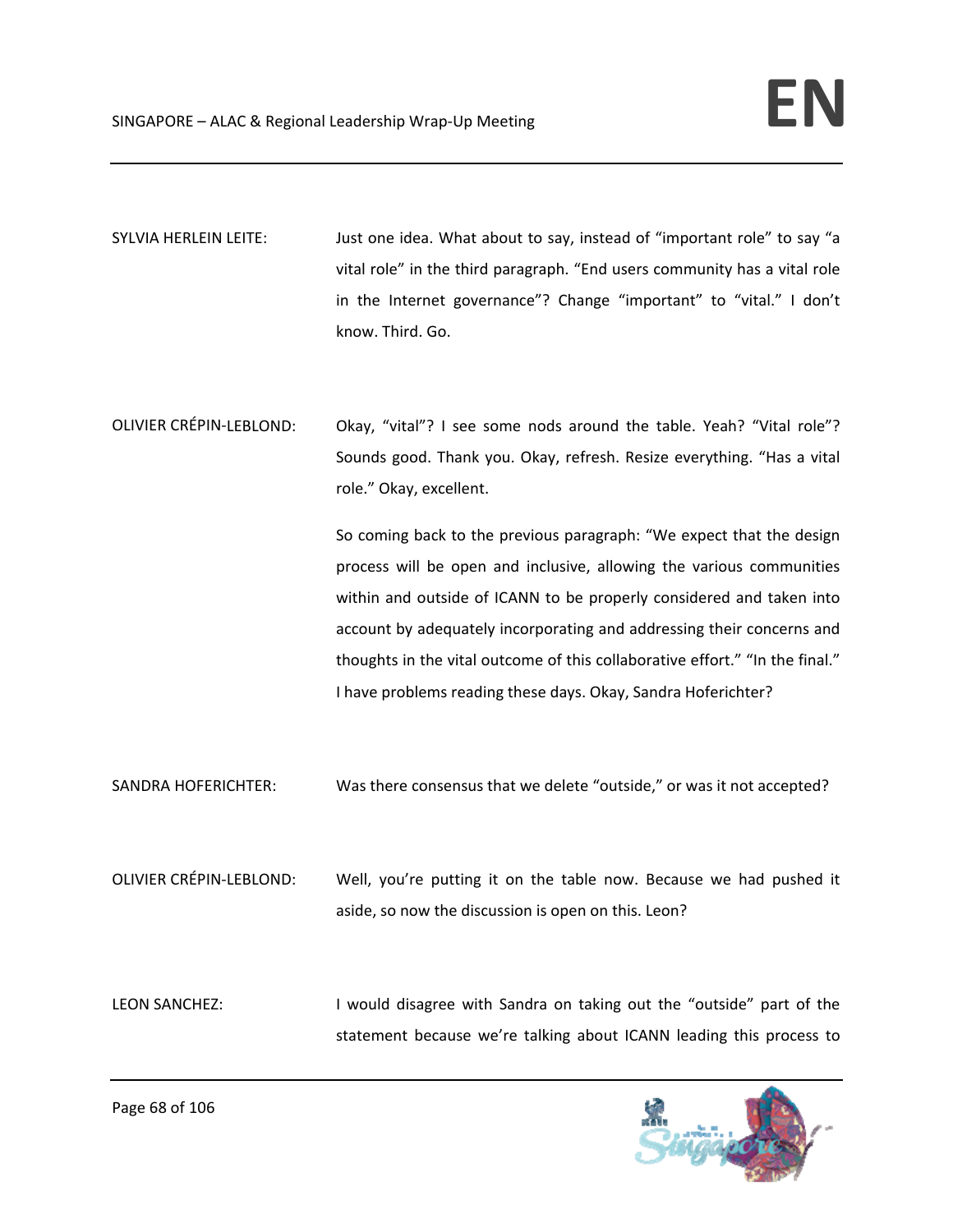the broader community, so I think it would be better if we consider "inside and outside ICANN."

OLIVIER CRÉPIN‐LEBLOND: Thank you, Leon. Alan?

- ALAN GREENBERG: Yeah, I agreed with Sandra originally, but looking at it, this is an introductory paragraph not talking about At‐Large, but talking about the overall process. ICANN is by definition obliged to look at the opinions of things outside of ICANN as well. The NTIA mandate explicitly says that, so I think it's appropriate. I do have one other comment, however, when we finish this one.
- OLIVIER CRÉPIN‐LEBLOND: Let's first deal with "outside." Anyone else on this? Leave "outside" in, or in "outside?" Easy. Is it in, or is it out?
- ALAN GREENBERG: I was saying leave it in because we're talking about the global process. We haven't gotten to At-Large yet.
- 

OLIVIER CRÉPIN-LEBLOND: Okay, so "outside" is in. I think I've seen everyone wants that, so good. I'm not laughing. I'm just being serious. Next please, Alan.

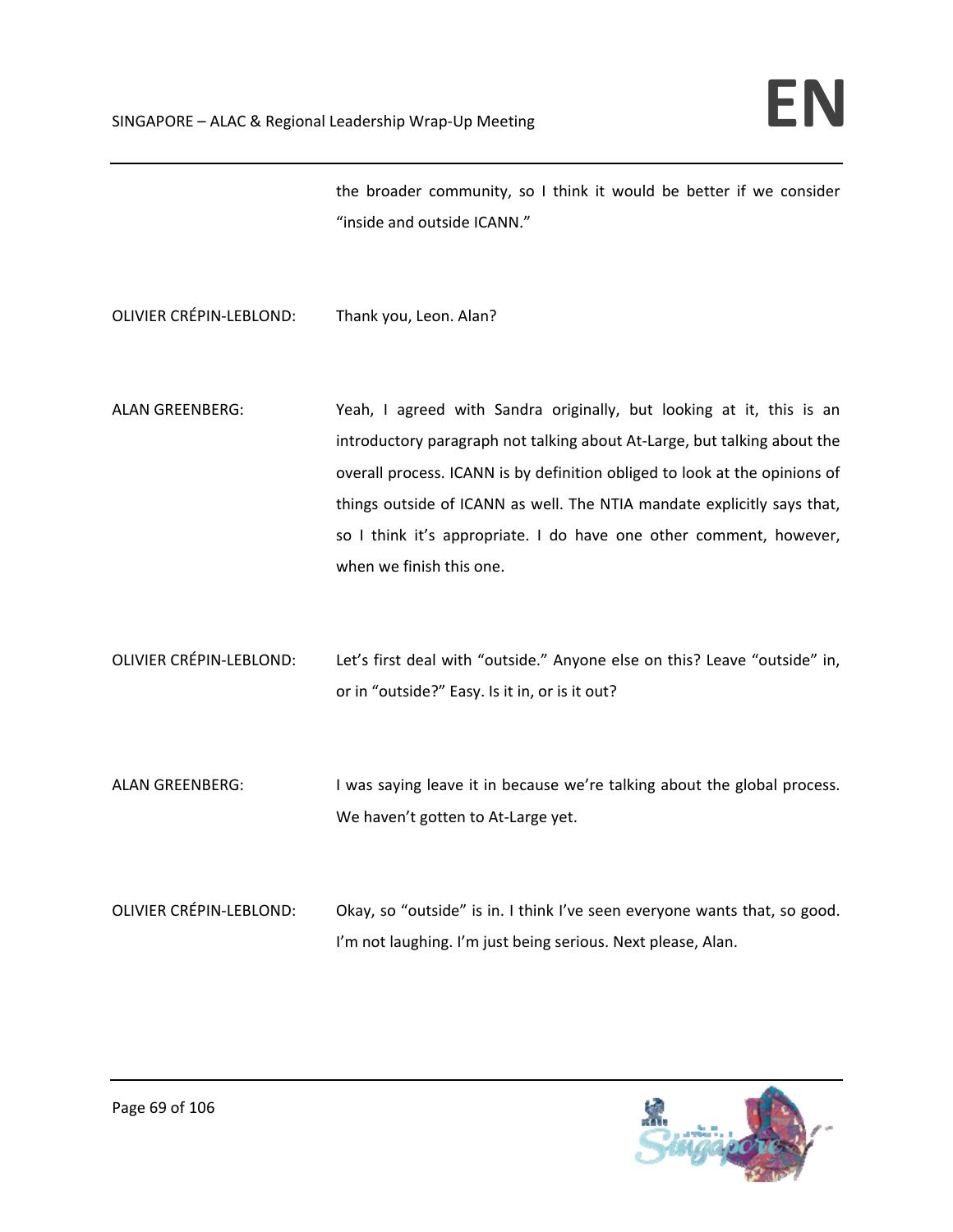| ALAN GREENBERG: | Yeah, the sentence, "We support the different expressions made within |
|-----------------|-----------------------------------------------------------------------|
|                 | the At-Large community," I'm not sure of the context of this. Someone |
|                 | reading this, where do they find those expressions?                   |

# OLIVIER CRÉPIN‐LEBLOND: Any thought on this? Holly?

HOLLY RAICHE: I say think I agree with Alan on that. Now that I read it, I'm not sure what it's saying. I think the import of that sentence, which is important, and I do think there is need for specific and detailed information. I think we have to say we need that, but I think that's one important element of the sentence, "must be given," and then "important role" is the next one.

> I'm not sure why we are supporting "different expressions made within the community." I'm just not sure because we've already said in the paragraph prior to that, we've mentioned that there has to be consultation inside/outside. So I don't know why we need to say "we support the different expressions." I just don't know what we're doing there, and I agree with Alan. We haven't referred to them before, so what are we supporting.

OLIVIER CRÉPIN‐LEBLOND: Thank you, Holly. We've got Jean‐Jacques.

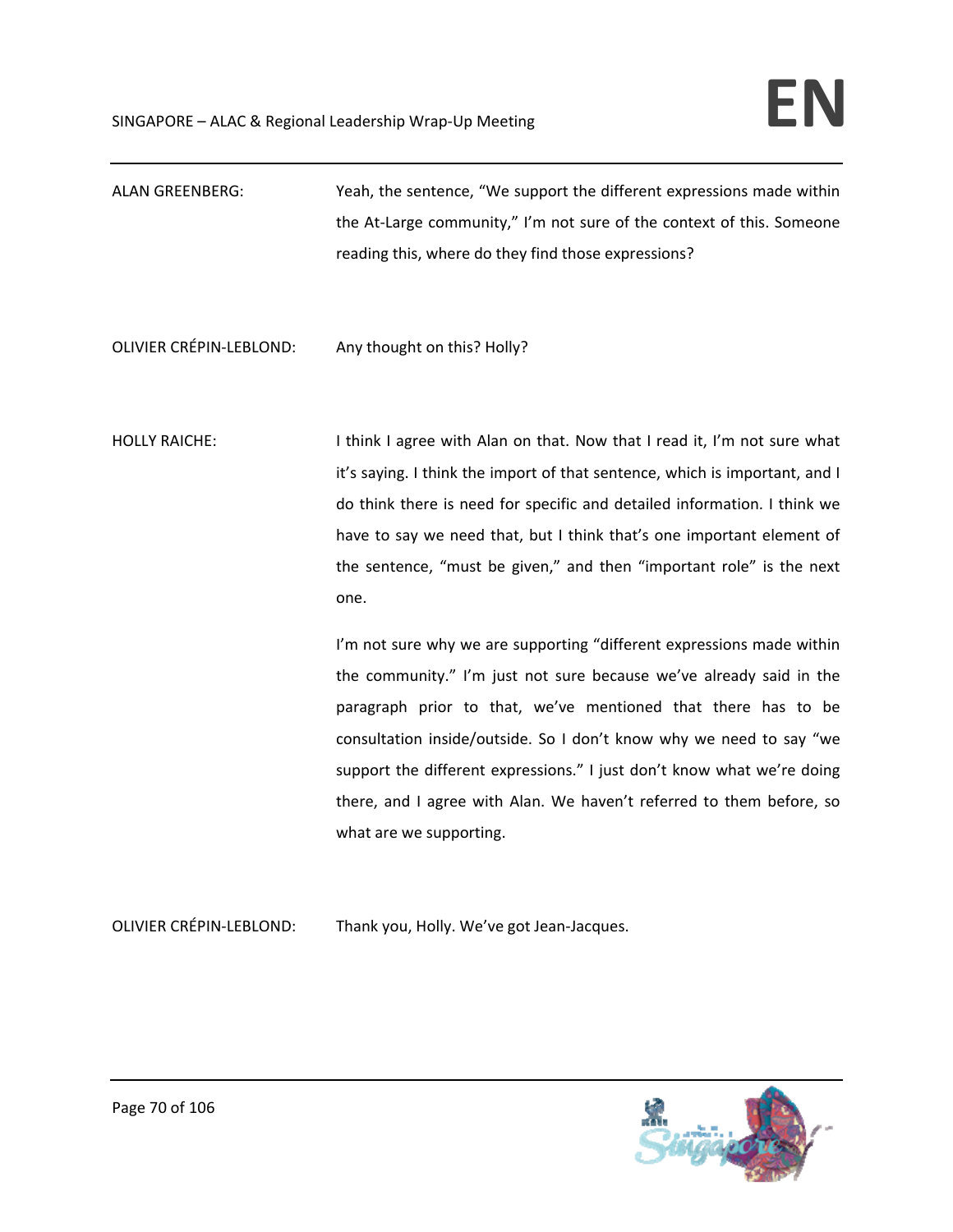| JEAN-JACQUES SUBRENAT:         | Thank you, Chair. Going along the lines you just mentioned, could we<br>consider saying "we require" or "we demand" or something "that<br>specific and detailed information be given," etc.? |
|--------------------------------|----------------------------------------------------------------------------------------------------------------------------------------------------------------------------------------------|
| <b>OLIVIER CRÉPIN-LEBLOND:</b> | We've jumped back to another part. Heidi, are you still with us, or are<br>you freefalling?                                                                                                  |
| <b>HEIDI ULLRICH:</b>          | Which paragraph is that?                                                                                                                                                                     |
| <b>OLIVIER CRÉPIN-LEBLOND:</b> | Jean-Jacques, back to you again, or Sandra.                                                                                                                                                  |
| <b>SANDRA HOFERICHTER:</b>     | We were just discussing with Jean-Jacques that it puts us again in the<br>recipient role, where we not are. We are in collaborative role and not a<br>recipient.                             |
| JEAN-JACQUES SUBRENAT:         | So what do you suggest?                                                                                                                                                                      |
| <b>SANDRA HOFERICHTER:</b>     | Not "detailed information given." We are not given something. We are a<br>participant.                                                                                                       |

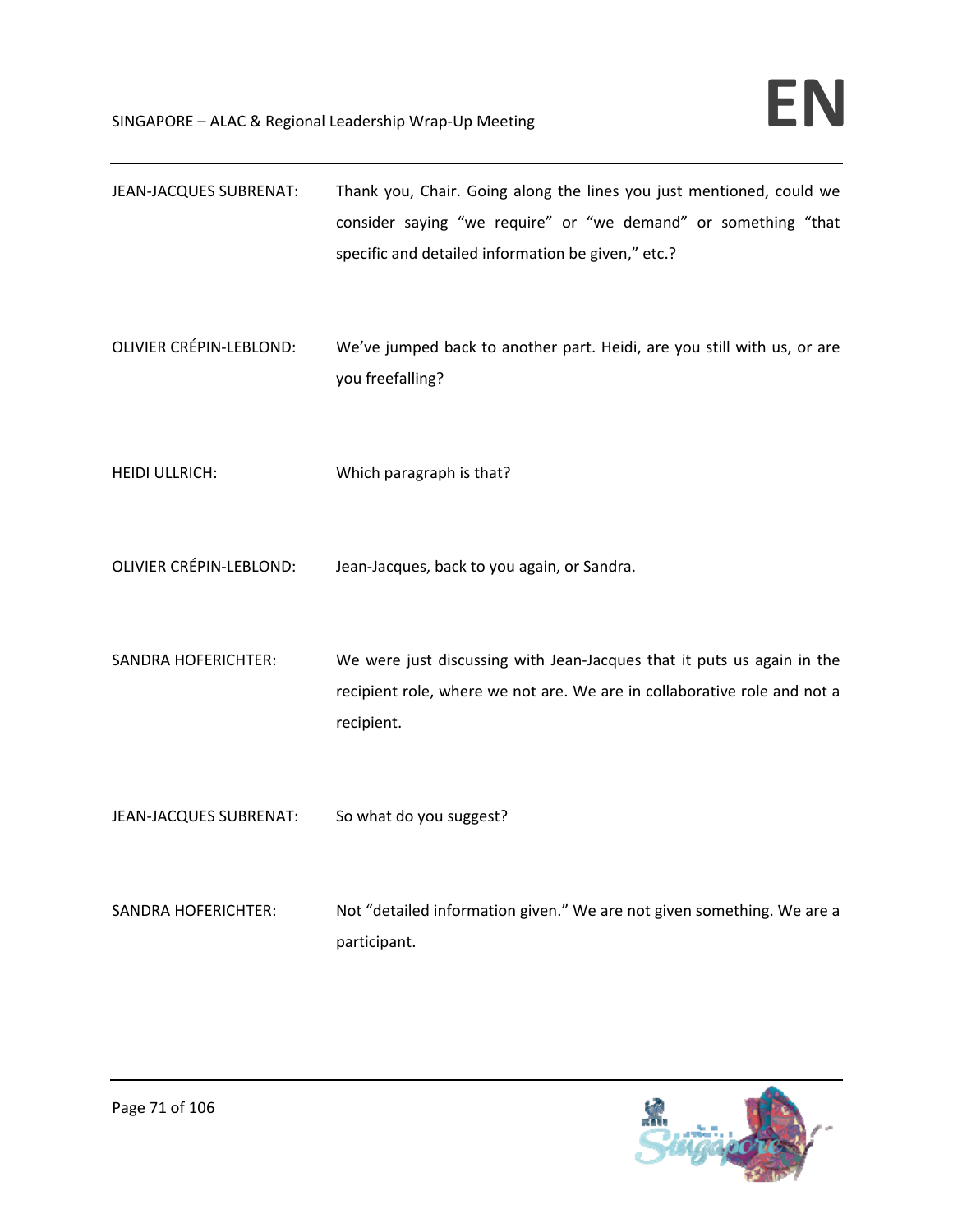OLIVIER CRÉPIN‐LEBLOND: Okay, so I gather that cancels out Jean‐Jacques' comment. Okay. So Heidi, you're just getting closer to the – who do we want? Ellen or Rafid?

HEIDI ULLRICH: Did Fatima have a question? Fatima has her card raised.

OLIVIER CRÉPIN‐LEBLOND: Oh, Fatima, yes.

- FATIMA CAMBRONERO: Thanks, Olivier. I will speak in Spanish. [inaudible] "the different expressions made within the At-Large community [inaudible]. I think that those statements that were made within the At‐Large community, this is Alan's question, may come from the LACRALO's statement. LACRALO has already sent its support as part of At‐Large. It's a place where you can go and find the statement of the community within At-Large. I think this should be included. Thank you.
- OLIVIER CRÉPIN‐LEBLOND: Okay, thank you. Alan Greenberg? Then I'm going to have to take people's hands or cards. It's probably easier for me. But, Alan?
- ALAN GREENBERG: I wasn't claiming that there haven't been statements/expressions made within the At-Large community. This is a statement that needs to stand on its own. In a statement in this level, I don't think hyperlinks are appropriate. So I would suggest something to the effect of "based on

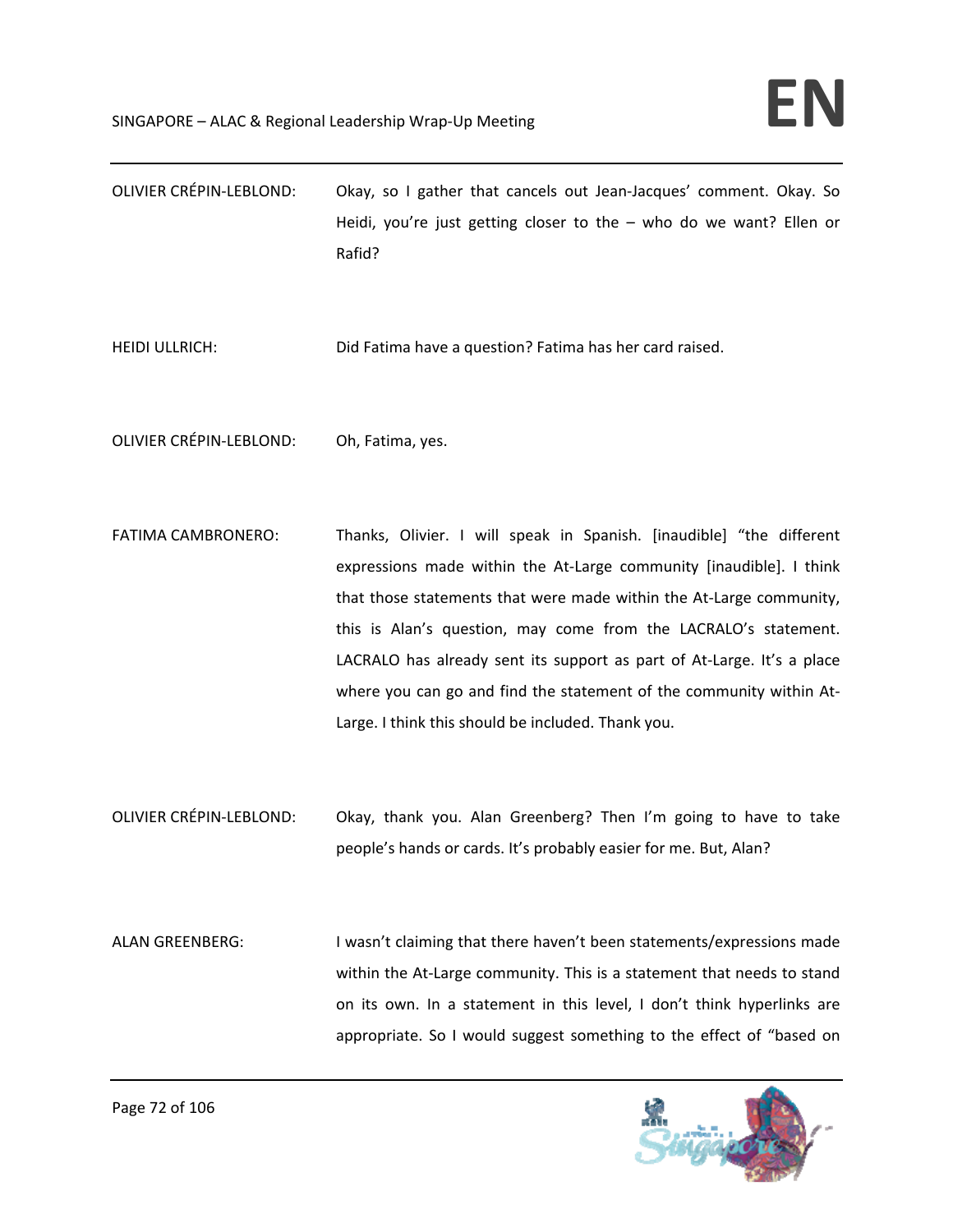consultations within the At‐Large community, there is a strong consensus that the end user community has a vital role to play," etc.

OLIVIER CRÉPIN‐LEBLOND: Fatima?

FATIMA CAMBRONERO: Sorry. I believe I was understanding that, although the ALAC statement is an independent statement from the LACRALO one, we are within a bottom‐up model and what was done at LACRALO might have been taken up by ALAC. We are not independent. We are not different from At-Large. We are part of At-Large. Maybe I'm not understanding the point clearly. They are not independent.

OLIVIER CRÉPIN‐LEBLOND: Alan, and then Leon.

ALAN GREENBERG: Maybe we're having communication problems. All I was suggesting is that the wording of the sentence say that our opinion that the end user community plays a vital role and must be included should be prefixed by, "we have talked within the At-Large community. We have input from RALOs and other things," without me going into specific details, and saying, "We have consulted. We have discussed." Maybe consulted is the wrong word. "The At-Large community has discussed this and therefore we believe we must have a role at the table."

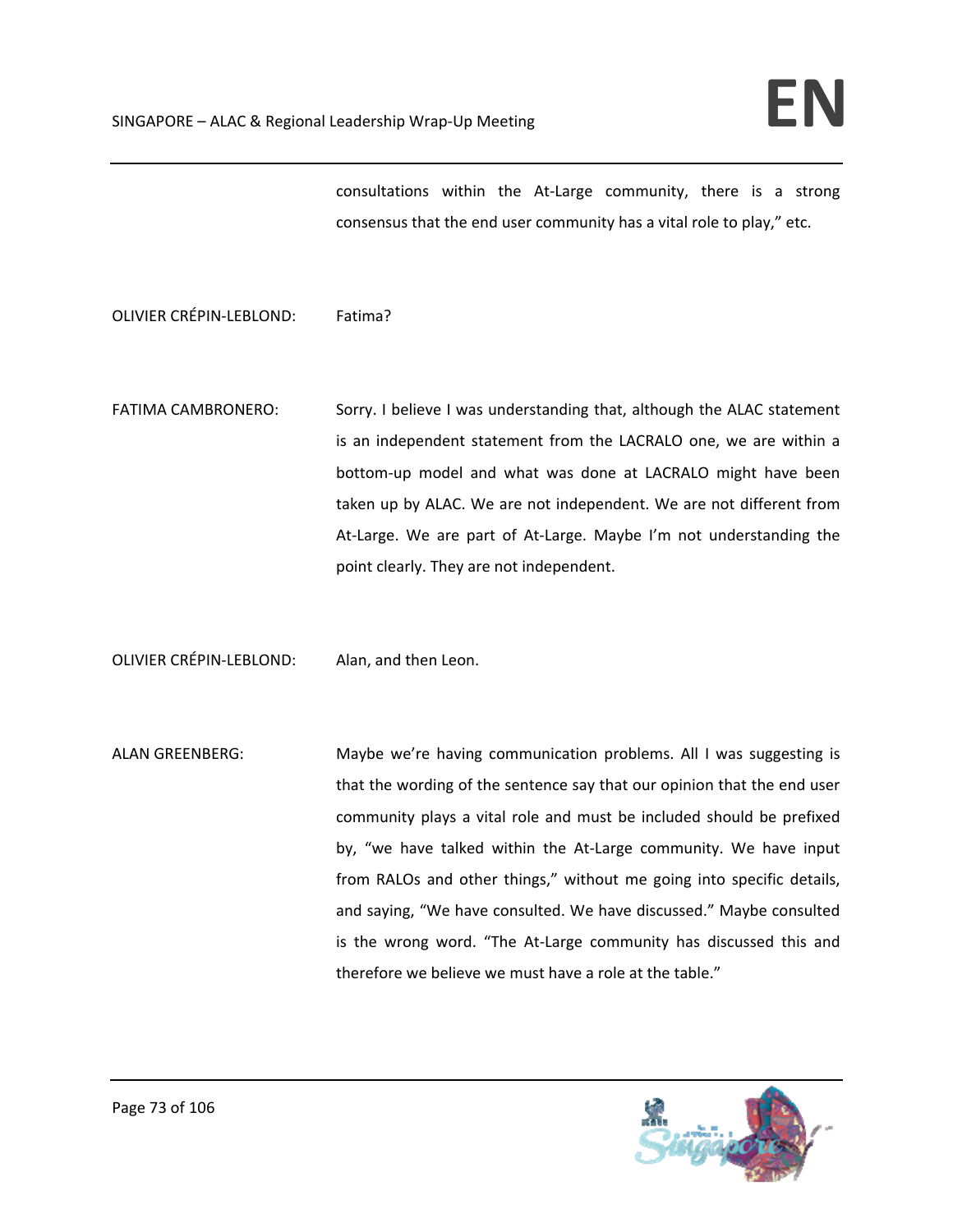So I don't think we're at odds with each other. I'm just trying to make sure that someone who reads this doesn't feel that there's a missing link that we're not supplying to them, which the current wording implies.

OLIVIER CRÉPIN‐LEBLOND: So Alan, could you please repeat what text you would suggest?

ALAN GREENBERG: Probably not. I think I said something like – but I don't remember because I didn't write it down – "Based on discussions within the At‐ Large community, the ALAC believes that the end user community has a vital role," etc. This is an ALAC statement based on the global At‐Large consult.

OLIVIER CRÉPIN‐LEBLOND: Okay, thank you. Leon?

ALAN GREENBERG: Consultation seems to be a bad word within ICANN this week.

OLIVIER CRÉPIN‐LEBLOND: Thank you. Alan, please, we are running out of time. I'd like to get this through. Leon?

LEON SANCHEZ: Thank you, Olivier. I tend to disagree with my fellow, Fatima. I don't think that just mentioning At‐Large leaves LACRALO outside of the At‐

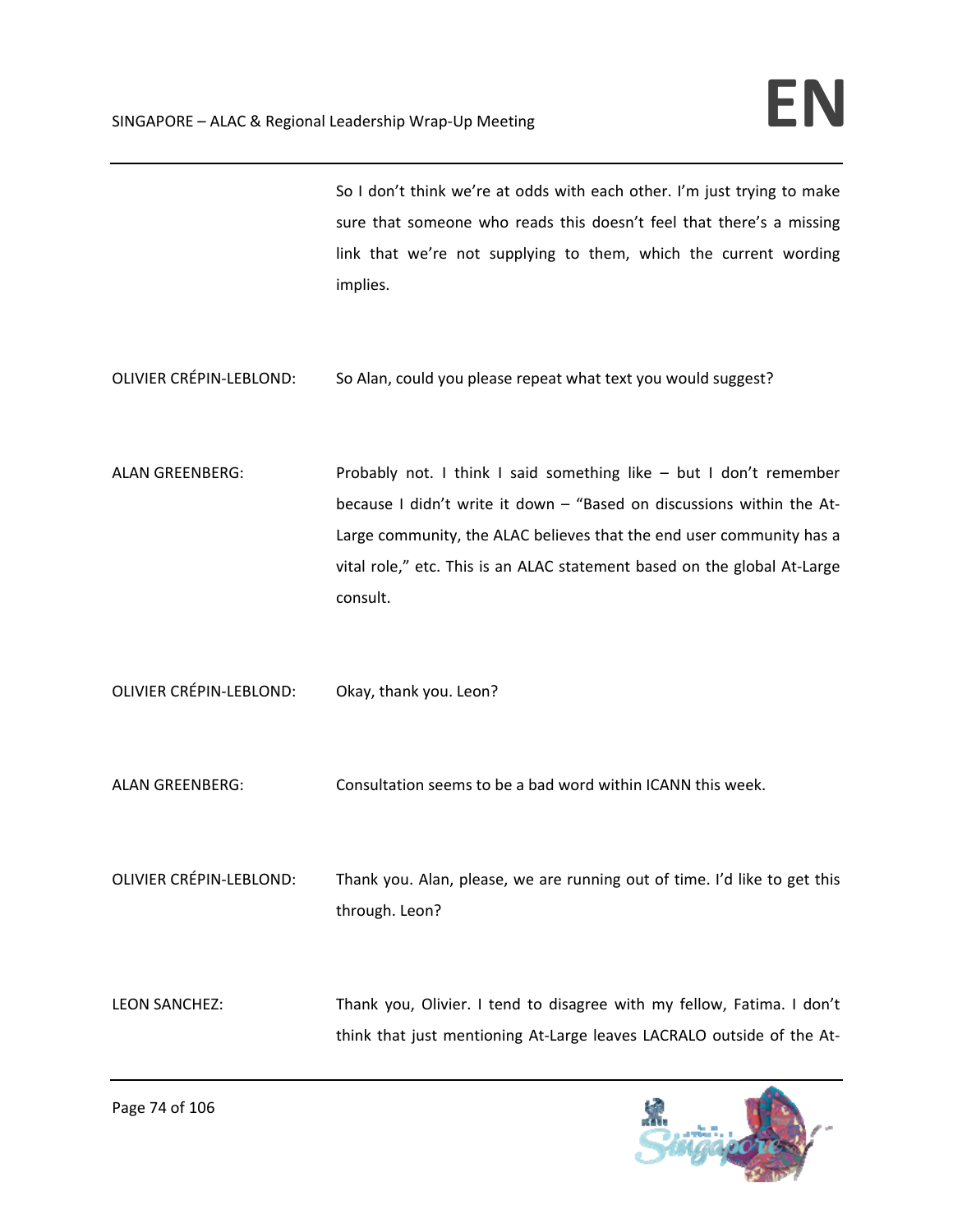|                                | Large community. I mean, that's obvious. So I think that by referencing<br>the At-Large community, we are recognizing that LACRALO is inside the<br>community.               |
|--------------------------------|------------------------------------------------------------------------------------------------------------------------------------------------------------------------------|
| <b>OLIVIER CRÉPIN-LEBLOND:</b> | Thank you. Raf, and I think Holly also wanted to speak. No? Raf Fatani?                                                                                                      |
| <b>RAFID FATANI:</b>           | I wanted to agree there with Leon. Another point I was going to make,<br>which I can't now see on there, is the part of the detailed information. Is<br>that still on there? |
| <b>HEIDI ULLRICH:</b>          | I think that's been taken out.                                                                                                                                               |
| <b>RAF FATANI:</b>             | That's been taken out?                                                                                                                                                       |
| <b>HEIDI ULLRICH:</b>          | I think that's been taken out. [inaudible]                                                                                                                                   |
| <b>RAF FATANI:</b>             | Okay.                                                                                                                                                                        |
| <b>OLIVIER CRÉPIN-LEBLOND:</b> | Go ahead, Raf.                                                                                                                                                               |

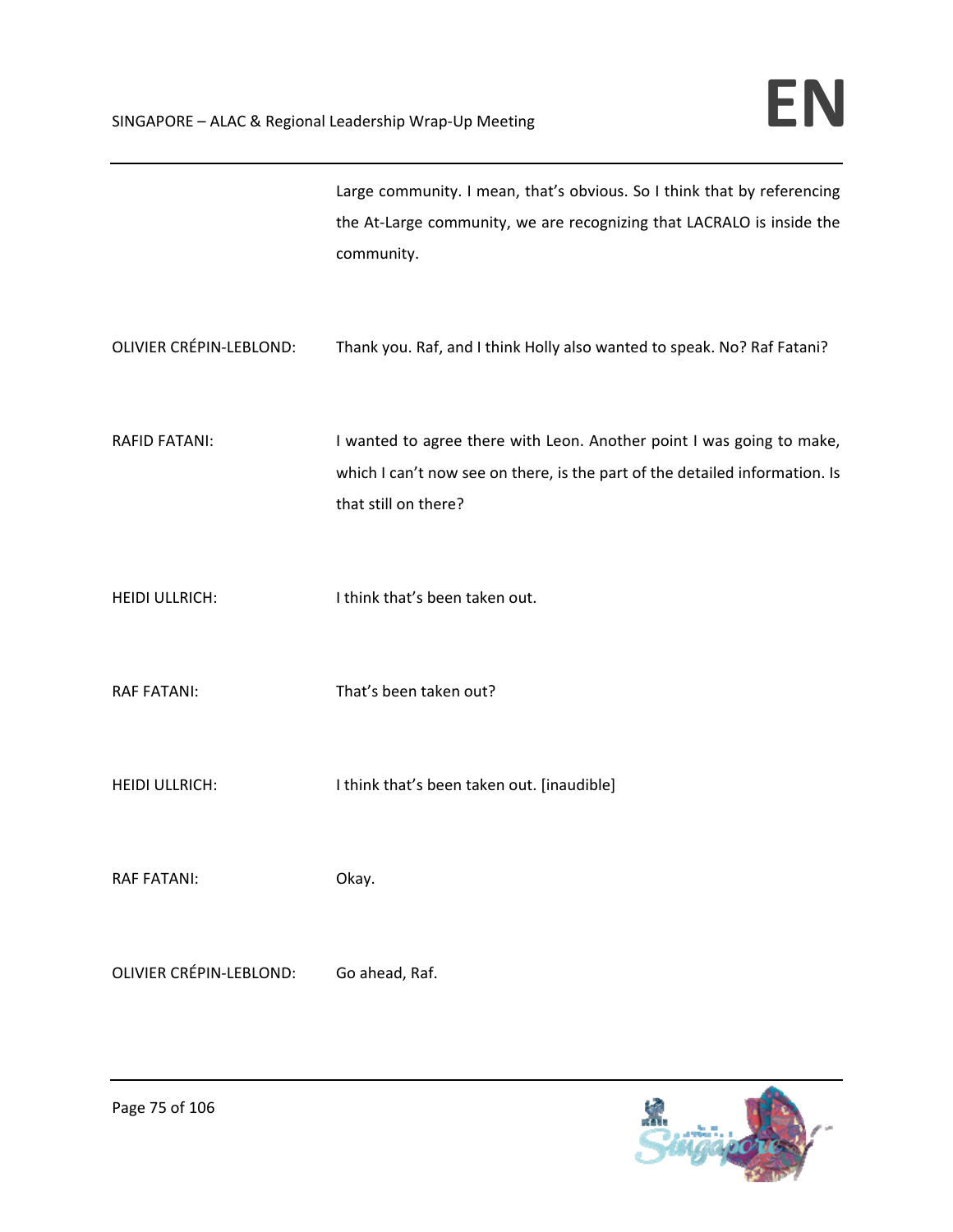| RAFID FATANI:                  | No, that's fine. I've made my point now.                                                                                                                                                                                                                                                                                                                                              |
|--------------------------------|---------------------------------------------------------------------------------------------------------------------------------------------------------------------------------------------------------------------------------------------------------------------------------------------------------------------------------------------------------------------------------------|
| <b>OLIVIER CRÉPIN-LEBLOND:</b> | Thank you. Has this been caught? Okay, let's re-read then the final one.<br>I'm going to refresh my screen, and that hopefully should be in the final<br>draft version of the ALAC.<br>"Draft ALAC Statement on the Announcement Regarding the Transition<br>of the Stewardship of the IANA Functions."<br>"The ALAC welcomes the announcement recently made by the U.S." $-$<br>Raf? |
| <b>RAFID FATANI:</b>           | Space between IANA Functions.                                                                                                                                                                                                                                                                                                                                                         |
| <b>OLIVIER CRÉPIN-LEBLOND:</b> | Typos, yeah. Double Fs and etc. "The ALAC welcomes the<br>announcement recently made by the U.S. Department of Commerce<br>NTIA" - just trying to see - "by the U.S. Department of Commerce NTIA<br>and celebrates the designation of ICANN as the institution in charge of<br>convening the global stakeholders" -                                                                   |
| <b>RAFID FATANI:</b>           | Sorry, Mr. Chair, just a point. "U.S. Department of Commerce, NTIA,<br>and," because that's not the name of the department.                                                                                                                                                                                                                                                           |
| <b>OLIVIER CRÉPIN-LEBLOND:</b> | Well, the NTIA is part of the U.S. Department of Commerce.                                                                                                                                                                                                                                                                                                                            |

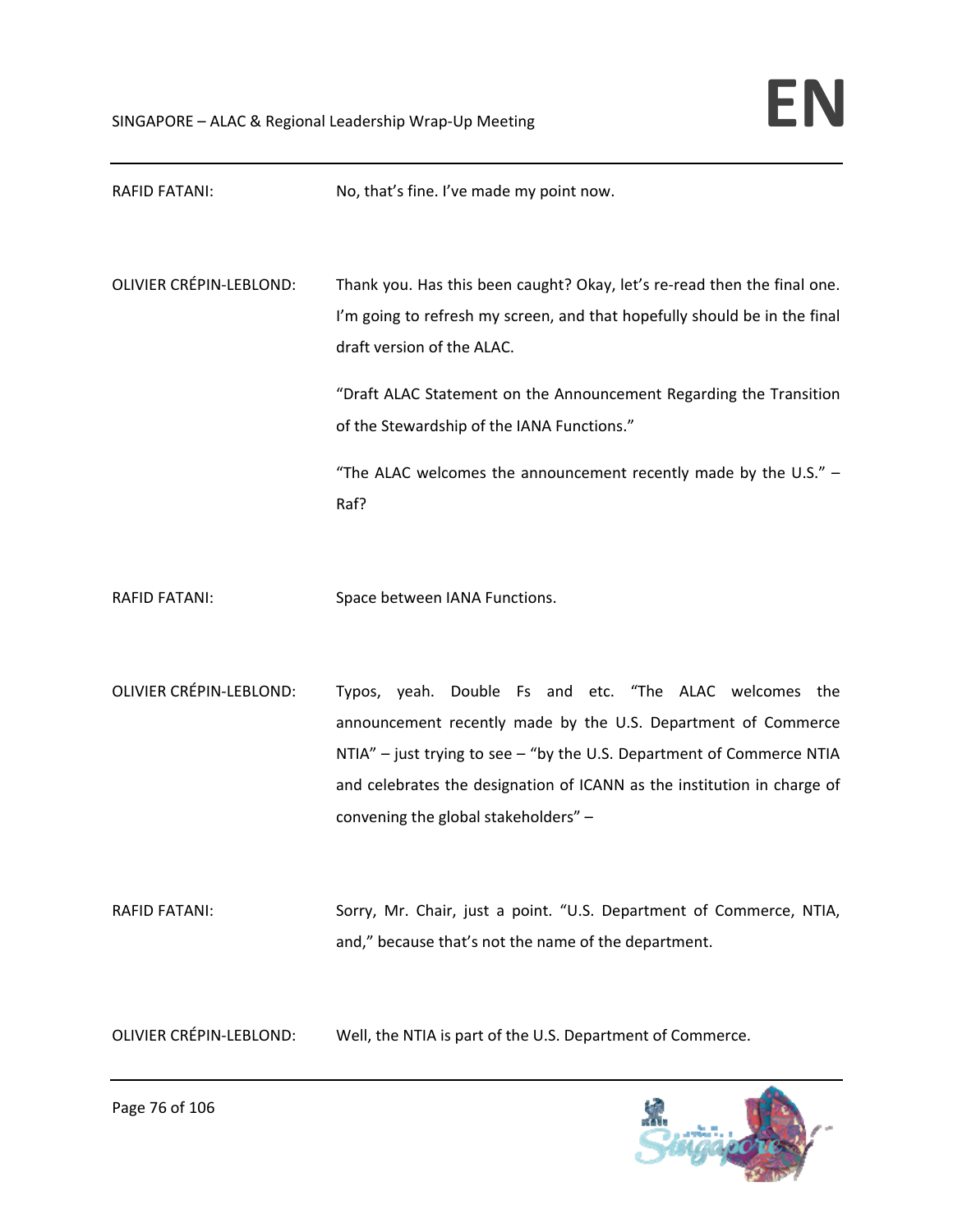| <b>RAFID FATANI:</b>                              | Sub-function?                                                                          |
|---------------------------------------------------|----------------------------------------------------------------------------------------|
| OLIVIER CRÉPIN-LEBLOND: It's a sub function, yes. |                                                                                        |
| <b>RAFID FATANI:</b>                              | So in terms of name.                                                                   |
| UNIDENTIFIED MALE:                                | Braces or parentheses or something like that.                                          |
| <b>RAFID FATANI:</b>                              | Brackets. Dash.                                                                        |
| UNIDENTIFIED FEMALE:                              | Well, we can always just do "Department of Commerce."                                  |
| UNIDENTIFIED MALE:                                | Dash.                                                                                  |
| OLIVIER CRÉPIN-LEBLOND:                           | Apostrophe NTIA?                                                                       |
| <b>UNIDENTIFIED MALE:</b>                         | No because they do lots of different things; only the NTIA deals with the<br>Internet. |

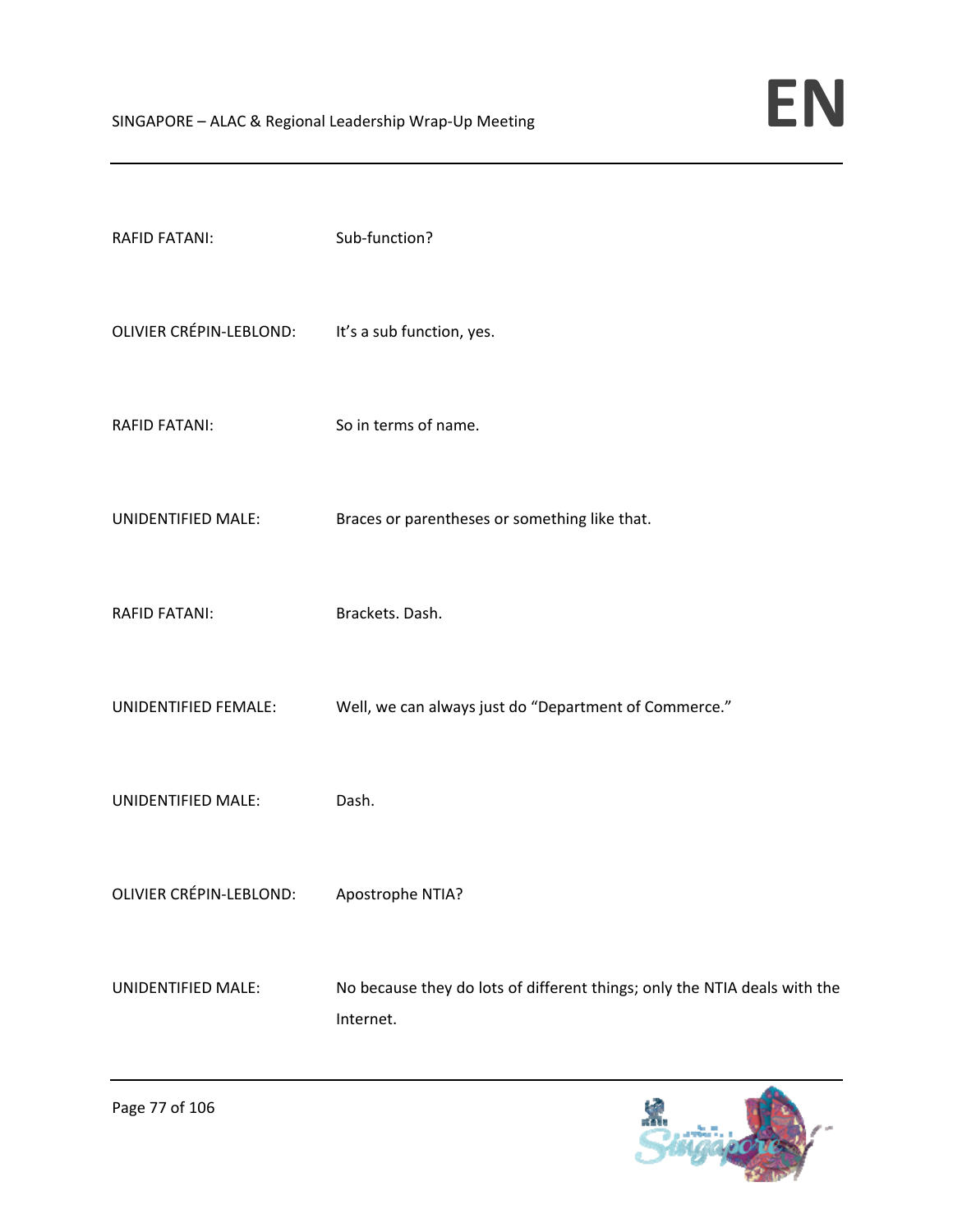| <b>HEIDI ULLRICH:</b>          | So you want "the Department of Commerce's NTIA"?                          |
|--------------------------------|---------------------------------------------------------------------------|
| <b>OLIVIER CRÉPIN-LEBLOND:</b> | We could say, "The U.S. Department of Commerce's NTIA"?<br>Apostrophe, S? |
| HEIDI ULLRICH:                 | Or the NTIA? Okay, how did they do it?                                    |
| UNIDENTIFIED FEMALE:           | Just say the NTIA.                                                        |
| UNIDENTIFIED MALE:             | Yeah, I think it's okay just to say that.                                 |
| OLIVIER CRÉPIN-LEBLOND:        | Yeah, the NTIA. Tijani?                                                   |
| TIJANI BEN JEMAA:              | Yes, we can put NTIA between brackets.                                    |
| <b>OLIVIER CRÉPIN-LEBLOND:</b> | Well, NTIA between brackets would mean U.S. Department of<br>Commerce.    |

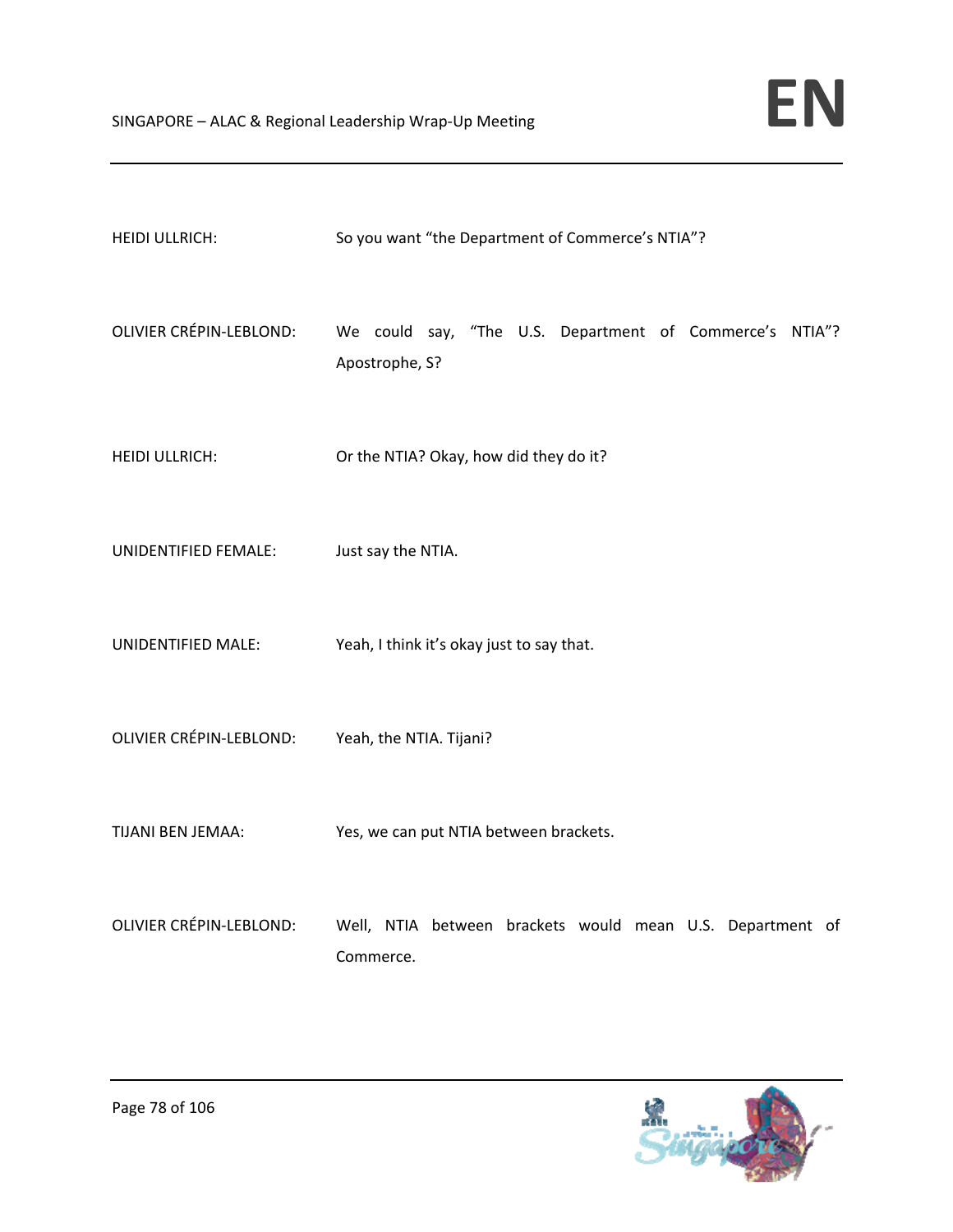| UNIDENTIFIED FEMALE:           | [inaudible] By the NTIA.                                                                                                                                                                                                  |
|--------------------------------|---------------------------------------------------------------------------------------------------------------------------------------------------------------------------------------------------------------------------|
| <b>OLIVIER CRÉPIN-LEBLOND:</b> | We'll just put it by the NTIA. Everyone knows it's the U.S. Department of<br>Commerce.<br>Let's start again. "The ALAC welcomes the announcement recently<br>made by the NTIA, and celebrates the designation of ICANN -" |
| <b>RAFID FATANI:</b>           | Sorry.                                                                                                                                                                                                                    |
| <b>OLIVIER CRÉPIN-LEBLOND:</b> | Raf?                                                                                                                                                                                                                      |
| <b>RAFID FATANI:</b>           | If we're going to use just NTIA, I think we shouldn't use abbreviation<br>and use the full name.                                                                                                                          |
| UNIDENTIFIED FEMALE:           | Yeah, we have to spell it out.                                                                                                                                                                                            |
| OLIVIER CRÉPIN-LEBLOND:        | Okay, thank you. Make that into "National Telecommunication and<br>Information Agency" or something. "Authority."                                                                                                         |
| UNIDENTIFIED MALE:             | It's not an agency.                                                                                                                                                                                                       |

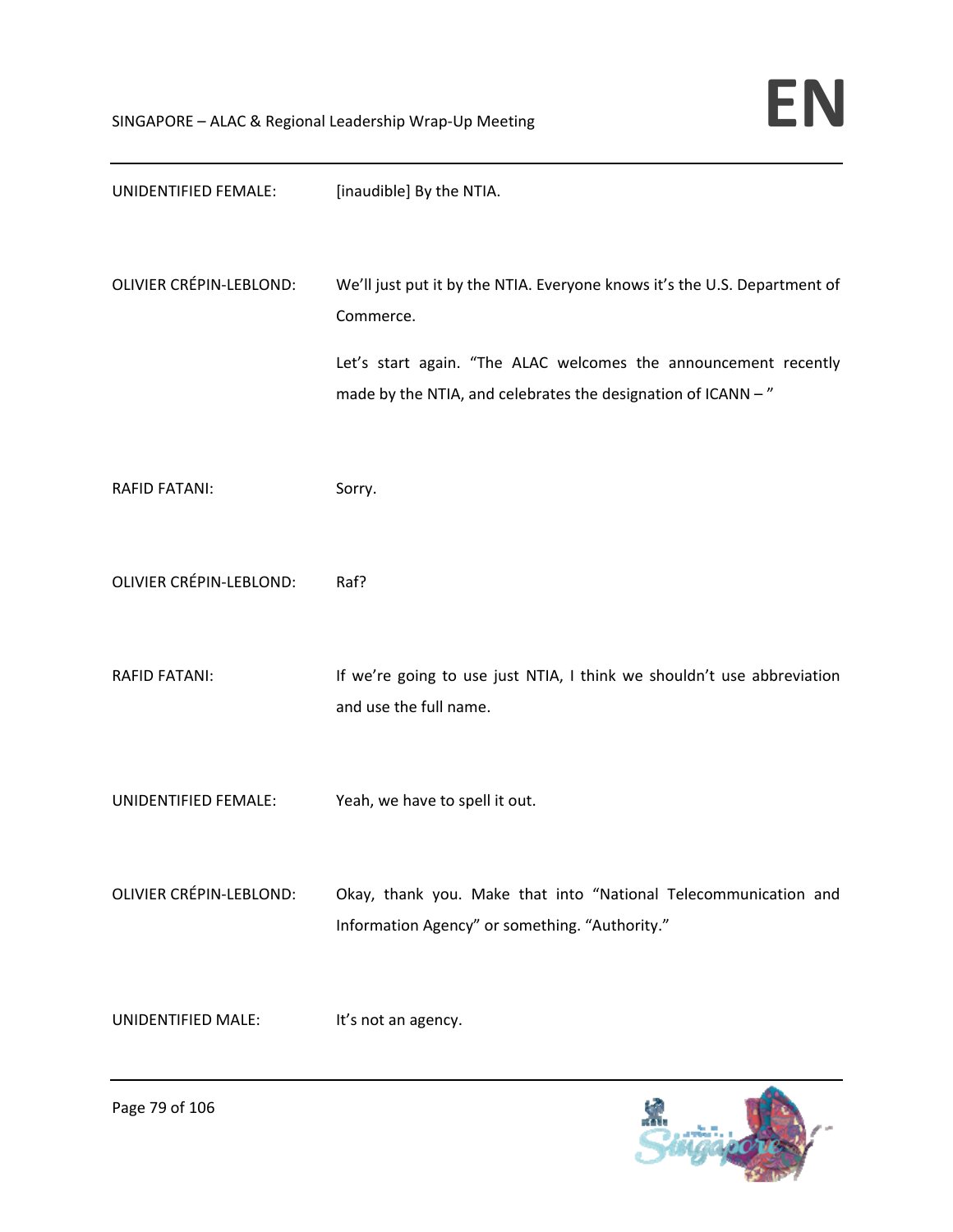UNIDENTIFIED FEMALE: Hey, hey. I'm going to Google it and find out. Keep going.

OLIVIER CRÉPIN‐LEBLOND: Okay, thank you.

- DEV ANAND TEELUCKSINGH: Just to say, "National Telecommunications and Information Administration."
- OLIVIER CRÉPIN‐LEBLOND: Thank you, Dev. "And celebrates the designation of IANA as the institution" – I would suggest changing "institution" to "organization." In some languages, institution is what one gets locked in. "As the organization in charge of convening the global stakeholders to develop a proposal to transition the stewardship over the IANA function so far performed by the NTIA by designing a multi‐stakeholder mechanism that allows said stewardship to be carried out by the broader Internet community." And I note that "Internet" is still lowercase.

"We expect that the design process will be open and inclusive, allowing the various communities within and outside of ICANN to be properly considered and taken into account by adequately incorporating and addressing their concerns and thoughts in the final outcome of this collaborative effort.

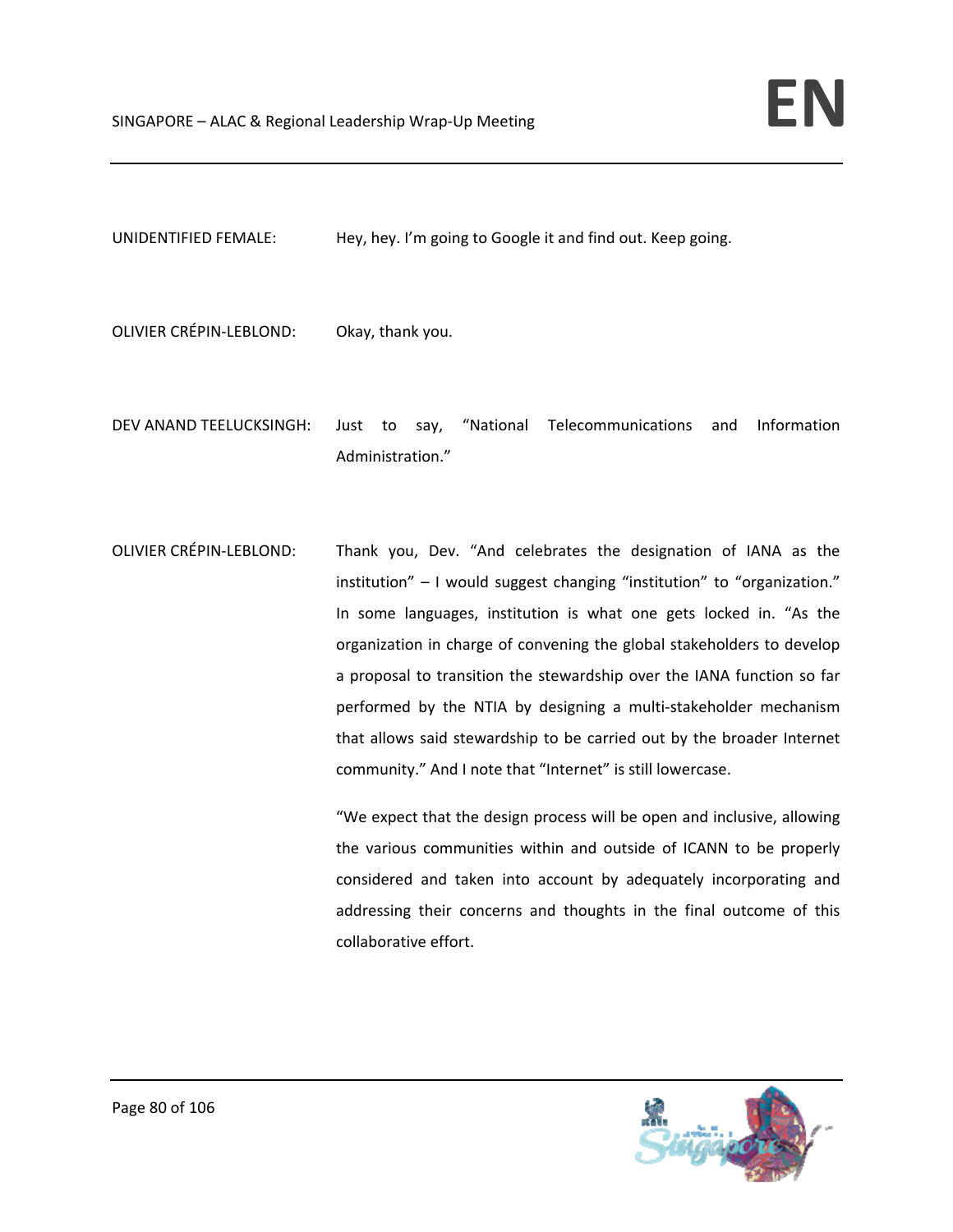"Based on discussions with the At‐Large community, the ALAC believes that the end user community has a vital role in the Internet governance ecosystem and must be a part of any process going forward."

Beran, I saw you put your hand up. What did you wish to point out?

- BERAN DONDEH GILLEN: Second paragraph, we have too many commas. "We expect that the design process will be open and inclusive, allowing the various communities within and outside ICANN." There's no need for a comma between "communities" and "within and outside."
- OLIVIER CRÉPIN‐LEBLOND: Delete the first comma?
- UNIDENTIFIED FEMALE: I think it's the second one. "Allowing the various communities." I don't think that you need a comma there.
- OLIVIER CRÉPIN‐LEBLOND: Correct, yeah. "Allowing the various communities" remove the comma – "within and outside of ICANN." Okay, thank you.

"Based on discussions with the At‐Large community, the ALAC believes that the end user community has a vital role in the Internet governance ecosystem and must be a part of any process going forward.

"Furthermore, we call on ICANN leadership to ensure that any mechanism that replaces the stewardship over the IANA functions is

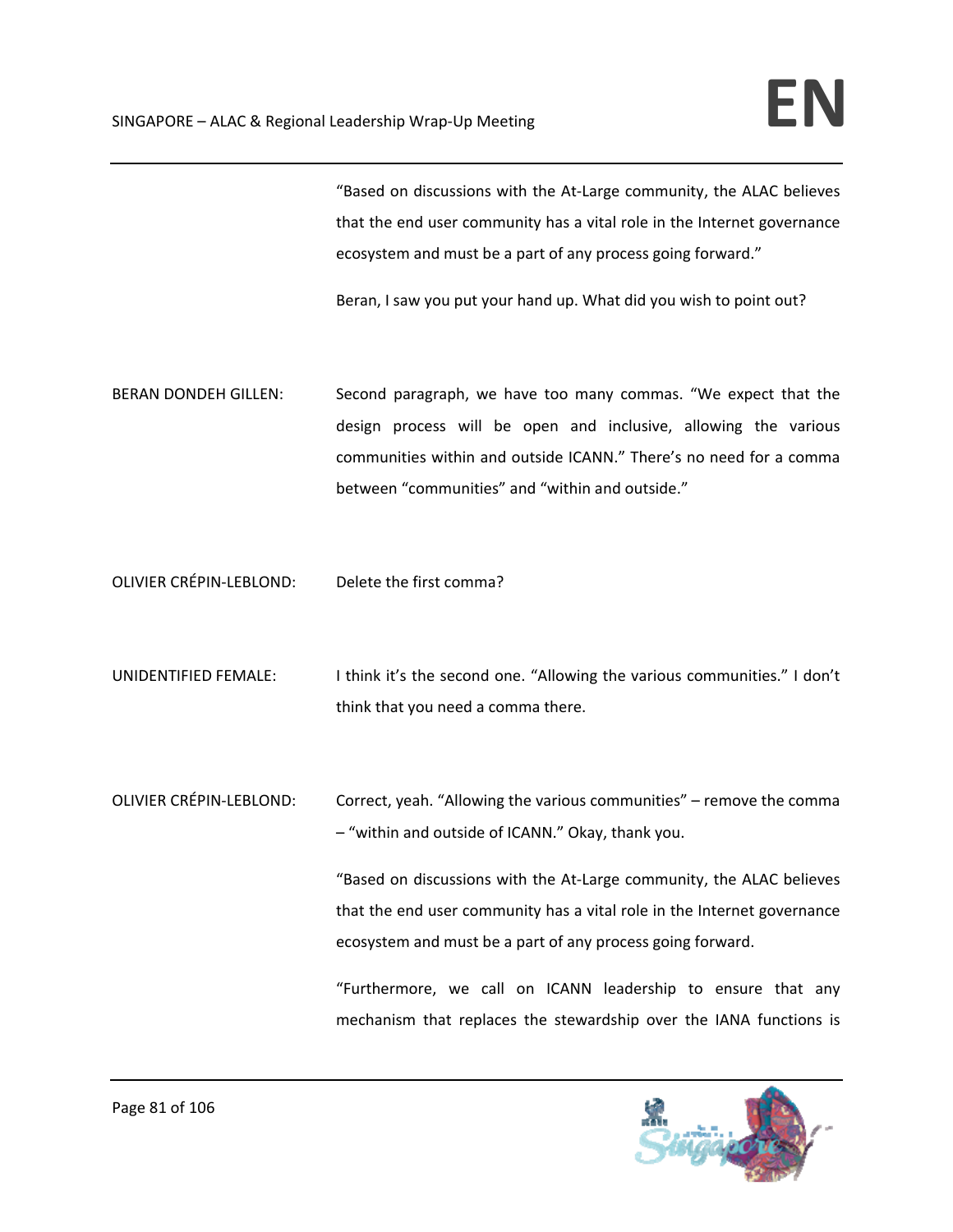based on enhancing the multi‐stakeholder model, maintaining their security" – Alan?

- ALAN GREENBERG: I think the current standard is multi-stakeholder is hyphenated. I won't swear to it, though.
- OLIVIER CRÉPIN‐LEBLOND: Thank you, Alan. "Maintaining the security, stability, and resiliency of the Internet DNS." Should we change that to the Internet Domain Name System? Okay, we'll leave it to the DNS. That's a well-known [abrogation].
- GARTH BRUEN: I think the Internet is not, the DNS is not [inaudible].
- OLIVIER CRÉPIN‐LEBLOND: Yeah, of the Internet's DNS, maybe. The Internet apostrophe S DNS. Good catch, Garth. "Meeting the needs and expectations of the global customers and partners of the IANA services, maintaining the openness of the Internet, providing full and effective accountability for the new stewardship responsibility to the boarder stakeholder community by establishing an adequate set of checks and balances, and guaranteeing the common good and the public interest as principles to better serve the end users." Can we please scroll up?

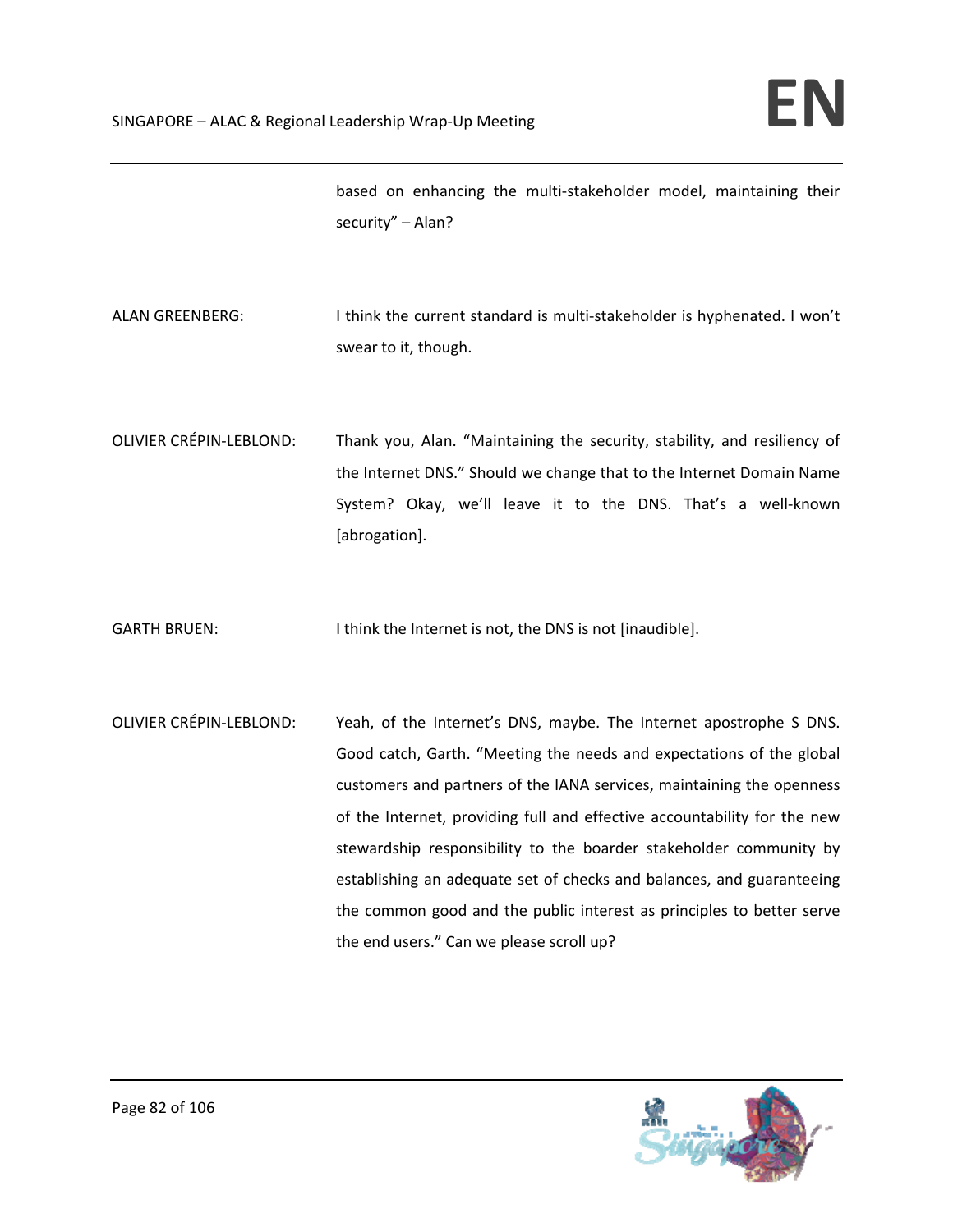"We commit to contributing to the process so that any outcome is the result of a bottom‐up, consensus‐driven, and multi‐stakeholder effort in which the interests of the end users are properly taken into account."

ALAN GREENBERG: Hyphenate it again.

OLIVIER CRÉPIN‐LEBLOND: Hyphenate it, okay. I'm going to give you another minute for you to read through this and raise any points that need to be changed.

```
Fatima Cambronero?
```
FATIMA CAMBRONERO: Yes, in the first part is also multi-stakeholder is right separated.

OLIVIER CRÉPIN‐LEBLOND: Sorry, can you say that again, please?

- FATIMA CAMBRONERO: In the first paragraph, it's also the word multi-stakeholder is also separated.
- OLIVIER CRÉPIN-LEBLOND: It's also separated. So the question is, in the ICANN guides, is multistakeholder separated or in one word?

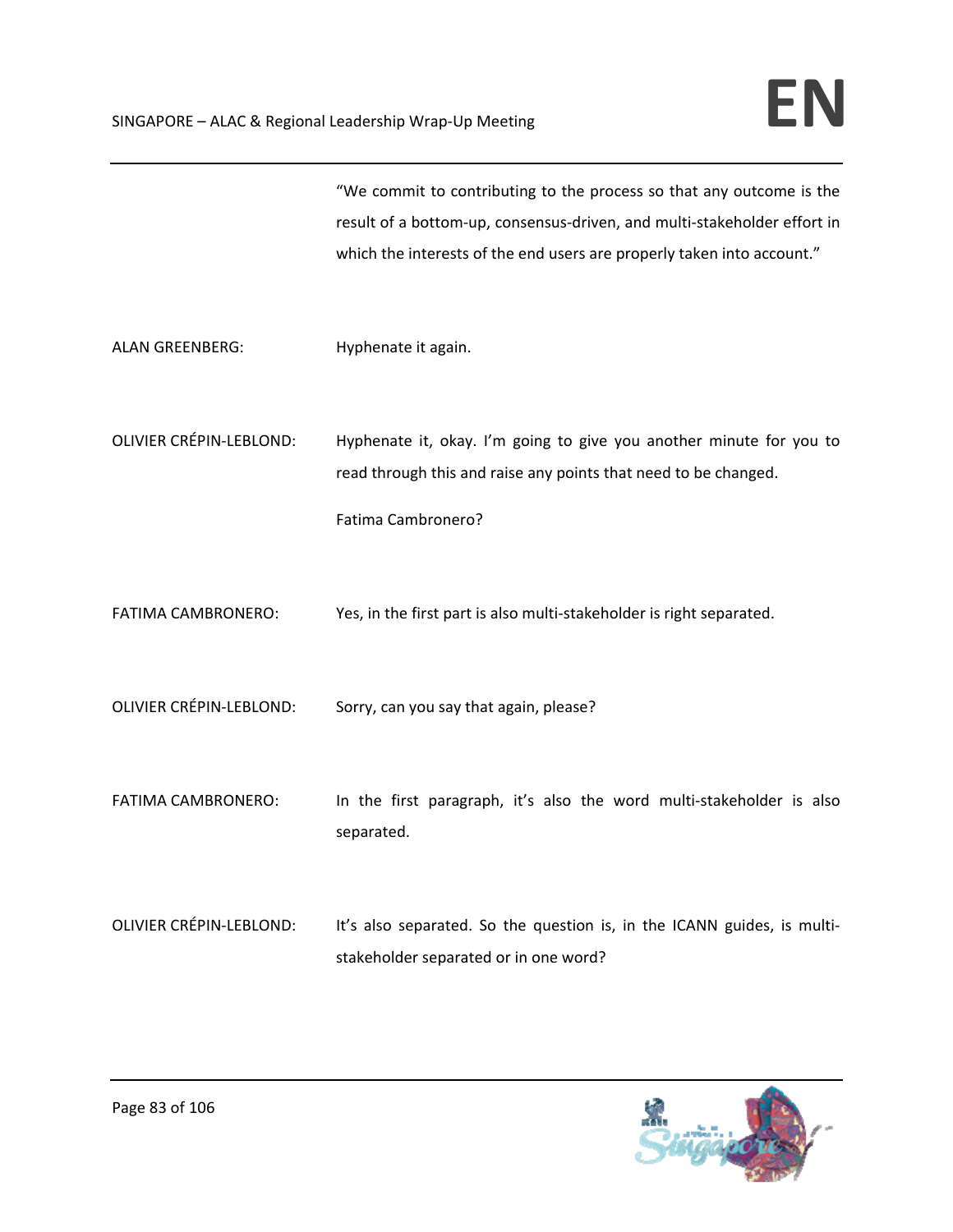

| FATIMA CAMBRONERO:             | For me, it's one word, but -                                                                                                                                                                                                                                               |
|--------------------------------|----------------------------------------------------------------------------------------------------------------------------------------------------------------------------------------------------------------------------------------------------------------------------|
| <b>OLIVIER CRÉPIN-LEBLOND:</b> | For you, it's one word. Okay, Fatima.                                                                                                                                                                                                                                      |
| <b>HEIDI ULLRICH:</b>          | I'm hearing that the ICANN style guide has multistakeholder as one<br>word, no hyphen.                                                                                                                                                                                     |
| <b>OLIVIER CRÉPIN-LEBLOND:</b> | Fine. Thank you. Eduardo Diaz.                                                                                                                                                                                                                                             |
| <b>EDUARDO DIAZ:</b>           | Oh, I'm sorry, Mr. Chair. I just wanted to propose that this be presented<br>to the ALAC for voting.                                                                                                                                                                       |
| <b>OLIVIER CRÉPIN-LEBLOND:</b> | Thank you very much, Eduardo. Can we have a second?                                                                                                                                                                                                                        |
| <b>ALAN GREENBERG:</b>         | I second that.                                                                                                                                                                                                                                                             |
| <b>OLIVIER CRÉPIN-LEBLOND:</b> | Alan? Dev? Is it refreshed? We've got the final statement on the screen.<br>Alan, you'd like to speak? No, you're seconding.<br>Okay, let's start then the vote. All those in favor, ALAC members only,<br>would you please raise your card or your hand? We have Eduardo, |

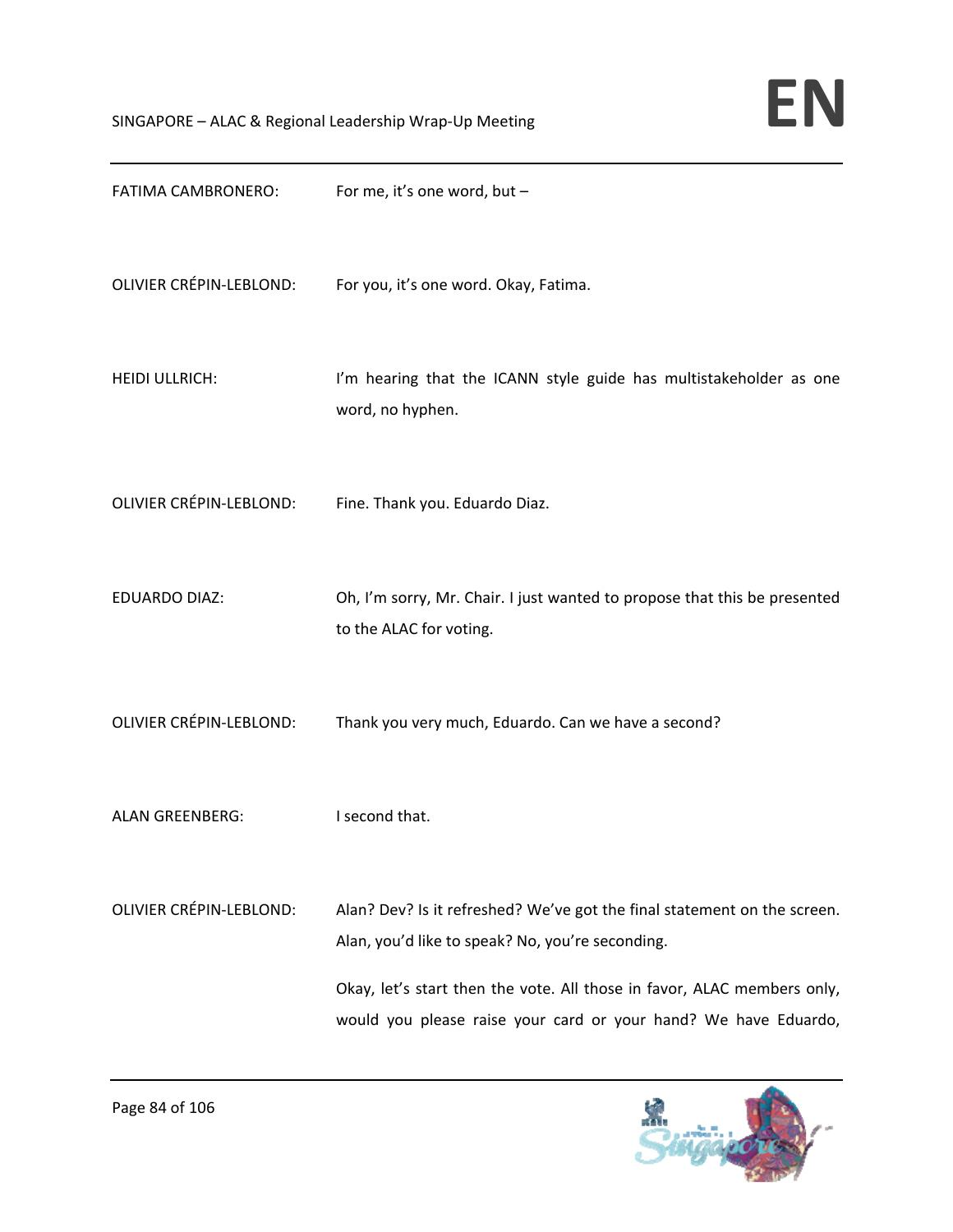Fatima, Dev. You could have the names in advance and put a tick next to them. It would make it faster. Eduardo, Fatima, Dev, Sandra, Jean‐ Jacques, Raf, Evan acting silly, Maureen, Holly, Olivier, Leon, Tijani, Alan, Hadja, and Beran is drowning at the moment.

Okay, any votes against this motion or against this statement? Raise your card now or your hand. I don't see anyone putting their hand up. Any abstentions? No abstentions either. So could we have the results please, Heidi?

HEIDI ULLRICH: Okay, for the "ALAC Statement on the Announcement Regarding the Transition of the Stewardship of the IANA Functions" there were 15 in favor, zero nos, and zero abstentions. So the motion has passed. It's a statement.

OLIVIER CRÉPIN‐LEBLOND: Thank you very much. Alan Greenberg?

- ALAN GREENBERG: Those of you who have worked with me for a while know that I abhor trying to draft things in a communal group. Given that we had little choice, I think we did really well.
- OLIVIER CRÉPIN‐LEBLOND: Thank you, and this statement will be presented this afternoon during the first 20 minutes of the public forum, so it will be read to the record. If we could have a paper copy of it, that could help. Last time I stood in

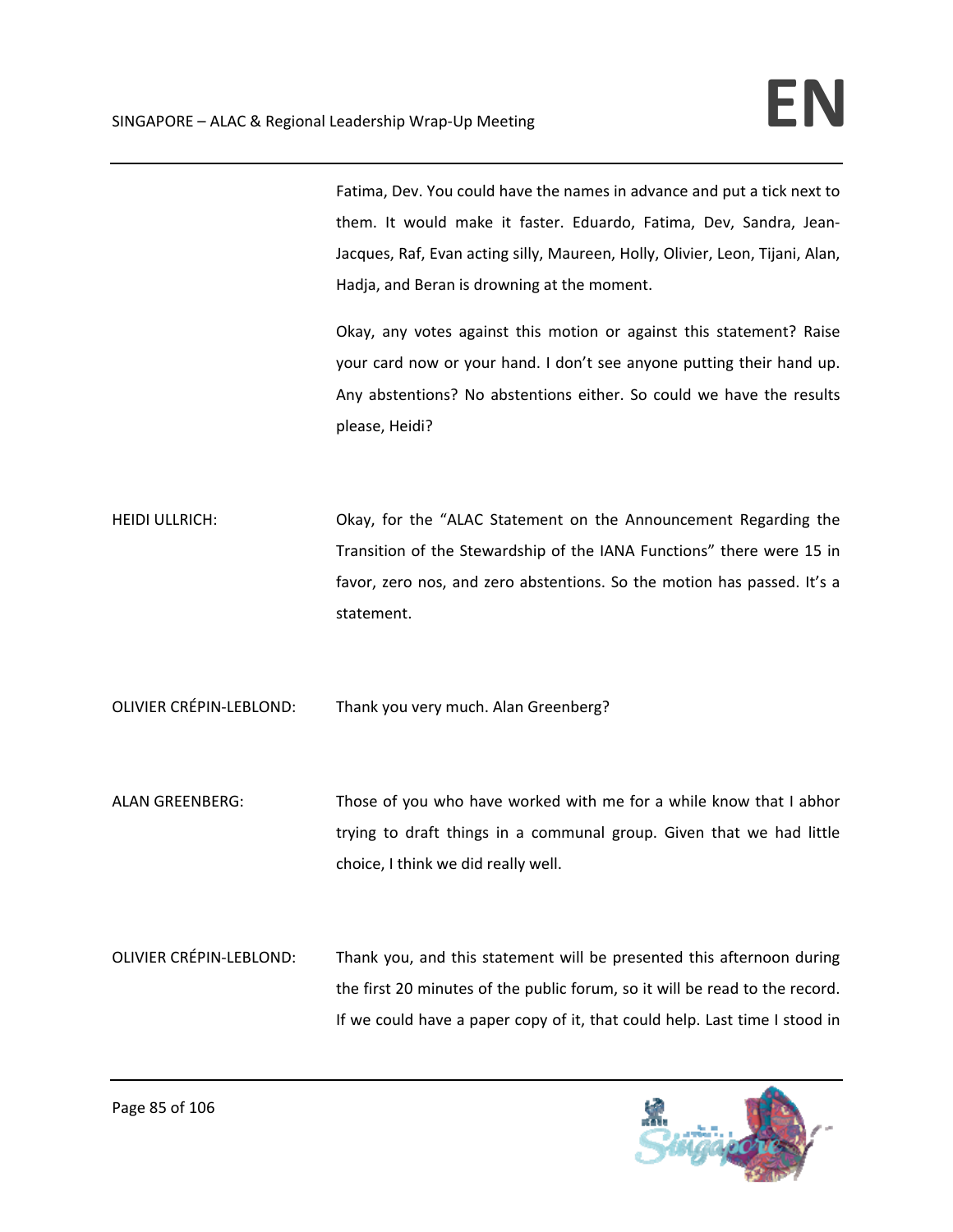line, my computer burnt my arm. It weighs a ton as well. One or two copies, whichever. At least the one.

Okay, now we have the chair's announcements, and I would be grateful if I knew what announcements I needed to make, but I haven't got any paper that has been supplied to me. I think I have heard of some things. Can we just have – ah, so we have to move everyone over there, so I ask you all to stand up and move to the area behind us, where there is apparently a tea appreciation ceremony. Interesting thing.

For those of you watching us remotely, I'm afraid you're not going to be able to appreciate this since the tea is not going to be able to go through the current IPv4 connectivity that we have, nor v6 either. But please remain behind until we do the close. There'll be a few more words and a few words of thanks, but we will use the microphone so that you're able to listen to us whilst we carry out this ceremony.

We haven't adjourned the meeting yet. The recording is still on, and this is a traditional tea appreciation ceremony. We are running short on time. Could you please make your way quickly, quickly, quickly? So this is really for our departing members because, yes, we have some departing members. They don't only depart at the end of the year. If you stand there, you won't see anything. Will I see anything? Where do I stand? Here? On this side? Okay.

So there'll be the ceremony for the tea ceremony. I'm not told what to do, so everyone is asked go behind. Okay.

UNIDENTIFIED FEMALE: Okay, thank you for coming here today. My name is [inaudible].

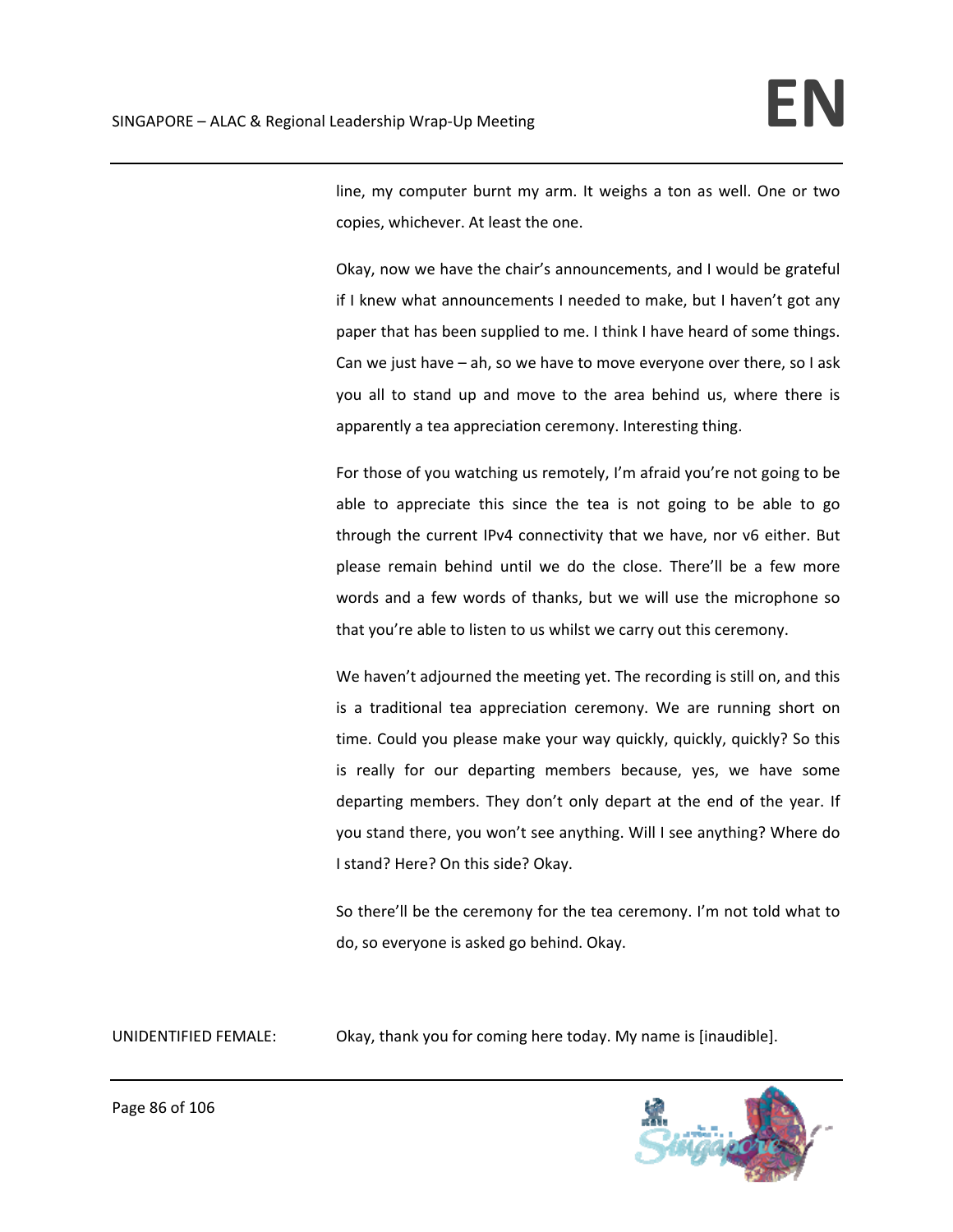So you see so many kinds of teas on the market, but did you know that there is only one tea plant in the world? The name is Camellia sinensis. Teas was discovered in China more than 4,000 years ago. Before China, there was no tea. Some people say that the Japanese green tea [inaudible]. Tea was brought into India and Sri Lanka by the British [inaudible]. This was in the  $17<sup>th</sup>$  century,  $18<sup>th</sup>$  century tea starts to flourish in India and Sri Lanka.

So tea appreciation is all about pure tea. We do not add any things to tea because when you add things to tea, you change the taste of tea and it no longer becomes a good cup of tea for appreciation.

So what do you get in the market? All kinds of scented teas. There's strawberry, lemon, lychee, bubble tea. We call this group scented teas. How about flower tea, chamomile, rose buds. These are all flowers actually, not really tea. And then ginseng tea. Ginseng is a root found mainly in Wisconsin and Korea, not part of the Camellia sinensis tea plant. In South Africa, we have the rooibos tea. Rooibos is a different plant altogether, more like a legume family. It's more bush‐like.

So from one tea plant with different processing, you get the different types of tea in the market. So I have here all the tea in the word actually in front of me – the white, green, oolong, and black. So any teas that you buy in the market, it should fall into one of these four categories.

So let me just quickly show you what the tea plant looks like. This is what the Camellia sinensis tea plant looks like. This is a blown up version. Now people often ask how do we recognize what kind of tea we're drinking? Actually, just have to follow four simple steps. You look

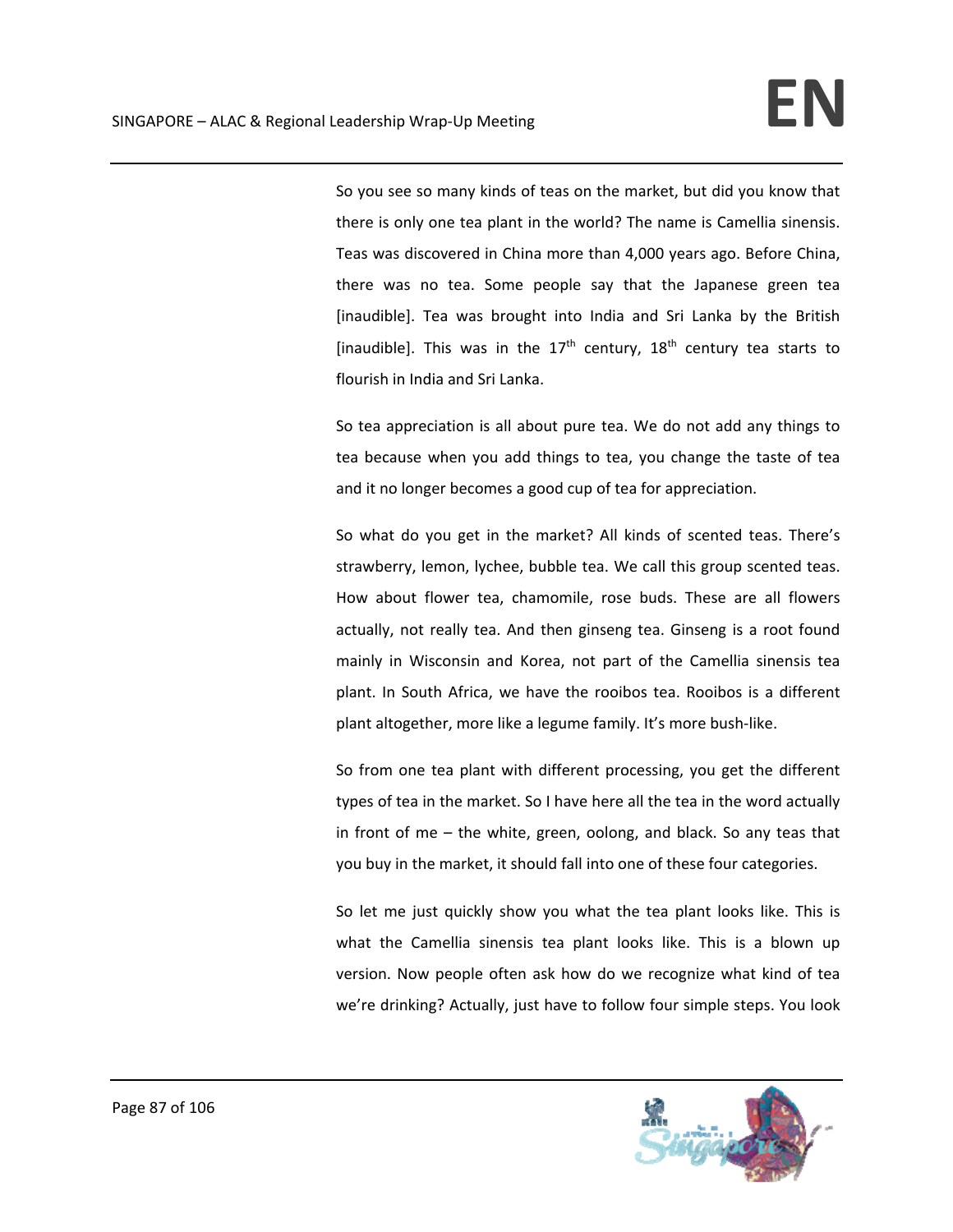at the color of the leaves, the smell, the shape of the leaves, and finally the taste will confirm the sort of tea that you're drinking.

I'll just hold up this. The color of white tea should be as white as possible. If somebody offers you white tea and it's all black in color, what does it mean? It means that the tea has deteriorated. Tea has no expiry date, actually. You can keep it two or three years, no problem, but over time the smell will deteriorate  $-$  the fragrance, the health benefits will all deteriorate over time.

So for white tea, they only pick this part of the tea plant. Normally, you only see a single shoot, and for white tea, it doesn't go through any firing. So it's the least processed of all teas. It's got the least caffeine, and it's actually the healthiest of all the teas.

A lot of people know about the health benefits of green tea. What they don't realize is white tea has three times more polyphenols than green tea. Polyphenols is an anti‐cancerous, antioxidant agent. So the reason for this is simple. It doesn't go through any firing.

For green tea, they usually pick this part of the tea plant, so one baby leaf and two side leafs. Sometimes they call this the sparrow's tongue because it looks like the tongue of a bird. So for green tea, the color it should be as green as possible. Later, when you have time, please come up and take a look and smell the tea leaves. So green tea should be as green as possible because who wants a black green tea anyway?

Now oolong tea. Oolong actually translates to black dragon. Why black dragon? If you look at the shape of the leaves, they're all this slight curl at the end, like the tail of a dragon, which is why they call it oolong tea.

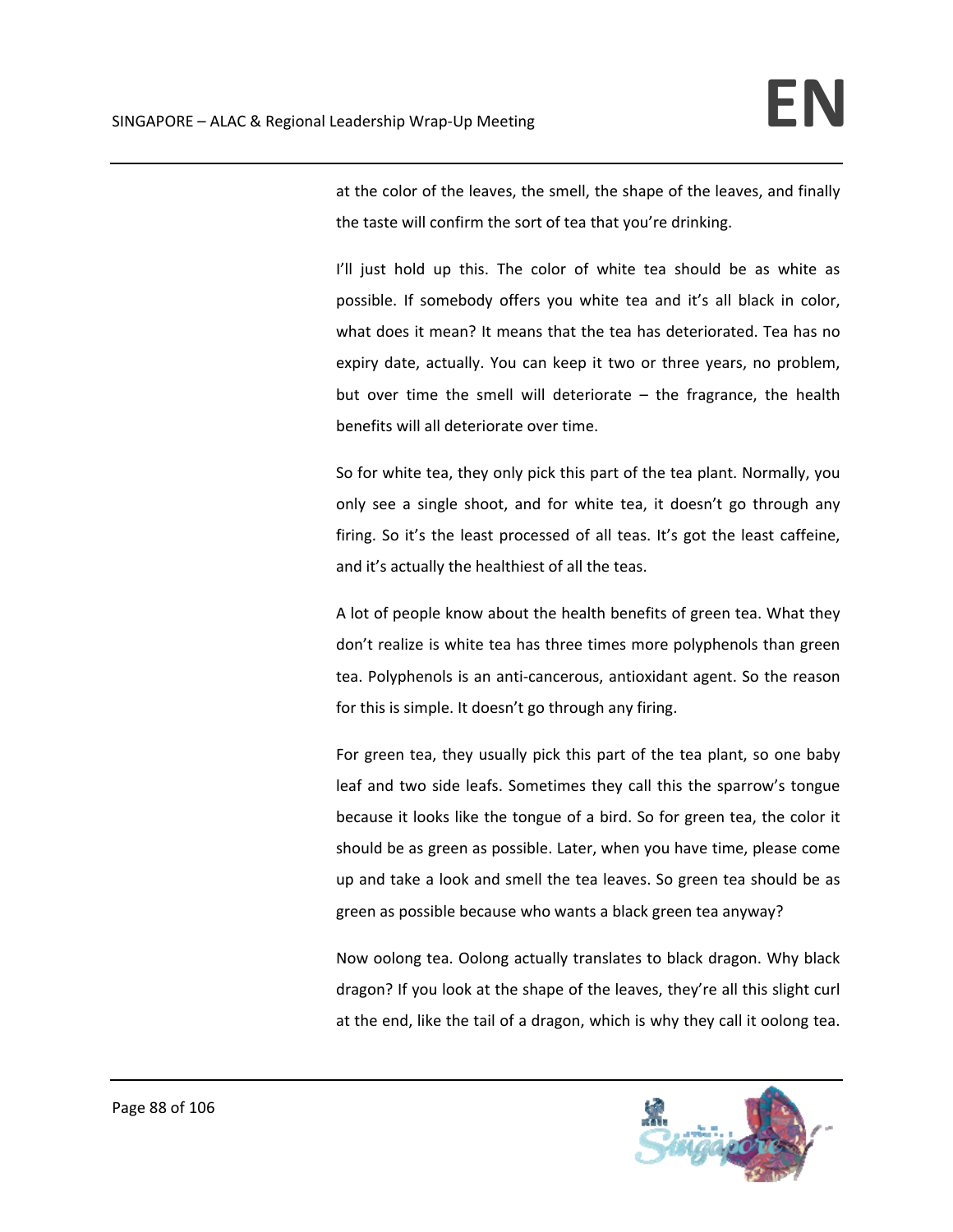The color of Oolong tea will always be between green and black, so a dark green color.

Usually, oolong tea is quite flavorful. We'll try all these teas later, but oolong tea, usually they pick the mature leaves of the tea plants, so big leaves for oolong tea. Only two percent of tea in the world is oolong tea. It comes mainly from Fujian Province in China and Taiwan and nowhere else. The people from Taiwan used to be from Fujian Province in China. During the war, they ran over to Taiwan.

And then black tea. The color of black tea will always be black. 70% of tea in the world is black, found mainly in India, Sri Lanka. Cameroon highlands also produces black tea. For black tea, they usually use the whole plant. There's a lot more black tea out there. So usually, all your scented teas are usually scented on black teas because black tea on its own normally has no smell.

Okay. Let's move on to the tea brewing. If you can hear me, I'll put the mic down. Is that okay? Okay, so what's so special about our Chinese teapot? Actually, people who don't make tea this way always comment that why is everything so small. It looks like it belongs in a doll house. Do you actually use this stuff?

But actually we do. It makes a very good cup of tea, and the reason for this is it's made with a special type of clay. This clay is called Zisha and it translates to purple sand. This purple sand clay is only found in Yixing in China.

The unique thing about this clay is its porosity. If you look under the microscope, you see many tiny holes in the clay. So you cannot wash

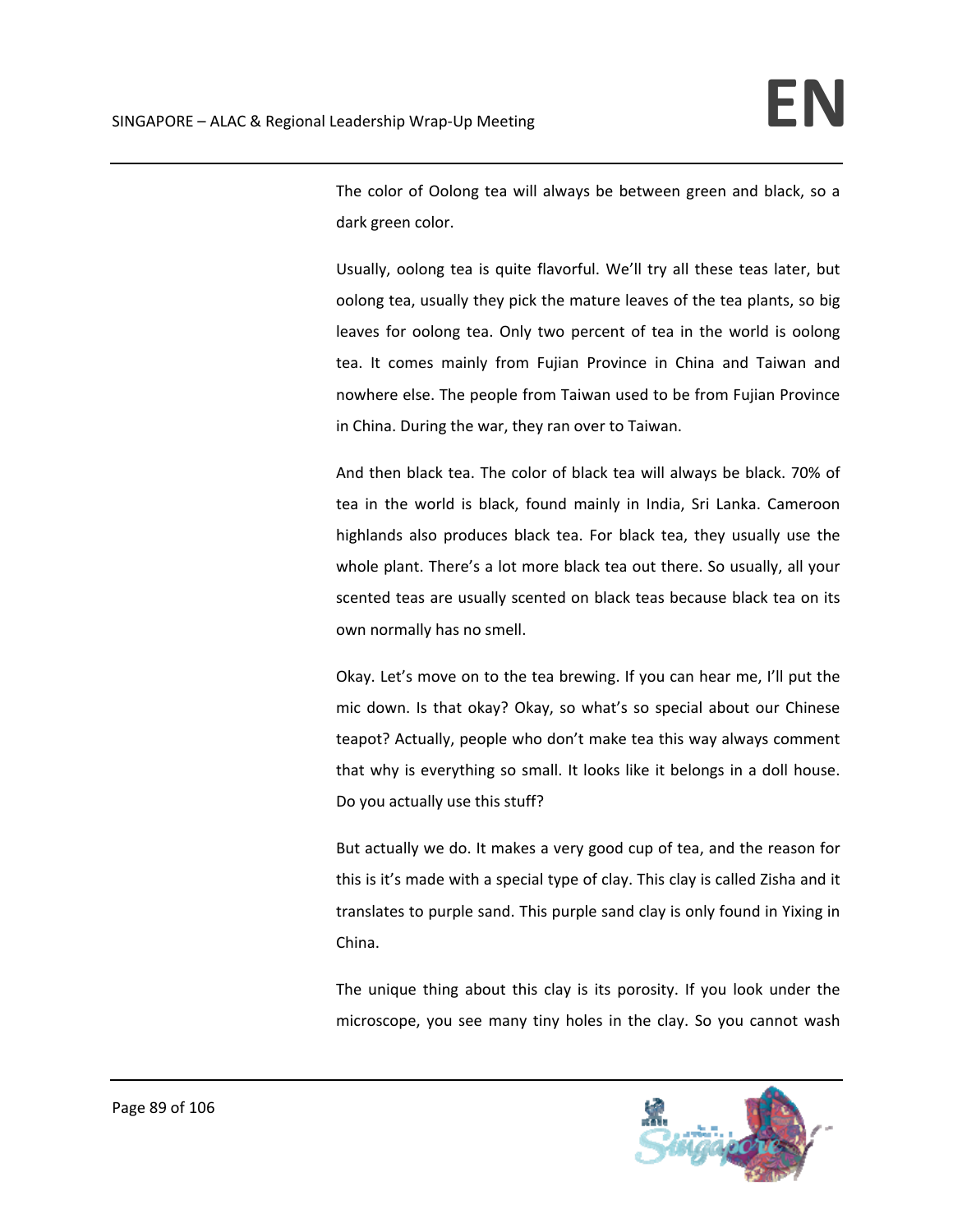your teapot with soap. If you wash it with soap, soap gets in. You get a soapy cup of tea. Your teapot is finished. So we only rinse it with water.

What happens? A layer will start to form if you can't wash it with soap. So this layer gets thicker and thicker by the day. Your tea gets better and better by the day. They say there comes a day where you don't have to put tea leaves in anymore.

Let's brew tea now. Firstly, normally we warm the teapot and the teacup. A warm pot brings out the smell of the tea. The aroma and the fragrance is better when you warm the teapot and the teacups.

We like to joke that this is the only part the British got right: warming the teapot. Adding milk and sugar is frowned up. We frown upon that. And when you add milk to tea, not only does it spoil the taste of the tea, but it actually reduces the goodness of the tea.

This is not said by me. We picked this up in the Times. "Milking Tea of Its Goodness." "That dash of milk in the morning cuppa nullifies all the goodness of the tea." So drinking tea's good, but when you add milk, somehow I think the chemical changes. It reduces the goodness of the tea. And when you add sugar, it just makes your body bigger. We don't need any more sugar.

Okay, I'm going to put some – it looks like a lot of tea. Normally we put about – thank you – normally we put about one third of the teapot. But for white tea, because it's very loose, we have to double up the amount. So for example, 100 grams of green tea, maybe only this big. But 100 grams of white tea will be double the size. So it looks like a lot more, but in actual fact it's not really because the leaves are very loose.

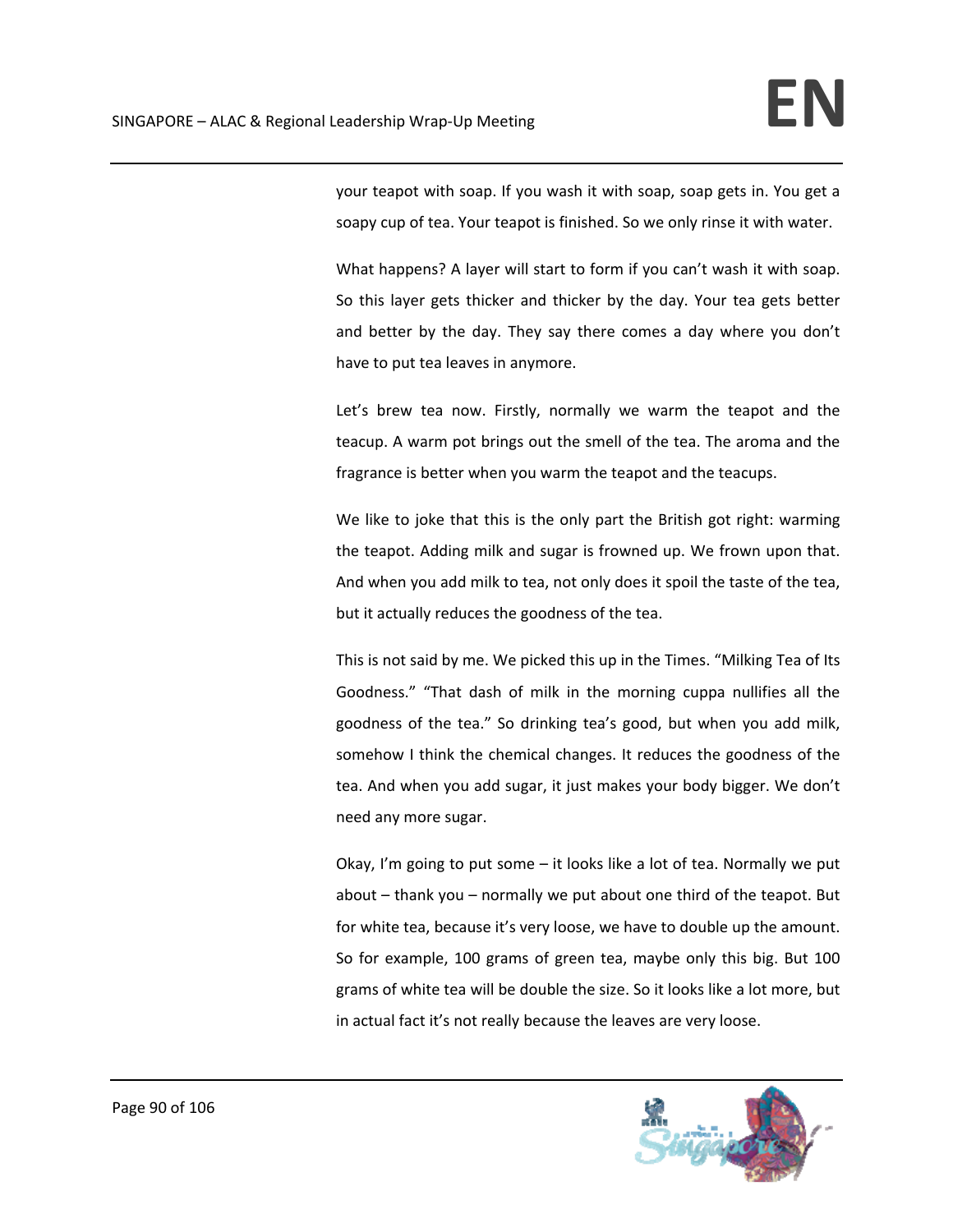A lot of good tea leaves are handpicked, so normally the first round we don't drink. So the water goes in and out quickly, so it doesn't take away the flavor of the tea. So it's good practice to clean the first round. A lot of good tea leaves are handpicked and during processing, sometimes they put it here, they put it there, so we want to clean the leaves.

Thank you. Okay, thank you. That's a very good question. Different teas require different temperature. Different teas different require different temperatures. It's not one temperature for all. For your white and green teas, because they are baby leaves, remember? They pick this part of the tea plant. So the temperature of the water must not be too high, about 70‐80 degrees Celsius.

If it's oolong tea, the temperature of the water should be higher, about 80‐90. Then for black tea, you can use very hot water – 100 degrees and over, no problem.

For white and green tea, if your water is too hot, if you use boiling water, the tea leaves break up. They get bruised. You get a bitter cup of tea. So if you ever had a cup of green tea that's bitter, it's because the temperature of the water is wrong. All teas actually have their own sweetness, aromas. It shouldn't be bitter.

How do we tell the temperature of the water? Because people often ask, "How do you tell the temperature of the water?" The reason is – sorry, before I get to the temperature, let me just pour the tea out before it gets too bitter.

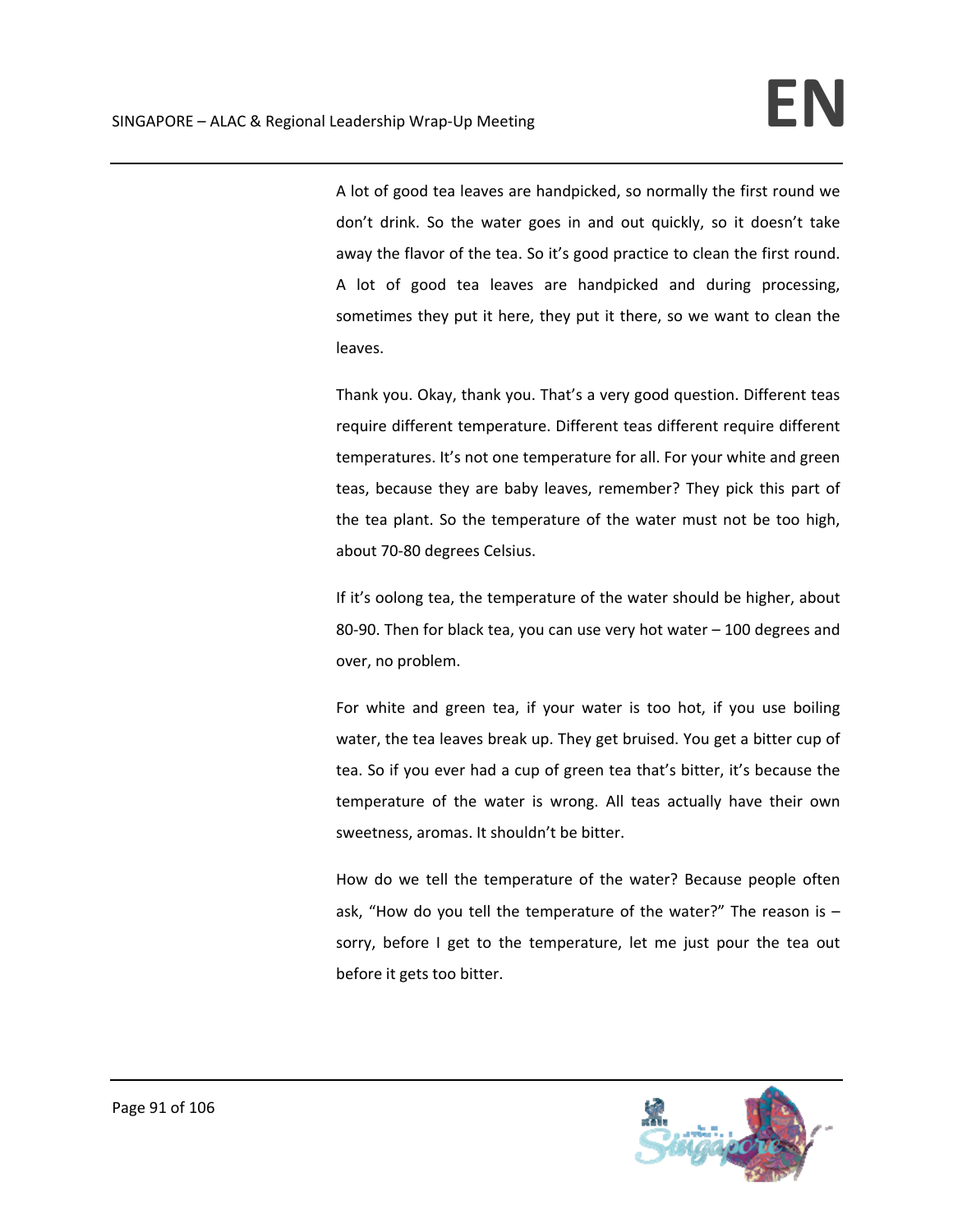So how do we start the tea on a rainy day when you see the dragonfly hopping over the water? This is how you serve your tea. We don't do one cup at a time because then your tea is not even. The first cup is light. The next cup is stronger. By the time you get to the last cup, it's way too strong to drink. So this ensures that you get an even cup of tea.

Alternatively, we always have a jar. You can just brew the tea and pour it into the jar, and then the tea in the jar will be homogenous. You serve everybody from the jar. So the jar is called a justice jar, or a fair jar. The tea inside is even and fair. Everybody gets an even cup of tea.

This is not for milk. Very quickly, the temperature of the water, which is why we use this glass kettle and stove, we tell the temperature by the size of the bubbles.

When you see small bubbles, the size of the eyes of a prawn, or as some of you say, shrimp, that's good for your white and green tea, about 70‐ 80 degrees Celsius. When you see bigger bubbles, the size of the eyes of a crab – the one that walks sideways – that's good for your oolong tea. And when you see big fish eyes, that's good for your black tea.

So we will serve everybody tea shortly, but let me just show you how to use these tea cups. We have two cups, one taller than the other. The taller cup is the sniffer or a fragrance cup. The shorter cup is a drinking cup because good tea is all about good smell and good taste, so we have one cup for each.

What you do is from here, the sniffer, you pour it out into the drinking cup. When you see the heat rising, you smell it. The shape of the cup helps to trap the scent better. On a cold day, you can rub it between

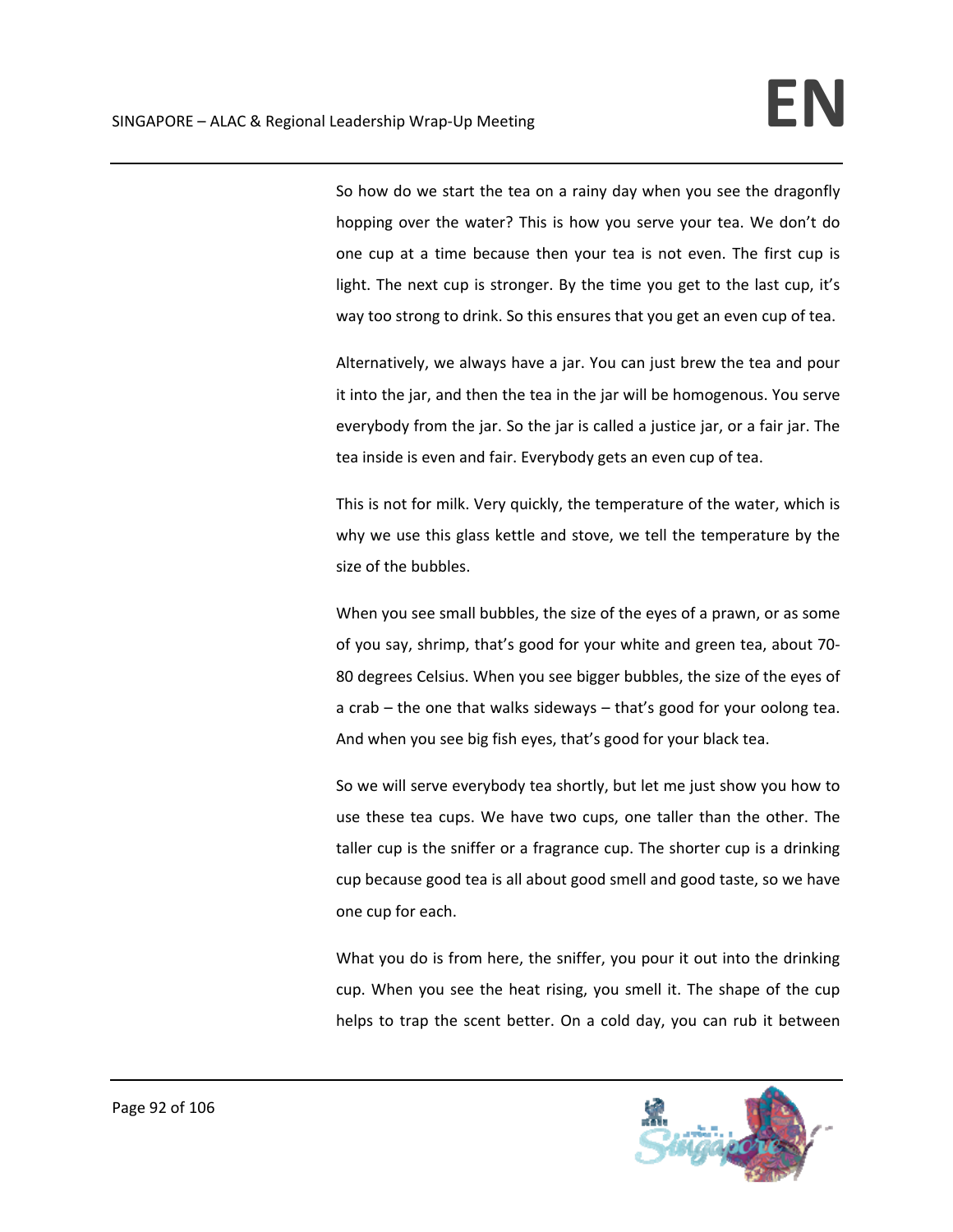your hands, and sometimes I find that when the cup cools, the smell changes slowly. You can't drink for here. It'll touch your nose. So this is just for smelling.

Then you drink from the shorter cup. It's good. So you'll all get a chance later. Very quickly, let's talk a little bit about tea – yes, yes, we'll brew some tea in a short while.

Very quickly, let's talk about tea and your health. I think tea has such a long history – more than 4,000 years old – so there must be something inside tea that has kept people healthy and strong over the years. If we break tea down, tea has 30% carbohydrates, 30% protein, 30% polyphenols. Polyphenols is an anti-cancerous, antioxidant agent. The other 10% has a little bit of caffeine, a little bit of tannic acid, and bit of tannin, a bit of fluoride – good for your teeth.

Tea has caffeine, about 1%. Coffee has 5‐10 times more caffeine than in tea. A little bit of caffeine is perfectly okay. One or two cups of coffee per day I think that's okay. But for people who love people, 4‐8 cups of coffee per day is not uncommon. And when you drink so much coffee every day, in 20‐30 years it could take a toll on your health.

There's a few researches done on tea, and I'd like to share a few with you. There was a Dutch study done on 552 men over 25 years. They found that men who drank more than 4.7 cups of tea per day has a 69% reduced risk of stroke compared to men that drank less than 2.6 cups of tea per day.

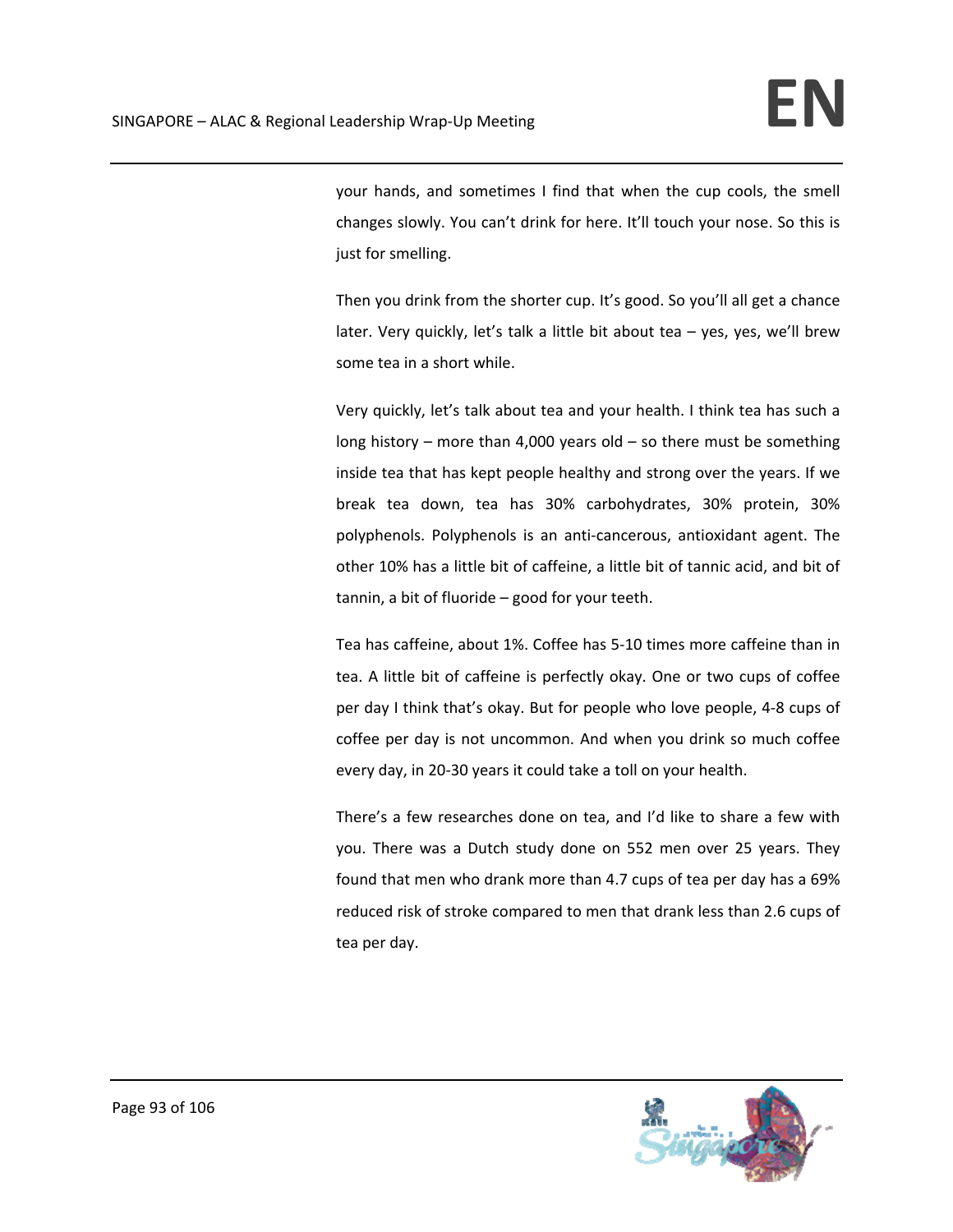So 69% reduced risk is quite good. Stroke is out number three killer in Singapore. First is cancer, second is heart attack, and then stroke is the number three killer. [inaudible] it's only about 4.7 cups.

There's a lot of research also done on fruit flies. Coincidentally, we had a group of chemists – 26 chemists from America. They came for our tea workshop and they said, "Oh, do you know why us chemists we like to use fruit flies in our research?" Apparently fruit flies and human beings, we share 97% of our genetic makeup. So the findings are fairly accurate.

So a research done on fruit flies from the University of Beijing found the average lifespan of a fruit fly is 15 days. When they added green tea to the drinking water, the fruit fly lives up to 40 days. So for human beings, 70 or 80 years, multiple that by two-and-a-half times. You can actually live to quite a ripe old age. And it's okay to live long if you're healthy, but if you're not, then 200 is a bit too old.

Okay, one final one for the closing. Have you all heard of the French paradox? French paradox  $-$  it came about because the French are known to love very high fatty food. They love red meat, cream, cheese, butter and everything. If you talk to most French people, they probably also smoke, but they probably have one of the lowest – not looking at anybody – but they also have one of the lowest incidences of heart diseases and cancer patients in the whole of Europe. So they do all these things but they have the lowest incidence, so that's where the paradox came about.

So why is this so? Research has found that this is because of red wine. Not white wine. Research has found that red wine has a similar amount of polyphenols as in tea. So which is better? Tea of course. [inaudible]

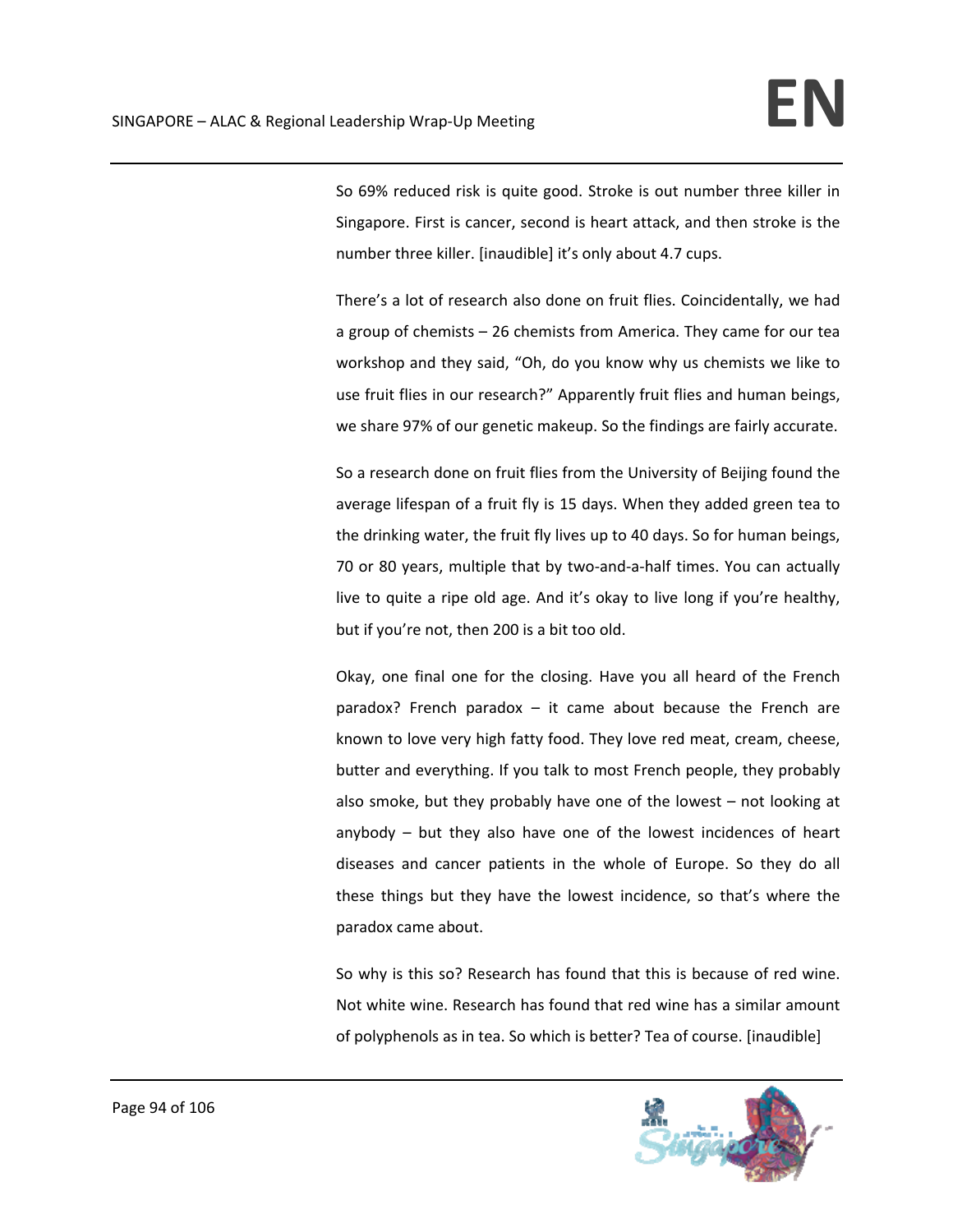Okay, let me share with you why we think tea is better. Firstly, you can't be drinking wine the whole day. You get drunk. Nothing works for you. You try to do business with a Japanese, they're drinking tea the whole day. Their minds are very refreshed.

Secondly, quality time with your family. Children can't be drinking wine. Tea is a beverage everybody from young to old can drink. Thirdly, health reasons. If you're a diabetic, you have a sugar in your blood, probably you should be avoiding wine. Wine is sweet. That's one of the disadvantages.

Fourthly, we actually have some wine experts that come for the talk and they say that, yes, one glass of wine, which is about four ounces or 120 milliliters, has all the goodness of tea. Anything more than one glass of wine and they consider it excessive. And it's not one glass per hour. It's one glass per day. So anything more than one, you're going backwards.

Fifthly, the cost. A can of tea, no matter how expensive, will never be more expensive than a bottle of wine. A bottle of wine only serves four glasses. A can of tea actually lasts many, many brews, so you can get quite a lot out of it.

Lastly, tea has one of the longest histories, much longer than wine or coffee or any of the other beverages. In fact, I think other than water, tea is probably the only other beverage that people drink the most of and live to tell the tale.

Thank you for listening to me. We'll brew some teas now. If you have any questions, maybe I'll take one or two questions while my colleague

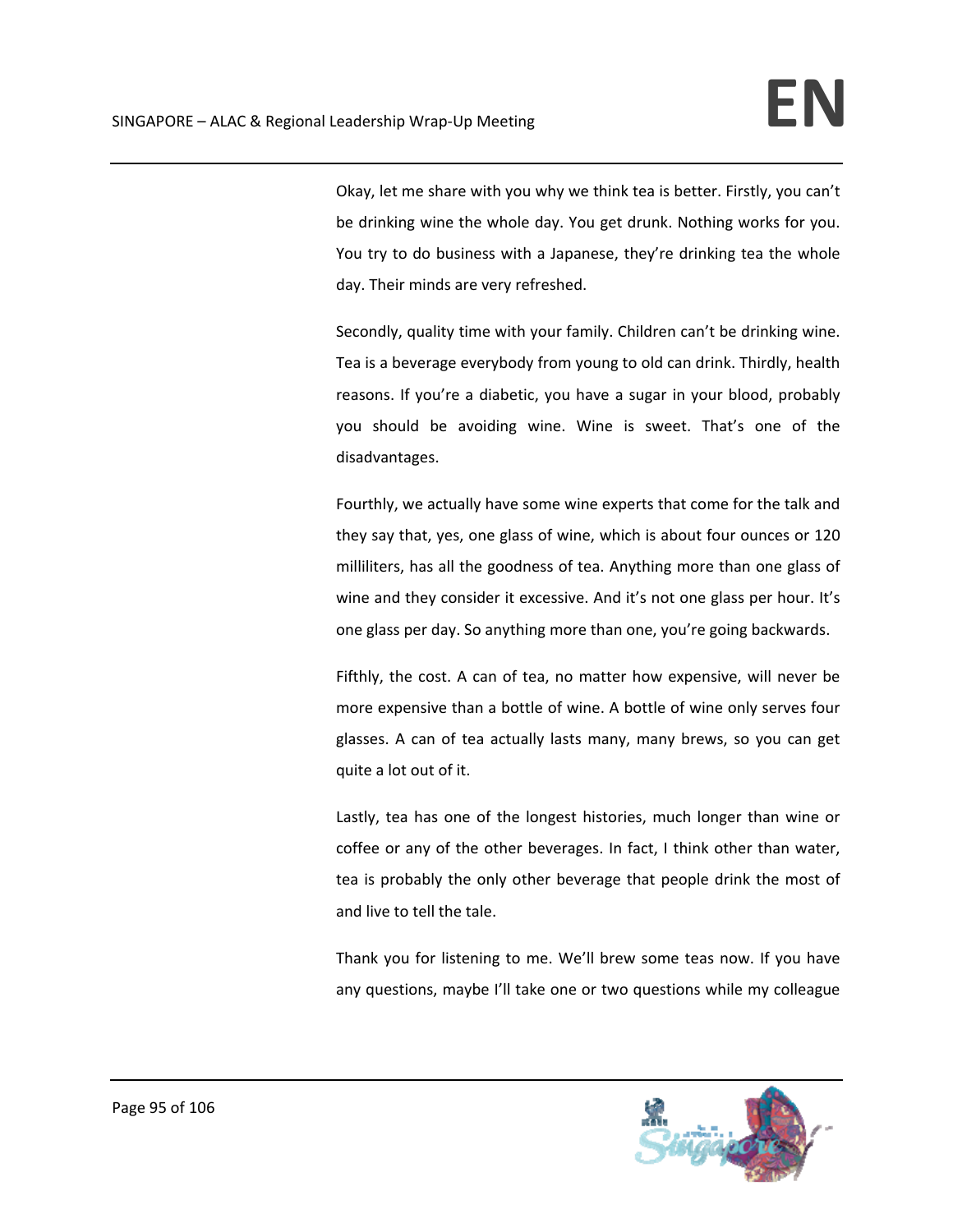|                      | helps to brew some tea for you, and then after that, any questions that<br>you have.                                                                                                                                                                                                                                                                                                          |
|----------------------|-----------------------------------------------------------------------------------------------------------------------------------------------------------------------------------------------------------------------------------------------------------------------------------------------------------------------------------------------------------------------------------------------|
|                      | Okay.                                                                                                                                                                                                                                                                                                                                                                                         |
| UNIDENTIFIED MALE:   | [inaudible]                                                                                                                                                                                                                                                                                                                                                                                   |
| UNIDENTIFIED FEMALE: | No.                                                                                                                                                                                                                                                                                                                                                                                           |
| UNIDENTIFIED MALE:   | [inaudible]                                                                                                                                                                                                                                                                                                                                                                                   |
| UNIDENTIFIED FEMALE: | Yes, you can. Well, for Chinese tea leaves, usually the quality is quite<br>good. You can brew about, depending on how big your size is $-$ so for<br>example, if you use a [inaudible] size, you can brew about three rounds<br>with the same batch of tea leaves.                                                                                                                           |
|                      | So once your brew your tea, as long as there's no water steeping in their<br>- so drain it. Make sure that there is no water steeping inside. You can<br>come back one or two hours later even. That's fine. Just add hot water,<br>and then you can get another round of tea. So for good tea leaves, don't<br>through it away after one round. You can actually get much more out of<br>it. |

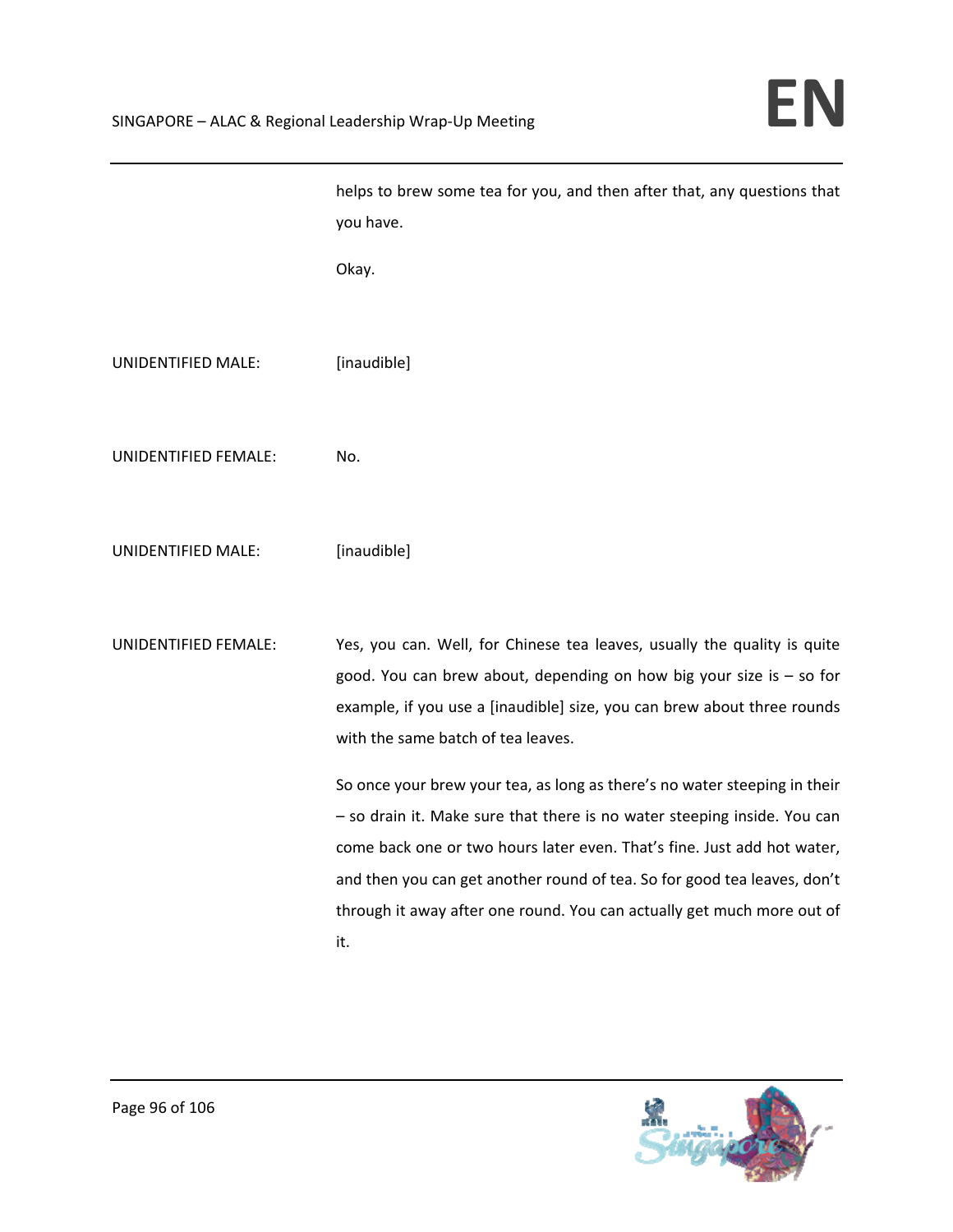|                           | For a [inaudible], usually you can put about one tablespoon worth of tea<br>leaves, and then you adjust it according to how strong you like it. Then<br>you steep it for maybe two or three minutes. Yeah.          |
|---------------------------|---------------------------------------------------------------------------------------------------------------------------------------------------------------------------------------------------------------------|
| UNIDENTIFIED MALE:        | How do I tell my mother to stop putting milk in her tea?                                                                                                                                                            |
| UNIDENTIFIED FEMALE:      | Old habits die hard. Maybe you can buy her some good tea for her to<br>sample, and then once she tastes how good it is without milk, then<br>yeah.                                                                  |
| <b>UNIDENTIFIED MALE:</b> | [inaudible]                                                                                                                                                                                                         |
| UNIDENTIFIED MALE:        | She won't drink it.                                                                                                                                                                                                 |
| UNIDENTIFIED FEMALE:      | Old habits die hard. Hi, yes.                                                                                                                                                                                       |
| UNIDENTIFIED MALE:        | [inaudible]                                                                                                                                                                                                         |
| UNIDENTIFIED FEMALE:      | Yes. Right. Well, white tea is quite rare. If you have difficulties finding<br>white tea, we actually send teas quite often overseas. We have<br>customers who come. They come for the workshop. They like the tea. |

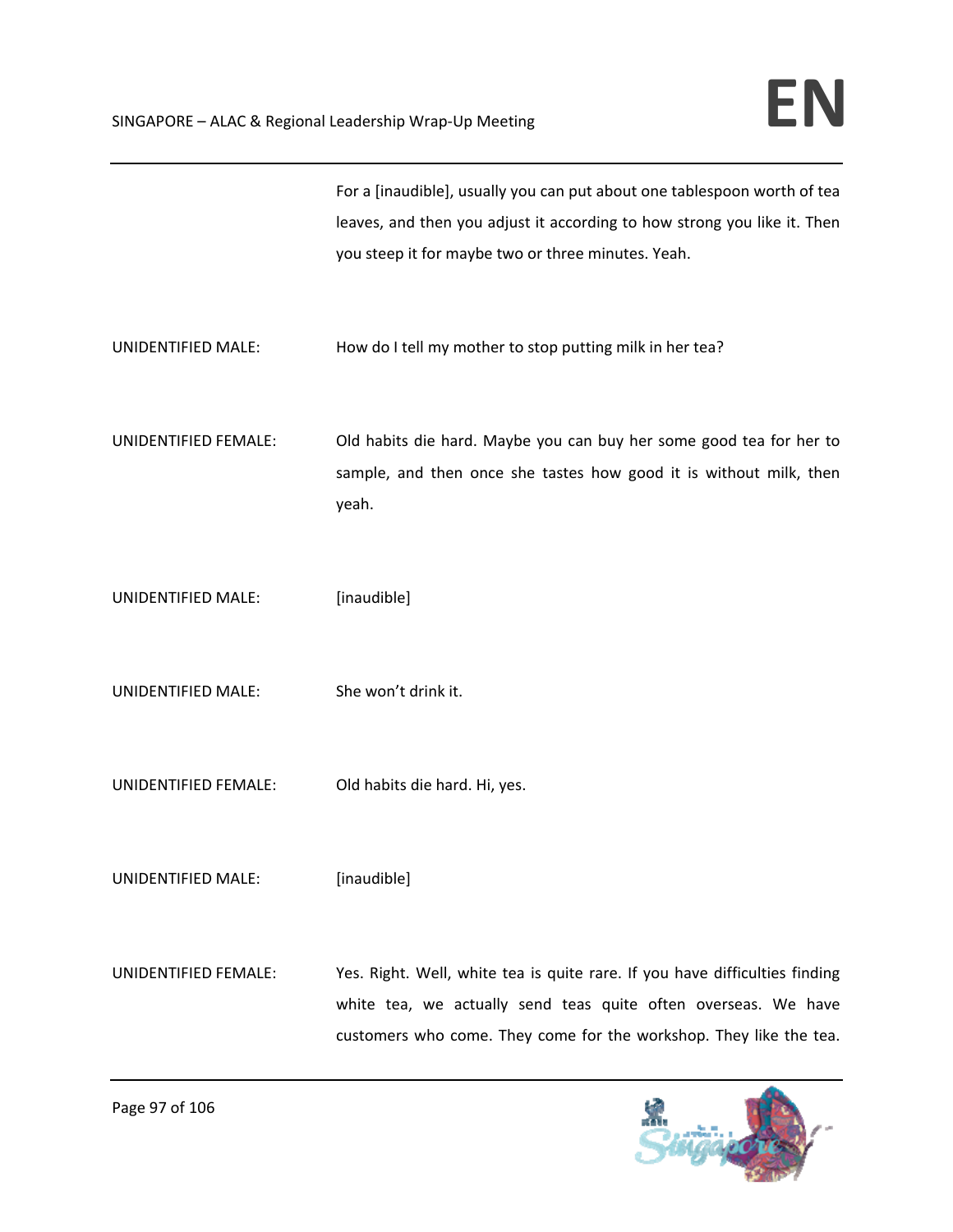They buy some home. Then when they can't find good tea back home, you just e‐mail us or you order online. Then we send tea to wherever you are. Yeah.

UNIDENTIFIED MALE: [inaudible]

UNIDENTIFIED FEMALE: Yes, we have brochures and everything. Yeah. Let me pop up there. Oh, thank you.

OLIVIER CRÉPIN‐LEBLOND: Thank you very much for this. I learned more in a few minutes than in the whole week at the ICANN meeting. And that's why I am ALAC chair. I can't miss these things. It's so important.

> Okay, so we have a few members that are leaving, and usually they leave at the end of the year, but some people actually leave in the middle of the year because there were elections that took place. And so I call to the table – I need a list.

> So I would like to see Jose, Sylvia, and Avri. Come over to me. Thank you very much. Avri, I think we might start with Avri.

> Avri, you were the – what was the thing? – the great leader. Well, that's what I was accused of being yesterday, yes. Our great and –

UNIDENTIFIED MALE: Eminent.

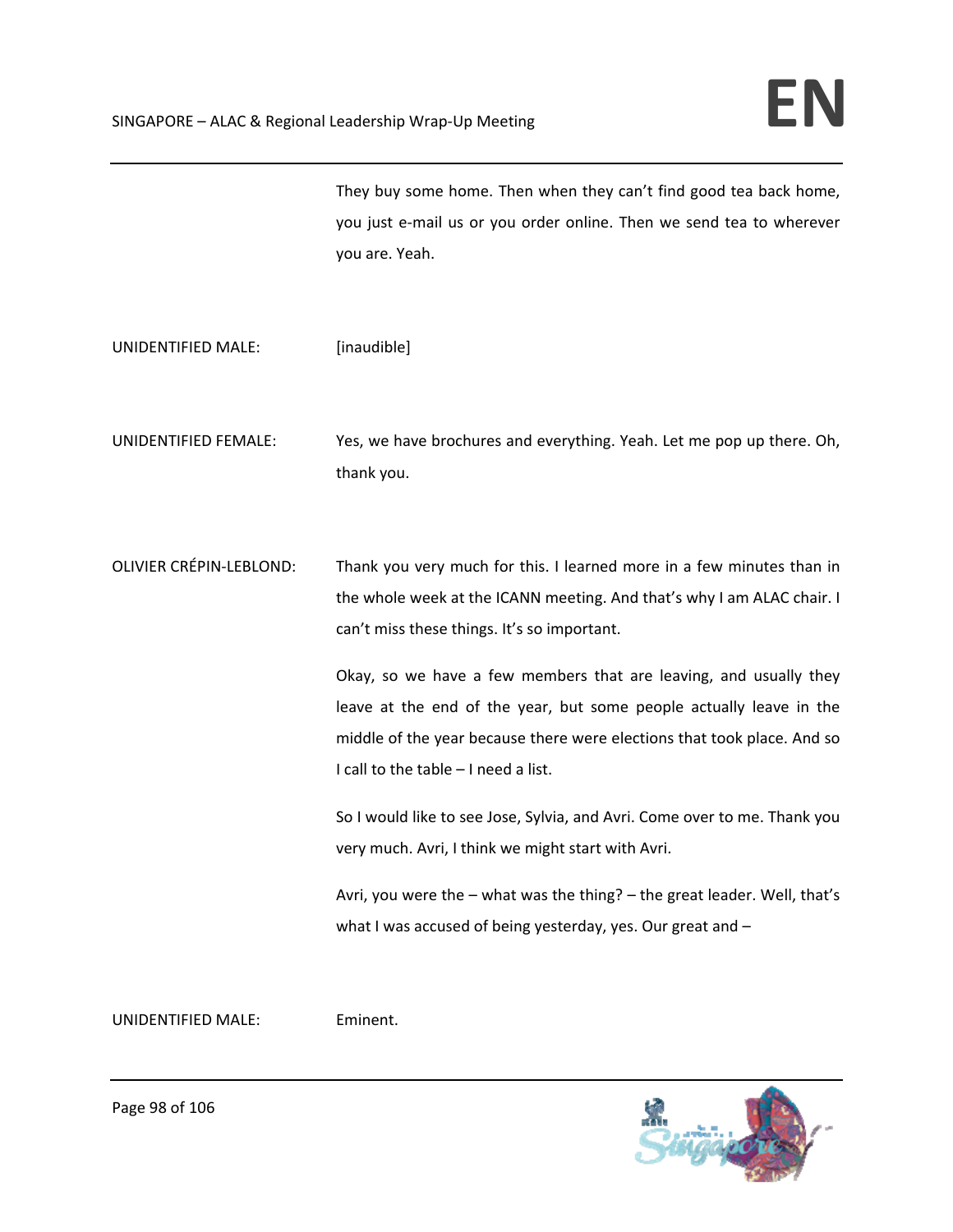OLIVIER CRÉPIN‐LEBLOND: Eminent leader in the new gTLD working group at a time when new gTLDs were very, very, very hot indeed, and a very tricky minefield with so many issues and so on.

> I remember that when you started, you weren't quite sure whether this community would accept you because you were tagged. Of course, you had been GNSO Council Chair earlier, and a long history of service in other parts of ICANN, but not in At‐Large.

> So you were very concerned that you wouldn't be accepted by this community, and you know, through the work that you've done – the several years of work that you've done – I think this community has gained quite a few points as far as recognition is concerned, and I think everyone is very, very thankful to you about this. So thank you very much, Avri. And I understand you've got another position now back in the GNSO Council, so good luck to you.

AVRI DORIA: Thank you. Not that you're completely getting rid of me, but thank you.

OLIVIER CRÉPIN‐LEBLOND: And accept a little token of thanks from the At‐Large community, so thanks very much.

> And then we have Sylvia Herlein Leite. I've never quite understood whether you're Brazilian, because you speak Spanish but then in Brazil they speak Portuguese, but then I guess there are no other Portuguese

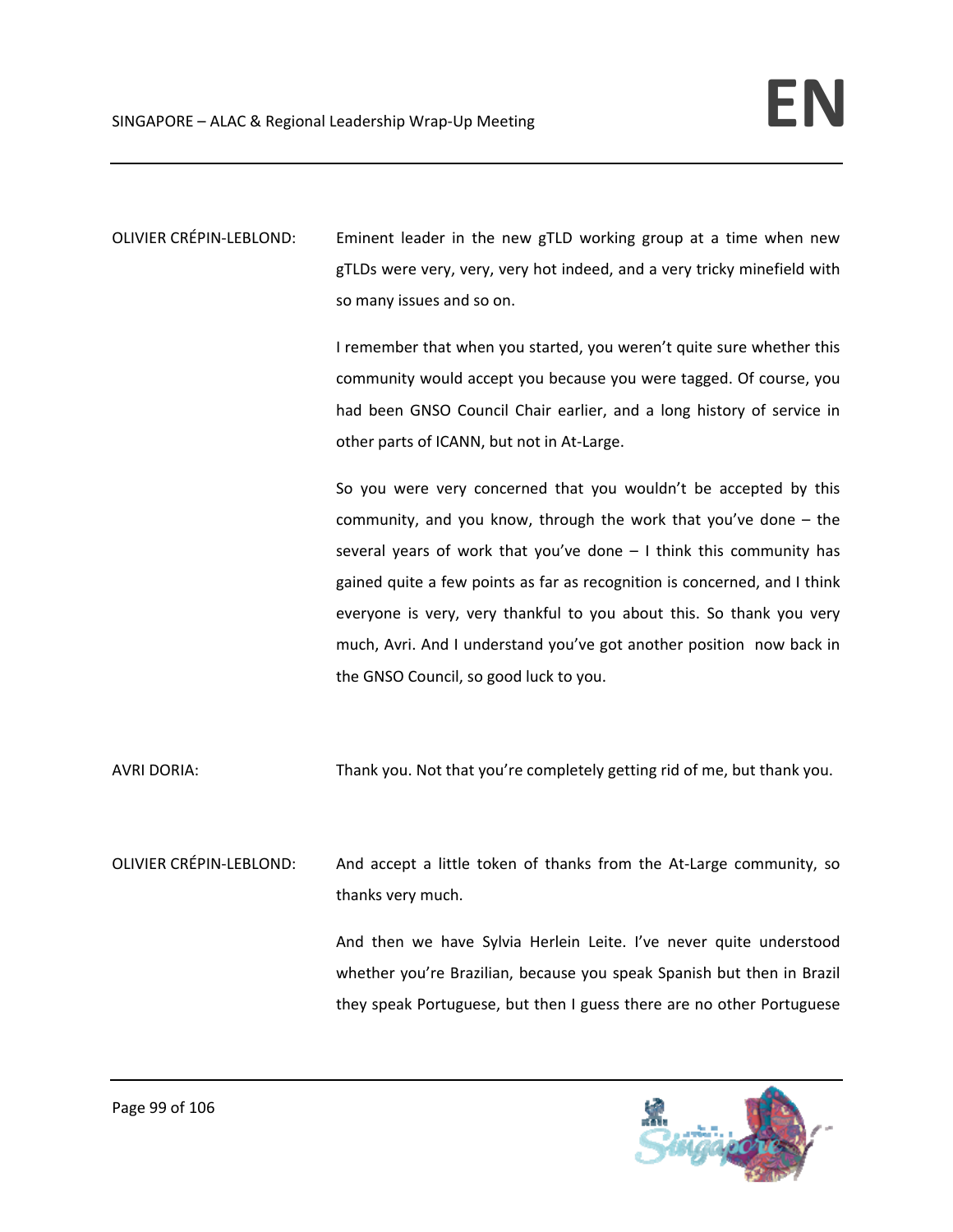on the ALAC that you could speak with, so you decided to pick up Spanish on the way or something.

But anyway, you've been, ever since I arrived in At‐Large, you have been on so many committees' working groups and being really, should I say, battling in LACRALO. There's just such a diverse region and the different languages, etc. I think this community is very, very thankful indeed that you've assumed the Secretariat post of LACRALO for the past year.

It's a shame that the positions are only yearly positions because it just seems to happen so fast. I just remember when you started this, and now, that's it. It's time to go. So thank you very much on behalf of not only LACRALO but on behalf of the whole At‐Large community for all the work that you've done. Thank you.

SYLIVIA HERLEIN LEITE: Thank you, Oliver. Trying to answer your question, I'm speaking Spanish because I was born in Argentina. But now I am a Brazilian citizen, so that's why I speak Portuguese. I'm glad to have two countries to represent. Thank you very much for all of you to share with me all your knowledge, and I'm really proud to be part of the At-Large community. Thank you very much.

OLIVIER CRÉPIN‐LEBLOND: And you're also a movie star.

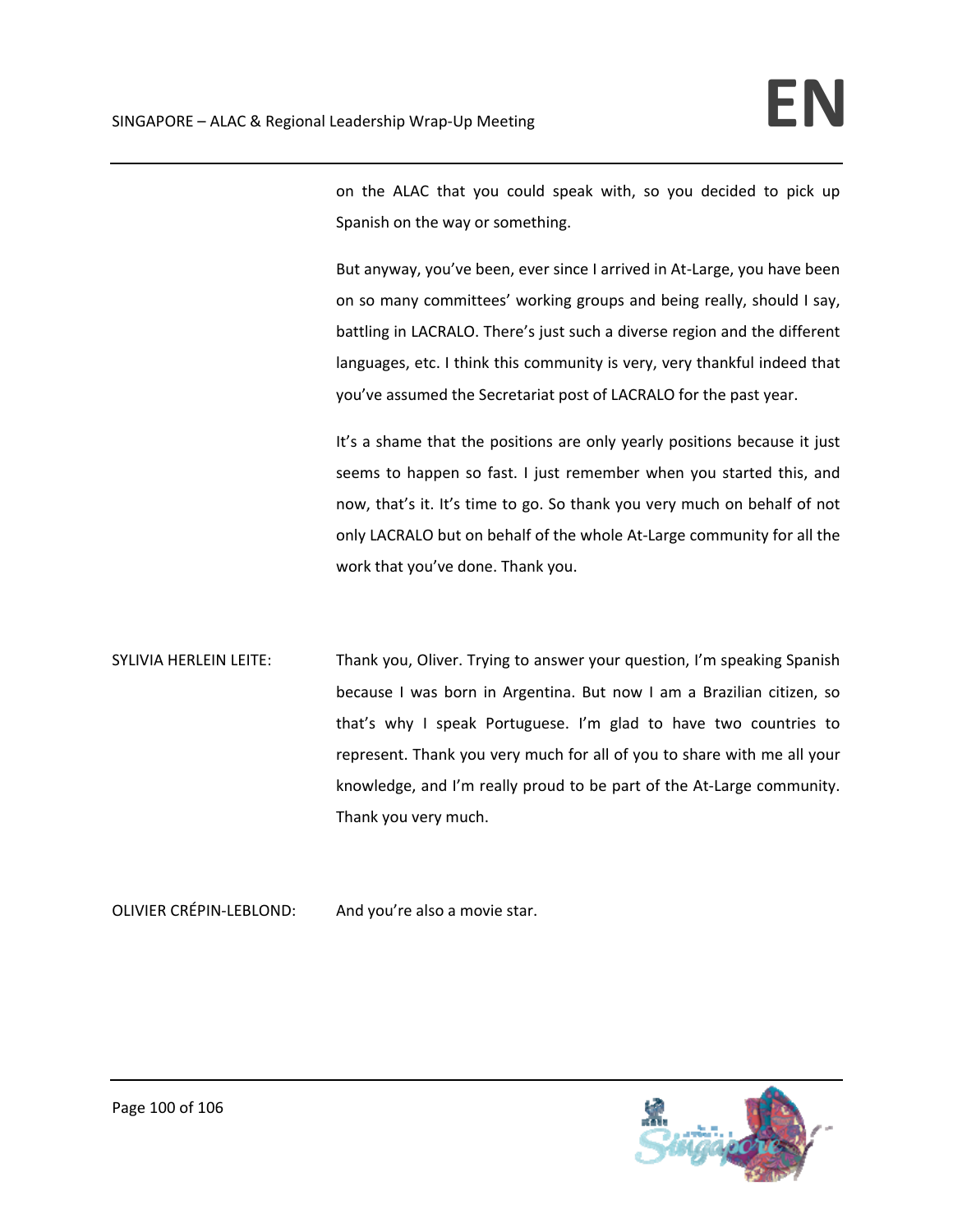- SYLVIA HERLEIN LEITE: Yes. It's not true. But we did a video trying to invite all the representatives of ALSes in the world to come to share with us in London in ATLAS II, so that's why he said that. Thank you.
- OLIVIER CRÉPIN‐LEBLOND: Thank you. So then when I arrived in At‐Large, the chair of LACRALO at the time was a chap called Andres Piazza. I don't know if Andres is – oh yes, you are here.

So Andres was the chair of LACRALO, and it's the time when a lot work took place because, of course, the first At‐Large Summit took place and so Andres became more and more and more busy until Raul Echeberria passed by and went, "Hmm. This guy works a lot. This guy's intelligent. This guy's great." And he stole him from us. I'm not quite sure whether he stole you or whether he kidnapped or you. One way or another, one day –

ANDRES PIAZZA: I came back to Argentina.

OLIVIER CRÉPIN‐LEBLOND: Well, at least you came back to Argentina. You managed to escape thankfully. So Andres left and basically was employed by LACNIC, and there was an enormous mountain of work – enormous.

> And of course, a new chair was required, and this poor chap stepped in, not quite knowing what to expect, being told by Andres, "Don't worry, it's not much work. It's an easy thing. Carlos told me it's easy. Just ask around. You'll see everyone will tell you it's easy. Not much problem at

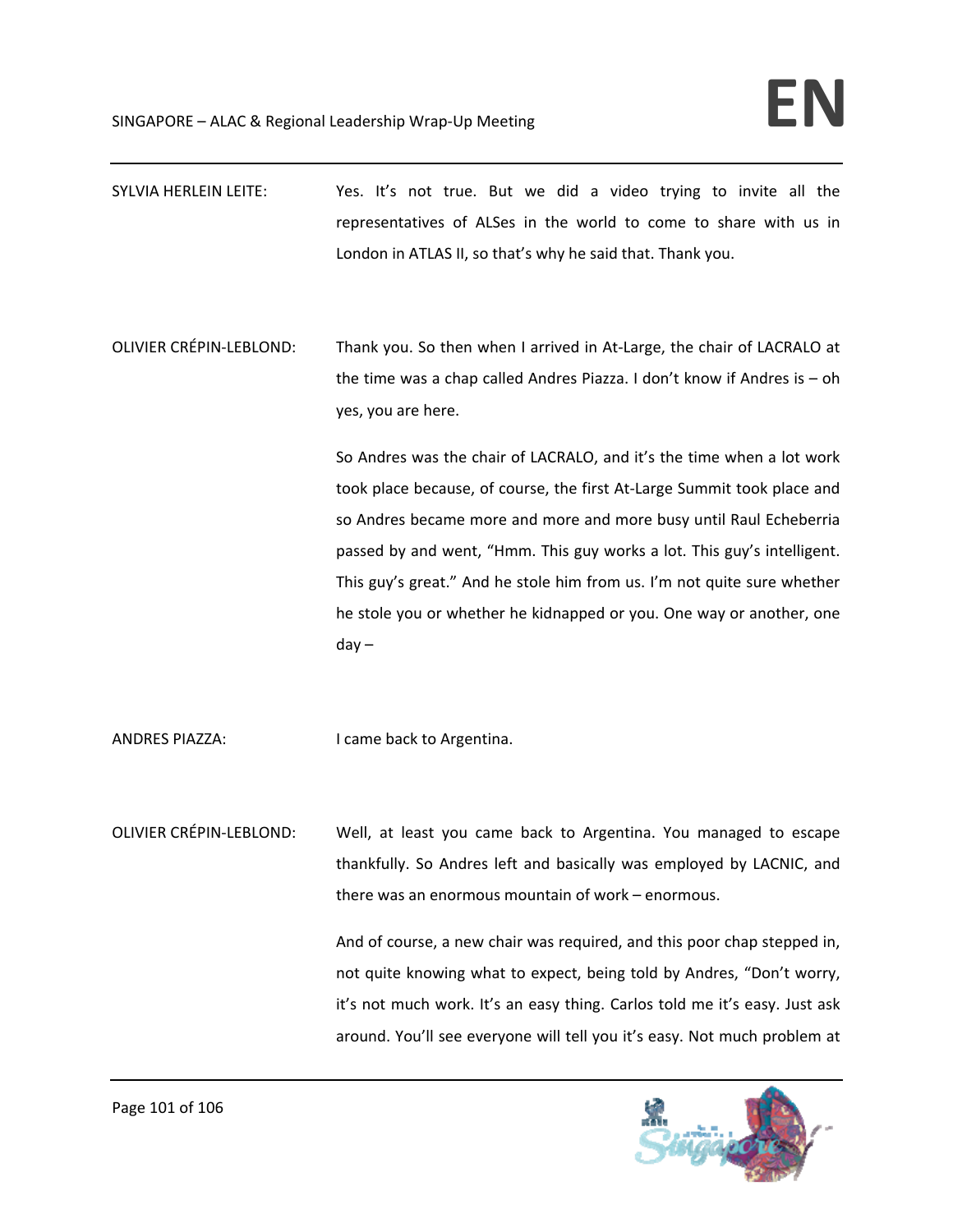all. At the end of the day, there's just a couple of hours a month of work. Just one conference call to run every now and then."

Now, he looks about 18 years old at the time. He now looks 78, but it's fine. It's okay. It's been a real pleasure to have you as chair of LACRALO. It's been several years now and – the three years? I can't count the years anymore – but there were ups, there were downs.

The whole region now is actually in an upward slope, which is absolutely fantastic. I couldn't call it the rocket of At-Large, but certainly there's so much going on, working groups, etc. This region will be ever so thankful and the whole At-Large community will be ever so thankful about your extensive contributions.

And stay away from Raul. He might steal you and capture you. I know your wife has captured you now by making a baby, exactly. Now that's the right way. That's the way you should be captured. Over to you.

JOSE ARCE: Yes, Spanish, of course. Sorry, but it's my language. Well, thank you, Olivier, for your words. If I may –

OLIVIER CRÉPIN‐LEBLOND: There is interpretation, but when Jose started, his English was okay to say hello, and I will speak in Spanish, and then he spoke Spanish. But then he took a whole lot of interest into learning English and into perfecting his English. I think we could get rid of interpretation these days because you've been really, really great at being able to speak in

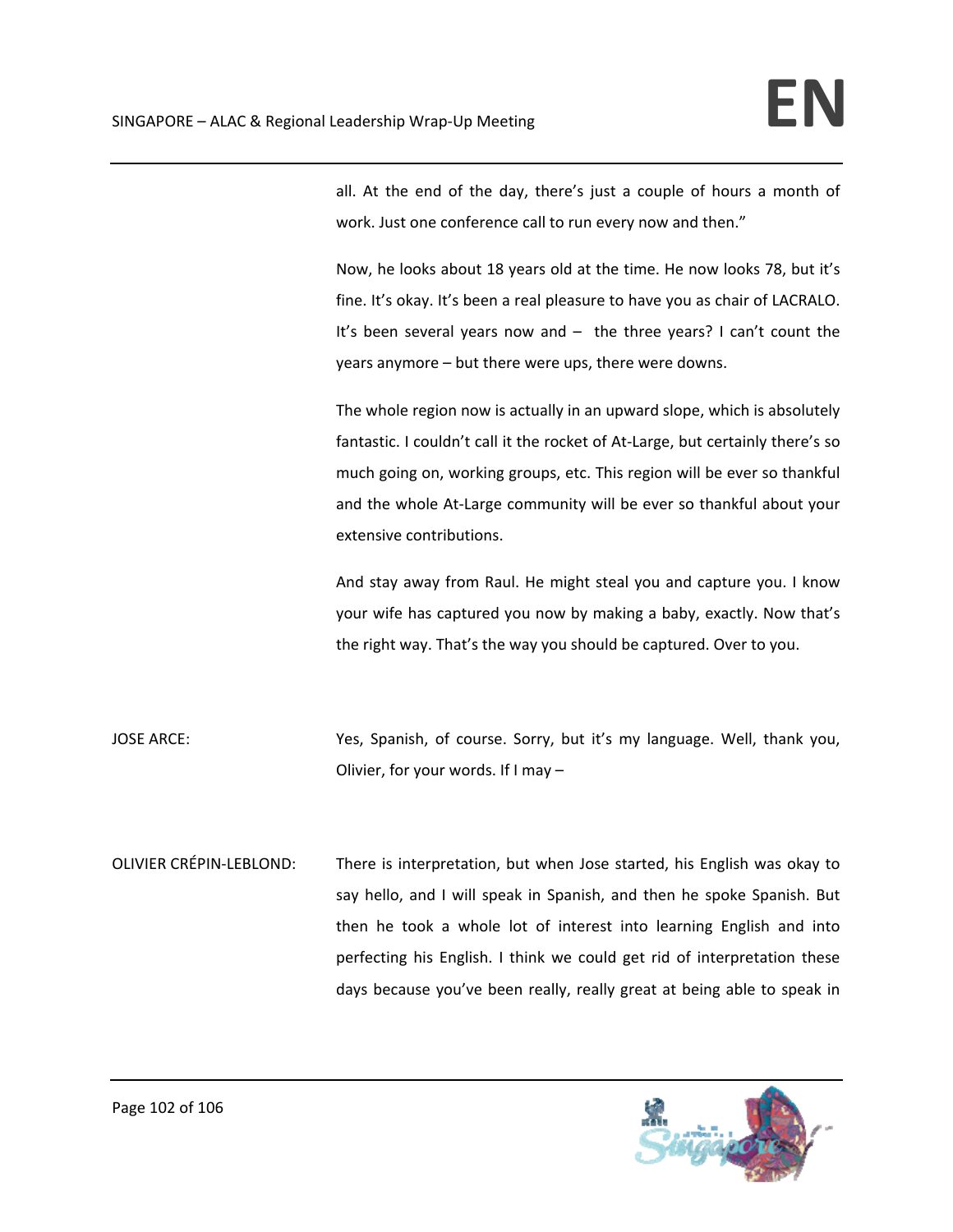English and contribute and you've improved greatly. So I think a speech in English is what's needed now. Sorry. By consensus.

JOSE ARCE: **Okay.** My English is not so good, so sorry for – so I want to leave you just a thought or an experience that I had to ask here. My way that I made here was highlighted by a woman's role because I have been always [inaudible]. For example, Natalia, Fatima, Delores, Raquel, Beatrice. Always around me were women, so I think that LACRALO and At‐Large is led by – sorry, Olivier. I couldn't think before I said that. Even Olivier. At‐ Large has a good…

UNIDENTIFIED MALE: [inaudible]

JOSE ARCE: [inaudible] Yes, but by women. And like I said in my last e-mail that I sent to the list, the family is the point that you have to recede to through this way, no? It's what I took, and what I take for making my decisions always. Not just here in LACRALO, but in all my life. I see that my English is so bad, but it's because I'm very nervous now. So thank you.

OLIVIER CRÉPIN‐LEBLOND: Considering you didn't prepare speech in advance, well done. And this is yours. Thank you very much, Jose.

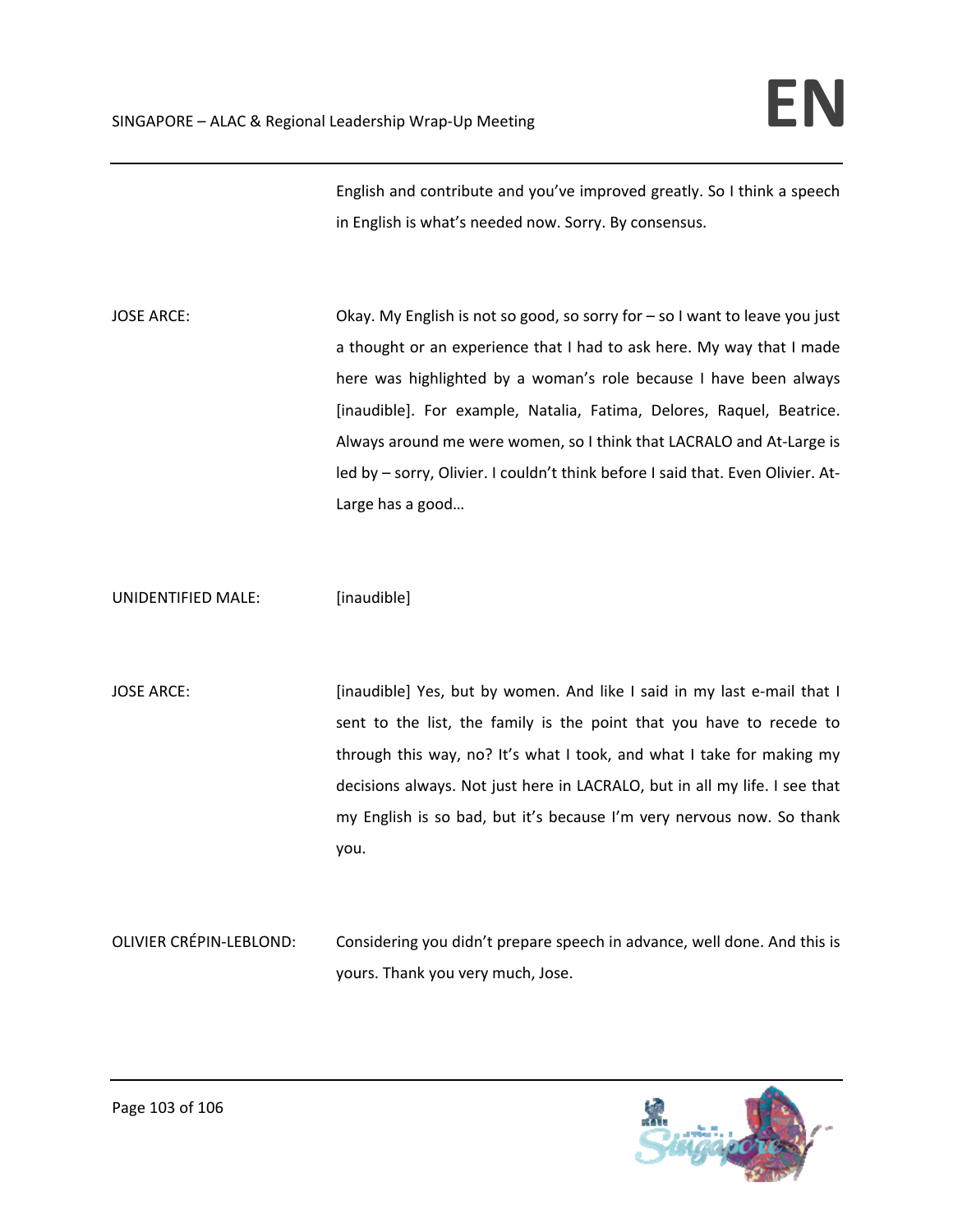So we have a few more people that are leaving us, but unfortunately they couldn't make it because they've already been taken by governments. And unfortunately, while we sometimes speak to governments, we can't really argue with them.

So the two people that have left, well one of them is Julia Charvolen, who is currently kept in the room on the other side. We could barge into the room, take over, pick her, bring her back here. We might not be able to get a statement with them again ever in the future. And the second person is Matt Ashtiani, and he has been taken on by senior ICANN staff, and they're currently holding him in a room next to Fadi. No? Where is he?

UNIDENTIFIED FEMALE: [inaudible]

OLIVIER CRÉPIN‐LEBLOND: Strategic Initiatives? Well that's close to where Fadi is. Very strategic.

- UNIDENTIFIED FEMALE: [inaudible]
- OLIVIER CRÉPIN‐LEBLOND: He's doing organizational reviews. Okay, that's a very important thing, ATRT 2, etc. So Matt, unfortunately, is too busy to be able to come here. He is also going on 87 years old now, I think is the speed at which he's going at.

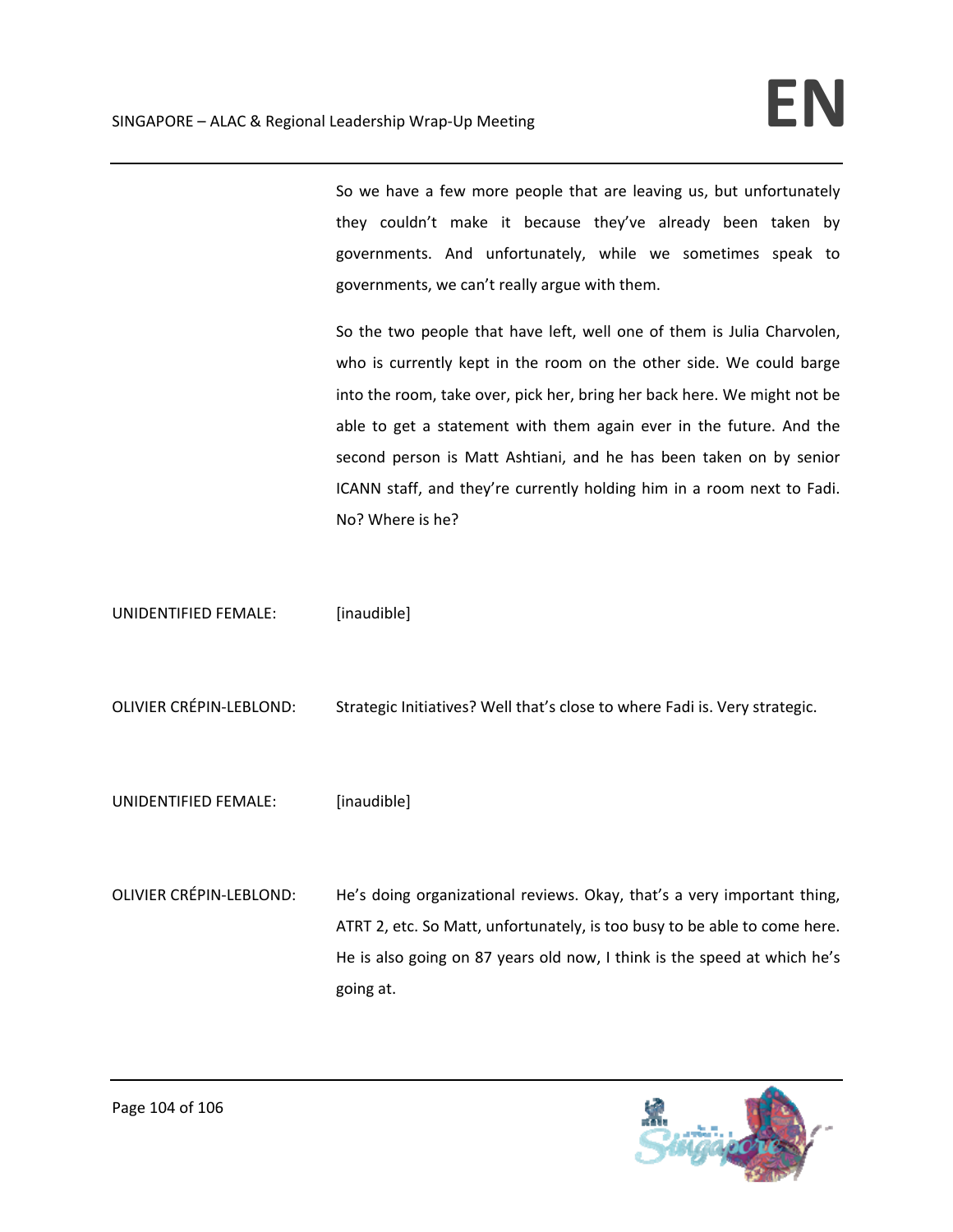But it's been a real pleasure to have them with us for – well, Matt for a number of years, and Julia for  $-1$  don't know how long actually  $-$  is it a year? Over a year? It's just gone so quickly. Julia for two years, and they're absolutely fantastic. They're great work and we're going to miss them very much. So I wanted a round of applause for them. It's still on the record. [applause]

And I think that's it. I'm not going to announce my leaving yet, so you haven't gotten rid of me yet. So it's not going to be for this time around, and in the meantime I think we should have some wine – uh, some tea – and just get drunk with the tea that we have here. No, enjoy it very much.

But we haven't finished our meeting yet because we still have to close the meeting off, and it is the end of this meeting. There are people who are still waiting remotely, so thanks to everyone. Thanks to the interpreters who have very kindly remained in their boxes all morning and have worked very, very hard indeed. We're going to do a group photo in a second.

Thanks to the AV crew as well. We had a small problem this morning with electricity dying off and they managed to fix it, so thanks very much.

And thanks to our At‐Large staff, ladies and gentlemen. Before you speak: Heidi, Gisella, Ariel. I don't know – where's Carlos? Carlos, Silvia. You guys have worked extraordinarily hard all week before – where is Susie? Susie's here as well. There you go.